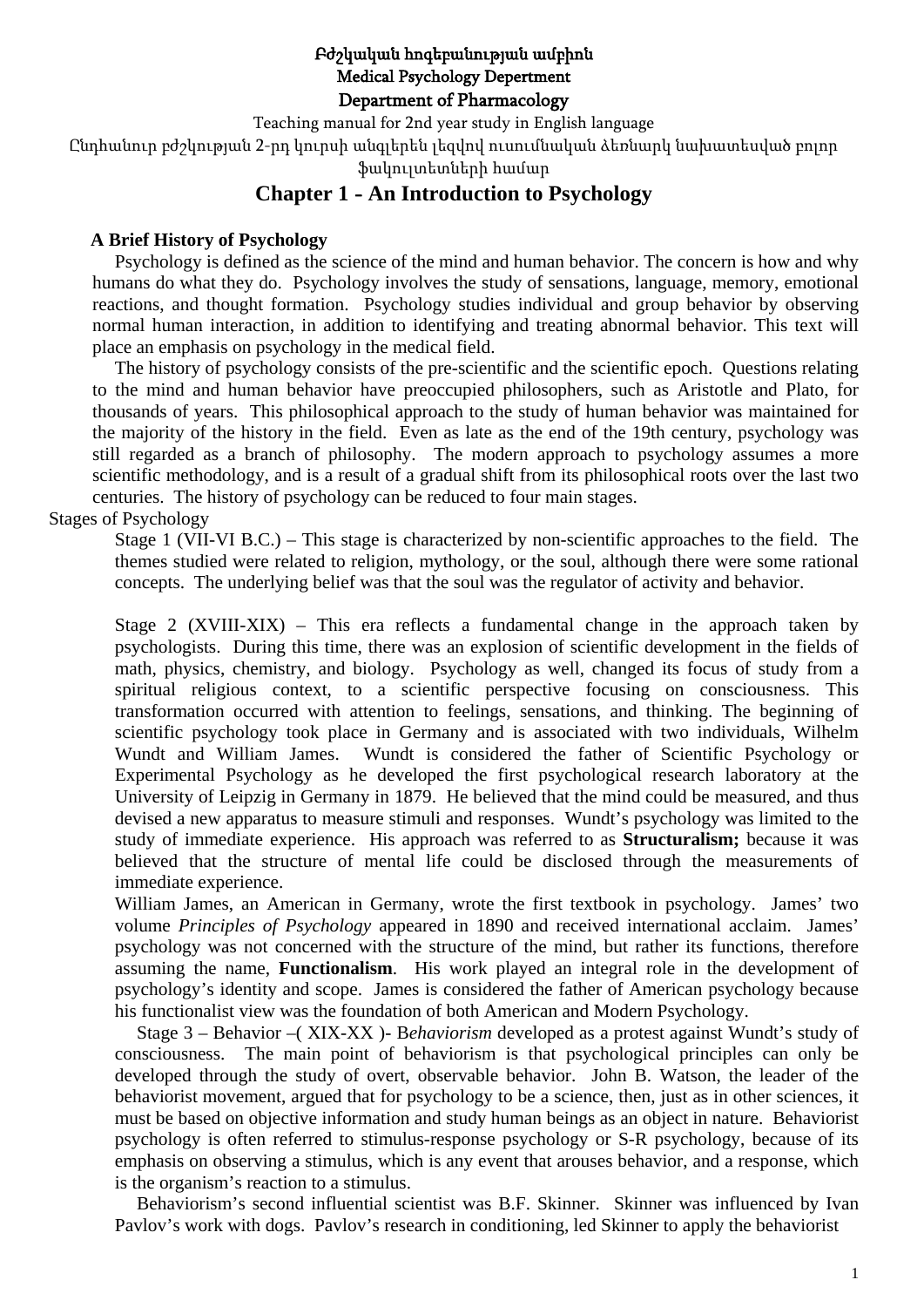principles of objective investigation to the idea that external stimuli can develop and sustain behavior. This is the idea that smiles, food, freedom, and other environmental circumstances can serve as reinforcement for behaviors that precede them, thus increasing the likelihood that they will recur. Likewise, negative reinforcements, such as punishment or food withdrawal, can reduce the likelihood that the preceding behavior will recur.

## *Stage 4 – Psyche (XX)*

## *Psychoanalysis*

Sigmund Freud's theory of **Psychoanalysis** is based on the premise that behavior can be influenced by conflicts, which are relegated to the unconscious. The study of the unconscious sphere includes examination of behavior, thoughts, feelings and childhood experiences including dreams. The fundamental principle is that unconscious conflicts influence behavior and functioning. The adult personality, according to psychoanalytic theory, is significantly influenced by childhood development.

Psychoanalytic theory has influenced both psychology and psychiatry in addition to modern social sciences, art, and literature.

**Humanistic Psychology** is based on the human's capacity for personal growth and choice, which is not found in other animals. At the center of the humanistic psychology model is the concern with free will and choice. Led by Carl Rogers, the emphasis of this model is on conscious experience, meaning one's feelings at the moment, not the unconscious, as in psychoanalysis. Humanistic psychologists generally follow the dictum that the whole person, whole situation, or whole of consciousness is distinctly different from the sum of its parts.

In **Cognitive Psychology**, the basic concern is with mental processes; the focus on perceiving, remembering, and especially thinking. The term cognition means knowledge or understanding, and cognitive psychology is concerned with mental processes by which we understand our world. The cognitive approach is broadly based, including the study of thought in the child, strategies in adult memory, individual differences in perception, and so on.

**Soviet Psychology** is most strikingly represented by the *theory of activity*, which is a kind of anti-behaviorism, that is, a radical behaviorism, which challenges the so-called "radical behaviorism" of Skinner. In this theory, the traditional S-R model of cognitive process is seen as a "passive" model of cognition. The alternative view is that of the human being as an *active process*, as a kind of worker whose "inputs" and "outputs" are to be made sense of only in terms of the activity of being.

The main point here is that Soviet psychology categorizes the cognitive process in a very different way from that of American psychology. In simple terms, soviet psychologists view the individual as an active participant in his or her behavior and thought processes, whereas American psychologists tend to view the individual as a passive acceptor or observer. The diverse interests and approaches to the study of human behavior and experience make psychology a pluralistic science. All approaches have influenced modern psychology with respect to its scope, methods, and theoretical orientation.

# **Methods of Study in Psychology**

Psychology is defined as a science because its tenets are based on the scientific method, a process that involves collecting data, systematic observation, generating explanatory theories and testable hypotheses, empirically testing the hypotheses, and then using the results of studies to describe, understand, and predict. Along with the scientific method, psychologists employ critical thinking skills to further examine information before making judgments and decisions.

The Primary Methods of Study in Psychology are:

- Experimental Methods
- $\triangleright$  [Naturalistic Observation](http://allpsych.com/dictionary/n.html#_blank)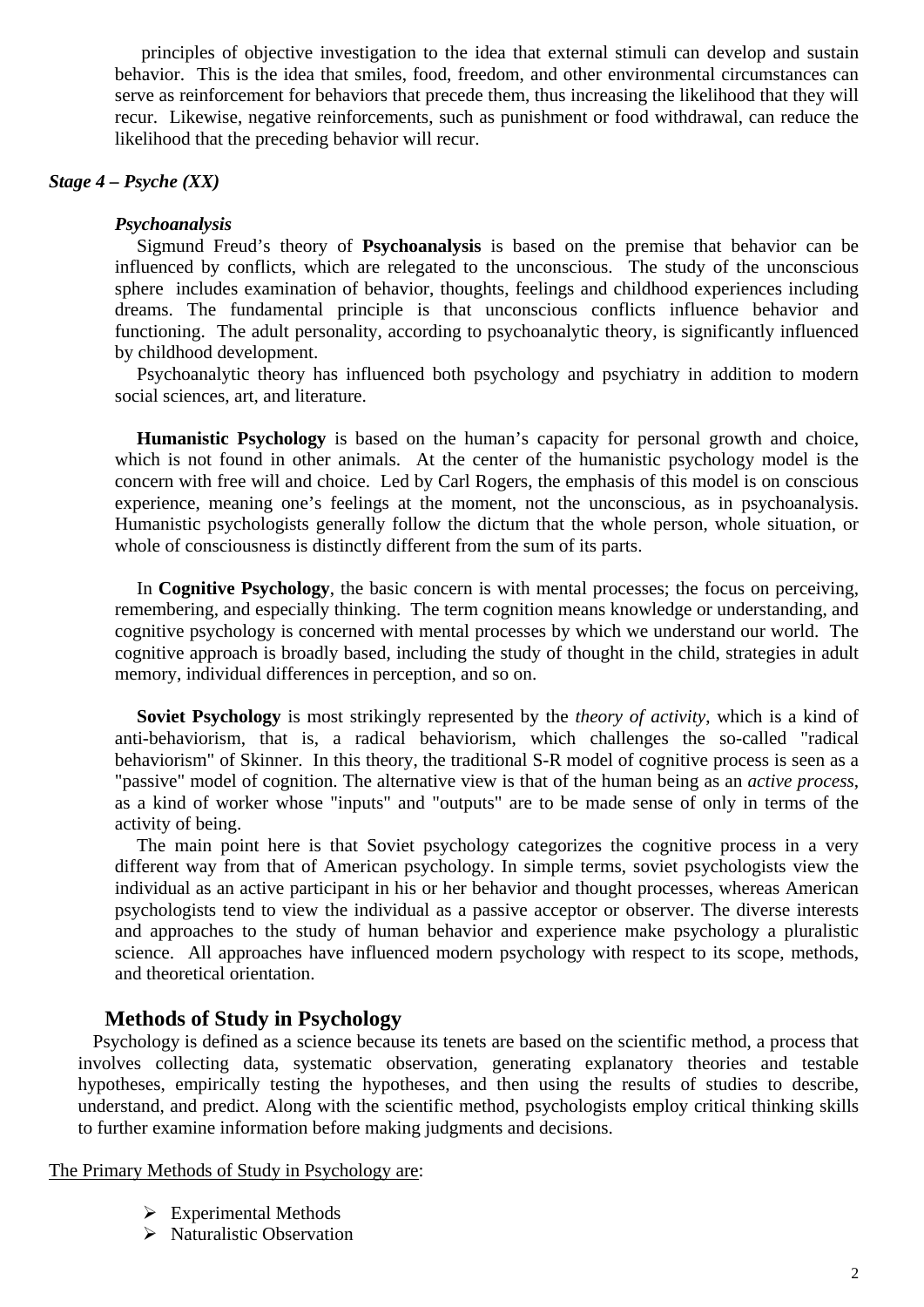- $\triangleright$  [Case Study](http://allpsych.com/dictionary/c.html#_blank)
- $\triangleright$  [Survey](http://allpsych.com/dictionary/s.html#_blank)
- $\triangleright$  Psychological Testing
- $\triangleright$  Introspection
- $\triangleright$  Statistical
- Evidence Based

# *Experimental Methods*

The *Scientific Method* acquires new knowledge to integrate observations. Fundamental to this approach is the formation of a *Hypothesis*, which is a testable form of an occurrence or phenomenon. Experiments then prove or disprove the proposed hypothesis. A *Theory* can be defined as a general principle proposed to explain how a number of separate facts are related.

Every Experiment Has Two Types of Variables:

[Independent Variable](http://allpsych.com/dictionary/i.html#_blank) – the variable that is manipulated by the experimenter (input variable) [Dependent Variable](http://allpsych.com/dictionary/d.html#_blank) – the outcome variable (results of the experiment)

# *Naturalistic Observation*

*Naturalistic Observation* is the monitoring of behavior in a natural environment. It often involves counting behaviors, such as number of aggressive acts, number of smiles, etc.

*Advantages*: This method of study of behavior being observed is naturally occurring, meaning that there is no manipulation by a researcher. Furthermore, it can provide more qualitative data as opposed to merely quantitative information.

*Limitations:* There are limitations present in naturalistic observation as well. Even the presence of someone observing can cause those being observed to alter their behavior. Researcher's beliefs can also alter their observations; it is very difficult to coordinate multiple observers since observed behaviors must be operationally defined (e.g. what constitutes an aggressive act).

# *Case Study*

A *Case Study* is the observation of a single case, typically over an extended period of time. This method can involve naturalistic observations in addition to psychological testing, interviews with the subject and others that are related to the experiment, and the application of a treatment.

*Advantages*: A case study can gather extensive information, both qualitative and quantitative and it can be helpful in better understanding rare cases or very specific interventions

*Limitations:* Only one case is involved, severely limiting the generalization to the rest of the population. It can also be very time consuming and can involve other problems specific to the techniques used, including researcher bias.

# *Survey*

Darwin and Galton are credited for the origins of the *Survey Method*. Survey is a technique for gathering information from a large number of users. This method is a way to investigate ideas, attitudes, and other responses in a large sample population. Survey may be conducted through a short paper-and-pencil feedback form, telephone, mail, or by intensive interviews.

The Steps in Designing and Conducting a Survey can be listed as Follows:

Set the Goals - What do you want to capture?

Decide the Target Population and Sample Size - Who will you ask?

Determine the Questions - What will you ask?

Pre-test the Survey - Test the questions.

Conduct the Survey - Ask the questions.

Analyze the Data Collected - Produce the report.

To analyze the data in order to make conclusions, it is very important to compare results with norms. *Norms* are set by a large number of subjects and vary from population to population. What is considered to be a normal behavior in one society may be very different in another.

*Advantages*: A survey can gather large amounts of information in a relatively short period of time, especially with many surveys now being conducted on the internet.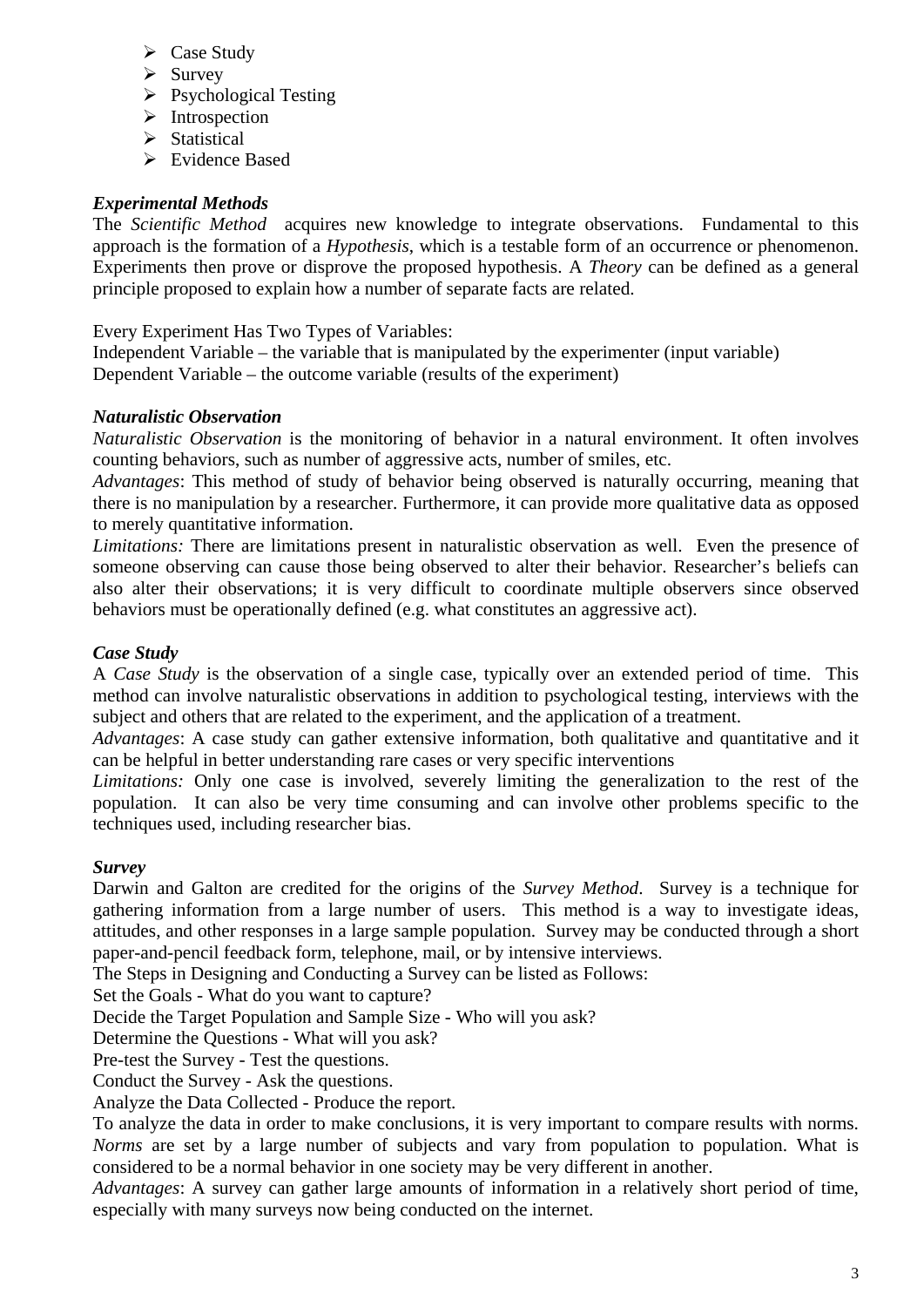*Limitations:* Survey data is based solely on subjects' responses, which can be inaccurate due to outright lying, misunderstanding of the question, the placebo effect, or even the manner in which the question is asked.

# *Psychological Testing*

*Psychological Testing* is the acquisition of data regarding a subject's behavior to learn about the mental state of the individual.

*Advantages:* Most tests are normalized and standardized, which means they provide reliable and valid results. Psychological test provide information to compliment therapy or enhance employment opportunities.

*Limitations:* Tests which are not reliable and valid produce inaccurate results.

Types of Psychological Testing:

*Intelligence and Achievement Tests* **-** These tests are designed to measure specific cognitive functioning such as Intelligence, often referred as Intelligence Quotient [\(IQ\)](http://en.wikipedia.org/wiki/Intelligence_quotient) and the extent of learning (Achievement test). Tests, such as the [Wexler Adult Intelligence Scale IV edition \(WAIS-IV\)](http://en.wikipedia.org/wiki/Wechsler_Intelligence_Scale_for_Children), measures general knowledge, verbal skill, memory, attention span, logical reasoning, and visual/spatial perception. Many tests have been developed to identify academic competence.

*Personality Tests* **-** [Personality](http://en.wikipedia.org/wiki/Personality_test) tests describe patterns of behavior, thoughts, and feelings that are not directly available during clinical interview or evaluation. They generally fall within two categories: [objective](http://en.wikipedia.org/wiki/Objective_test) and [projective.](http://en.wikipedia.org/wiki/Projective_test) *Objective Measures*, such as the Minnesota Multiphasic Personality Inventory [\(MMPI](http://en.wikipedia.org/wiki/Minnesota_Multiphasic_Personality_Inventory)*)*, are based on restricted answers—such as yes/no, true/false, or a rating scale which allow for the computation of scores that can then be compared to a normative group. Projective tests, such as the [Rorschach Inkblot Test](http://en.wikipedia.org/wiki/Rorschach_inkblot_test) allow for open-ended answers, based on ambiguous stimuli, revealing unconscious psychological dynamics.

*Neuropsychological Tests* - These tests measure psychological functions linked to a particular [brain](http://en.wikipedia.org/wiki/Brain) structure. The instruments are used to assess impairment due to injury, or illness which affect [neuro](http://en.wikipedia.org/wiki/Neurocognitive)[cognitive](http://en.wikipedia.org/wiki/Neurocognitive) functioning.

# *Introspection*

Introspection is the self-observation and reporting of [conscious](http://psychology.wikia.com/wiki/Conscious) inner [thoughts,](http://psychology.wikia.com/wiki/Thought) [desires,](http://psychology.wikia.com/wiki/Motivation) and sensations. It is a conscious mental and usually purposive process relying on thinking, [reasoning,](http://psychology.wikia.com/wiki/Reasoning) and examining one's own thoughts, [feelings,](http://psychology.wikia.com/wiki/Feeling) and in more spiritual cases, one's [soul.](http://psychology.wikia.com/wiki/Soul)

Introspection may be used synonymously with self-reflection and used in a similar way. This was a central component to the early days of psychology during the Structuralist period. Wundt and other psychologists had people introspect and then report on their feelings, thoughts, etc.

# *Statistical*

When conducting research, psychologist need statistics to analyze data to support the hypothesis.

# *Research Biases*

To ensure that what is being observed in an experiment is indeed what is occurring, certain precautions must be taken in an attempt to minimize the effects of research biases. *Research Biases*  are aspects of research that can alter or contaminate the results.

Types of Research Bias:

[Selection Bias](http://allpsych.com/dictionary/s.html#_blank) – Occurs when differences between groups are present at the beginning of the experiment.

[Placebo Effect](http://allpsych.com/dictionary/p.html#_blank) – Involves the influencing of performance due to the subject's belief regarding the results. In other words, if a subject were to believe that a certain medication is effective, any medication given could result in the subject claiming to feel better, even if only a sugar pill is given. This demonstrates the power of the mind to change a person's perceptions of reality.

[Experimenter Bias](http://allpsych.com/dictionary/e.html#_blank) – The same way a subject's beliefs can influence his/her perception, so can the beliefs of the experimenter. If an experimenter is convinced of his/her treatment, or if the treatment may result in a positive outcome for the experimenter if found to have a certain outcome (i.e., monetary reward, fame) then one must be cautious of this bias, which may influence the outcome of the experiment.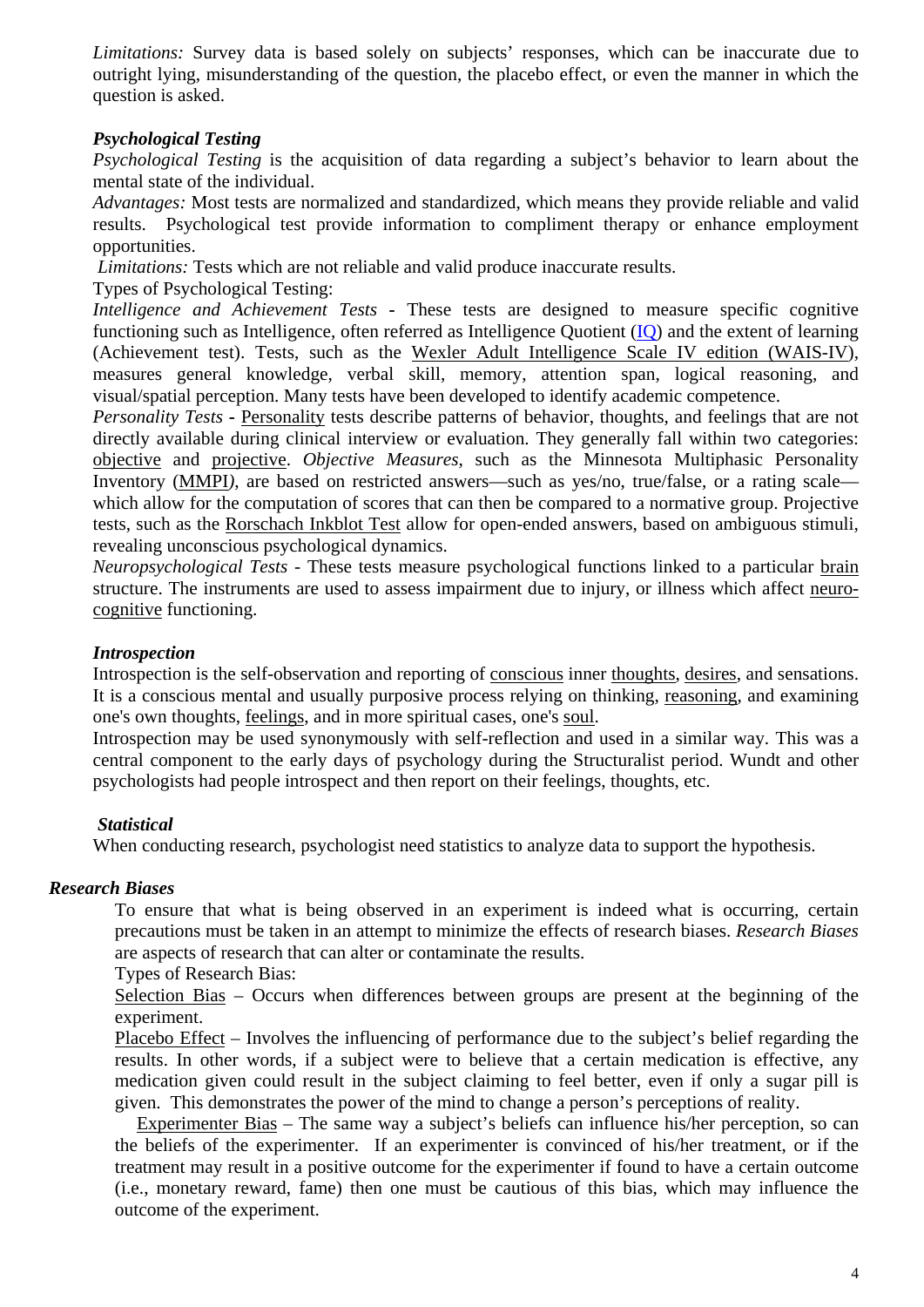*Controlling for Biases* - After carefully reviewing a study and determining what factors may unintentionally affect the results, these biases must be controlled for. To *control* for selection bias, most experiments use what's called [Random Assignment,](http://allpsych.com/dictionary/r.html#_blank) which means assigning the subjects to each group based on chance rather than human decision. To control for the placebo effect, subjects are often not informed of the purpose of the experiment. This is called a [Blind](http://allpsych.com/dictionary/b.html#_blank) study because the subjects are not aware of the expected results. To control for experimenter biases, a [Double-Blind](http://allpsych.com/dictionary/d.html#_blank) study can be utilized, which means that both the experimenter and the subjects are blind to the purpose and anticipated results of the study.

# **Chapter 2 – Medical Psychology**

# **An Introduction to Medical Psychology**

The study of psychology as a science has applications to many disciplines. This chapter focuses on Medical psychology.

Psychology can be divided into two groups: Research and Applied. **Research** psychologists perform scientific studies to acquire further knowledge. They investigate human and animal behavior to identify contributing factors to the development of psychological principles. **Applied Psychology** utilizes psychological principles identified from Research psychology. Psychologists applying these principles engage in clinical areas such as administering clinical tests and providing therapy to individuals with emotional problems. In addition they may consult in such areas as school psychology, forensic psychology and sport psychology.

Practitioners utilizing Applied Psychology, as it relates to the treatment of emotional disturbances, collaborate with the discipline of Psychiatry. Both fields are concerned with the treatment of mental illness. Clinical Psychologists provide treatment and apply clinical tests. Psychiatrists provide treatment and medication. Professionals from both fields work together to provide diagnosis and treatment.

Medical psychology integrates Medicine by recognizing the emotional and behavioral issues with all medical illnesses.

## *Medical psychology* is concerned with:

The effect of psychological processes on physical illness and recovery;

Psychological states during treatment;

Psychological problems related to doctor-patient relationships and family issues.

Medical Psychology is divided into *General* and *Specific* subdivisions.

## **General medical psychology** involves:

The development of the criteria needed to differentiate normal, temporary symptoms due to a medical illness from symptoms due to abnormal mental states.

The development of personality theories to determine a patient's temperament, character, and emotional state, as well as the particular behaviors associated with developmental stage.

The study of psychosomatic interactions and co-relations.

The implementation of ethical standards such as confidentiality, informed consent and the promotion of positive doctor-patient relations<sup>[1](#page-4-0)</sup>.

The adoption preventive measures to maintain and promote mental health, including psychotherapy.

## **Specific Medical Psychology** *i*nclud*es:*

 $\triangleright$  Neuropsychological problems;

<span id="page-4-0"></span><sup>&</sup>lt;sup>1</sup> extends beyond observing the Hippocratic oath into proper relations with patients and their family members. Another important issue is the psychological climate of the medical institution (professional staff relations) and the creation of a therapeutic environment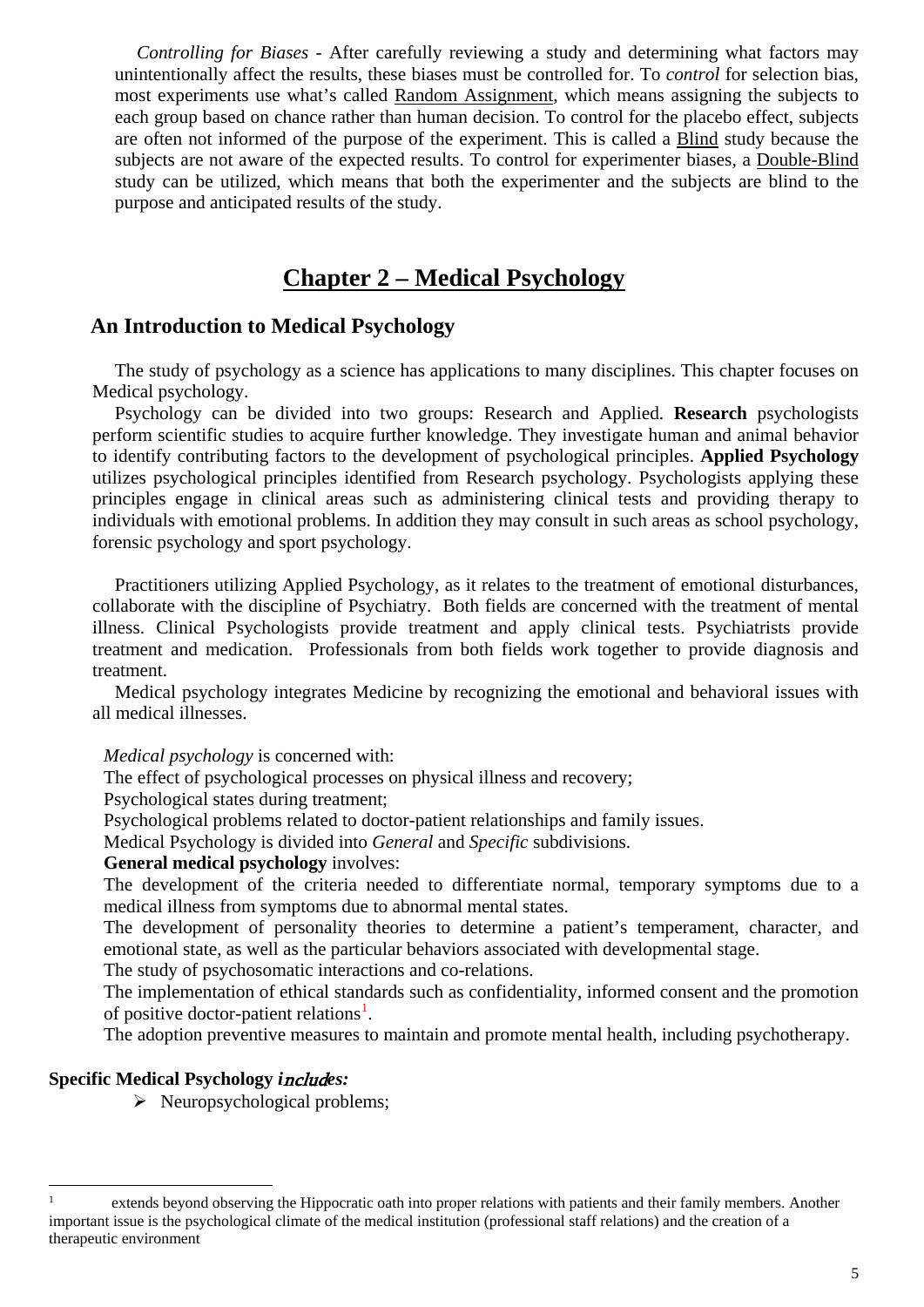- $\triangleright$  Psychological reactions and the behaviors related to somatic illnesses such as cardiovascular, infectious, endocrinologic and gynecologic diseases, as well as pre/post-surgical psychological reactions.
- $\triangleright$  Other divisions such as military and forensic psychology.

# **Clinical Psychology**

*Clinical psychology is the branch of psychology concerned with the assessment and treatment of mental illnesses. The field integrates the science of psychology with the treatment of complex human problems, thus making it an exciting career choice for people who are looking for a challenging and rewarding field.*

American psychologist Lightner Whitmer, a student of Wilhelm Wundt, introduced the term "Clinical Psychology" and defined it as "the study of individuals by observation or experimentation, with the intention of promoting change". Today, clinical psychology is one of the popular areas of psychology.

General Characteristics of Clinical Psychology put emphasize:

*Science* - adheres to two important assumptions of science:

*Determinism*-events have determinable causes

*Empiricism*-events must be observable and measurable

*Maladjustment*- The concern is with the scientific understanding of abnormal behavior and emotional suffering

*Individual*- Clinical psychology uses research information gathered in groups of people to guide their work with individiuals

The activities and work settings of clinical psychologists are:

- Research
- Teaching
- Psychotherapy
- Assessment
- Consultation
- Case administration

Thus the field of Clinical Psychology integrates science, theory, and practice to understand, predict, and alleviate maladjustment, and personal development.

# **Chapter 3 –Concept of Psyche**

# **Overview of the Psyche**

The concept of the psyche is central to the study of Psychology. There are number of definitions for psyche depending on the context in which studied. Psyche is the reflection of reality reflected through the sensory inputs processed in the brain. Psyche is defined as the system which regulates behavior and activity. There is a big difference between religious (soul) and scientific approach to psyche. There are at least two manifestations of the psyche: external (behavior, body language) and internal (thoughts, motives, drives and states). The psyche is an abstract concept. In psychology the psyche is divided into the following parts:

| <b>Divisions of the Psyche</b> |                                     |                          |                            |
|--------------------------------|-------------------------------------|--------------------------|----------------------------|
| <b>Mental Processes</b>        | <b>Mental States</b>                | <b>Mental Attributes</b> | <b>Mental Formations</b>   |
| Cognitive<br>Processes.        | Mood,<br>Frustration,               | Character,               | Ideology,<br>Interests.    |
| Perception,<br>Senses,         | Passion,<br>Temptation,             | Temperament, Abilities   | Professional<br>Values,    |
| Thinking,<br>Memory,           | related<br><b>Stress</b><br>states. |                          | Skills,<br>Personal<br>and |
| Imagination,<br>Fantasy,       | etc                                 |                          | Knowledge, Hobbies         |
| Attention,<br>The              |                                     |                          |                            |
| Emotional<br>Sphere,           |                                     |                          |                            |
| Feelings, Will                 |                                     |                          |                            |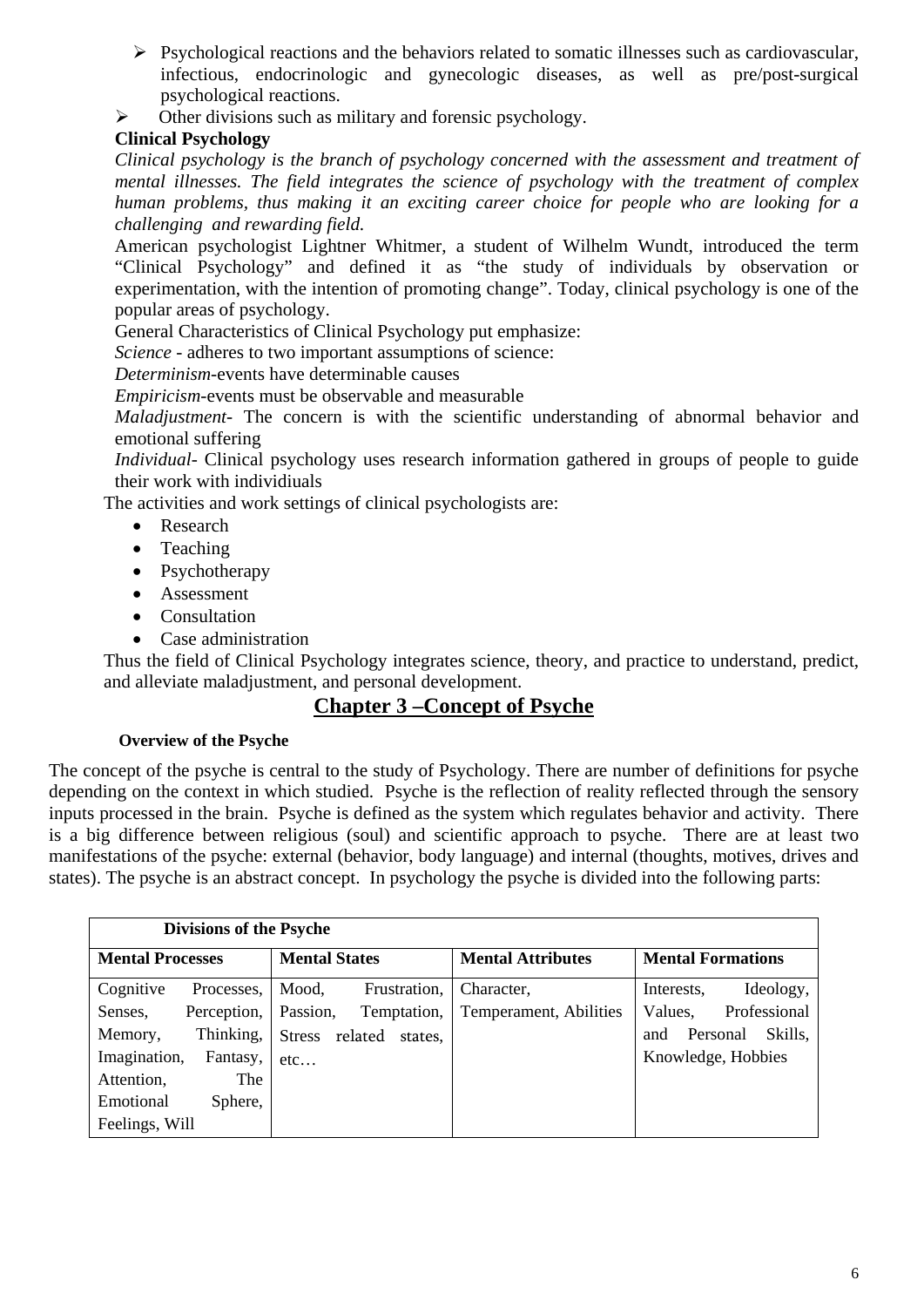## **Mental (Cognitive) Processes**

Cognitive Processes- Cognitive processes are very important for human behavior. It reflects how people think, and impacts behavior and mood.

The term cognition in *[psychology](http://www.wordiq.com/definition/Psychology)* is used in several ways. It refers to the:

- *[mental processes](http://www.wordiq.com/definition/Mental_functions)*
- *[information processing](http://www.wordiq.com/definition/Information_processing)*,
- *[knowledge](http://www.wordiq.com/definition/Knowledge)*.

# **Senses**

Sensation is the process by which our senses gather information that are then sent to the brain for processing. A large amount of information is being sensed at any one time (e.g., room temperature, the brightness of lights, the sounds from a conversation, or the smell of perfume). There are sensations out of awareness. We don't notice radio waves, x-rays, or the microscopic parasites crawling on our skin. We don't sense all the odors around us or taste every individual spice in a gourmet dinner. Humans have different thresholds of sensation from each other and other animals.

The first stage of processing is common to all sensory systems. The sensory receptor performs a translation of physical events into electrical signals that the brain can interpret, this is the process of sensory transduction. (P.J. Corr, 2006, Understanding biological psychological)

One of the main characteristics of sensation is the concept of threshold of sensation, a measure of stimulus that is able to raise sensation. There are absolute, differential and operative thresholds.

- The *Absolute Threshold* is the point where something becomes noticeable to our senses. It is the softest sound we can hear or the slightest touch we can feel. The absolute threshold varies among different people and within the same individual from time to time, depending upon fluctuations in mood and physiological conditions. The *Absolute Lower Threshold* of sensation is the minimal measure of stimuli provoking hardly noticed sensation.
- The *Differential Threshold* is the amount of change needed for us to recognize that a change has occurred. It is the minimal difference between stimuli or by two states of one stimulus, which provokes slight difference of sensation.
- The *Absolute Upper Threshold* of sensation is the maximal external stimulus that produces increasing intensity of awareness. The normal sensory response may change to pain with increasing intensity such as strong light, loud sound, or intense heat.

**Sensory Adaptation** is the process of becoming less sensitive to constant stimuli, such as adapting to the smell of perfume or the ticking of a clock.

The following are types of sensations according to the mechanisms of their origin and are categorized as:

- Exteroseptive they are conditioned by the influence of stimulants on receptors, for example nerve endings of the skin.
- Interoseptive they are conditioned by the influence of stimulants on receptors of interior organs.
- Proprioreceptive they are conditioned by the influence of stimulants on receptors situated in the muscles the tendons.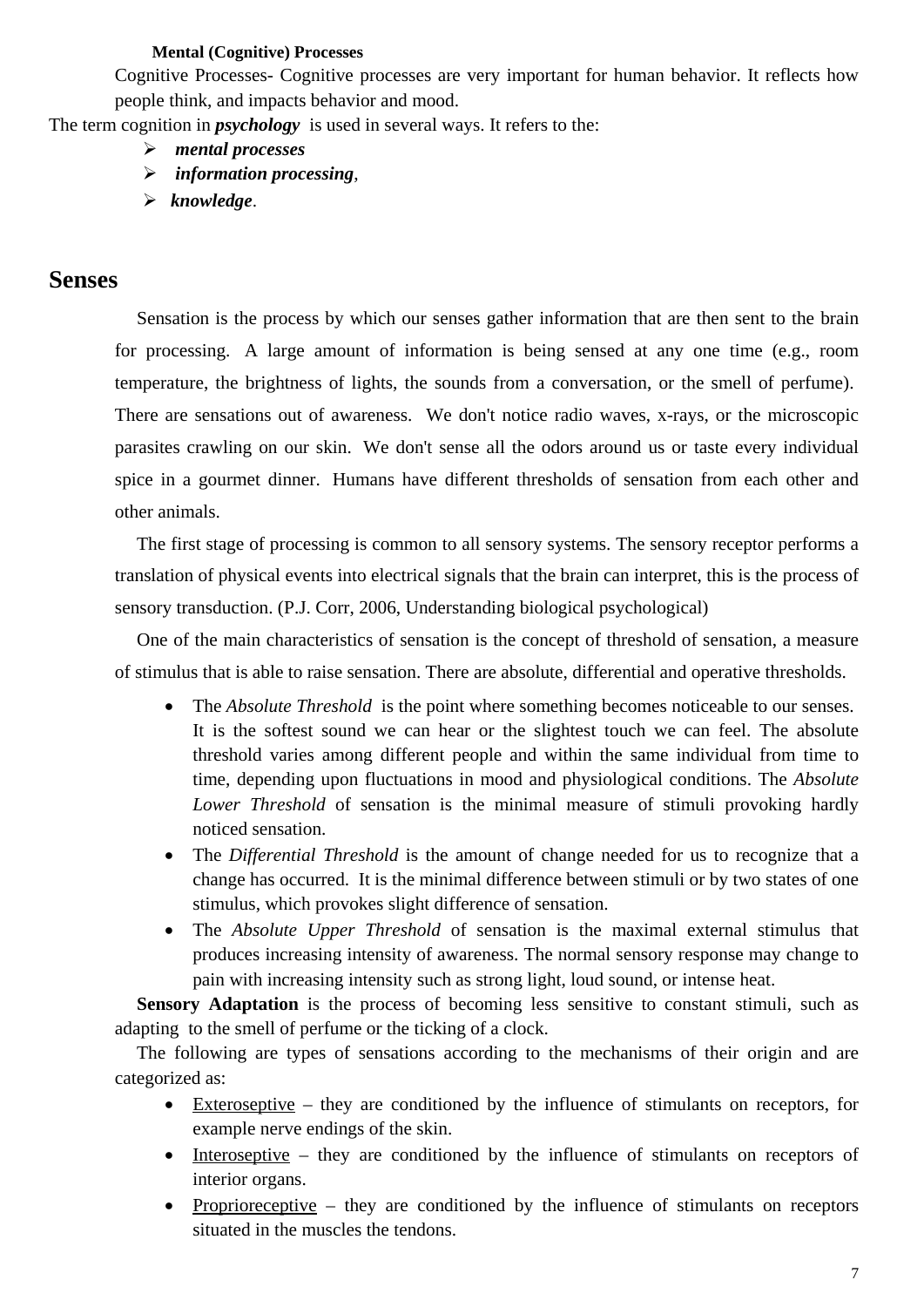The sensory organs include visual, auditory, olfactory, tactile, and gustatory.

Because the visual and auditory senses are so prevalent in daily life we tend to forget how important the other senses are. Other senses include smell, taste, kinesthetic and vestibular senses, skin senses and pain. Smell is activated by proteins produced in the nasal glands. Receptor cells in the nasal cavity send axons to the olfactory bulb, which then sends impulses to the temporal lobes where they are interpreted as smell. The sense of taste is detected by receptor cells housed within the taste buds located on the tongue. Kinesthetic and vestibular senses help our bodies to determine the speed and direction of movement and the orientation in space. Disruption to the vestibular sense results in motion sickness in some people. Sensitive nerve fibers in the skin convey information about the sensations of pressure, temperature, and pain to the brain. Pain is a complex sense not easily understood as scientists have great difficulty identifying pain receptors. Individuals vary widely in their thresholds for pain and for pain tolerance. Approaches to managing pain vary by culture and alternative treatments for pain are increasing.

The coetaneous sense allows the individual to experience warmth, cold and pain. One pays less attention to the kinesthetic sense because balancing seems so automatic. The kinesthetic sense also permits awareness of internal pressure and movements to inform one of their position in space.

In contrast to vision and hearing, the senses of smell, taste, and touch are primitive senses. Taste and smell are sometimes called the chemical senses.

There are two types of changes in sensations: quantitative and qualitative. Quantitative change is anesthesia - loss of feeling a stimulus.

Hypoesthesia refers to a reduced sense of sensation and hyperesthesia reflects an increased sensitivity to a sensory stimulus.

# **Perception**

Sensory input is stored in the brain and available to recall as the process of memory. *Perception* is the meaning an individual attributes to the memories and sensations. How events are perceived is what makes people different.

Perception is a two-stage process. It begins with the sensation and ends with applying meaning to the sensation.

Perception may also be defined as the psychological interpretation of physical events, or making sense out of sensation. It is the mental representation of subjects or phenomenon of objective reality and is very much related to a person's previous life experience including interests, values and abilities.

Perception has the following characteristics: Subjectivity, Integrity, Constancy and Categorization. Subjectivity is person's perception of the world. It is not a different sensation, and not connected with each other, but different from one another, that has certain characteristics provoking different perceptions.

Integration is a process when one perceives parts of an object and synthesizes in its whole form.

Constancy is to perceive subjects on different parameters (color, form, etc.) independently from conditions of perceived subjects. Perceptual constancy refers to our ability to see things differently without having to reinterpret the object's properties. There are typically three constancies discussed, including size, shape, brightness.

Categorization is of person's perception to summarize, to refer perceived object to certain class.

The brain doesn't perceive all parts of the reality as equally significant. It identifies a pattern which will stand out against a background. A musical note is heard against a background noise, a bird is seen against the sky. This phenomenon relates to figure-ground relationship. Sometimes figure and ground are not easy to distinguish. This is what happens when something is camouflaged.

**An Illusion is a** misperception of real objects and is not pathologic.

**Visual illusions** are one of the most interesting ways to gain insights into how our brains make sense of the world. For example, a stick will appear bent when it is placed in water. This illusion is caused by the process of refraction of light as it passes from air to water. Similarly, a mirage is caused by light passing through layers of hot air above a heated surface, creating the illusion of a pool of water on such as a desert or a highway.

**Hallucination**– perception which is provoked without real objects and is pathologic.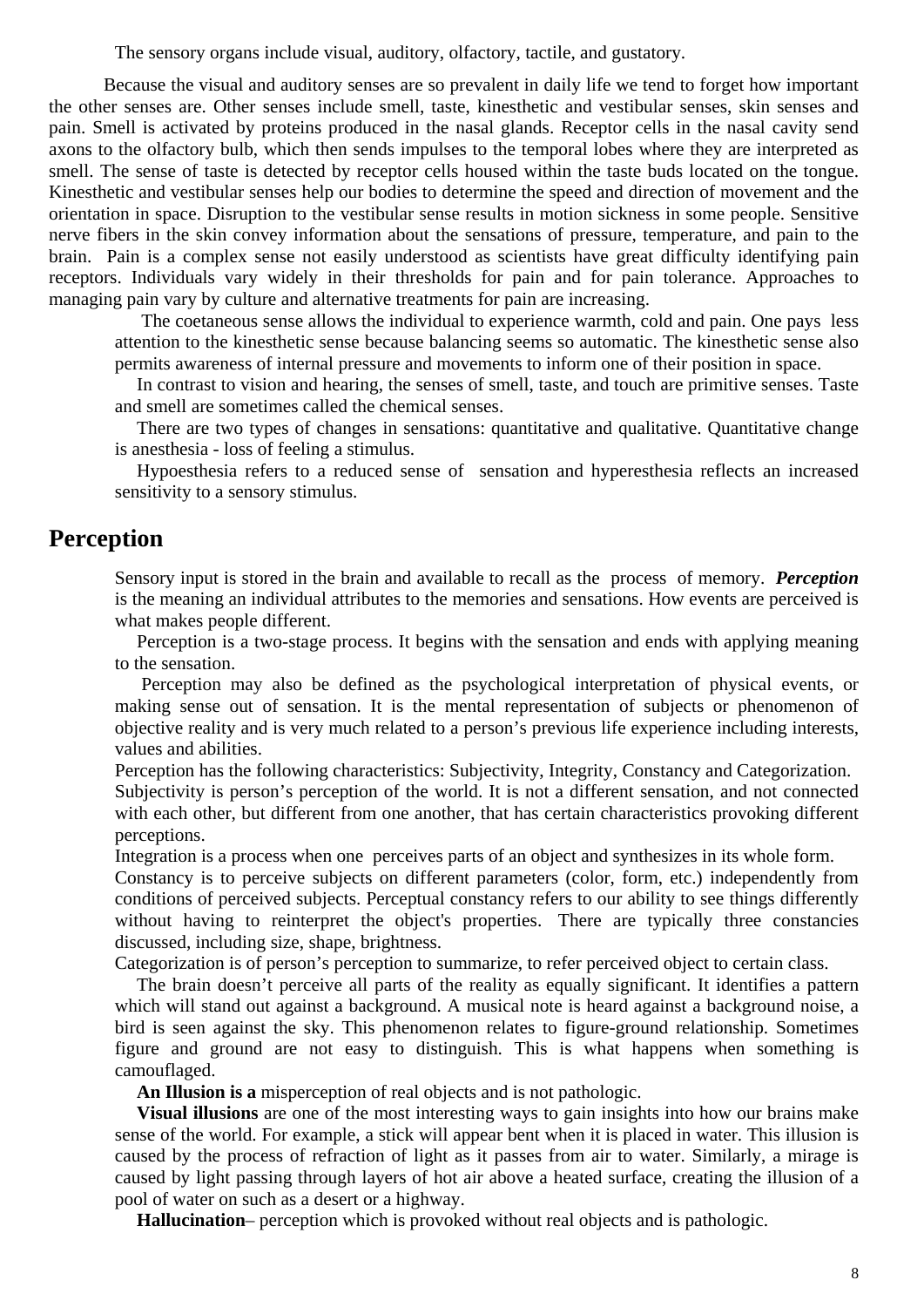Illusions are perceptions with a synthetic or creative process. One tries to make sense out of the information coming from the environment and previous experience.

**Apperception-** is the perception of a new experience in relation to past experience.

# **Memory**

Memory is the way in which the past is recorded and later referred to the present. It is inconceivable to think of humans without memory. Without memory there would be no past but only a present. There will not be an ability to utilize skills, to recall names, or recognize faces and no reference to days or hours or even seconds.

There are several ways to classify memories, based on duration, nature and retrieval of information. From an information processing perspective there are three main stages in the formation and retrieval of memory: [Encoding](http://en.wikipedia.org/wiki/Encoding_(Memory)) or registration (processing and combining of received information)

[Storage](http://en.wikipedia.org/wiki/Storage_(memory)) (creation of a permanent record of the encoded information)

[Retrieval](http://en.wikipedia.org/wiki/Recollection) or *recall* (calling back the stored information in response to some cue for use in a process or activity)

## *Classification of Memory*

An acceptable classification of memory is based on the duration of memory retention, and identifies three distinct types of memory: [sensory memory,](http://en.wikipedia.org/wiki/Sensory_memory) [short term memory](http://en.wikipedia.org/wiki/Short_term_memory) and [long term](http://en.wikipedia.org/wiki/Long_term_memory)  [memory.](http://en.wikipedia.org/wiki/Long_term_memory)

[Sensory memory](http://allpsych.com/dictionary/s.html#_blank) refers to the information we receive through the senses. This memory is very brief lasting a few seconds. The sensory register contains only unprocessed information which can be transferred to the next stage, short-term memory, if the person chooses to do so.

[Short Term Memory](http://allpsych.com/dictionary/s.html#_blank) (STM) occurs when the information in our sensory memory is transferred to our consciousness or our awareness Short term memory can definitely last longer than sensory memory (up to 30 seconds or so), but it still has a very limited capacity. According to research, we can remember approximately 5 to 9 (7 +/- 2) bits of information in our short term memory at any given time (Miller, 1956)

[Long term memory](http://allpsych.com/dictionary/l.html#_blank) (LTM) is similar to the permanent storage of a computer. Unlike the other two types, LTM is relatively permanent and is unlimited in terms of its storage capacity.

When we process information, we attach significance to it and information deemed important is transferred to our long term memory.

There are other reasons information is transferred. Sometimes our brains seem full of insignificant facts. Repetition plays a role in this, as we tend to remember things more the more they are rehearsed. Other times, information is transferred because it is somehow attached to some significant events. There is no doubt that those items which go into long term memory are those which we also have vivid associations. We remember both verbal terms and visual cues. Words are most useful for encoding abstract concepts, such as the meaning of words, whereas visual imagery is best for representing concrete event.

### *Forgetting*

An important aspect of remembering is its counterpart-forgetting. Sometimes the information is not available and lost by the distractions in the environment. Another cause of forgetting is the phenomenon of repression which is facilitated by the unconscious process of avoiding unwanted thoughts and feelings. Repressed thoughts generally are not accessible to the individual except through special circumstances, such as psychoanalysis or some provocative event highly charged to the original event. Amnesia, loss of memory, can be psychological or physiological in origin.

## *Processes of Memory*

Memory is dependent on the following stages: Acquisition, Retention, Retrieval, Recognition,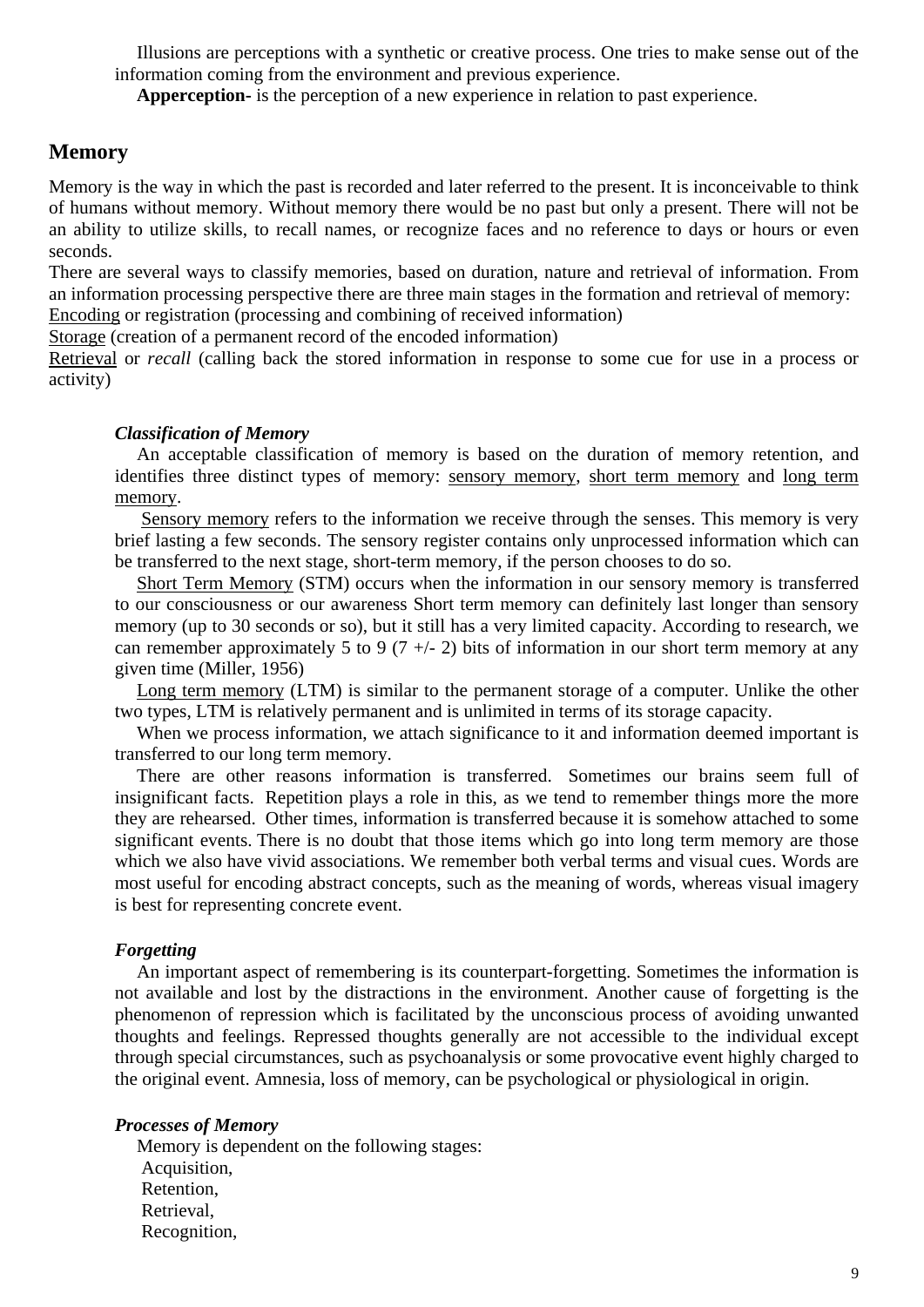# Reproduction.

During acquisition the relevant experiences presumably leave some enduring record in the nervous system. Retention, during which the information is filed for retrieval. The final stage is retrieval, the point at which one tries to remember, to recall the particular memory trace from among all others. Many failures to remember are failures of retrieval and not of storage.

# *Types of Memory*

Memory consists of following types: emotional, motivational, pictorial (imagery) and logical.

- *Emotional memory* Emotions reflect how our interests and needs are fulfilled. Feelings reflected in memory are signals inducing activity from actions which induces negative emotions.
- Motivational memory is acquisition, retention of different movements. Its serves basis for forming different practical and working skills.
- *Pictorial memory* is images, reflections of pictures, and tasks, smells and sounds. It can be visual, gustatory and auditory.
- *Logical* memory is thinking and requires normal syntax and semantics.

*Eidetic memory* is the type of memory when a person can imagine a subject without seeing its details.

Acquisition in which there is no special aim to memorize is called non-arbitrary. Acquisition in which there is a special aim to memorize is called arbitrary.

# *Mnemonics*

'Mnemonic' is another word for memory tool. Mnemonics are techniques for remembering information that is otherwise quite difficult to recall. The idea behind using mnemonics is to encode difficult-to-remember information in a way that is much easier to remember. The key idea is that by coding information using vivid mental images, you can reliably code both information and the structure of information. And because the images are vivid, they are easy to recall when you need them.

There are many techniques that make learning easier and faster. One technique, known as the "loci memory system," involves picturing yourself in a familiar setting and associating it with something you need to learn. Let's assume that you needed to memorize the function and structure of a neuron. Begin by picturing yourself walking into the entry hall of your home. At the same time pretend that you are walking through a dendrite. As you walk down the hall toward the living room, imagine that you are traveling in the dendrite to the cell body. As you exit the living room and walk down the hall toward the bedrooms, think of traveling down an axon toward the terminal button that contains the neurotransmitter. In this example you are connecting new information with something very familiar. We recall information much better when we involve our imagination. An even better way to perform this exercise would be to actually walk through your home while you visualize the parts of a neuron. In this situation you would not only be using your imagination but at the same time doing something physically. It is important to realize that we have strong memories for what we do physically. Just think how long you have remembered how to ride a bike even though you may not have ridden a bike for years.

# *Types of Memory*

Psychologists recognize three main kinds of memory storage: sensory memory, short-term memory (also termed working memory), and long-term memory.

Sensory memory describes the effects of stimulation on senses such as vision, hearing, touch, taste, and smell. Research shows that this type of memory might be available to us even when we aren't paying attention and after the stimulation is finished. Some researchers call this kind of memory echoic because it is as if the memory remains as an echo. When you pay attention to a stimulus-that is, when you become conscious of it-it becomes part of short-term memory. Short-term memory is what we are immediately aware of at any given time. Keeping things in mind for a short period is necessary for thinking and understanding. That is why short-term memory is often known as working memory. For example, as we saw earlier, understanding this sentence requires remembering something about the beginning when you reach the end; it relies on working memory. Short-term memory is severely limited: Its effects last for seconds (usually fewer than 20), and in adults it is limited to about 7 items. "The lizard's name is Adolphus". If this sentence were very important to you and you desperately wanted to remember it, you might reread it and repeat it to yourself several times. This process is known as rehearsing. Alternatively, you might make a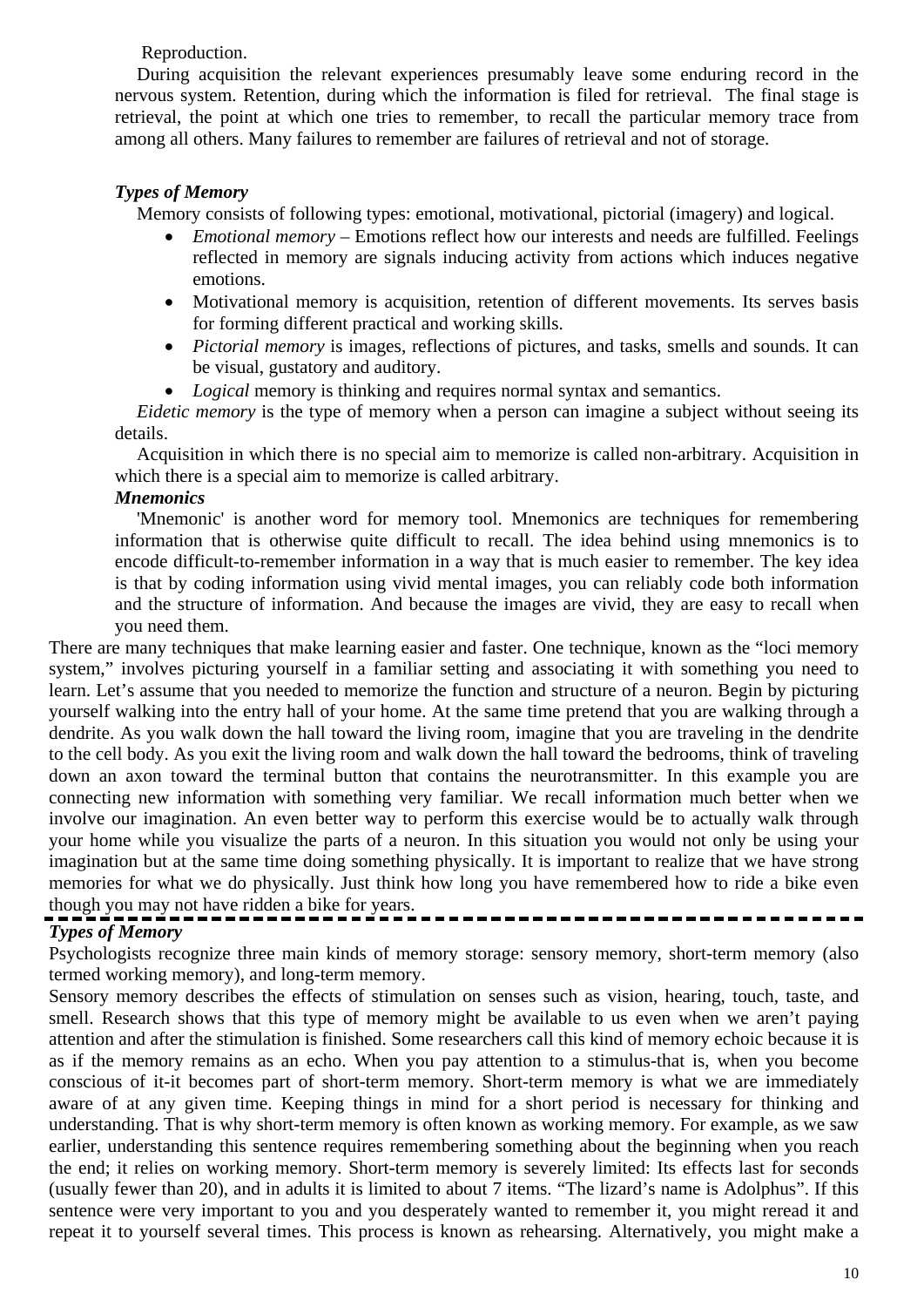mental link between some Adolphus you know and this lizard, a process termed elaborating. Or you might think of some other meaningful way of remembering the sentence by organizing it with other items of information you possess. Rehearsing, elaborating, and organizing are the three most important strategies we have for bringing information form short-term to long term memory. Psychologists use the term encoding to describe how information is processed to become part of long-term memory.

Long-term memory contains our relatively permanent information about the world. It includes everything we know about ourselves, about others, and about things. It represents the relatively permanent or long-term effects of all the experiences we have had. Some of this information is explicit: It can be put into words. And some of it is implicit: It cannot be put into words. Implicit memory is also called nondeclarative memory because it consists of memories that are nonverbalizable , for example, skills such as walking or tying shoelaces. There are two types of explicit memory, and they seem to involve different parts of the brain. Semantic memory consists of abstract information like the facts you learn at school such as addition or multiplication. Episodic memory consists of the memories that make up your recollection of your personal experiences. Our long-term memories are extremely important to our sense of who we are. All of our skills, our habits, our competence, our very identity reside in long-term memory. Patients who suffer memory loss, as happens with Alzheimer's disease, for example, may eventually lose even the most basic competence required for the tasks of daily life. Studies on victims of road accidents with head damage or brain injury provide strong evidence that different parts of the brain produce different types of memory

# *Imlicit and Explicit mMemories*

In everyday speech memory usually means two related things: having information in storage and being able to retrieve it. But, as psychologist Endel Tulving (born 1927) has pointed out, you cannot always find what you know you have.

|                                   | <b>Sensory Memory</b>                                                                | <b>Short-Term Memory</b>                                                               | <b>Long-Term Memory</b>                                                                     |
|-----------------------------------|--------------------------------------------------------------------------------------|----------------------------------------------------------------------------------------|---------------------------------------------------------------------------------------------|
| Alternate names                   | Echoic                                                                               | Working                                                                                | None                                                                                        |
| <b>Duration</b>                   | Less than<br>one second                                                              | Less than<br>20 seconds                                                                | Permanent,<br>indefinite                                                                    |
| <b>Stability</b>                  | Fleeting                                                                             | Easily<br>disrupted                                                                    | Not easily<br>disrupted                                                                     |
| Capacity                          | Limited                                                                              | Limited<br>$(7+2$ items)                                                               | Unlimited                                                                                   |
| <b>General</b><br>characteristics | Momentary,<br>unconscious<br>impression,<br>a passing<br>sensation or<br>association | actively<br>What<br>we<br>are<br>attention<br>paying<br>to.<br>immediate consciousness | All of our knowledge,<br>Explicit (can be put<br>words)<br>into<br>and<br>implicit (skills) |

This table shows the three main types of memory storage. Short-term memory and long-term memory are relatively easy for researchers to measure. Sensory memory is of a more subjective and transitory nature and is, therefore, more difficult to quantify. Measuring memory development in infants before they have learned to talk is another challenge psychologists face.

# *Infantile Amnesia*

By the age of two the infant's long-term memory is nothing short of astonishing compared to what it was earlier in the first year of life. For example, by now most infants have learned a huge number of words, and they will remember most of these words for the rest of their lives. But it is also true that they will be able to tell you nothing about any of their personal experiences throughout infancy and even through most of the early preschool period. This curios phenomenon, which psychologists label infantile amnesia, is so powerful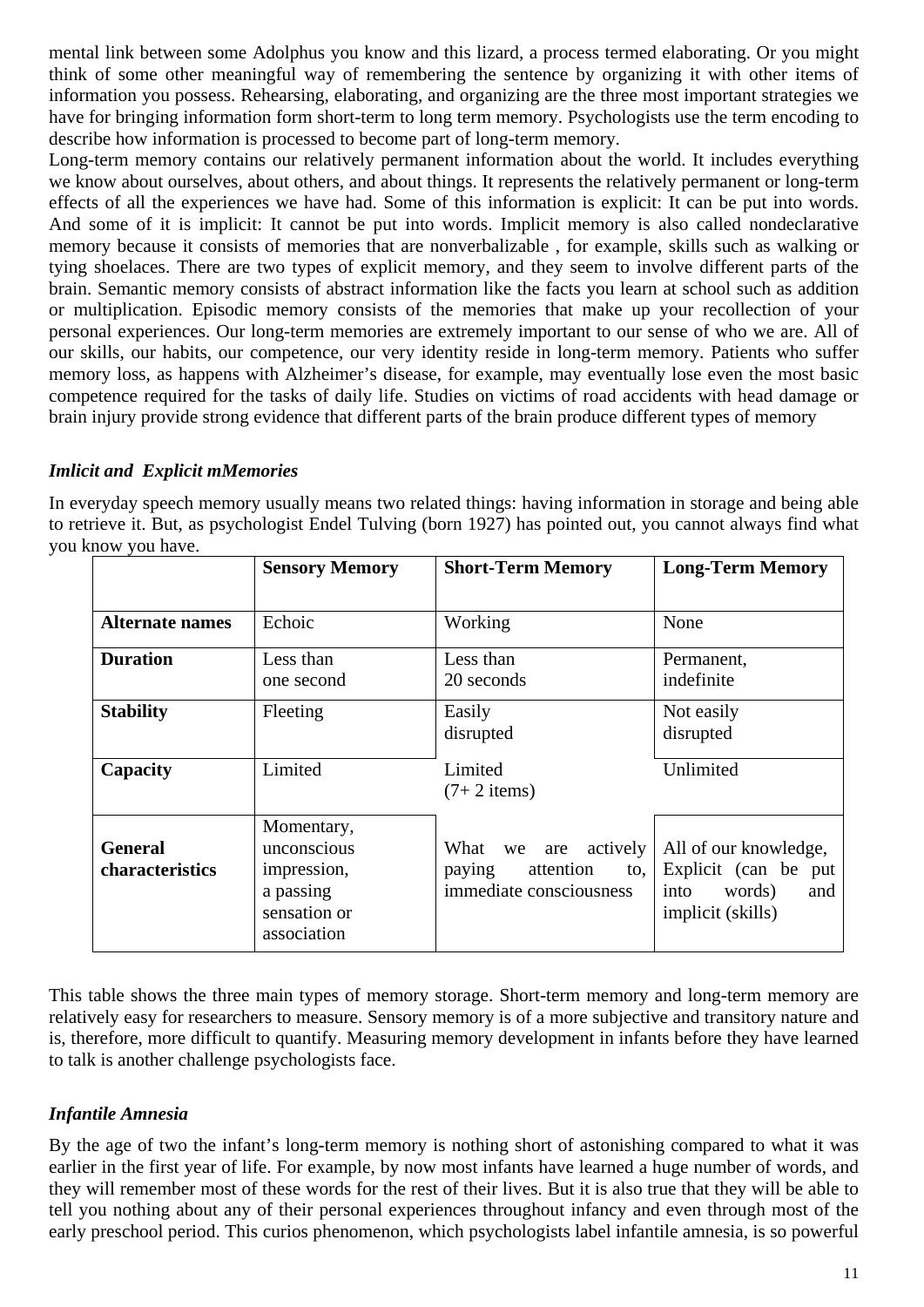that when researchers showed 9- and 10-year-old children photographs of their classmates from their early preschool years (up to age four), they were unable to recognize them. And these were classmates they had seen every day a mere half-dozen years earlier. Yet when adults were shown photographs of their elementary school classmates, they recognized more than 90 percent of them. It made no difference that they had not seen some of them once since elementary school. Nor did it make any difference that many of these adults had been out of school for more than half a century.

No one knows for certain why we are subject to infantile amnesia. One theory is that structures of the brain involved in long-term, autobiographical (episodic) memory are not sufficiently developed during this period. Another theory is that the child has not yet developed the kinds of memory strategies that are required. Yet another theory is that the infant does not have a sufficiently strong sense of self with which to associate autobiographical memories.

# **Thinking (Reasoning)**

The **psychology of reasoning** is the study of how people [reason,](http://en.wikipedia.org/wiki/Reason) often broadly defined as the process of drawing conclusions to inform how people solve problems and make decisions.<sup>[1]</sup> It is at the intersection of [psychology,](http://en.wikipedia.org/wiki/Psychology) [philosophy,](http://en.wikipedia.org/wiki/Philosophy) [linguistics,](http://en.wikipedia.org/wiki/Linguistics) [cognitive science,](http://en.wikipedia.org/wiki/Cognitive_science) [artificial intelligence,](http://en.wikipedia.org/wiki/Artificial_intelligence) [logic,](http://en.wikipedia.org/wiki/Logic) and [probability](http://en.wikipedia.org/wiki/Probability_theory)  [theory.](http://en.wikipedia.org/wiki/Probability_theory)

The process of thinking is started by senses and then goes through the perception, imagination, and fantasy.

Thinking process constitutes of the following mental mechanisms:

Comparison

Analysis

Induction

**Deduction** 

Abstraction

Concretization.

Main basis for thinking are: assumption, calculation, presumption, proposition, speculation, supposition, and inference. The next step is Conclusion, which is comparing two or more assumptions and summarizing them in one conclusion.

Types of thinking: 1. Objective-practical 2.visual - imaginary 3.abstract

# *Different Sorts of Reasoning*

[Inductive reasoning](http://en.wikipedia.org/wiki/Inductive_reasoning) makes broad generalizations from specific cases or observations. In this process of reasoning, general assertions are made based on past specific pieces of evidence. This kind of reasoning allows the conclusion to be false even if the original statement is true.<sup>[24]</sup> For example, if one observes a college athlete, one makes predictions and assumptions about other college athletes based on that one observation. Scientists use inductive reasoning to create theories and hypotheses.<sup>[25]</sup>

In opposition, [deductive reasoning](http://en.wikipedia.org/wiki/Deductive_reasoning) is a basic form of valid reasoning.<sup>[26]</sup> In this reasoning process a person starts with a known claim or a general belief and from there asks what follows from these foundations or how will these premises influence other beliefs.<sup>[\[27\]](http://en.wikipedia.org/wiki/Psychology_of_reasoning#cite_note-27)</sup> In other words, deduction starts with a hypothesis and examines the possibilities to reach a conclusion.<sup>[\[28\]](http://en.wikipedia.org/wiki/Psychology_of_reasoning#cite_note-28)</sup> Deduction helps people understand why their predictions are wrong and indicates that their prior knowledge or beliefs are off track. An example of deduction can be seen in the scientific method when testing hypotheses and theories. Although the conclusion usually corresponds and therefore proves the hypothesis, there are some cases where the conclusion is logical, but the generalization is not. For example, the statement, "All young girls wear skirts. Julie is a young girl. Therefore, Julie wears skirts," is valid logically but does not make sense because the generalization from the original statement is not true.

The [syllogism](http://en.wikipedia.org/wiki/Syllogism) is a form of deductive reasoning in which two statements reach a logical conclusion. With this reasoning, one statement could be "Every A is B" and another could be "This C is A". Those two statements could then lead to the conclusion that "This C is B". These types of syllogisms are used to test deductive reasoning to ensure there is a valid hypothesis.<sup>[29]</sup> A Syllogistic Reasoning Task was created from a study performed by Morsanyi, Kinga, Handley, and Simon that examined the intuitive contributions to reasoning. They used this test to assess why "syllogistic reasoning performance is based on an interplay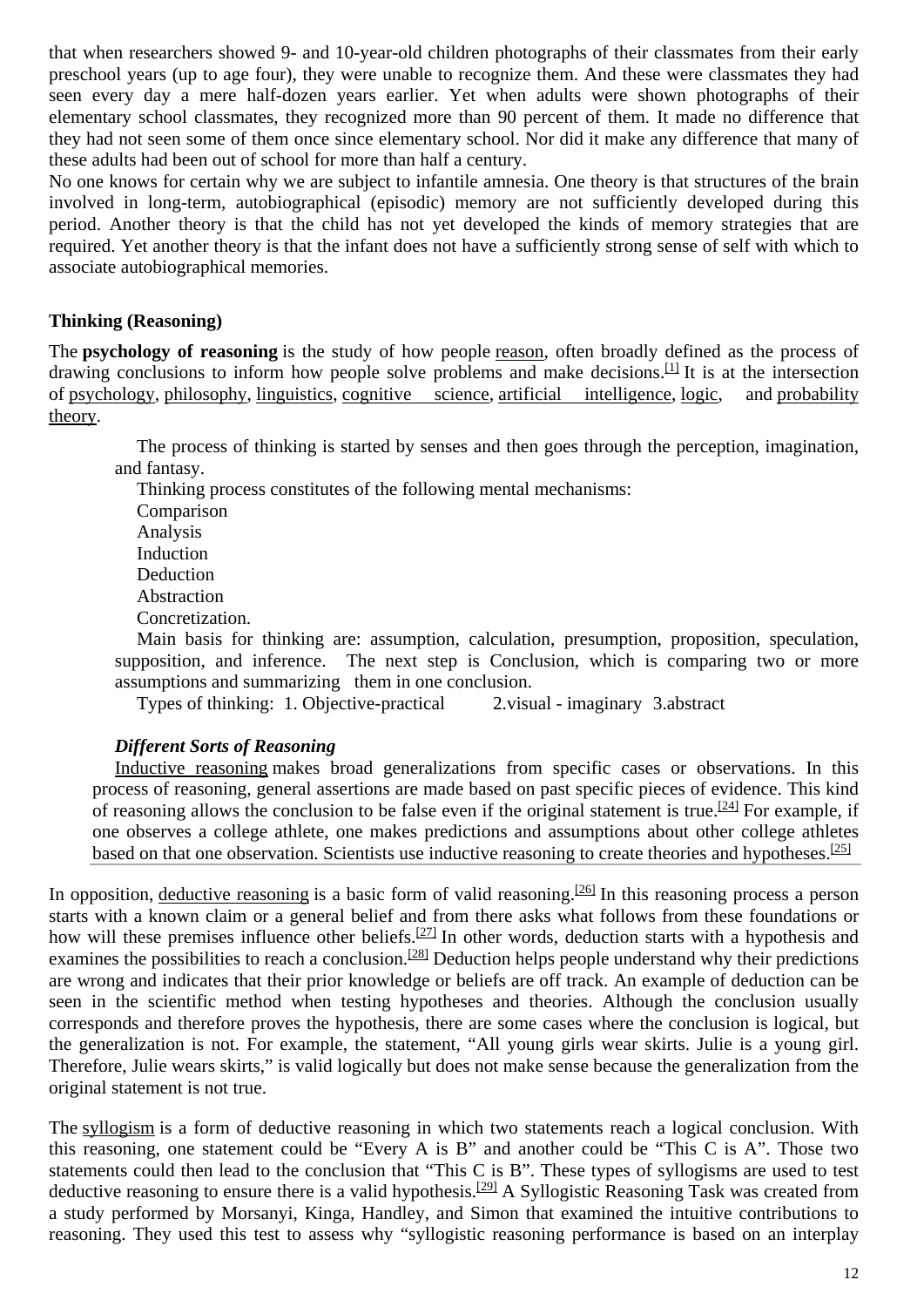between a conscious and effortful evaluation of logicality and an intuitive appreciation of the believability of the conclusions".

Another form of reasoning is called [abductive reasoning.](http://en.wikipedia.org/wiki/Abductive_reasoning) This type is based on creating and testing hypotheses using the best information available. Abductive reasoning produces the kind of daily decisionmaking that works best with the information present, which often is incomplete. This could involve making educated guesses from observed unexplainable phenomena. This type of reasoning can be seen in the world when doctors make decisions about diagnoses from a set of results or when jurors use the relevant evidence to make decisions about a case.

# *Pragmatics and Reasoning*

How do various related factors such as linguistic [pragmatics](http://en.wikipedia.org/wiki/Pragmatics) and [emotion](http://en.wikipedia.org/wiki/Emotion) relate to the inferences people draw?

Decision making is often influenced by the emotion of regret and the element of risk. People are strongly motivated by regret and we can see this when they select options they tend to select the option that they will regret the least trying to minimize the amount of regret we will have.[\[41\]](http://en.wikipedia.org/wiki/Psychology_of_reasoning#cite_note-41) Many decisions also include a large element of risk, and in these cases people tend to ask themselves what the level of risk is. They ask themselves how much dread they would experience when thinking about a nuclear accident, and then use that dread as an indicator of risk.<sup>[42]</sup> We ask "how does this make me feel?" rather than "how risky is this?"

[Antonio Damasio](http://en.wikipedia.org/wiki/Antonio_Damasio) suggests that [somatic markers,](http://en.wikipedia.org/wiki/Somatic_marker_hypothesis) certain memories that can cause a strong bodily reaction, act as a way to guide decision making as well. For example, when you are remembering a scary movie and once again become tense and your palms might begin to sweat. Damasio argues that when making a decision we rely on our "gut feelings" to assess various options, and this makes decide to go with a decision that is more positive and stay away from those that are negative.<sup>[43]</sup> He also argues that the orbitofrontal cortex - located at the base of the frontal lobe, just above the eyes - is crucial in your use of somatic markers, because it is the part in the brain that allows you to interpret emotion.

Another note to make is that when emotion shapes decisions, the influence is usually based on predictions of the future. When people ask themselves how they would react, they are making inferences about the future. Researchers suggest [affective forecasting,](http://en.wikipedia.org/wiki/Affective_forecasting) the ability to predict your own emotions, is poor because people tend to overestimate how much they will regret their errors.

# **Lanaguage**

Language consists of phonemes, morphemes, and grammar. Syntax and semantics are parts of grammar and enable listeners to distinguish between the surface structure (underlying meaning) of sentences. Images play an important role by providing mental representations of sensory experiences that allow nonverbal forms of thought; in addition concepts may help us to think more efficiently by using mental categories to classify things that relate to one another. One aspect of thinking is the use of prototypes that represent tha key features of a concept.

Language may also influence how we think and what we think about. This is expressed in Benjamin Whorf's linguistic relativity hypothesis. Other researchers contend that the influences of language, thought, and culture cannot be separated.

The ability to solve problems plays a large role in cognition. The first step to problem solving is to interpret and define the problem, known as problem representation. Problem solving can include divergent thinking or convergent thinking. Additional steps to problem solving include selecting a solution strategy and evaluating progress. Solution strategies include the use of trial and error, information retrieval, algorithms, and various heuristics. Internal and external factors can help or hinder problem solving, such as a person's mental set, the perception of a problem and the approach used, or functional fixedness. In many cases brainstorming may be recommended to generate new ideas for review and evaluation.

Decision making requires a person to identify the best solution to a problem. Truly logical decisions are often made using compensatory models in which criteria for a particular choice are weighted in terms of importance. People commonly employ heuristics for decision making, despite the fact that these often lead to poor decisions. Decisions may be influenced by the way information provided to make the decision is framed. Other aspects of decision making are the hindsight bias and the "if only" construction.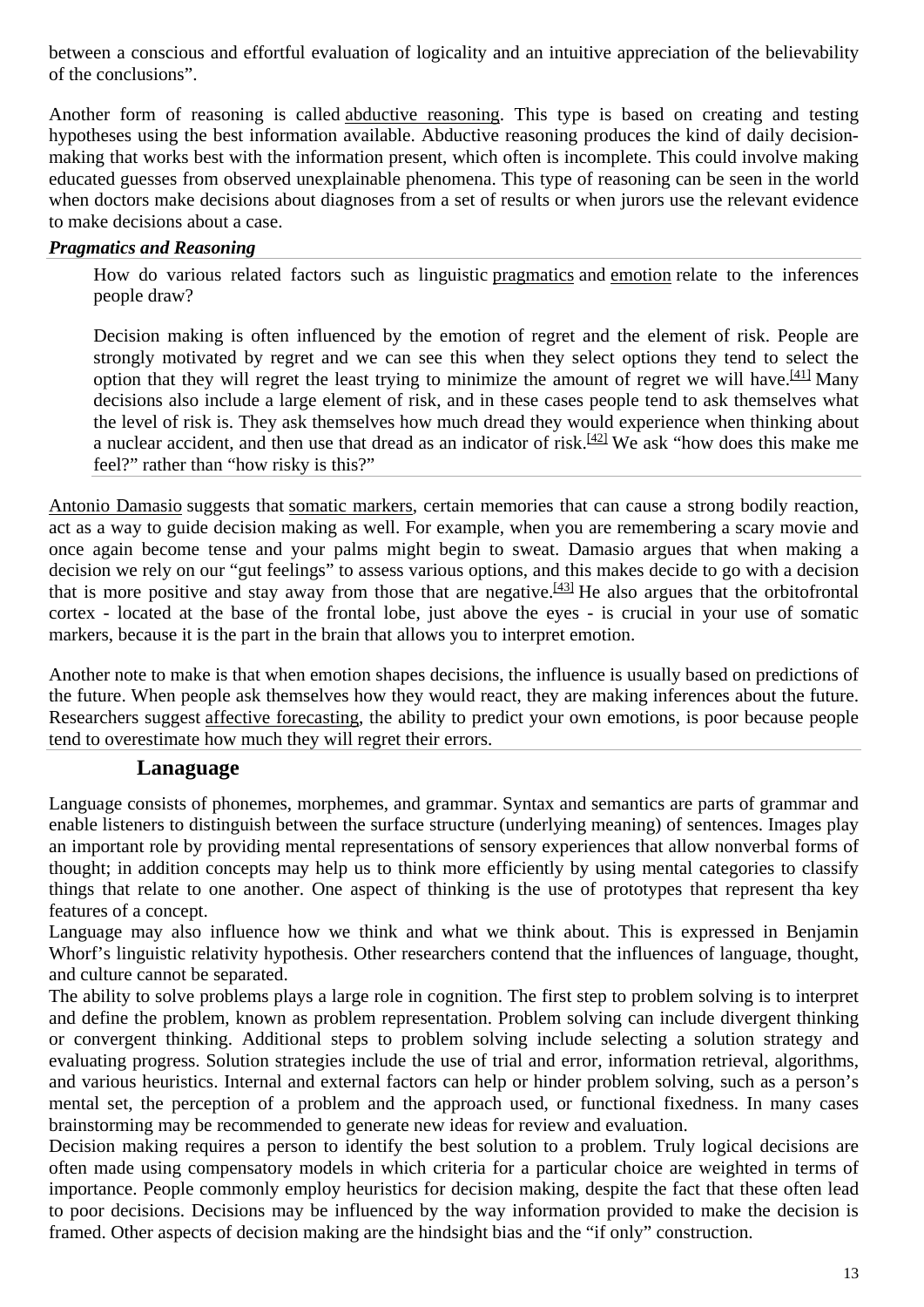# **Imagination**

Imagination is a necessary element of creative activity which is expressed in founding images and providing program of behavior when situation is indefinite.

The first important characteristic of imagination is that it allows to imagine result before its beginning. In some cases it can replace the activity. In this case the person goes to the sphere of fantastic ideas that are far from reality in order to hide from reality, unsolved problems, necessity to act, hard life conditions. This type of imagination we call passive imagination. One can provoke passive imagination deliberately. Such images, fantasies, deliberately provoked but not connected with what helps to embody them into real life we call dreams or visions. Passive imagination can rise unconsciously. It can rise when person's conscience is weakened. Active imagination can be creative and constitutive. While reading books or listening to the stories one reconstituted what is depicted in them.

Creative imagination supposes creating of new images which realize valuable products.

**Imagination**, also called the faculty of **imagining**, is the ability of forming new images and sensations when they are not perceived through sight, hearing, or other senses. Imagination helps provide meaning to experience and [understanding](http://en.wikipedia.org/wiki/Understanding) to knowledge; it is a fundamental faculty through which people make sense of the world, and it also plays a key role in the [learning](http://en.wikipedia.org/wiki/Learning) process[.\[1\]\[4\]](http://en.wikipedia.org/wiki/Imagination#cite_note-Norman2000-0) A basic training for imagination is listening to [storytelling](http://en.wikipedia.org/wiki/Storytelling) [\(narrative\)](http://en.wikipedia.org/wiki/Narrative), in which the exactness of the chosen words is the fundamental factor to "evoke worlds". It is a whole cycle of image formation or any sensation which may be described as "hidden" as it takes place without anyone else's knowledge. A person may imagine according to his mood, it may be good or bad depending on the situation. Some people imagine in a state of tension or gloominess in order to calm themselves. It is accepted as the innate ability an[dprocess](http://en.wikipedia.org/wiki/Cognitive_process) of inventing partial or complete personal realms within the mind from elements derived from sense perceptions of the shared world.<sup>[</sup>citation needed<sup>]</sup>The term is technically used in [psychology](http://en.wikipedia.org/wiki/Psychology) for the process of reviving in the [mind,](http://en.wikipedia.org/wiki/Mind) [percepts](http://en.wikipedia.org/wiki/Perception) of objects formerly given in sense perception. Since this use of the term conflicts with that of ordinary [language,](http://en.wikipedia.org/wiki/Language) some psychologists have preferred to describe this process as ["imaging"](http://en.wiktionary.org/wiki/imaging) or ["imagery"](http://en.wiktionary.org/wiki/imagery) or to speak of it as "reproductive" as opposed to "productive" or "constructive" imagination. Imagined images are seen with the ["mind's eye"](http://en.wikipedia.org/wiki/Mind).

Imagination can also be expressed through stories such as [fairy tales](http://en.wikipedia.org/wiki/Fairy_tale) or [fantasies.](http://en.wikipedia.org/wiki/Fantasy)

Children often use [narratives](http://en.wikipedia.org/wiki/Narrative) or pretend play in order to exercise their imagination. When children develop [fantasy](http://en.wikipedia.org/wiki/Fantasy) they play at two levels: first, they use [role playing](http://en.wikipedia.org/wiki/Role_playing) to act out what they have developed with their imagination, and at the second level they play again with their make-believe situation by acting as if what they have developed is an actual reality that already exists in narrative [myth.](http://en.wikipedia.org/wiki/Myth)

"Imagination is an effort of the mind to develop a discourse that had previously been known, a development of a concept of what is already there by the help of our reason, to develop a results of new thinking." The common use of the term is for the process of forming new images in the mind that have not been previously experienced with the help of what has been seen, heard, or felt before, or at least only partially or in different combinations. Some typical examples follow:

[Fairy tale](http://en.wikipedia.org/wiki/Fairy_tale)

[Fiction](http://en.wikipedia.org/wiki/Fiction)

A form of [verisimilitude](http://en.wikipedia.org/wiki/Verisimilitude) often invoked in [fantasy](http://en.wikipedia.org/wiki/Fantasy) and [science fiction](http://en.wikipedia.org/wiki/Science_fiction) invites readers to pretend such stories are true by referring to [objects of the mind](http://en.wikipedia.org/wiki/Object_of_the_mind) such as fictional books or years that do not exist apart from an [imaginary world.](http://en.wikipedia.org/wiki/Imaginary_world)

Imagination in this sense, not being limited to the acquisition of exact knowledge by the requirements of practical necessity, is, up to a certain point, free from objective restraints. The ability to imagine one's self in another person's place is very important to social relations and understanding. [Albert Einstein](http://en.wikipedia.org/wiki/Albert_Einstein) said, "Imagination ... is more important than knowledge. Knowledge is limited. Imagination encircles the world."

But in reality, without knowledge, imagination can not be developed.

In various spheres, however, even imagination is in practice limited: thus a person whose imaginations do violence to the elementary laws of thought, or to the necessary principles of practical possibility, or to the reasonable [probabilities](http://en.wikipedia.org/wiki/Probability) of a given case is regarded as [insane.](http://en.wikipedia.org/wiki/Insanity)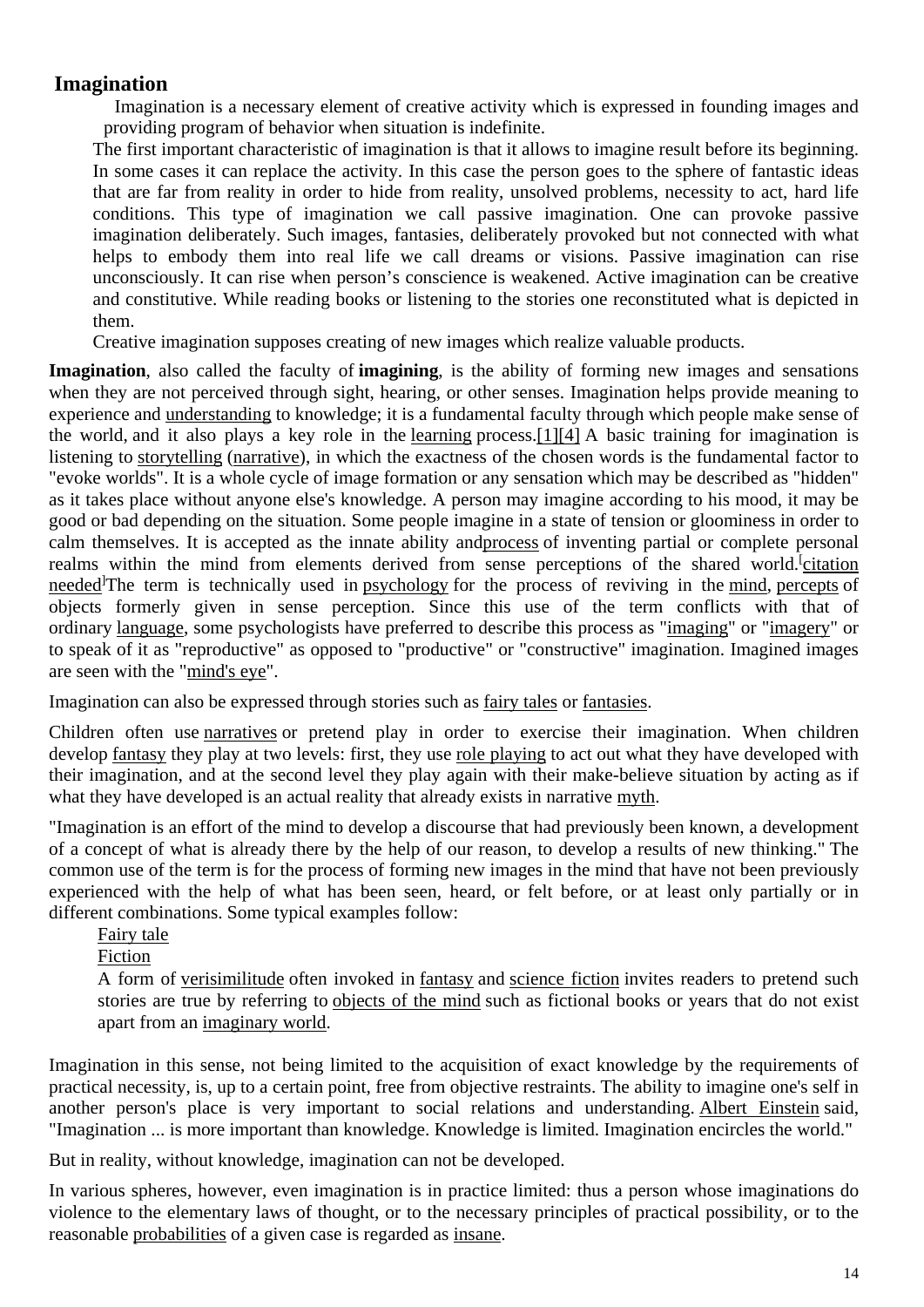The same limitations beset imagination in the field of [scientific](http://en.wikipedia.org/wiki/Scientific_method) [hypothesis.](http://en.wikipedia.org/wiki/Hypothesis) Progress in scientific research is due largely to provisional explanations which are developed by imagination, but such hypotheses must be framed in relation to previously ascertained facts and in accordance with the principles of the particular science.

Imagination is an experimental partition of the mind used to develop theories and ideas based on functions. Taking objects from real perceptions, the imagination uses complex IF-functions to develop new or revised ideas. This part of the mind is vital to developing better and easier ways to accomplish old and new tasks. These experimental ideas can be safely conducted inside a virtual world and then, if the idea is probable and the function is true, the idea can be actualized in reality. Imagination is the key to new development of the mind and can be shared with others, progressing collectively.

Regarding the volunteer effort, imagination can be classified as:\ voluntary (the dream from the sleep, the daydream) involuntary (the reproductive imagination, the creative imagination, the dream of perspective)

# *Imagination and Memory*

Memory and imagination have been shown to be affected by one another, found through research in Priscilla Long's piece *My Brain On My Mind* "Images made by functional magnetic resonance imaging technology show that remembering and imagining sends blood to identical parts of the brain." An optimal balance of intrinsic, extraneous, and germane form of information processing can heighten the chance of the brain to retain information as long term memories, rather than short term, memories. This is significant because experiences stored as long term memories are easier to be recalled, as they are ingrained deeper in the mind. Each of these forms require information to be taught in a specific manner so as to use various regions of the brain when being processed. This information can potentially help develop programs for young students to cultivate or further enhance their creative abilities from a young age. The Neocortex and Thalamus are responsible for controlling the brain's imagination, along with many of the brain's other functions such as consciousness and abstract thought.Since imagination involves many different brain functions, such as emotions, memory, thoughts etc., portions of the brain where multiple functions occur-such as the Thalamus and Neocortex-- are the main regions where imaginative processing has been documented. The understanding of *how* memory and imagination are linked in the brain, paves the way to better understand one's ability to link significant past experiences with their imagination.

# *Imagination and perception*

From the work of [Piaget](http://en.wikipedia.org/wiki/Jean_Piaget) it is known that [perceptions](http://en.wikipedia.org/wiki/Perception) depend on the world view of a person. The world view is the result of arranging perceptions into existing imagery by imagination. Piaget cites the example of a child saying that the moon is following her when she walks around the village at night. Like this, perceptions are integrated into the world view to make sense. Imagination is needed to make sense of perceptions.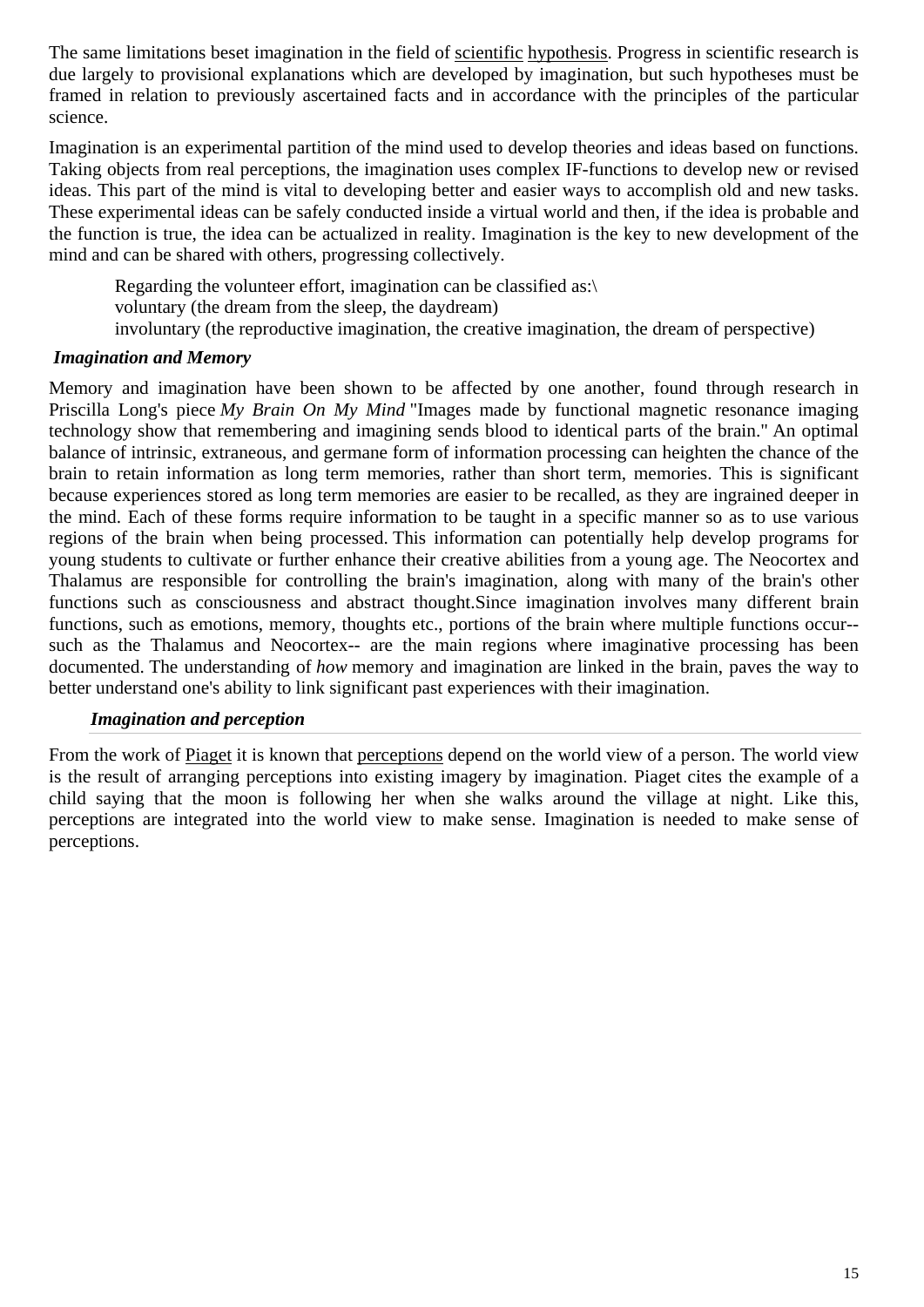# **Attention**

**Attention** is the [cognitive process](http://psychology.wikia.com/wiki/Cognitive_process) of selectively concentrating on one thing while ignoring other things. Examples include listening carefully to what someone is saying while ignoring other conversations in the room (e.g. the cocktail party problem, Cherry, 1953). Attention can also be split, as when a person drives a car and talks on a cell phone at the same time.

One of the most used models for the evaluation of attention in patients with very different [neurologic](http://psychology.wikia.com/wiki/Neurology) pathologies is the model of Sohlberg and Mateer:

[Focused attention:](http://psychology.wikia.com/index.php?title=Focused_attention&action=edit&redlink=1) This is the ability to respond discretely to specific visual, auditory or tactile stimuli.

[Sustained attention](http://psychology.wikia.com/wiki/Sustained_attention)**:** This refers to the ability to maintain a consistent behavioral response during continuous and repetitive activity.

[Selective attention](http://psychology.wikia.com/wiki/Selective_attention)**:** This level of attention refers to the capacity to maintain a behavioral or cognitive set in the face of distracting or competing stimuli. Therefore it incorporates the notion of "freedom from distractibility"

[Alternating attention:](http://psychology.wikia.com/index.php?title=Alternating_attention&action=edit&redlink=1) it refers to the capacity for mental flexibility that allows individuals to shift their focus of attention and move between tasks having different cognitive requirements.

[Divided attention](http://psychology.wikia.com/wiki/Divided_attention)**:** This is the highest level of attention and it refers to the ability to respond simultaneously to multiple tasks or multiple task demands.

*Attention-deficit/hyperactivity disorder* is a neurobehavioral disorder characterized by a combination of inattentiveness, distractibility, hyperactivity, and impulsive behavior.

ADHD appears early in life. It is estimated that 3 percent to 7 percent of school-age children are diagnosed with ADHD; boys are diagnosed more often than girls. Untreated ADHD has been shown to have long-term adverse affects on academic performance, vocational success, and socialemotional development. ADHD children have difficulty sitting still and paying attention in class and do not do well at school, even when they have normal or above-normal intelligence. They engage in a broad array of disruptive behaviors and experience peer rejection.

## **Consciousness**

The many varieties of human consciousness are introduced in this chapter with special attention to sleep, dreams, drug altered states, meditation, and hypnosis. Conscious experience involves selecting the most important information to attend to and fitting out competing stimuli. Daydreaming and fantasy are normal experience within consciousness and may be beneficial as long as they do not occur so often as to interfere with human interactions and other behaviors.

Sleep or similar rest states are experienced by most animals although sleep duration varies across species. Sleep may be viewed as an adaptive mechanism with a restorative function. Sleep and waking follow circadian cycles that are regulated by the suprachiasmatic nucleus of the hypothalamus (SCN) in the brain. Sleep is rhythmic and marked by distinct physical changes. A waking state is followed by an initial twilight phase marked by the presence of alpha waves. A brief Stage 1 sleep follows. Stages 2 and 3 are the deeper stages of sleep spindles (Stage 2) and the emergence of slow, high peaked delta waves (Stage 3).Delta waves pervade Stage 4 sleep. Once a sleeper progresses through the first 4 stages, the cycle ascends back to Stage 1 then REM sleep begins. During REM, measures of brain activity and internal states resemble that of a waking person, but the body is incapable of voluntary movement; vivid dreams occur during this stage.

Inadequate sleep is a national epidemic. Sleep loss negatively impacts attention, memory, reaction times, and behavior while increasing the risks of accidents and errors. Awareness of sleep deprivation is essential for people in certain high-risk occupational roles. New studies have linked sleep deprivation to depression in students. Taking short naps have been suggested as an effective way to reduce sleep debt.

Sleep disorders include sleeptalking, sleepwalking, night terrors, insomnia, apnea, and narcolepsy. Sleeptalking, sleepwalking and night terrors are experienced during NREM sleep, while nightmares occur during REM sleep. These disorders are more prevalent in children than in adults. Apnea is associated with breathing difficulties at night. Narcolepsy is a hereditary disorder where victims enter spontaneous REM sleep without warning.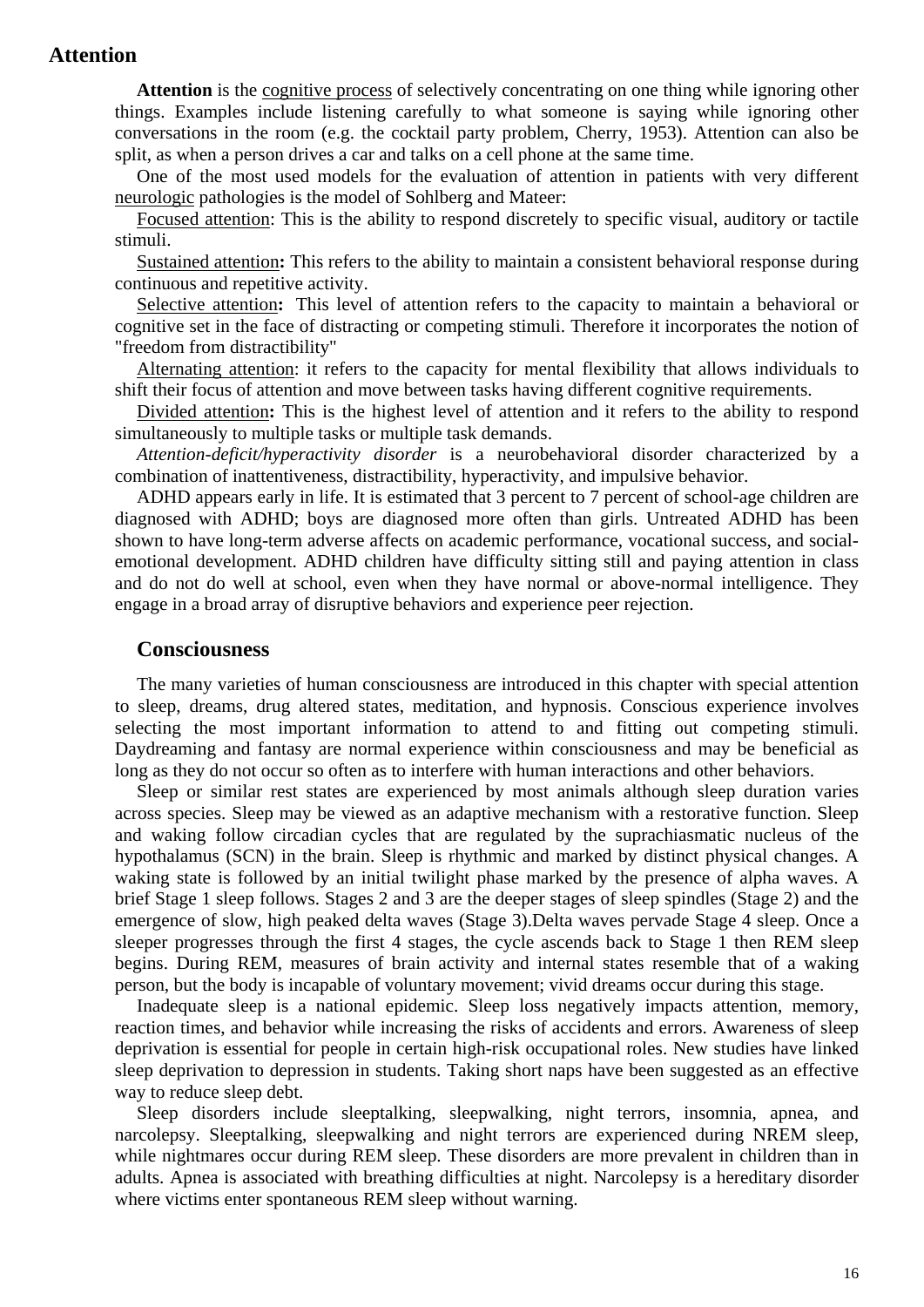Dreams occur in every culture. Several explanations for why dreams occur have been proposed. These include: dreams are manifestations of unconscious wishes; dreams process information gathered during the day; dreams are extensions of the concerns of daily life; dreams are activations of brain regions.

Some altered states of consciousness are inducted by the use of psychoactive drugs. Drug use today is primarily for recreational rather than religious purposes and the drugs are newer and more potent. Substance abuse is a leading American health problem and is commonly accompanied by substance dependence. The effects of drugs are often studied using double-blind procedures: neither researches nor participants are aware who received the drug or a placebo.

Psychoactive drugs can be grouped into depressants, stimulants, and hallucinogens. Depressants retard behavior and include alcohol, barbiturates, and the opiates. Alcohol is America's number one drug problem and can harm almost every organ in the body. Alcohol affects the frontal lobes of the brain impairing reasoning, inhibitions, and judgment. It interferes with memory, and is correlated with increased tendencies toward violence.

Barbiturates were first used as sedatives and anticonvulsants but their use has declined. Today they may be prescribed for insomnia, but may cause dependence, anxiety, and birth defects if taken chronically. Opiates are derived from the poppy plant common in eastern regions of the world. Opiates resemble endorphines, chemicals that act as natural painkillers.

Stimulants include caffeine, nicotine, amphetamines, and cocaine. Caffeine occurs naturally in coffee, tea, and cocoa and is widely touted as maintaining wake and alert states. Large doses may cause caffeinism and can interfere with the effectiveness of prescribed medications. Nicotine found in tobacco may be considered the most dangerous and addictive stimulant. Nicotine reaches the brain rapidly affecting many neurotransmitters. Nicotine use is especially high amongst teenagers.

Amphetamines increase feelings of alertness and cause personality changes. The methamphetamine Ecstasy affects emotions and has determined effects on particular neurons, impairs visual memory, and is associated with birth defects. Cocaine derives from cocoa leaves and was once a popular anesthetic for surgery. Powdered cocaine and crystallized crack reach the brain rapidly and act on the neurotransmitter dopamine.

Hallucinogens cause changes in perceptions and experience. A relatively short history of hallucinogen use exists. Effects of LSD vary widely-from mental clarity and intense sensation to confusion and nightmares. Marijuana derives from the hemp plant, is estimated to have a 5,000 years history, and is currently the most widely used illegal drug in the U.S. The active ingredient in marijuana is THC. Marijuana has direct psychological and physiological effects. Debate is controversial over the classification of marijuana as a dangerous drug.

A combination of biological, psychological, social, and cultural factors contribute to the likelihood of drug abuse and addiction. Causes of substance abuse are complex and vary across individuals. Heredity appears to play a prominent role in abuse of certain drugs, such as alcohol. But the person's expectations, environment, as well as cultural beliefs and values must also be taken into consideration.

Finally, both meditation and hypnosis can alter consciousness. Different forms of meditation exist and each work to suppress activity of the sympathetic nervous system. Reported benefits of meditation include treatment of medical problems, reduced stress, pain relief, and emotional or spiritual gains. Hypnosis has been difficult to define and people vary markedly in their hypnotic experiences and susceptibility to hypnosis. Hypnosis has become popular among athletes, in combined use with psychotherapy, and to treat some medical conditions.

# **Intellect**

Intelligence refers to the abilities involved in learning and adapting behavior. There are several prominent theories of intelligence. Early intelligence theorists believed intelligence was quite general and followed through every action. However, L.L. Thurstone believed in seven different kinds of mental abilities: spatial ability, memory, perceptual speed, word fluency, numerical ability, reasoning and verbal meaning. In contrast, R.B. Cattell identified crystallized and fluid intelligence as two clusters of mental abilities.

Contemporary theorists propose alternative theories of intelligence. Robert Sternberg's triarchic theory of intelligence stated that analytical intelligence, creative intelligence, and practical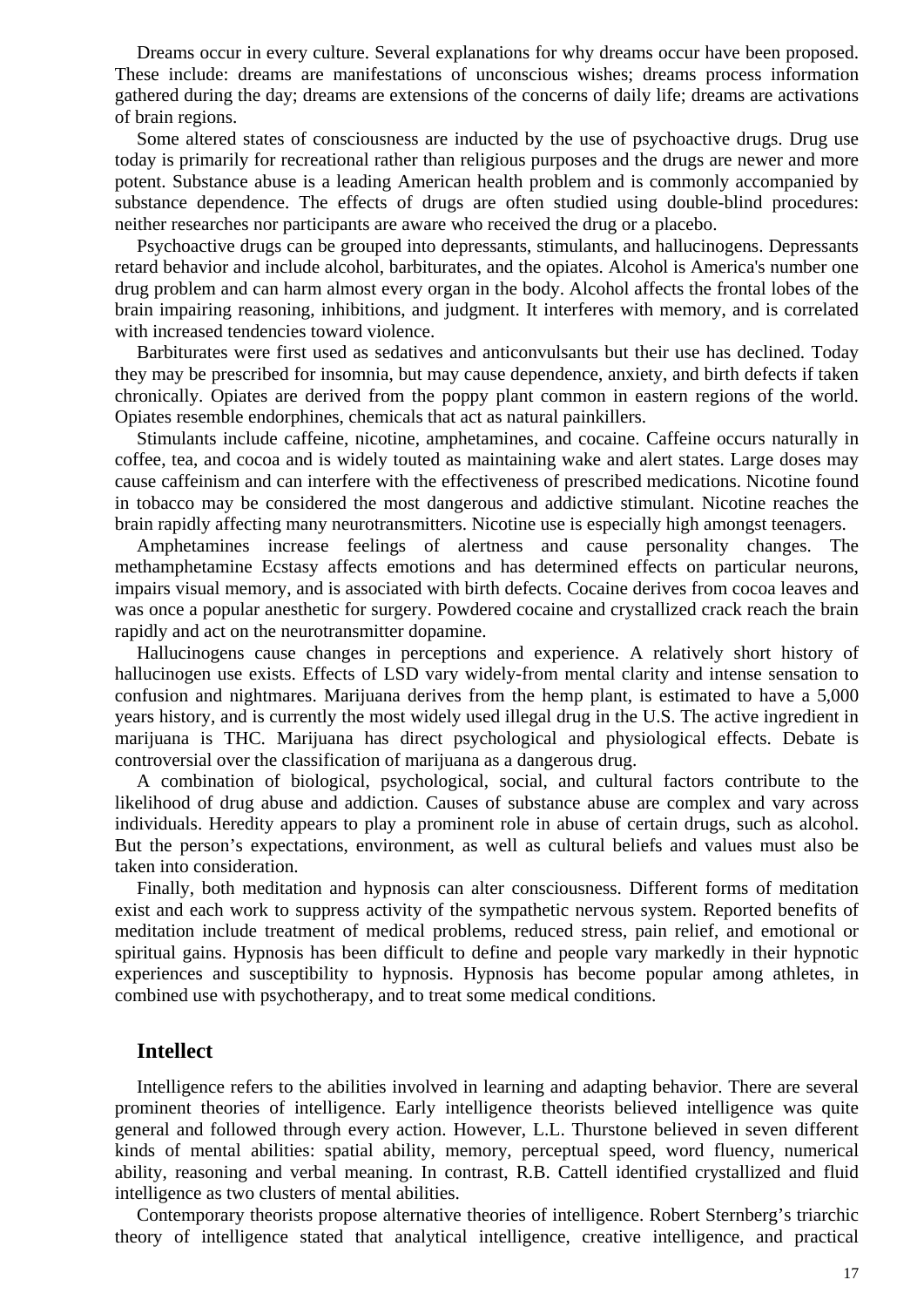intelligence are the three basic kinds of intelligence. In contrast, Howard Gardner's theory of multiple intelligences proposes eight different kinds of intelligence: logical-mathematical, linguistic, spatial, musical, bodily- kinesthetic, interpersonal, intrapersonal, and naturalistic. Daniel Goleman has proposed emotional intelligence theory. The five traits of emotional intelligence include: knowing one's own emotions; managing one's own emotions; using emotions; to motivate oneself; recognizing the emotions o other people; and managing relationships. It is important to be able to distinguish among these different theories and to draw distinctions among the various intelligence types.

The Stanford-Binet Intelligence Scale was the first individual test to establish a numerical value of intelligence, now known as intelligence quotient (IQ). Four kinds of mental abilities are measured by this test: verbal intelligence, abstract/visual reasoning, quantative reasoning, and short term memory. The Wechsler Intelligence scales are another type of intelligence test. The Wechsler Adult Intelligence Scale (WAIS-III) and the Wechsler Intelligence Scale for Children (WISC-III) are used to test intelligence in individual adults and children. Group tests for intelligence have also been written and are widely used in schools. Performance tests and culture fair tests have been designed to help assess intelligence in people who are not fluent in English or who come from outside the culture in which the test was devised.

A good intelligence test must yield reliability and validity. Split-half reliability is a way to determine reliability by dividing the test into two parts and checking scores on both parts. Measures of validity include content validity and criterion-related validity. IQ tests have been highly criticized for a number of reasons including narrowness of question content, discrimination against minorities, or against people of different social classes and cultures. In addition, critics claim that IQ and intelligence are not the same, and IQ scores are a simplified way of summing up complex abilities. Despite the criticisms, studies have shown that IQ tests do tend to accurately predict school success, occupational success and job performance.

Individual differences in intelligence may be influenced by both heredity and the environment. Twin studies have revealed that twins reared apart have similar intelligence test scores. In addition, adoption studies revealed a child's IQ score is more similar to the biological mother. Together these types of studies have made a case for the heritability of intelligence. Intellectually stimulating surroundings and good nutrition can increase IQ. Other studies show adoptive children raised by parents of high socioeconomic status may have higher IQs than adoptive children raised by parents of low socioeconomic status. In recognition of the impact of environment on IQ, early intervention programs like Head Start have been created. The Flynn Effect refers to the noted increase in IQ scores that has occurred in recent decades.

Underlying gender differences in mental ability have not been found. Cognitive differences appear to be restricted to specific cognitive skills. The tendency is for girls to display greater verbal ability, and for boys' strengths to lie in spatial and mathematic abilities. Males tend to fall more regularly at the extremes of the intelligence range, having many more extremely high IQ scores, and also scores within the range of mental retardation. Research suggests that environmental factors such as upbringing play a large factor in the gender discrepancies noted in career choice.

Cultural differences in academic achievement are the result of the varied approaches to study and school success found across cultures. An innate superiority in intelligence was not found in a particular culture. The cultures with the strongest ethic for study and most challenging curricula had the highest achievement rates.

The two extremes of intelligence are mental retardation and intellectually gifted. Evaluations of mental retardation involve tests of motor skills, social adaptation, and behavior. People diagnosed with mental retardation may display savant performance. The cause of most mental retardation is unknown, however identifiable contributions stem from environmental, social, nutritional, and other risk factors. The rarer and most severe cases of mental retardation may involve genetic or biological disorders. Genetic diseases include PKU and Down syndrome. Biologically caused mental retardation may be dramatically moderated through interventions and appropriate socialization.

Giftedness appears at the other extreme of the intelligence scale. Most gifted individuals display special talents in only a few areas, and much giftedness is not recognized for this reason. Recent studies suggest that giftedness is an asset for socialization, and does not lead to problems with peer interaction.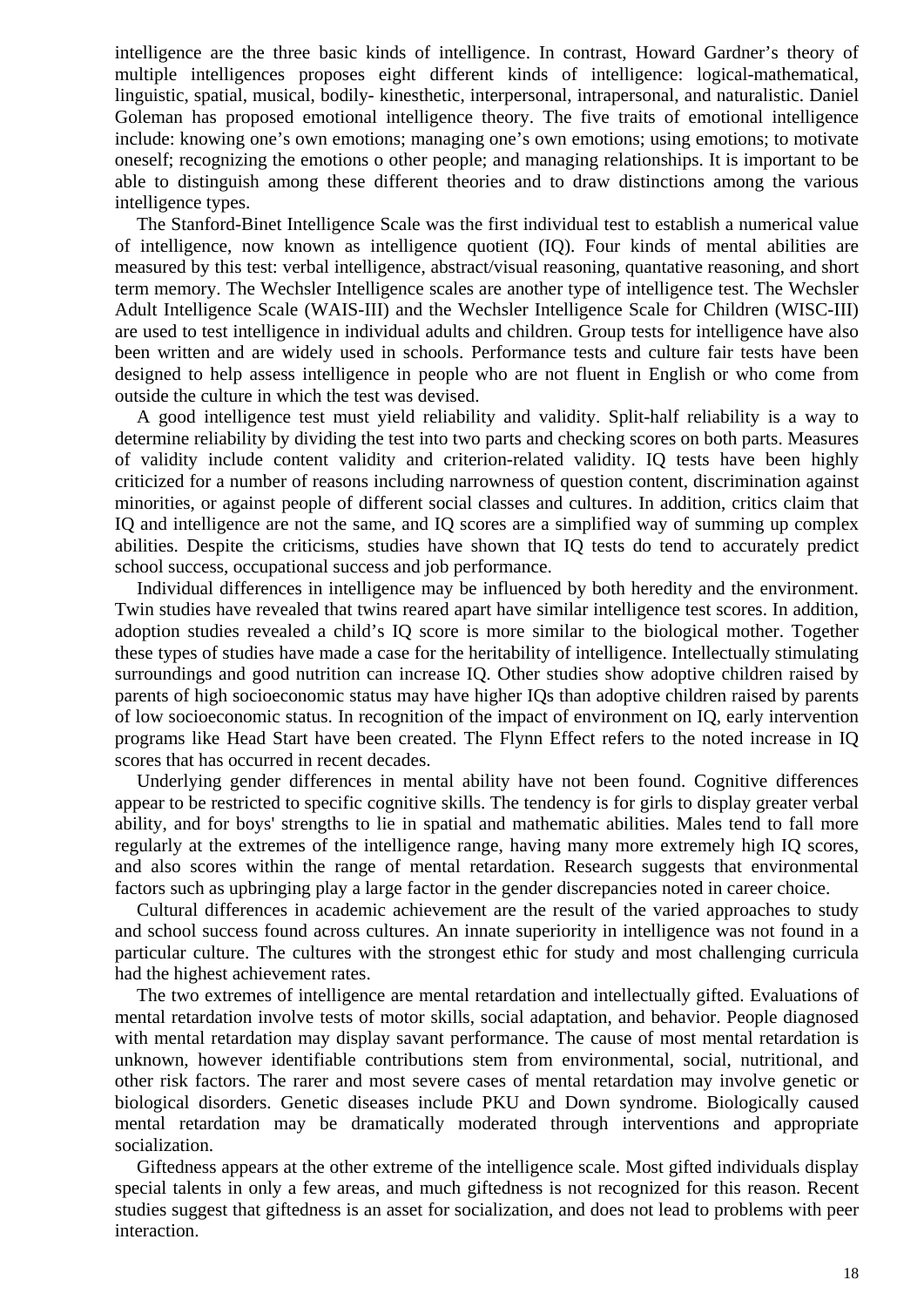Finally, creativity is the ability to produce novel and socially valued ideas or objects. There is no definite link between intelligence and creativity beyond a certain IQ threshold level. The most creative people seek problems to solve and tend to be dedicated, ambitious and curious. The Torrance Test of Creative Thinking asks questions relating to pictures, and the Christensen-Guilford Test involves listing and responding to open-ended word questions. Test scores interpret the potential for imagination and association. This leads to problems of validity and caution is recommended in this area of assessment.

## *Emotional Intelligence*

*Components of emotional intelligence:* One commonly used version of Peter Salovey and John Mayer's 1990 definition of emotional intelligence includes abilities in 5 main areas:

*Self-awareness:* Recognizing one's feelings as they occur is the linchpin of emotional intelligence. The ability to monitor feelings from moment to moment is key to psychological insight and self-understanding. Being aware of one's emotions makes one more confident when making important personal decisions such as whom to marry or what career path to follow.

*Managing emotions:* Having appropriate emotional reactions is a capacity that builds on selfawareness. The ability to modulate negative affects such as anxiety, anger, and depression is a crucial emotional skill. Emotional resilience helps one to prevail over life's inevitable setbacks and upsets: those who lack emotional self-regulation are continually besieged by feelings of distress.

*Motivating oneself:* Being able to focus on a goal is essential for a range of accomplishments. Emotional self-control such as delaying gratification or controlling impulsivity- is crucial in working towards such life goals. Individuals who can harness their emotions, and maintain hope and optimism despite frustrations, are generally more productive and effective in their undertakings.

*Recognizing emotions in others:* Empathy, another skill based in emotional self-awareness, is fundamental to interpersonal effectiveness. Those who are well attuned to subtle social cues and professional relations.

*Handling relationships:* The art of relating to others requires skill in managing other's emotions. Social competence underlines popularity, leadership, and interpersonal effectiveness

# *Emotions*

Emotions are also a unique aspect of personality. When faced with the same situation, 2 people may experience different emotions. Or they may each experience the same emotion but in different degrees.

Emotion refers to a feeling and its attendant thoughts, psychological and biological states, and range of impulses to act. The Oxford English Dictionary defines emotion as "any agitation or disturbance of mind, feeling, passion, any vehement or excited mental state".

There is a long-standing debate about which emotions should be considered primary, or if there are primary emotions at all. The argument for set of core emotions is based to some extent on studies that suggest there are universally recognized facial expressions for four emotions: fear, anger, sadness, and enjoyment. According to some theorists the following clusters or groups of emotion are universal:

Plutchik proposed that eight basic emotions exist: fear, surprise, disgust, anger, anticipation, joy, and acceptance (see Figure 8-4 text). Plutchik's views on emotions have been challenged by anthropologists and other scientists who contend that emotions are defined differently according to language and culture. Distinctions are now drawn between primary and secondary emotions. Primary emotions are universal emotions, whereas secondary emotions are not found in all cultures. It is important to be able to identify and describe each of the different theories of emotion and the challenges to each. These include the James-Lange theory, Cannon-Brad theory, and cognitive theories of emotions.

Emotions may be communicated verbally or nonverbally through voice quality, facial expression, body language, personal space, and gestures. Most facial expressions are innate and may serve an adaptive function. The amount of acceptable personal space varies depending on activities, emotions felt, and on the customs of a particular culture. Explicit acts and gestures are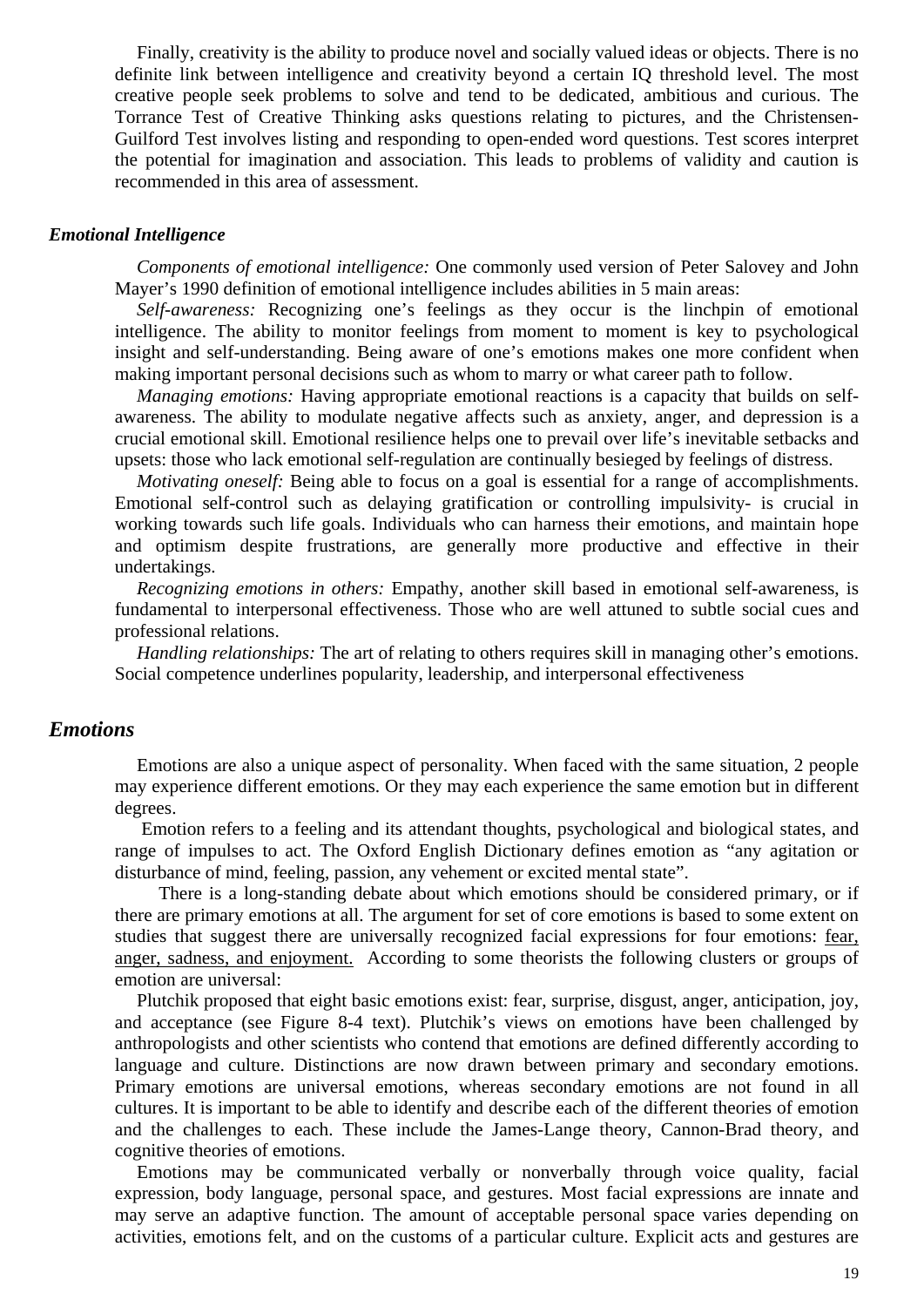often effective nonverbal ways to communicate emotions. However, care should be taken when interpreting verbal and nonverbal cues as people often overestimate their ability to accurately interpret messages conveyed by others.

Finally, expression of emotions differs between the sexes and among cultures. Men are more likely to inhibit expression of their emotions. Also men and women tend to have different emotional reactions to the same stimuli and differ in their ability to interpret nonverbal cues. Culture shapes emotional experiences. Researches who take the universalist position believe that facial expressions look similar across cultures when certain emotions are expressed. In contrast, researchers who take the culture-learning position believe that people learn appropriate facial expressions for emotions within their culture. Although research shows more support for the universalist position, display rules that vary across cultures often make it difficult to interpret emotions expressed by people from other cultures.

### 3.8.1 James-Lange Theory

For many years in psychology it was thought that a subjective state of fear, anger, or happiness produced behavior changes, but at the turn of this century William James, in the United States, and Carl Lange, a Danish scientist, claimed that just the reverse was true. The behavioral and physiological reactions occur first, according the James-Lange theory, and they arouse the feelings, "We feel sorry because we cry, angry because we strike, afraid because we tremble…" and not the other way around. Feelings are a consequence of the other reactions (James, 1980).

James argued for this view largely on the basis of everyday situations. Standing in the path of an oncoming train, he claimed, you quickly step off the track. The feeling of fear is not truly experienced until you have retreated to the side and after the onset of such physiological responses as rapid heartbeat, trembling, and increased rate of breathing. When the results of this behavior and physiology reach the cerebral cortex, then you are truly afraid.

Several objections have been raised to this viewpoint, one of which concerns the timing. Some physiological changes do not take place immediately, even though our feelings appear rapidly. Furthermore, our feelings sometime continue even after the bodily response has disappeared. Still another problem, as we have seen, is that psychologists have been unsuccessful in identifying various feelings on the basis of physiological changes. If the feeling is a function of the bodily processes, there must be different physiological changes. If the feeling is a function of bodily processes, there must be different physiological conditions associated with the different emotional responses.

## *Cannon-Bard Theory*

One of those who took issue with the James-Lange theory was Walter Cannon, whose viewpoint was later extended by Philip Bard, producing the **Cannon-Bard theory**. It emphasized the roles of the thalamus in emotional activity and is sometimes called the thalamic theory. According to this view, the thalamus plays a key role in activating the muscles and glands and in stimulating other parts of the brain, all of which are involved in the emotional experience (Cannon, 1929).

This theory was helpful in showing the importance of the lower brain centers, not considered in James's approach, but the neural anatomy of emotion is far more complicated. In the first place, the thalamus is not directly involved in activating the muscles and glands. Second, the theory assumes that the thalamus, as a switchboard mechanism, relays impulses to the sympathetic nervous system and to the brain simultaneously, prompting a joint arousal of the emotional experience. But many other physiological structures are involved, especially the cerebral cortex.

## *Cognitive-Physiological Theory*

According to this evidence, our interpretation of the situation determines what kind of feelings we experience, whereas the physiological changes determine how strong they seem to be. In the **cognitivephysiological theory**, emotion is said to be the joint product of the individual's understanding, or cognition, and the physiological arousal.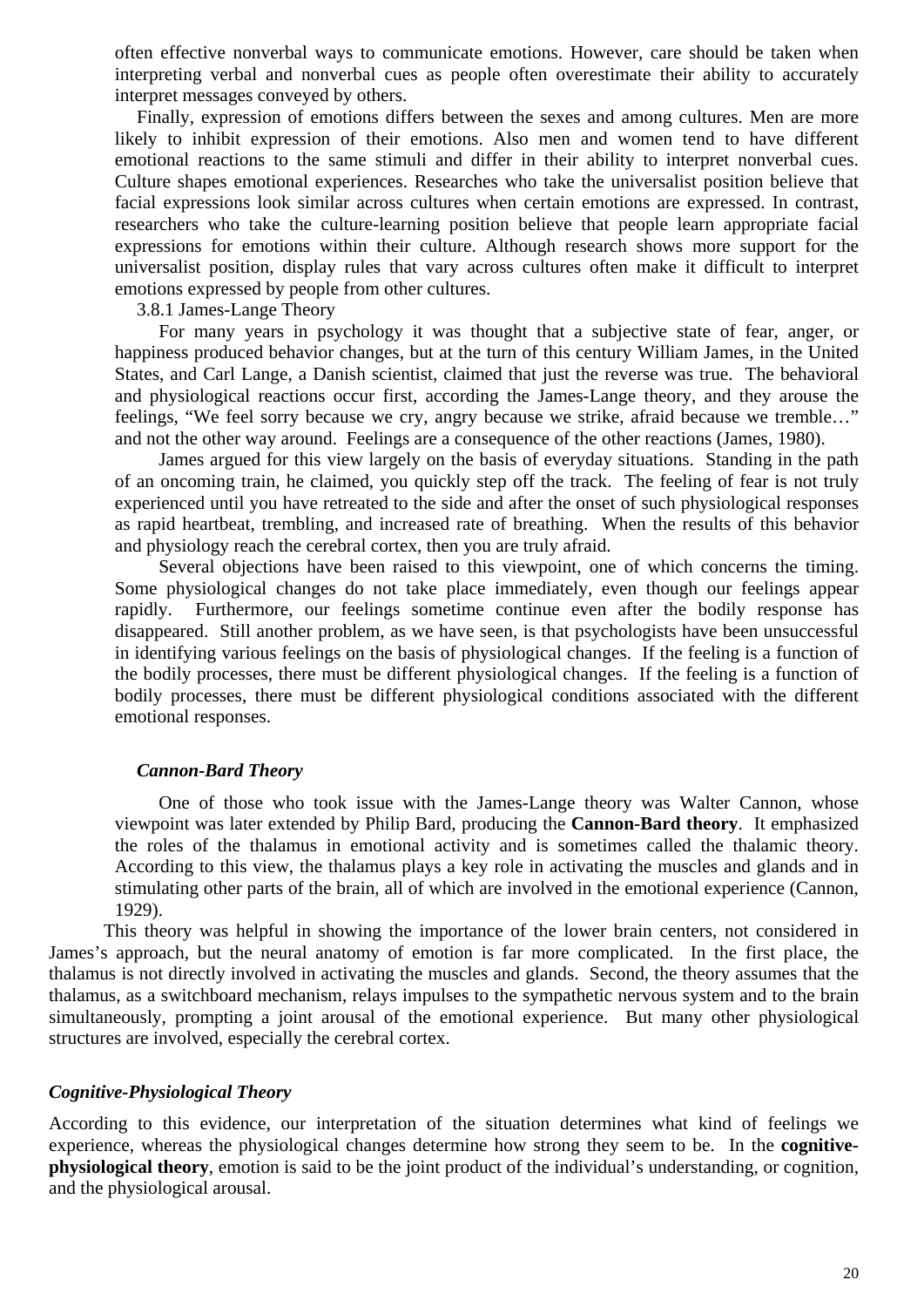# **Feelings**

Sadness: grief, sorrow, cheerlessness, gloom, melancholy, self-pity, loneliness, dejection, despair, and when pathological, depression

Fear: anxiety, apprehension, nervousness, concern, consternation, misgiving, wariness, qualm, edginess, dread, fright, terror, and when pathological - phobia and panic

Enjoyment: happiness, joy, relief, contentment, bliss, delight, amusement, pride, sensual pleasure, thrill, rapture, gratification, satisfaction, euphoria, whimsy, ecstasy, and when pathological , mania

a. Love: acceptance, friendliness, trust, kindness, affinity, devotion, adoration, infatuation, agape

b. Surprise: shock, astonishment, amazement, wonder

c. Disgust: contempt, disdain, scorn, abhorrence, aversion, distaste

d. Shame: guilt, embarrassment, chagrin, remorse, humiliation, regret, mortification, and contrition

Each of these categories has a basic emotional nucleus at its core, with its variants and mutations. In the outer level are moods, which, technically speaking, are more muted and last far longer than an emotion. Beyond moods are dispositions, the temperamental tendency to evoke a given emotion or moods such as melancholy, anxiety, or cheer. Further beyond such inclinations are the disorders of emotion such as clinical depressive disorders or generalized anxiety disorder, in which an individual feels chronically trapped in a pathological state.

Emotions themselves are neither good nor bad. It is how they affect a person e.g. anger can be a positive force when it is a reaction to social injustice. Then anger can be the spark that motivates people to work for needed social change. Anger can be a negative force if expressed in ways that hurt others.

People in all sorts of societies demonstrate an ability to recognize some facial expressions as indicative of certain feelings. Even voluntary efforts to adopt certain facial expressions, turning the mount intentionally down or up in the corners, for example, prompt the corresponding feelings of sadness or happiness, respectively. These findings have increased speculation on the possibilities of a genetic basis of emotional expression (Ekman, 1980).

# **Will**

**Will**, in Western [philosophical](http://en.wikipedia.org/wiki/Philosophy) discussions, consonant with a common English usage, refers to a property of the mind, and an attribute of acts [intentionally](http://en.wikipedia.org/wiki/Intention) performed. Actions made according to a person's will are called "willing" or "voluntary" and sometimes pejoratively "willful" or "at will". In general, "Will" does not refer to one particular or most preferred desire but rather to the general capacity to have such desires and act decisively to achieve them, according to whatever criteria the willing agent applies. The will is in turn important within philosophy because a person's will is one of the most distinct parts of their [mind,](http://en.wikipedia.org/wiki/Mind) along with reason and [understanding.](http://en.wikipedia.org/wiki/Nous) It is one of the things which makes a person who they are, and it is especially important in [ethics,](http://en.wikipedia.org/wiki/Ethics) because it is the part which determines whether people act, at least when they act deliberately. [Psychologists](http://en.wikipedia.org/wiki/Psychology) also deal with issues of will and "willpower" the ability to effect will in behavior; some people are highly intrinsically motivated and do whatever seems best to them, while others are "weak-willed" and easily suggestible (extrinsically motivated) by society or outward inducement. Apparent failures of the will and volition have also been reported associated with a number of mental and neurological disorders. They also study the phenomenon of [Akrasia,](http://en.wikipedia.org/wiki/Akrasia) wherein people seemingly act against their best interests and know that they are doing so (for instance, restarting cigarette smoking after having intellectually decided to quit). Advocates of [Sigmund Freud's](http://en.wikipedia.org/wiki/Sigmund_Freud) psychology stress the importance of the influence of the [unconscious mind](http://en.wikipedia.org/wiki/Unconscious_mind) upon the apparent conscious exercise of will. [Abraham Low,](http://en.wikipedia.org/wiki/Abraham_Low) a critic of psychoanalysis, stressed the importance of will, the ability to control thoughts and impulses, as fundamental for achieving mental health.

The sociologist [Ferdinand Tönnies,](http://en.wikipedia.org/wiki/Ferdinand_T%C3%B6nnies) in analysing group psychology, distinguishes between will directed at furthering the interests of the group (*Wesenwille* or "essential will"), and will directed at furthering individual goals (*Kürwille* or "arbitrary will").

# **Mental States**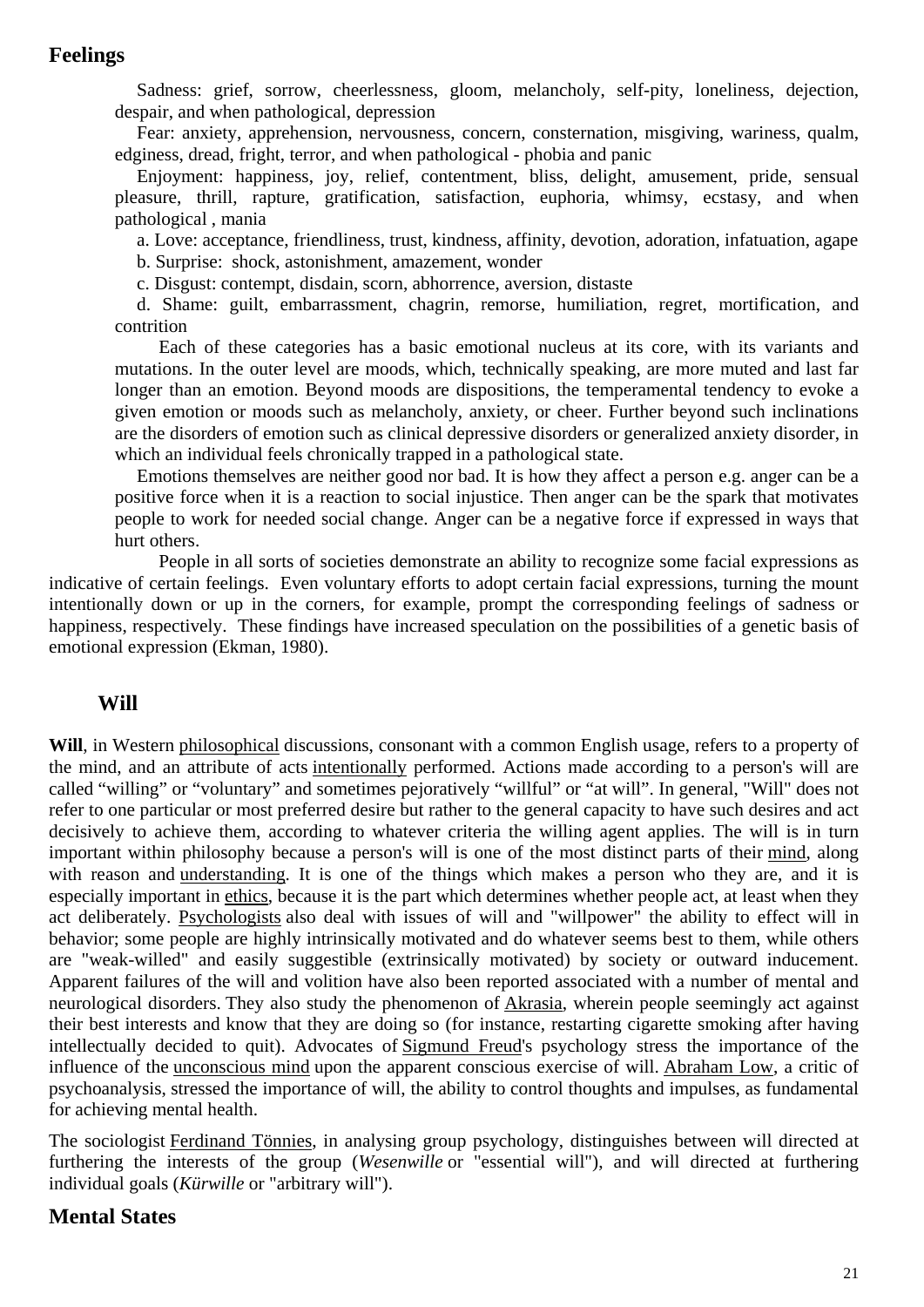# *Mood*

Moods tend to have a relatively long-term character. One can be sad or cheerful for several hours or even for several days. Nevertheless moods, like emotions, are acute states that are limited in time. The main difference between moods and emotions is that moods are essentially non-intentional (e.g. one is not sad or cheerful at something). Moods are not directed at a particular subject but rather at the surroundings in general or, in the words of Frijda (2), at "the world as a whole." Whereas emotions are usually elicited by an explicit cause (e.g. some event), moods have combined causes (e.g. "It is raining", "I didn't sleep well", "Someone has finished the coffee!"). Consequently, we are generally unable to specify the cause of a particular mood. (4) A person is sometimes not even aware of being in a certain mood (e.g. if we are grumpy in the morning we usually only realize it when someone else tells us).

## *Frustration*

Most persons experience feelings of frustration when someone or something obstructs them in some way. And most persons respond to the feeling of frustration by wanting to force the "other" to provide satisfaction. The healthy response to frustration, however, requires a different psychological attitude than *satisfaction*.

## *Frustration/Anxiety*

For other investigators more compelling evidence on the origins of aggression is found in the environment, and one early hypothesis pointed to the role of frustrating circumstances. In this view, called the **frustration-aggression hypothesis**, "aggressive behavior always presupposes the existence of frustration," and frustration inevitable leads to some form of aggression. When the boss is unusually nasty, we speculate the he just failed to negotiate a business deal or that someone rejected him. Similarly, a child denied a cookie may have a temper tantrum (Dollard, Miller, Doob, Mowrer, & Sears, 1939).

The role of frustration in aggression has been demonstrated in numerous studies. When children were prevented from using attractive toys, visible through a screen, they were more destructive in play than were comparable children allowed access to these toys (Barker, Dembo, & Lewin, 1941). When other children were forced to work harder and harder to obtain toys, they became more and more aggressive toward an inanimate object (Olds, 1953). In daily life, attacks on minority groups have increased with economic depression (Hovland & Sears, 1940). All of these studies, not without limitations, also show that aggression can be displaced. In **displaced aggression** a counterattack against the frustrating event is impossible or dangerous, and so it is directed instead toward some less threatening circumstance.

The chief problem with the frustration-aggression hypotheses is that is has been stated too broadly. The idea is too sweeping. Aggression can occur without frustration, as we shall see. This hypothesis is perhaps most relevant in the animal kingdom, where motivation is more obviously tied to biological drives.

## *Passion*

**Passion** (from the <u>[Ancient Greek](http://en.wikipedia.org/wiki/Ancient_Greek)</u> verb πάσχω (paskho) meaning to suffer) is a term applied to a very strong feeling about a person or thing. Passion is an intense [emotion](http://en.wikipedia.org/wiki/Emotion) compelling feeling, enthusiasm, or [desire](http://en.wikipedia.org/wiki/Desire_(emotion)) for something.

The term is also often applied to a lively or eager interest in or admiration for a proposal, cause, or activity or [love](http://en.wikipedia.org/wiki/Love) – to a feeling of unusual excitement[,enthusiasm](http://en.wikipedia.org/wiki/Enthusiasm) or compelling emotion, a positive [affinity](http://en.wiktionary.org/wiki/affinity) or love, towards a subject. It is particularly used in the context of romance or sexual desire though it generally implies a deeper or more encompassing emotion than that implied by the term [lust.](http://en.wikipedia.org/wiki/Lust)

## *Temptation*

A temptation is an act that looks appealing to an individual. It is usually used to describe acts with negative connotations and as such, tends to lead a person to [regret](http://psychology.wikia.com/wiki/Regret?action=edit&redlink=1) such actions, for various reasons: legal, social, psychological (including feeling [guilt\)](http://psychology.wikia.com/wiki/Guilt), health, economic, etc. Temptation also describes the coaxing or inducing a person into committing such an act, by manipulation or otherwise of curiosity, desire or fear of loss. "Temptation" is usually used in a loose sense to describe actions which indicate a lack of self control,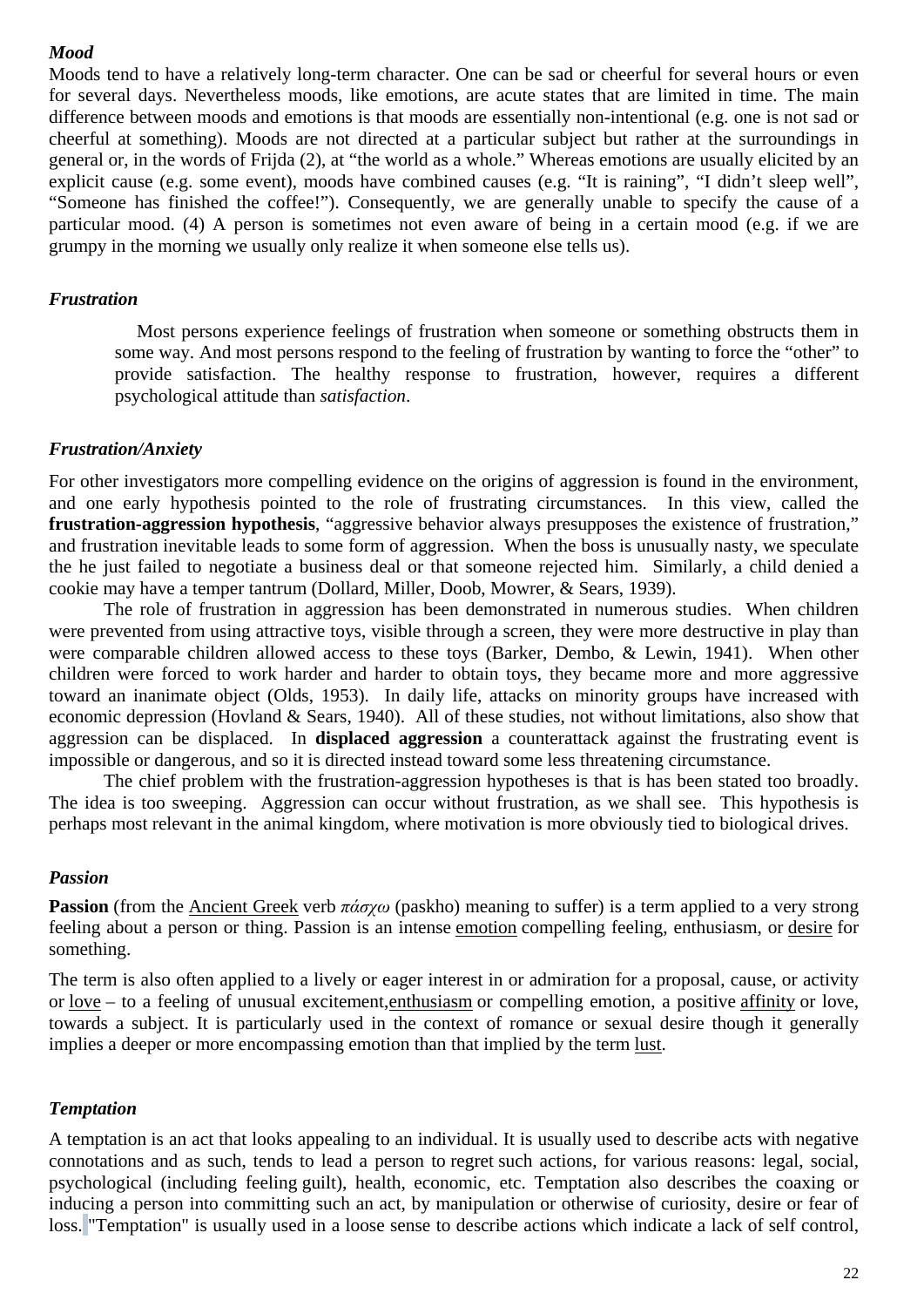such as [procrastination](http://psychology.wikia.com/wiki/Procrastination) or eating junk food. Temptation is a common recurring theme in world literature. Temptation has repercussions for even the strongest.

"Temptation" is something that allures, excites, and seduces someone. [Infatuation](http://psychology.wikia.com/wiki/Infatuation?action=edit&redlink=1) can also lead to temptation as someone might do something for `love` in spite of his better judgment.

In [advertising,](http://psychology.wikia.com/wiki/Advertising) temptation is a theme common to many of the [marketing](http://psychology.wikia.com/wiki/Marketing) and [advertising](http://psychology.wikia.com/wiki/Advertising) [techniques](http://psychology.wikia.com/wiki/Advertising#Techniques) used to make products more attractive for purchase by [consumers.](http://psychology.wikia.com/wiki/Consumer)

# **Stress**

Stress is the body's adaptation to the physical and mental demands of daily life. The stress response prepares the body for action. The heart beats faster. Blood flow increases. Breathing becomes faster.

Stress is a normal and unavoidable part of life. Without some stress, life would be dull. Stress provides the challenge we need to improve physically, mentally and emotionally.

Factors in life that produce stress are called stressors. Almost any event can act as a stressor depending upon its effect on you. Both negative and positive stressors can lead to stress. Some common categories and examples of stressors include:

Sensory: [pain,](http://en.wikipedia.org/wiki/Pain_and_nociception) [bright light](http://en.wikipedia.org/wiki/Over-illumination)

Life events: [birth](http://en.wikipedia.org/wiki/Birth) and [deaths,](http://en.wikipedia.org/wiki/Death) [marriage,](http://en.wikipedia.org/wiki/Marriage) and [divorce](http://en.wikipedia.org/wiki/Divorce)

Responsibilities: lack of [money,](http://en.wikipedia.org/wiki/Money) [unemployment](http://en.wikipedia.org/wiki/Unemployment)

Work/study: [exams,](http://en.wikipedia.org/wiki/Test_(student_assessment)) project deadlines, and group projects

Personal relationships: [conflict,](http://en.wikipedia.org/wiki/Conflict) [deception](http://en.wikipedia.org/wiki/Deception)

Lifestyle: [heavy drinking,](http://en.wikipedia.org/wiki/Alcohol_consumption_and_health#Heavy_consumption) insufficient [sleep,](http://en.wikipedia.org/wiki/Sleep) Caring too much

Early life exposure (e.g. [child abuse\)](http://en.wikipedia.org/wiki/Child_abuse) can permanently alter an individual's stress response<sup>[</sup>citation needed<sup>]</sup>

Environmental: Lack of control over environmental circumstances, such as food, housing, health, freedom, or mobility

It was Hans Selye who first conceived the theory of non-specific reactions as stress and named his theory general Adaptation Syndromes (GAS). Selye theorized that adaptation to stress occurs in four stages:

- $\triangleright$  Alarm-When the threat or stressor is identified or realized, the body's stress response is a state of alarm. During this stage adrenaline will be produced in order to bring about the [fight-or-flight response.](http://en.wikipedia.org/wiki/Fight-or-flight_response)
- $\triangleright$  Resistance- If the stressor persists, it becomes necessary to attempt some means of coping with the stress. Although the body begins to try to adapt to the strains or demands of the environment, the body cannot keep this up indefinitely, so its resources are gradually depleted
- Exhaustion- In the final stage in the GAS model, all the body's resources are eventually depleted and the body is unable to maintain normal function. At this point the initial [autonomic nervous system](http://en.wikipedia.org/wiki/Autonomic_nervous_system) symptoms may reappear (sweating, raised heart rate etc.). If stage three is extended, long term damage may result as the capacity of glands, especially the adrenal gland, and the immune system is exhausted and function is impaired resulting in decompensation. The result can manifest itself in obvious illnesses such as [ulcers,](http://en.wikipedia.org/wiki/Ulcer) [depression](http://en.wikipedia.org/wiki/Clinical_depression) or even [cardiovascular](http://en.wikipedia.org/wiki/Cardiovascular) problems, along with other mental illnesses.

Gender differences have been found in stress-related studies. Women report grater experiences of stress than men under similar circumstances. Coping strategies for men and women have been found to be similar in many aspects, but men may be more likely to turn to alcohol when depressed, while women tend to revisit the negative emotions surrounding an event or mood. Gender differences in response to stress may be evolutionary adaptations from hunter/gatherer ancestors.

Stress can negatively impact health. Walter Cannon first described the fight-or-flight response, a psychological response to stress. Hans Selye proposed a 3-stage response to stress known as the General Adaptation Syndrome (GAS). Stage 1 is alarm reaction, stage 2 is resistance and stage 3 is exhaustion. Each stage has distinct physical and psychological components. Prolonged stress may lead to physical illness. Coronary heart disease (CHD) may be contributed to by stress. Frequent or chronic stress can damage heart and blood vessels, causing arrhythmias and arteriosclerosis. Mental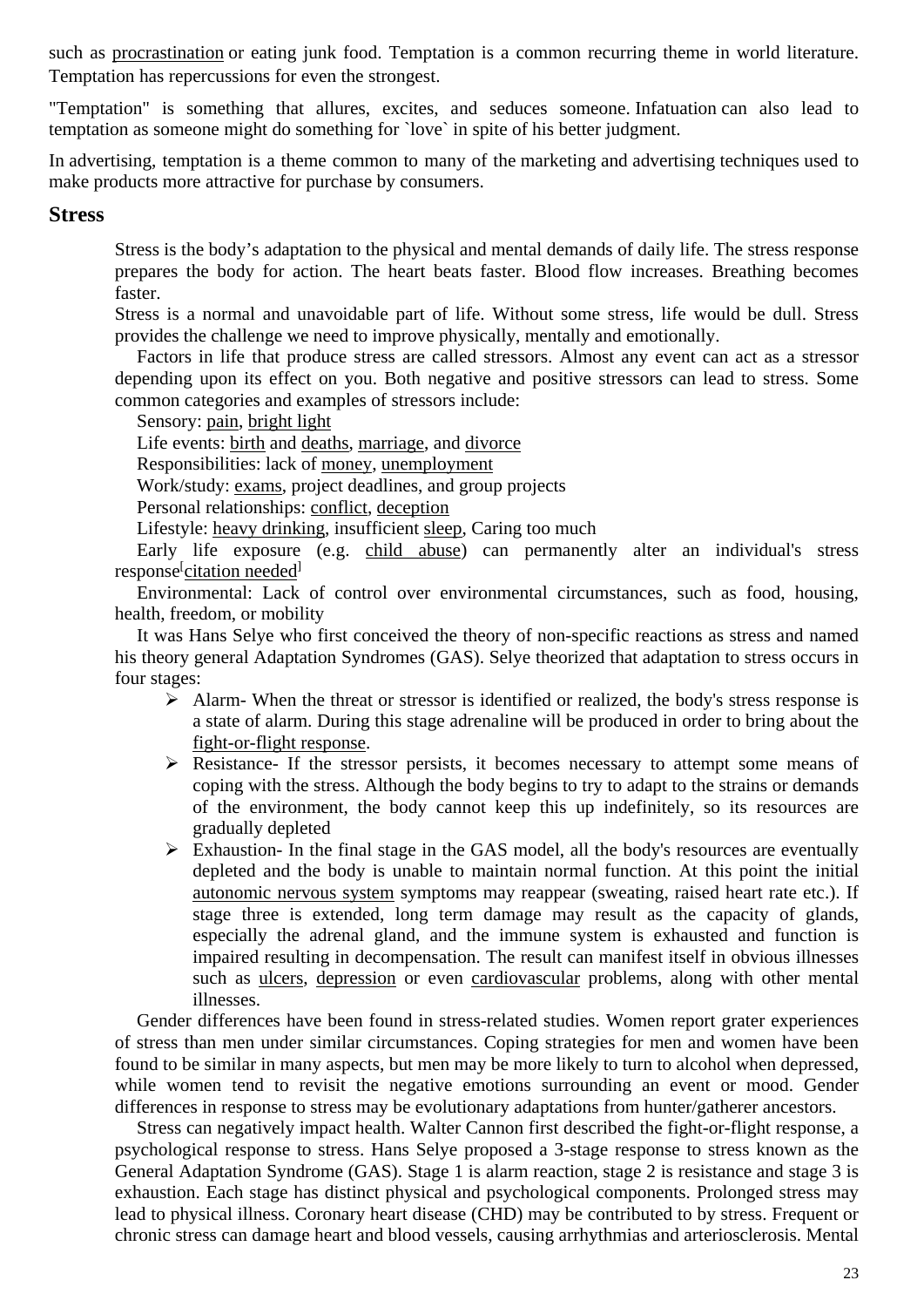stress at work is linked with CHD, as are negative emotions; especially those exhibited by people with Type A behavior patterns. Such personalities have much higher heart rate and blood pressure levels when under stress, and both contribute to CHD. Depression may also increase the risk of heart disease and premature death. Low-fat diets and stress-management techniques have proven effective treatments.

Psychoneuroimmunology (PNI) studies the effects of chronic stress on the body's immune system. PNI has established a link between stress and cancer in animals. Stress impairs the immune system so that cancerous cells may become established and then spread more quickly around the body. There has been no definite link found between stress and cancer in humans. Stress management and therapy play a vital role in improving the life of cancer patients, who experience high level of depression, hostility, insomnia, and mental stress.

Stress can be reduced be regular aerobic exercise and relaxation training. A strong social support network is another factor in maintaining good health. Religious commitment has been shown to reduce high blood pressure and depression in the elderly. Altruism may also channel negative emotions into constructive actions. Proactive coping is the anticipation of stressful events and planning so that their impact is minimized. Positive reappraisal involves seeking an insight or "bright side" to otherwise stressful and negative situations. Humor is a healthy effective form to positive rehearsal.

Health psychologists are exploring ways to reduce stress, improve coping, and to promote a healthier lifestyle. To maintain good health it is suggested that a person eat a well-balanced diet, exercise regularly, avoid smocking, and avoid high risk behaviors.

A person may never fully recover from extreme stress. Major sources of extreme stress include unemployment, divorce and separation, bereavement: people should be distressed when a loved one dies; people need to work through their grief; people who find meaning in death cope better than those who do not; and people should recover from a loss within a year or so. Reactions to catastrophes follow a common pattern. First the victim enters a shock stage, followed by a suggestible stage, and finally a recovery stage. Extreme stress can cause posttraumatic stress disorder (PTSD). Although rare, PTSD is of a special concern in war veterans and witnesses to terrorism. Individual characteristics may predispose certain people to PTSD more than others.

Finally, what does it mean to be a well adjusted person? Unfortunately, there is no clear view on what constitutes good adjustment. Some psychologists contend it is the ability to live by social norms, others contend it is the ability to enjoy the difficulties and ambiguities of life. Yet other psychologists propose adjustment can be measured by how a person responds to certain criteria. Abraham Maslow believes that well-adjusted person attempts to self – actualize.

### *Stress and the immune response*

Interest in the effects of stress on the immune system grew out of a series of animal and human studies that suggested that stressful stimuli can influence the development of immune-related disorders including infections, cancer, and autoimmune diseases. Experiments conducted on laboratory animals in the 1950s and the early 1960s, for example indicated that a wide variety of stressors-including isolation rotation, crowding, exposure, exposure to a predator, and electric shock- increased morbidity and morality in response to several types of tumors and infectious diseases caused by viruses and parasites.

Fewer studies have been carried out on the relation between stress and immune-relate illnesses in humans, and in general they are difficult to interpret because of the many factors that can influence illness and illness behavior. Nevertheless, from prospective studies on upper respiratory infections verified either by physician diagnosis or by biological methods, evidence indicates that stressful life events can increase the susceptibility to infectious diseases in humans.

*Human studies.* The effect of stress on measures of the immune system in humans has attached considerable attention. In studies on academic stress among medical students, a decrease in natural killer cell activity was found during the final examination period as compared with a preexamination baseline. Examination stress has also been associated with decreased number of T cells, mitogen responses, interferon production, and antibody responses to recombinant hepatitis B vaccine. In addition, increases in antibody titers to latent herpes viruses, presumably secondary to impaired cellular immunity have been observed. Investigators have also reported decreased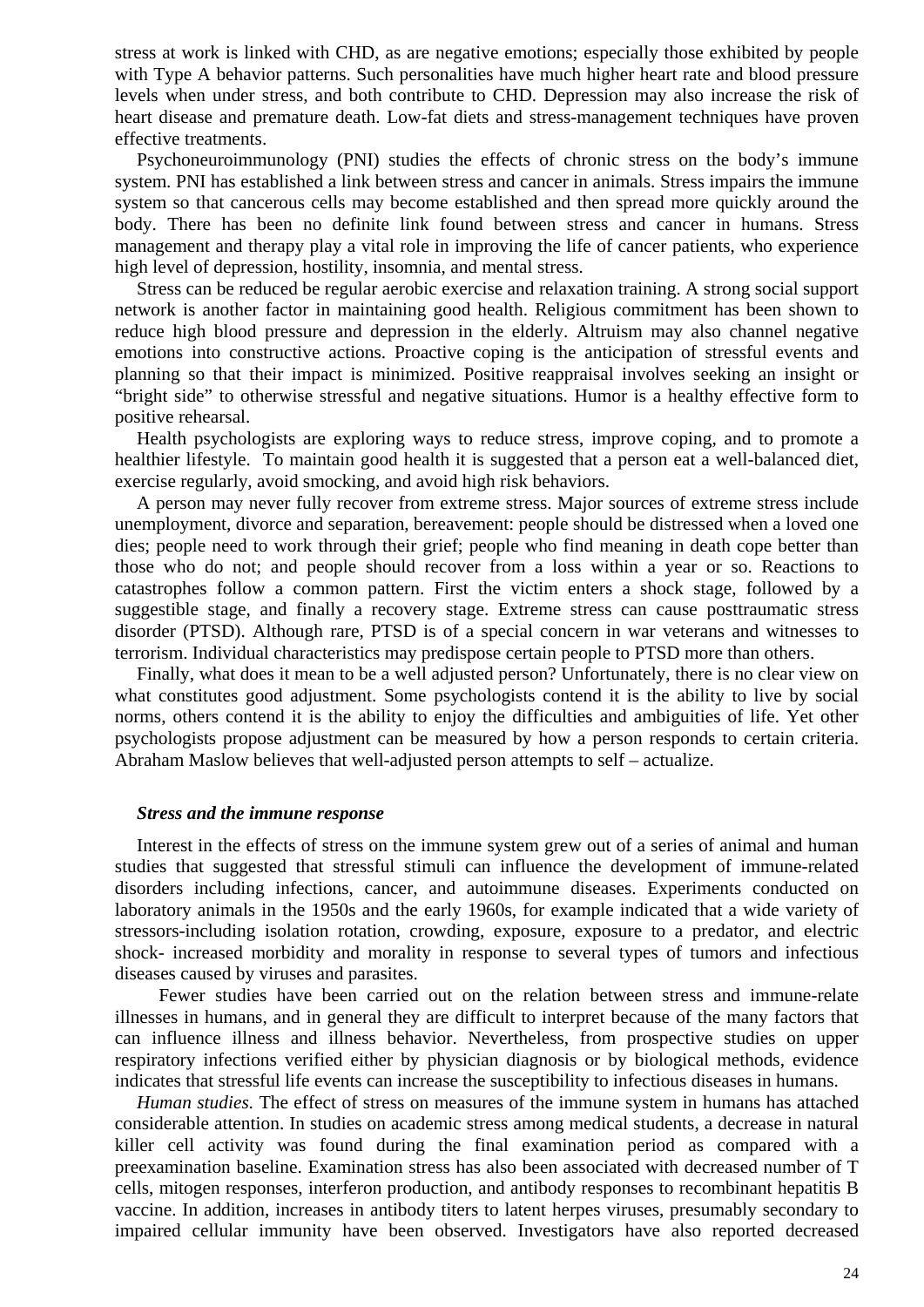measures of immune function in persons exposed to chronic life stressors, such as divorce and the taking care or patients with Alzheimer's disease.

# **Psychological Factors Affecting Medical Conditions and Stress Responses – human behavior**

This research has elucidated several important concepts:

- 1) Stressful life events are correlated with increased risk of becoming medically ill.
- 2) Some stressors can be perceived *positively* and others *negatively*, and this perception is mediated by cognitive "coping" mechanisms.
- 3) Maladaptive ways of coping with stress such as smoking, alcohol, and substance abuse may alter susceptibility to illness.
- 4) A strong network of social support seems to buffer a patient from the effects of stress.
- 5) The central nervous, endocrine, and immune systems appear to have numerous interconnections.
- 6) An individual's response to physical and psychological illness depends on both genetic and acquired (developmental and learning) factors.

## *What is Stress and how does it Influence Disease?*

The concept of "stress" was originally imported from physics by Hans Selye to describe the actions of forces against an object in equilibrium. With reference to behavior it has been used to refer to: (1) an aversive stimulus event, (2) a specific physiological or psychological response, or (3) a special type of transaction between the person and the environment (Cohen, 1981). Confusion is avoided if each of these is considered separately. We will distinguish *stressors* (or stressful life events) from the *psychological state of stress* (feelings of threat, harm, or loss) and from *stress responses* (or physiological, psychological, or social levels).

## *Cognitive Appraisal of Life-Change Events*

Events that are stressful to one person may not be for another. Thus, if a person has adequate resources to meet a challenge or does not believe danger exists, a stress reaction may not occur. *Coping and Defense Mechanisms* 

*Coping* is defined by the dictionary as struggling or contending. It describes behavior involving special physical and emotional energy and attention that is required to deal with some difficult circumstances. Lazarus (1977) defined two types of coping or self-regulation of a perceived stress. One that he calls *direct-action* occurs when the person tries to alter or master the troubled interaction with the environment as when he attempts to demolish, avoid, or flee the harmful agent, or to prepare somehow to meet the danger. Thus if a student faced with an important and potentially threatening examinations spends the anticipatory interval immersed in preparation, he is engaged in a direct-action form of coping. This sense of mastery and readiness, regardless of whether or not it is realistic, mitigates the stress reaction prior to the time when the threat must be faced.

A second coping mechanism called *palliation* occurs when direct action is too costly to undertake or when the person in unable to manage successfully the environmental transaction. Such modes of control include ego defenses (i.e., denial, rationalization), taking tranquilizers, alcohol, sleeping pills, or engaging in a variety of techniques like muscle relaxation, jogging, yoga, etc. These palliative forms of coping are focused on possible ways of reducing the affective, visceral, or motor disturbances that are distressing the person as opposed to attempts to master the environmental transaction on which the stress reaction depends. This decrease in distressing symptoms may enable individuals to think more clearly and problem-solve or even confront situations they would normally avoid.

## *Social Support*

Recent research evidence suggests that those who have social supports are protected in crisis from a variety of pathological states (Bebbington, 1987). It is thought that supports buffer the individual from the potentially negative effects of crisis and can facilitate coping and adaptation. Patients with social supports and assets may live longer and have a lower incidence of somatic illness as well as more positive mental health. Studies of marital and health status consistently reveal that those who are married have lower mortality rates than those who are single, widowed, or divorced (Ortmeyer, 1974). These risks are consistently higher for men that women and seem to decline with age (see also Chapter 2).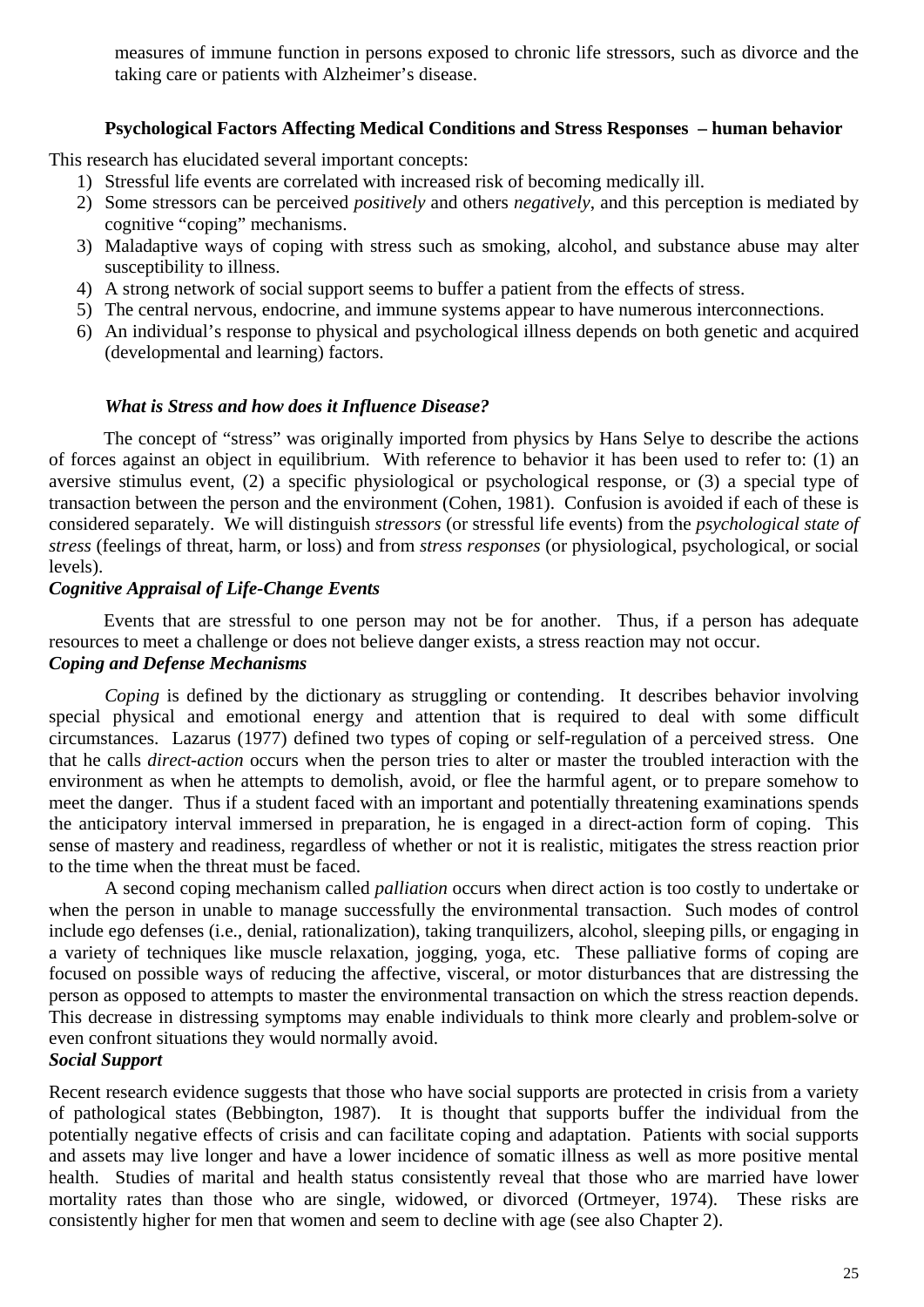# *Biological Predisposition to Stress-Induced Illness*

That is, once end-organ damage has occurred the patient is more likely to respond to stressful events with an exacerbation of chronic illness symptoms, despite a prior history of adequate coping with an identical stressor. On the other hand, some patients exhibit a biological "hardiness," sometimes called *resilience*, that appears to protect them from stress-induced physical pathology.

# *Culture Provides Explanatory Models of Illness*

Medical anthropologists sometimes distinguish between *disease* and *illness.* Disease refers to the objective clinical signs and pathophysiologic process that can result in a recognized diagnostic label from the *International Classification of Disease (ICD)* or from the *Diagnostic and Statistical Manual (DSM).* Illness refers to individuals' perceptions of being "not well" so that they act upon those perceptions. Although illness refers to a subjective experience, physicians should recognize that it is no less "real" than disease. Of course there can be disease without "illness," as in hypertension, and illness without "disease," as in the common case of a patient who complains of not feeling well but for whom no physical abnormality can be identified.

# *Culture Provides Explanatory Models of Illness*

In the context of modern medical care, it is more important for a clinician to be able to elicit patient's "explanatory model" of illness (Kleinman 1988) rather than to memorize details of an ethnomedical belief system. *An explanatory model (EM) for disease is an individual's personal interpretation of disease*.

# *Culture Defines Normality*

Members of all societies are *ethnocentric* in that they use their own arbitrary beliefs and values to judge people from another culture. What is considered "normal" and "abnormal," acceptable and unacceptable, moral and immoral interpersonal behavior varies from culture and even within subcultures of society. Anthropologists have long observed that cultural patterns – including definitions of normal behavior – are generally "in fit" with local environmental conditions. In other words, culture has adaptive value.

Understanding a patient's cultural norms is particularly important in the context of mental illness because what is considered a mental disorder should represent a significant deviation from local standards of expected behavior (Cockerman, 1986). Hence, societies vary as to what falls out of the realm of "normal" behavior and becomes "abnormal" – the latter often being labeled as psychiatric or mental illness.

## *The Family in Human Development and Medical Practice*

There are no psychosocial problems without biological elements, and no biological problems without psychosocial ramifications. Every patient's problems include the interaction of psychological, interpersonal, biological, and societal factors. The question for the physician is how to intervene in the most efficient and humane way. When considering the interpersonal aspect of this biopsychosocial system, the most influential and relevant one is often that of the family.

# *The Family as Source of Health Beliefs*

There are a number of ways in which the family may influence the course and outcome of medical conditions. *The first is that the family is unquestionably the primary source of many health beliefs and behaviors.* Any discussion about health-related behaviors requires discussion about the family, since it is in the family that health habits are learned (Doherty and Baird, 1983; McDaniel et al, 1990).

In other words, *a second way in which families are an important element in medical care is that the family can be either a valuable resource and source of support or an obstruction to treatment.* Physicians can only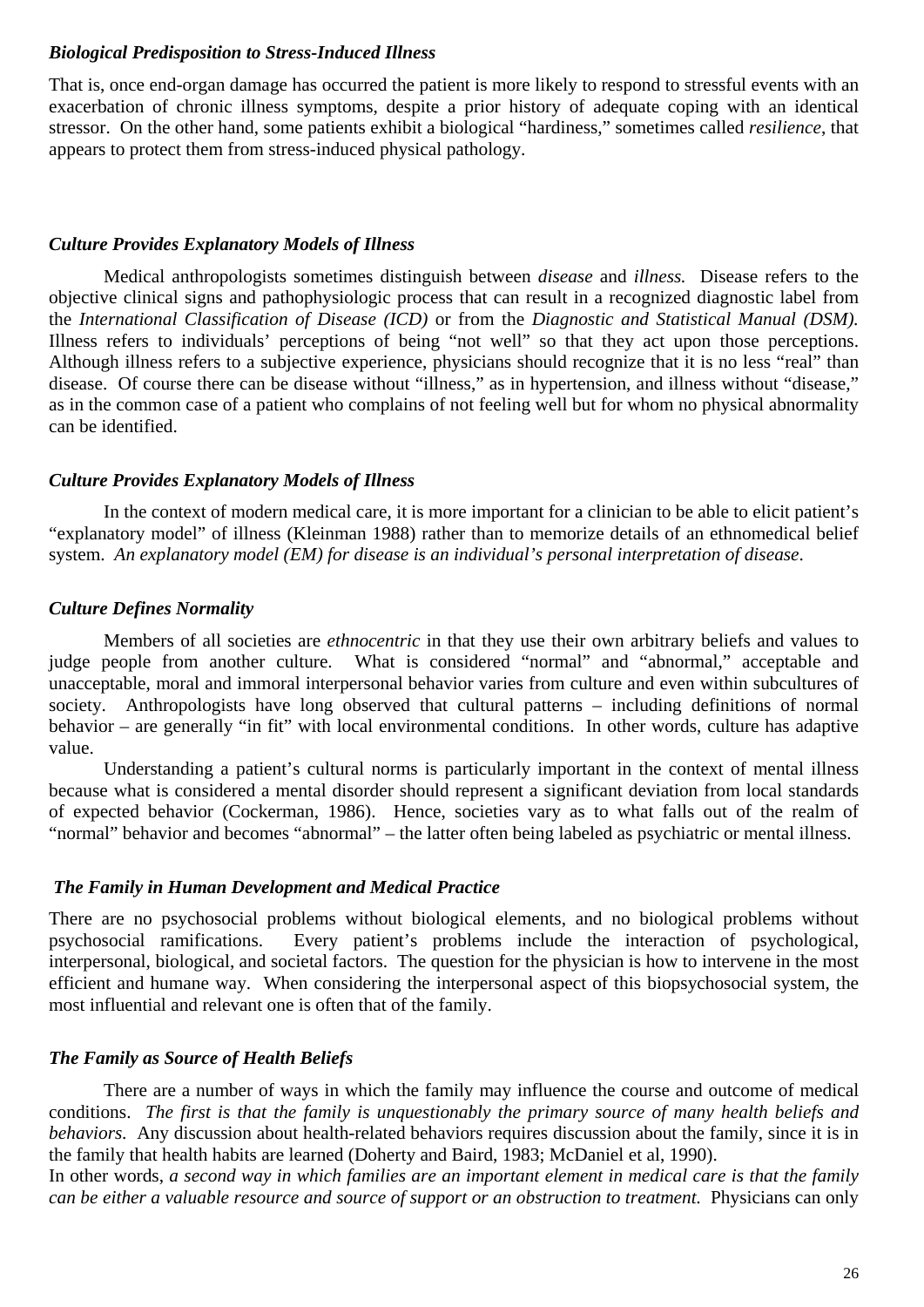*recommend* treatment. The recommended treatment may not be carried out if key family members do not support it.

Stress may also be an important factor in a person's health, and families can be a source of stress as well as a buffer to stress.

# **Mental Attributes**

# *Temperament*

Hypocrites classified temperaments as: sanguine, melancholic, and phlegmatic choleric. Pavlov temperaments are: mental ability balance and motor activities. Krechmer classifies: picnic, asthenic and athletic personalities. Jung: introvert and extrovert. Aizenk: stable introvert and extrovert, unstable introvert and extrovert.

# *Temperament and personality*

Temperament is one of the significant factors in development, but is not identical with personality. It is true that, in the very young infant, temperament characteristics do seem to be the whole personality, but as the child grows older, a host of other factors enter, which all contribute to personality development. Judd Marmor (1983), a leading student of personality theory, has enumerated the types of variables that must be considered: faulty parenting; temperament; the diversity of personality patterns and culturally acquired value systems and expectations of the parents; economic, racial, and ethnic realities; dietary adequacy or inadequacy; and the nature of relationships with siblings, extended family members, peers, teachers, and other individuals. He concludes, "We begin to get a glimpse of how difficult it is to accurately trace the origins of specific personality patterns at all, let alone to try to derive them from just one or two variables".

# *Definitions and conceptualization of temperament*

A scholarly historical review of the meaning of the term *temperament,* starting from Hippocrates and Galen, has been presented by Kagan. He dates contemporary theorists from the 1950s.Our own formulation, starting in the late 1950s, is detailed above.

The British psychologist Eysenck (1953) has posited four temperament types formed from the conjunction of two orthogonal dimensions: extraversion- introversion and emotional lability-stability. Eysenck's conceptions have been influential, especially in European centers, in contrast to their influence in the United States. They can be criticized on several grounds; (a) His categories are abstract, comprise global judgments, and are unsupported by empirical evidence, and (b) he also combines several of his temperament categories, which then become broad pathological or normal personality types.

The studies of temperament in East European centers have been traditionally shaped bi the Pavlovian biological concept of strength versus weakness of the central nervous system. Temperament was then determined by the intensity of excitation and stimulation required to evoke behavioral reaction. The strong nervous system required only a mild degree of stimulation to produce a response, while the weak nervous system responded only to a high degree of stimulation. A most significant modification of the previously dominant Russian Pavlovian schools has been formulated by the leading Polish psychologist Jan Strelau. Strelau and his coworkers, such as Eliasz, now present a neo-Pavlovian model that focuses on the interaction of biological and environmental factors. Strelau and Eliasz now formulate a biologicaltemperamental personality-interactional process, which breaks with the traditional Pavlovian typologies and turns instead to a dynamic psychological developmental model. There are a number of similarities between their formulations and the concepts of various Western temperament workers, especially with our own work.

# *Self Concept*

Especially as we grow older, many acquired motives are influenced by our most significant endowment over other species – the capacity to think. We can imagine and interpret the world in a way apparently impossible for other organisms, and a critical factor here is the **self-concept**, which is the way a person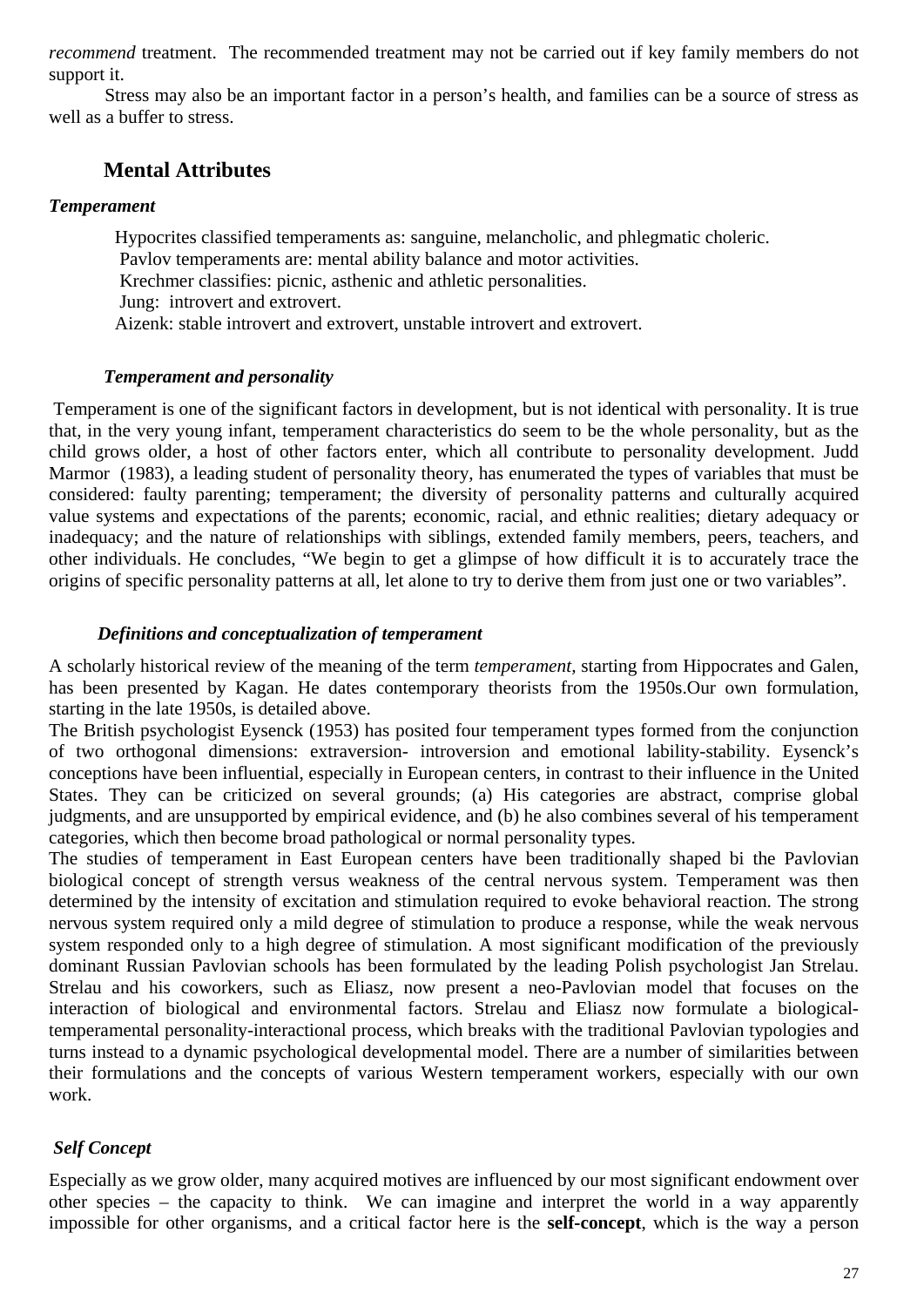thinks about himself or herself in a global sense. It includes a person's most important self-feelings and self-attitudes. In our culture, especially for males, the self-concept is enhanced through achievement, but people also strive to think well of themselves by being charitable, social, creative, beautiful, or just different from others.

Whether it is true or not, the belief that one is master of one's fate is motivating, and thereby it has an important influence on the individual's conduct.

General observations and laboratory studies show that person's level of aspiration is modified by past successes and failures – that is, by the self-concept. Usually a person's level of aspiration remains close to actual performance, but there is a tendency for it to be above, rather than below, the performance level. Also, there is a greater tendency for individuals to raise their goals after success than to lower them after failure. Social factors are also important, for individuals tend to raise their level of aspiration when told that the average performance of a group regarded as inferior is above their own level (Lewin, Dembo, Festinger, & Sears, 1944).

# *Character- Trait of personality*

Personality is a stable, organized collection of psychological traits and mechanisms in the human being that influences his or her interactions with and modifications to the psychological, social and physical environment surrounding them.

 In order to understand this concept, you first need to understand the difference between a trait and a state. A trait is a relatively permanent individual characteristic. For example, most of know people who are outgoing, friendly, confident, or shy. When we describe these people, we use these traits to better understand their personality; to better understand who they are. Moreover the trait approach to personality is one of the major theoretical areas in the study of personality. A state, on the other hand, is a temporary change in one's personality. Examples of states might be angry, depressed, fearful, or anxious. We typically use states to describe a person's reaction to something.

## Big five personality theory

.

In the past, researchers have debated fiercly on exactly how many personality traits truly exist. Early researchers such as Allport suggested as many as 4,000 different and distinct personality traits. He categorized these traits into three levels: Cardinal Traits: Traits that dominate an individual's whole life, often to the point that the person becomes known specifically for these traits. Central Traits: These are the general characteristics that form the basic foundations of personality. Secondary Traits: These are the traits that are sometimes related to attitudes or preferences and often appear only in certain situations or under specific circumstances. Today, the majority of personality researchers support the Five Factor theory of personality, which describes five broad personality dimensions that compose human personality - These are: Extraversion: Extraverts get their energy from interacting with others, while introverts get their energy from within themselves. Extraversion includes the traits of energetic, talkative, and assertive.

Agreeableness: These individuals are friendly, cooperative, and compassionate. People with low agreeableness may be more distant. Traits include being kind, affectionate, and sympathetic.

Conscientiousness : People that have a high degree of conscientiousness are reliable and prompt. Traits include being organized, methodic, and thorough.

Neuroticism: Neuroticism is also sometimes called Emotional Stability. This dimension relates to one's emotional stability and degree of negative emotions. People that score high on neuroticism often experience emotional instability and negative emotions. Traits include being moody and tense.

Openness: People who like to learn new things and enjoy new experiences usually score high in openness. Openness includes traits like being insightful and imaginative and having a wide variety of interests.

# **Mental Formations**

# *Social Motivation and Emotion*

The term **motivation** refers to an internal stage; it involves a need or desire within the organism that the individual tries to satisfy. In the previous chapter, we examined this internal state from the perspective of **basic** or **primary motives,** which are related to the organism's survival. Biological factors prompt us to seek food, water, rest, and so forth. Apart from these inborn needs, common to everyone, we live in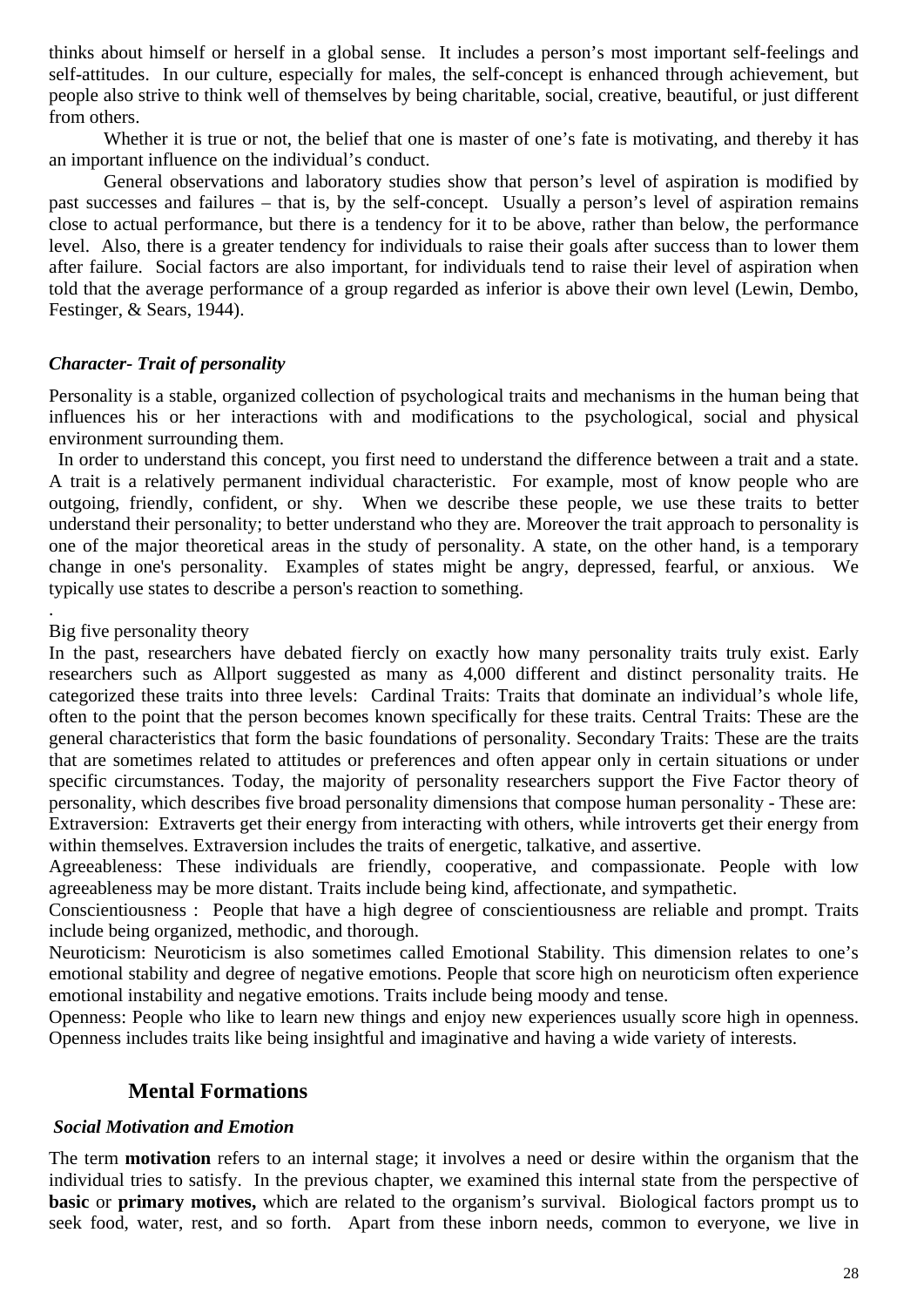different societies, possess different endowments, and encounter different opportunities in life. These confitions give rise to diverse learned motives, acquired in the course of our lifetimes, called **acquired** or **secondary motives**. These motives may have their origins in our efforts to satisfy basic needs, but they develop or are augmented through personal and social contacts. Hence they are referred to as personal or social motives, as well.

# *Maslow's Hierarchy of Needs*

Maslow's Hierarchy of Needs is a theory in [psychology](http://en.wikipedia.org/wiki/Psychology) that [Abraham Maslow](http://en.wikipedia.org/wiki/Abraham_Maslow) proposed in his [1943](http://en.wikipedia.org/wiki/1943) paper A Theory of Human Mtivation. This diagram shows Maslow's hierarchy of needs, represented as a pyramid with the more primitive needs at the bottom.

Maslow's hierarchy of needs is often depicted as a pyramid consisting of five levels: the four lower levels are grouped together as being associated with Physiological needs, while the top level is termed growth needs associated with psychological needs. Deficiency needs must be met first. Once these are met, seeking to satisfy growth needs drives personal growth. The higher needs in this hierarchy only come into focus when the lower needs in the pyramid are satisfied. Once an individual has moved upwards to the next level, needs in the lower level will no longer be prioritized. If a lower set of needs is no longer being met, the individual will temporarily reprioritize those needs by focusing attention on the unfulfilled needs, but will not permanently regress to the lower level . For instance, a businessman (at the esteem level) who is diagnosed with cancer will spend a great deal of time concentrating on his health (physiological needs), but will continue to value his work performance (esteem needs) and will likely return to work during periods of remission.

Maslow's hierarchy of needs

1. Self- actualization needs

(Need to live up to one's fullest and unique potential)

- 2. Esteem needs
- a. Need for self-esteem, achievement, competence and independence;
- b. Need for recognition and respect from others
- 3. Belongingness and love needs
- a. Need to love and to be loved, to belong and be accepted;
- b. To avoid loneliness and alienation
- 4. Safety needs
- a. Need to feel that world is organized and predictable;
- b. Need to feel safe, secure, and stable
- 5. Physiological needs

Need to satisfy hunger and thirst

# **Chapter 4**

## **Overview of Personality Theories**

Important concepts when dealing the personality include but are not limited to: the individual, individuality, attributes and levels of personality, psychological structure of personality, abilities, temperament, personality types and classifications, character, accentuated character, and borderline personalities. This chapter contains a description of each of the named concepts.

Individual is sum total of physiological peculiarities and parameters.

Every one is individual, even if he has some abnormal physiological parameters.

- Personality's main **attributes** are:
- 1) Creativity,
- 2) Trust,
- 3) Freedom,
- 4) Love,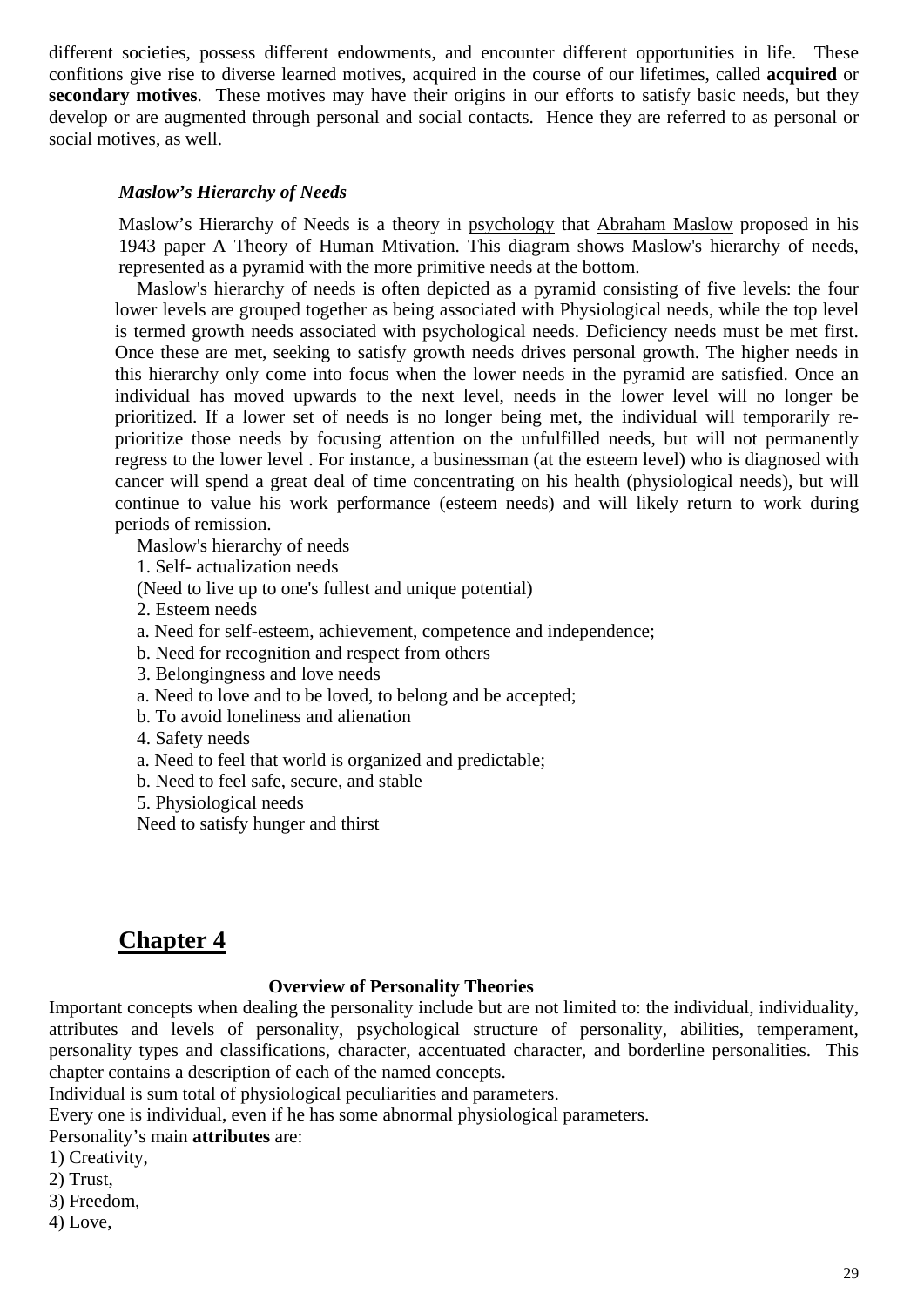5) Responsibility.

**Psychological structure of personality** includes: character, temperament and abilities.

**Individuality** is sum total of physiological and psychological attributes.

Individual, individuality, personality

# **Five Major Theories on Personality**

Throughout this chapter, different theoretical paradigms of personality are described. Among these are: psychodynamic theories, humanistic personality theories, trait theories, and cognitive-social learning theories. It is important to be able to distinguish between teach theory and to know the key people behind each theory and their major contributions.

Psychodynamic theories contend that psychological forces influence personality. Sigmund Freud stressed the influences of the unconscious and advanced his ideas through psychoanalytic theory and therapy. Freud theorized that personality is formed around the id, ego, and the superego. The id operates through the pleasure principle. The superego oversees moral reasoning and sets standards for the ego ideal.

Freud believed personality developed by experiencing and responding to the energy created by sexual instincts, the libido. If libido remains in one part of the body then psychosexual development can stop, a condition known as fixation. Freud identified five psychosexual stages related to personality development: the oral stage (0-18 months), anal stage (18 months to  $3\frac{1}{2}$  yrs), phallic stage (after age 3), latency period (5-13), and the genital stage (puberty). During the phallic stage children may experience parental conflicts, known as the Oedipus complex in boys and the Electra complex in girls.

Carl Jung expanded Freud's limited view of libido to represent the psychic energy of all life forces. Jung believed the unconscious and the collective unconscious that houses special memories shared by all human. He called these collective experiences archetypes and believed persona was a special archetype that shaped personality. Jung categorized attitudes as extroverted or introverted and people were viewed as either rational or irrational individuals.

Alfred Adler believed personality is shaped by compensation, the efforts put forth to overcome weaknesses or feelings of inferiority. Those unable to overcome these obstacles were at risk of developing inferiority complexes. Another psychodynamic theorist, Karen Horney, contended that environmental and social experiences during childhood are the major factors that shape personality. According to Horney, anxiety originates from both sexual and nonsexual conflicts in childhood. Anxious adults employ one of three neurotic trends to handle problems: submission, aggression, or detachment.

Erik Eriksson adopted a psychodynamic view that was more socially oriented and proposed that people experience eight stages of personality development. Erickson's stages are trust vs. mistrust, autonomy vs. shame and doubt, initiative vs. guilt, industry vs. inferiority, identity vs. role confusion, intimacy vs. isolation, generativity vs. stagnation, ego integrity vs. despair. Success in each stage is dependent upon adjustment during the previous stage.

Psychoanalytic theorists would differ in their analysis and interpretation of the case of Jaylene Smith that was introduced at the beginning of the chapter. Modern psychologists view psychodynamic theories as having limited scientific support but nonetheless attractive for their attempt to explain the origins of human behavior.

Humanistic personality theories differ from psychodynamic theories in that goodness in people and realizing one's potential are seen as the motivating forces toward higher levels of functioning. Carl Rogers believed people develop personalities as they strive toward positive goals. According to Rogers, organisms are driven by actualizing tendencies to fulfill their biological potentials. Humans are also driven by self- actualizing tendencies to fulfill their self-concepts and become a fully functioning person. Unconditional positive regard is more likely to promote full functioning than conditional positive regard. Humanists like Rogers would view Jaylene's case as steaming from a discrepancy between her self-concept and her inborn capacities. Humanistic theories have been criticizes for their inability to be scientifically verified.

Trait theorists asset that people differ to the degree to which they possess certain personality traits. Using factor analysis, Raymind Cattell, demonstrated that traits tend to cluster in groups, with individuals having about 16 basic traits. Eysenck reduced personality to three basic dimensions: emotional stability, introversion-extraversion, and psychoticism. Contemporary trait theorists contend personality is comprised of five basic dimensions that may represent universal dimensions across cultures. Known as the Big Five, or five-factor model, these are: extroversion, emotional stability, agreeableness, conscientiousness, and openness to experience. Trait theorists would view Jaylene as having certain traits above others. Although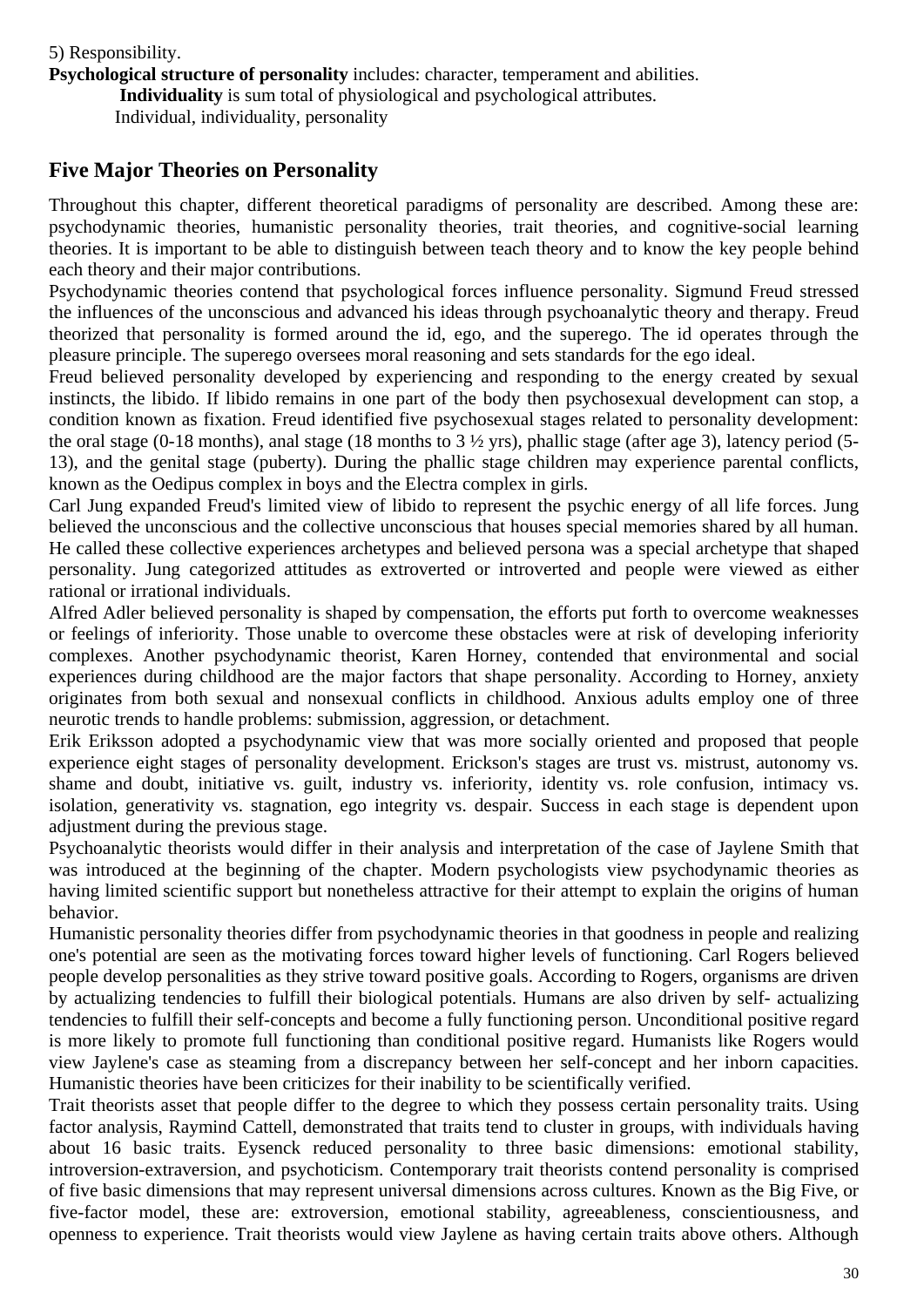trait theorists are easier to scientifically examine; they are primarily descriptive and may oversimplify personality.

Cognitive-social learning theories contend that personal and situational factors combine to shape behavior. Albert Bandura stressed that what a person anticipates in a situation, or expectancies, affect behavior and that people conduct themselves according to performance standards. Self-efficiency arises when people meet their internal performance standards. People approach and evaluate situations through expectancies, such as a locus of control; individuals either have an internal or external locus of control. Expectancies become part of a person's explanatory style that significantly affects behavior. Cognitive-social theorists believe personalities are fairly stable but behaviors may be less consistent. Jaylene's case would be viewed as a result of learning by observation, reinforcement, and punishment. Although they cannot explain all aspects of personality, cognitive-social learning theories can be scientifically studied, help to explain inconsistent behavior, and have led to useful therapies.

Finally, personality is assessed through tests that are both reliable and valid. Psychologists employ four basic tools: the personal interview, direct observation of behavior; objective tests, and projective tests. Personal interviews may be structured or unstructured. Objective tests include the 16 Personality Factor Questionnaire, the NEO-PI-R and the Minnesota Multiphasic Personality Inventory (MMPI). Projective tests include the Rorschach test and the Thematic Apperception Test.

## **Psychoanalytic View**

Another prominent view of human aggression as innate comes from psychoanalysis and the work of Sigmund Freud, widely recognized for postulating two human instincts. One of these, the **life instinct**, motivates us to self-preservation, love, and sexual urges that result in the preservation of the species. The **death instinct**, in contrast, impels us toward the cessation of the tensions of life. The ultimate aim of life, in this sense, is death, which is brought about by our destructive tendencies toward ourselves and others. Freud arrived at this conclusion through studies in evolutionary biology, but he was also much influenced by World War I. For him, the life and death instinct were constantly at odds, but the eventual winner was always the death instinct (Freud, 1964)

The chief objections to Freud's view come from two diverse sources. First, this view of instinct reflects translational problems, and it is not in accordance with our modern definition. Freud is not speaking of a complex, unlearned behavior pattern but rather a broad urge, a tendency, a motivational disposition. Second and more critical, there is no solid evidence in biology that the fundamental goal of life is to abolish all tension (Brun, 1953). The death instinct contradicts all biological principles (Jones, 1957).

Sigmund Freud's theory of psychoanalysis is based on the premise that behavior can be influenced by past events, which seemingly have been forgotten. This was the study of the unconscious realm, which can be tapped through careful examination of childhood experiences and/or dreams. This revolutionary doctrine soon developed into a whole system of psychological thought, including many distinct psychological concepts. The most fundamental principle is unconscious motivation, which states that behavior is significantly influenced by past events of which the individual is no longer aware. In speculating on the origin of behavioral disorders, the psychoanalyst is concerned with thoughts and feelings, which are internal events, inside the individual. The adult personality, according to psychoanalysis, is significantly influenced by childhood conflict. The theory of psychoanalysis has been influential not only in psychology and psychiatry but also in all modern social sciences, art, and literature. The theory has also been a controversial one.

Sigmund Freud developed the theory of psychoanalysis near the beginning of this century, using several cases in his private practice and an intensive self-analysis. Emphasizing motivation, the theory of psychoanalysis regards human personality as significantly influenced by two basic forces, sex and aggression, constantly seeking expression in the individual. These impulses, according to the theory, are part of our inborn nature, and denial of their expression, as often required by society, does not result in their disappearance. Instead, they find release in a disguised form. This process of denial and disguised expression is called unconscious motivation. It is the central idea in psychoanalytic theory, and it is most relevant to childhood, when the personality is being formed. Conflicts and frustration at this age, especially concerning sex and aggression, can have a significant and unexpected influence later, in the adult personality.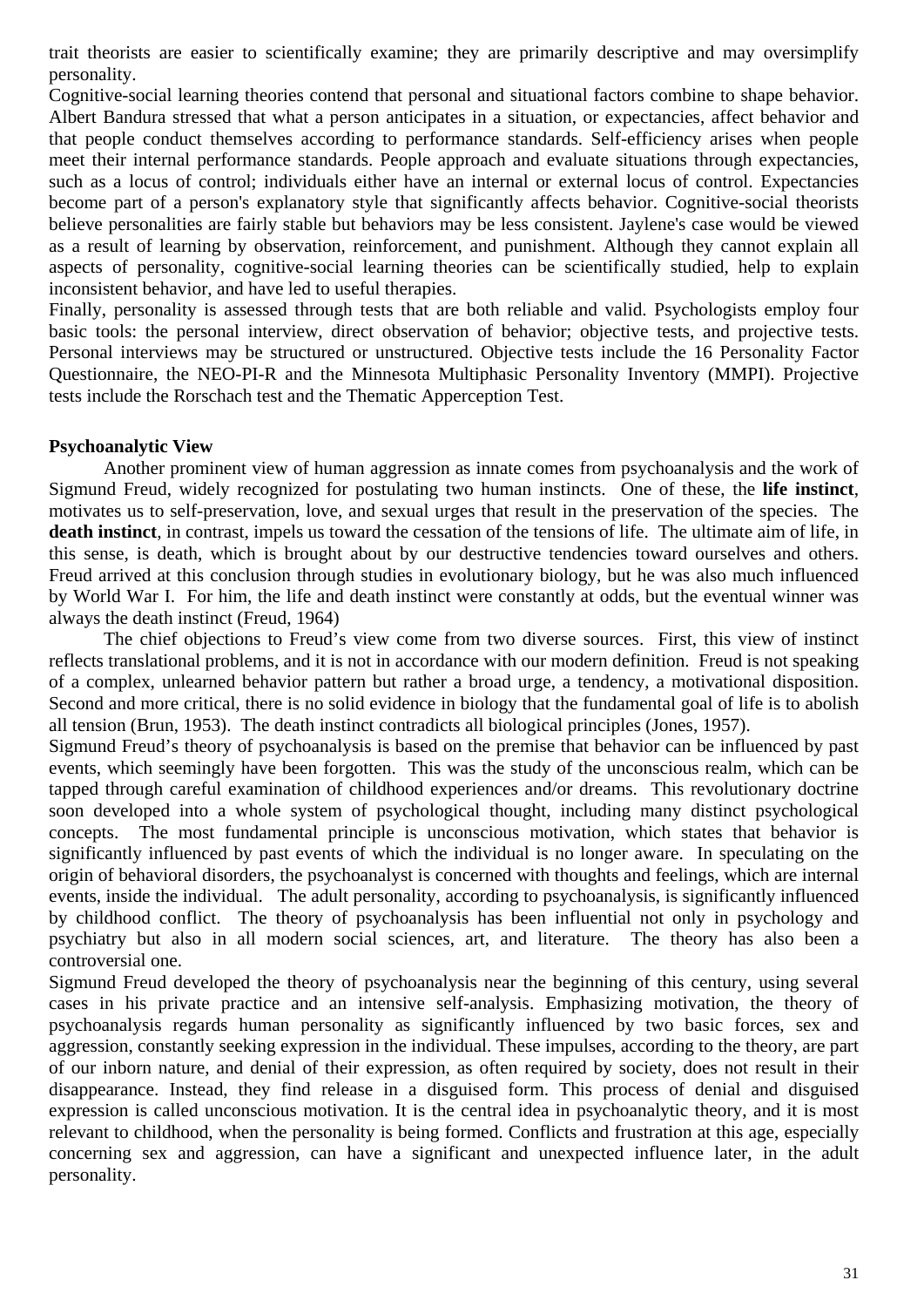# *Psychic Forces*

The building blocks of personality in psychoanalytic theory consist of three systems or

forces: the id, ego, and superego. Sometimes these systems are said to represent, in a loose way, the biological, psychological, and social forces of personality, respectively. The inborn biological urges, found in all human beings, are collectively referred to as the id. The id includes various reflexes and the two forces mentioned earlier. One, the sex impulse or, more commonly, the life instinct, concerns survival. The needs for food, drink, protection, and sleep are paramount, as well as the desire for sex in its broadest sense. The other, the death instinct, was a late addition to psychoanalytic theory and not as fully discussed. Operating in a more subtle fashion, it involves the impulse to aggression and is manifest in aggressive behavior toward the self as well as others. It should be noted that Freud, in speaking of instincts, was referring to motivational and emotional impulses. He did not use this term in its conventional sense today. The id thus follows the pleasure principle, which requires the immediate satisfaction of needs, regardless of

the circumstances.

As the growing infant learns to react to the outer environment, the expression of the id becomes modified. Partly out of the energy provided by the id and partly from the environment, there emerges a new dimension called the ego. The ego, which in Latin means "I" or "self," becomes the executive or problem-solving dimension of the personality, operating in the service of the id. The ego assists the id in achieving its ends, taking into account the conditions of the external environment. The ego follows the reality principle, meaning that it often requires a suspension of the pleasure principle according to the circumstances in the environment. The ego emerges, especially through such psychological processes as perceiving, learning, remembering, and reasoning, all aspects of the ego. Under these influences, the child gradually refrains from acting solely according to biological impulses.

Throughout life, the ego is usually confronted with another force in the personality, one that develops through contact with other people. Especially through the parents and teachers, the child acquires certain values and standards of behavior, known as the superego, which has two divisions. One part of the superego, the conscience, discourages the expression of behavior deemed undesirable by parents and elders, and it develops primarily under the influence of scorn and threats of punishment. The parents say to a dishonest girl, "You are bad." If the child internalizes the parents' standards, the next time she lies or thinks about lying she says to herself, "I am bad," or "I am ashamed of myself." In this the child controls her behavior much as the parents would control it.

The ego ideal, in contrast, arises largely through encouragement, praise, and other rewards given to the child whenever she behaves in a certain manner, striving to achieve certain goals that the parents desire. Also, the ego ideal develops as the child tries to imitate some older person. Together, the conscience and ego ideal, which are formed early in life, constitute the third basic dimension of the personality.

## *Psychosexual Stages of Development*

Psychoanalytic theory emphasizes childhood influences. The earliest years are the formative ones, setting the stage for adult personality. Early conflicts, unless they are resolved, may exert enduring influences on the personality. As the child matures, it experiences its first satisfactions and also its chief problems in the context of its own body. Especially important, according to psychoanalysis, is the sexual energy directed to different areas of the body: the mouth, anus, and genitals. These body areas become foci of interest at different growth stages, and hence these early periods are called psychosexual stages, meaning that psychological development is related to successive sexual interests.

The child's first concern is to obtain food, and thus the initial period is called **the oral stage**. If the food requirements are regularly satisfied during this period, all with sucking and other oral needs, a benign view of life emerges. The breast or bottle is readily available, and the child develops a trusting and optimistic outlook. If the needs are not met, feelings of uncertainty and pessimism are likely outcomes, and they may persist in the adult personality.

The second year is **the anal stage**, during which the child is confronted with a task for which little assistance can be given: toilet training. If the demands here are too harsh or too lenient, the results again are likely to have later consequences. Still coping with this problem in symbolic fashion, the adult may be excessively prompt, neat, and clean or, in contrast, unusually messy, depending upon the early training. The period from three to six years is **the phallic stage**, a term that Freud used

for both boys and girls, despite its reference to the penis. In this stage the child discovers pleasures associated with the genitalia, including various forms of stroking and masturbation. Far more important for personality development, however, is an increasing awareness of sex roles and an emerging interest in the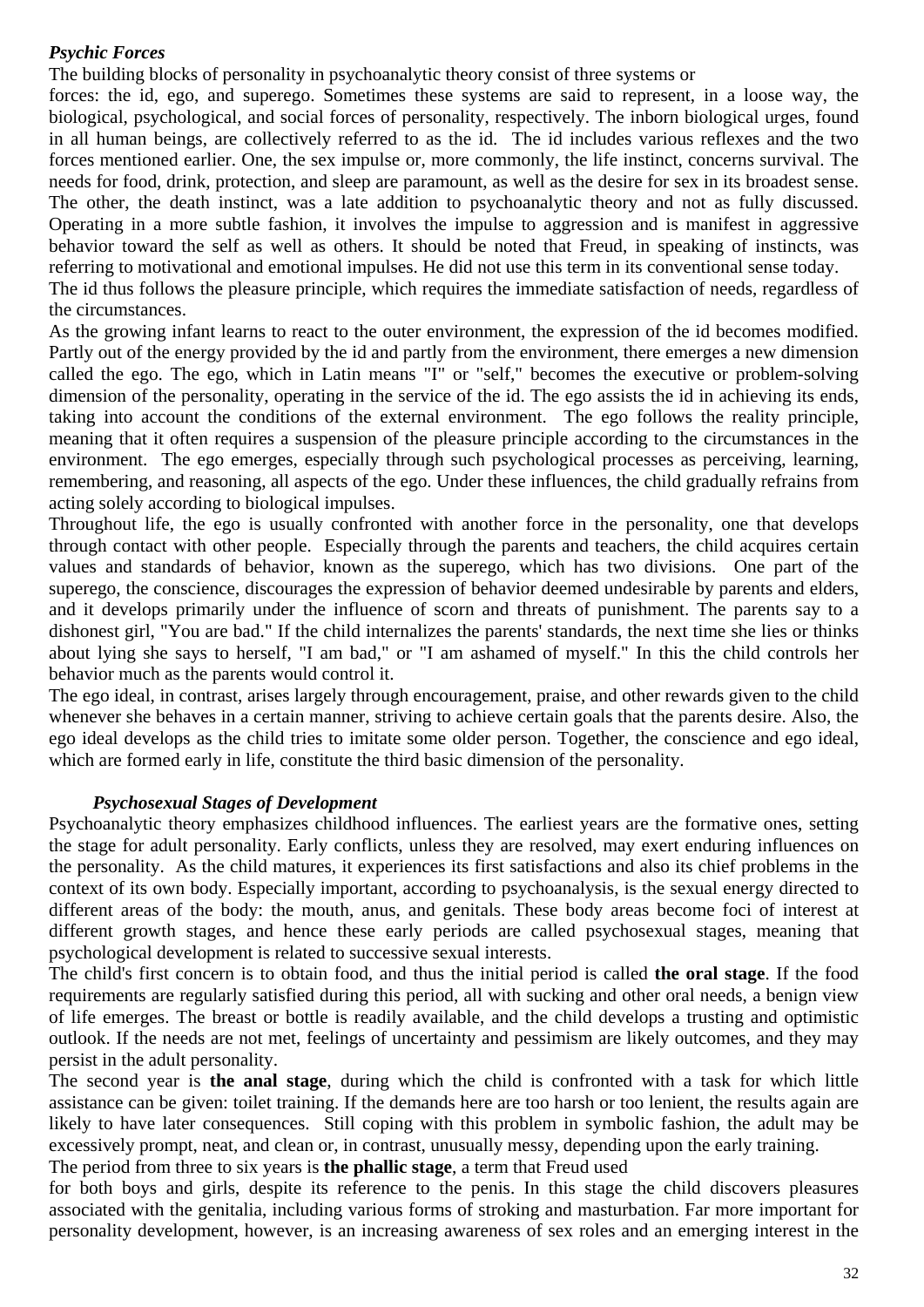parent of the opposite sex. Freud called this reaction the Oedipus complex in boys and the Electra complex in girls. Both names are derived from early Greek drama in which an offspring sought relations with the parent of the opposite sex, regarding the like-sexed parent as a rival. The normally developing child handles the Oedipus-Electra problem by shifting his or her outlook. In this process, called identification, the child adopts the manner, attitudes, and interests of the like-sexed parent, thus attempting to win the love and respect of the other parent. The identification process, which recurs in adolescence, is assumed to be particularly important for developing an appropriate sex role in later life. But if these early sexual concerns become significant problems, the symptoms may be reflected later.

The next stage is characterized by the apparent absence of sexual interests. They are still present, claimed Freud, but he called this period **the latency stage** because these interests are submerged. This stage, from age six to the onset of adolescence, may be a cultural artifact, however. In certain societies, there is no decrease in sexual interests in late childhood.

With the beginning of adolescence, **the genital stage** appears, which involves the reawakening of sexual interests and the search for other people to provide sexual satisfaction. The individual becomes otheroriented, as well as self-oriented, seeking to combine self-concerns with those of other people. Insofar as the earlier conflicts have been adequately resolved, the individual settles into the task of establishing mature relationships with other people, a stage that lasts throughout the adult years.

### *Carl Jung's Theory of Personality*

Carl Jung was the student of Z. Freud and followed his theory but after in 1928 he argued some points of it. He felt that the libido was a force resulting from the desire to be creative; it resulted from spiritual needs rather than biological needs. From this foundation Jung went on to develop a complex almost mitycal theory of personality referred to as analytical psychology. Jung suggested that personality has 3 components,

The Ego includes everything that we are conscious of. Its main function is to see that our everyday activities are carried out. In this sense, it is similar to Freud's concept of the ego.

The 2nd component is the personal unconscious contains experiences that were once conscious but have been repressed or forgotten.

The 3rd component is the collective unconscious that holds memory traces of experiences from our ancestral past. It includes material not only from human history, but from our prehuman and animal ancestors as well. The contents of the collective unconscious are similar for all people, since they share roughly the same common history. Archetypes include such common concepts as God, heroes, sun, moon, fire, and water.

Jung saw the inner struggle resulting from opposing tendencies struggling for expression. For instance, he believed that every person has both masculine and feminine tendencies within their personality called *animus* and *anima,* respectively. As men associate with women, they become feminized in outlook and values, and as females share life with and work with men, they become more masculine.

Other opposites struggling for expression cited by Jung include the conscious and unconscious rational and irrational impulses; and the archetypes involving one's public self and private self.

We achieve a healthy personality to the extent that we realize these opposite tendencies within ourselves and can express each.

**a) Archetypes.** Complexes are groups of unconscious ideas associated with particular emotionally toned events or experiences. Jung inferred them from his early word-association studies, when he noted that certain words provoked intense reactions or produced less reaction than would be expected. Complexes are built around genetically determined intrinsic psychic structures known as archetypes. The more superficial aspect of the complex-archetype continuum, are related to events, feelings and memories from individual lives. They are the means by which archetypes express themselves in the personal psyche. Archetypes are the inherited capacity to initiate and carry out behaviors typical of all human beings, regardless of race or culture, such as nurturing and accepting nurturance; being aggressive or dealing with aggression by others. These predispositions are analogous to the organization of the cerebral cortex into the anlage for perception of visual or auditory stimuli that become the capacity to see and hear, but that require stimulation for their development. Just as vision cannot develop without visual input during physiologically critical stages, so archetypes require interactional stimulation for their elaboration into complexes. Thus, the human infant's psyche is not amorphous energy awaiting organization by the environment; it is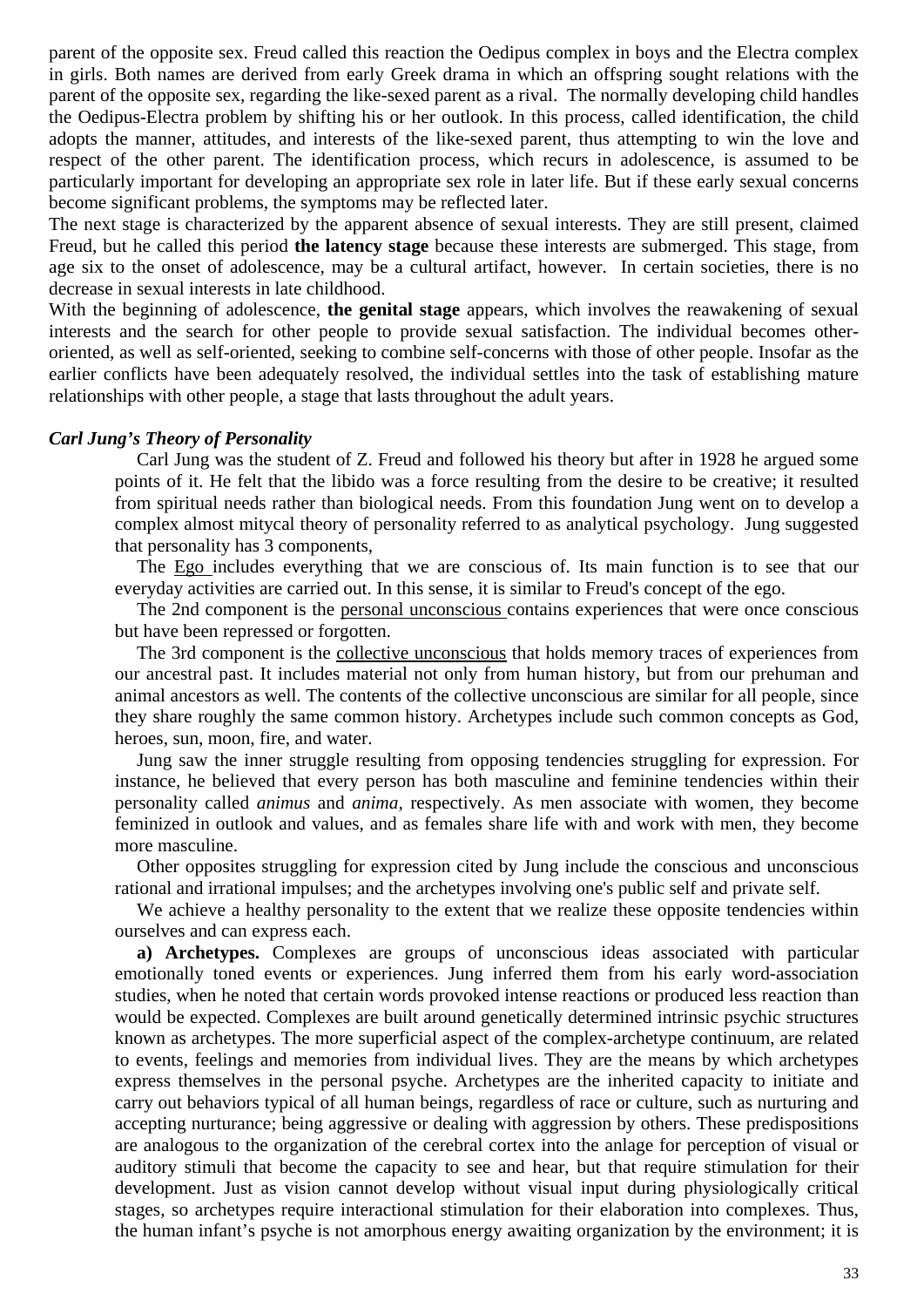instead a complex and organized set of potentials whose fulfillment and expression depend on the appropriate environmental stimuli. There are as many archetypes as there are prototypic human situations.

**b) Symbols.** Although Jung accepted that certain symbols are universal, he suggested that in dealing with patients it is wise to view symbols as expressions of content not yet consciously recognized or conceptually formulated. A tall, cylindrical object might symbolize a penis, but it could also stand for creativity or healing. Symbols are often attempts to unite and strike a balance between images from the collective unconscious with the personal unconscious. A tall, cylindrical object that symbolizes a penis in the personal unconscious might symbolize the phallic principle of creativity or fertility in the collective unconscious.

**c) Personality Structure.** At the center of conscious personality called ego, several universal complexes attend the ego. The persona (named after the mask worn by ancient Greek actors), or public personality, mediates between the ego and the real world. The shadow, a reverse image of the persona, contains traits that are unacceptable to the persona, whether they are positive or negative. A brave persona, for example, has its fearful intruder. The anima is a residue of all the experiences of women in a man's psychic heritage; The animus, the residue of all the experiences of man in a woman's psychic heritage, The anima or animus connects the ego to the inner world of the psyche and is projected onto others in day-to-day or intimate relationships. When connected with the shadow, a man, for example, might see attributes of women as undesirable, and might experience guilt encountering such qualities in himself.

**d) Self.** The self is the archetype of the ego; it is the innate potential for wholeness, an unconscious ordering principle directing overall psychic life that gives rise to the ego, which compromises with and is partly shaped by external reality.

**e) Psychological types.** Jung's theory of psychological types has three axes. The *extroversionintroversion* polarity refers to the two basic types of object relatedness. Extroverts are oriented to others and to the world of consciousness. Their energy flows outward first, then inward. Introverts are oriented to their inner world, their energy flowing first inward and then to outer reality. Introverts might therefore be seen as selfish and inadaptable because they attend first to their inner world and then determine how the outer world can fit them.

The sensation-intuition polarity concerns perception. The perceptive type that Jung called sensation- oriented is stimulus- bound and attuned to the specifics of here- and –now reality. The intuitive type blurs the details but apprehends the overall picture. The sensation type comes to understand a situation by assembling the details; the intuitive type grasps the overall situation before attempting to assimilate its parts. The sensation type sees the trees first; the intuitive type sees the forest first.

The polarity of *thinking* and *feeling* deals with information processing and judgment. In the thinking mode, data is evaluated according to logical principle. Feeling, at the opposite pole, is making judgments though nonlogical processes having to do with values and understanding relationships. In social relationships, the thinking type would deal with people according to their social rank or according to the tradition of etiquette; a feeling type would deal with others in terms of their present social relationship or perceived emotional state.

### *Collective Unconscious*

An even more speculative view of the unconscious, and therefore appropriate only for passing mention, is the view of Carl Gustav Jung. Whereas Freud postulated an individual unconscious, containing the unknown desires and conflicts of one person, Jung hypothesized a collective unconscious, which is in everyone the "deposit of ancestral experiences from untold millions of years." In this realm are all of humanity's past experiences, not only in human history but also in the earlier evolutionary stages of animal life. This collective unconscious is potentially inherited by all human beings, and the underlying similarities among different cultures are regarded as support for this idea.

The collective unconscious includes a feminine side of the male, called the anima, and a masculine side of the female, called the animus. These conditions are due partly to hormones and other aspects of human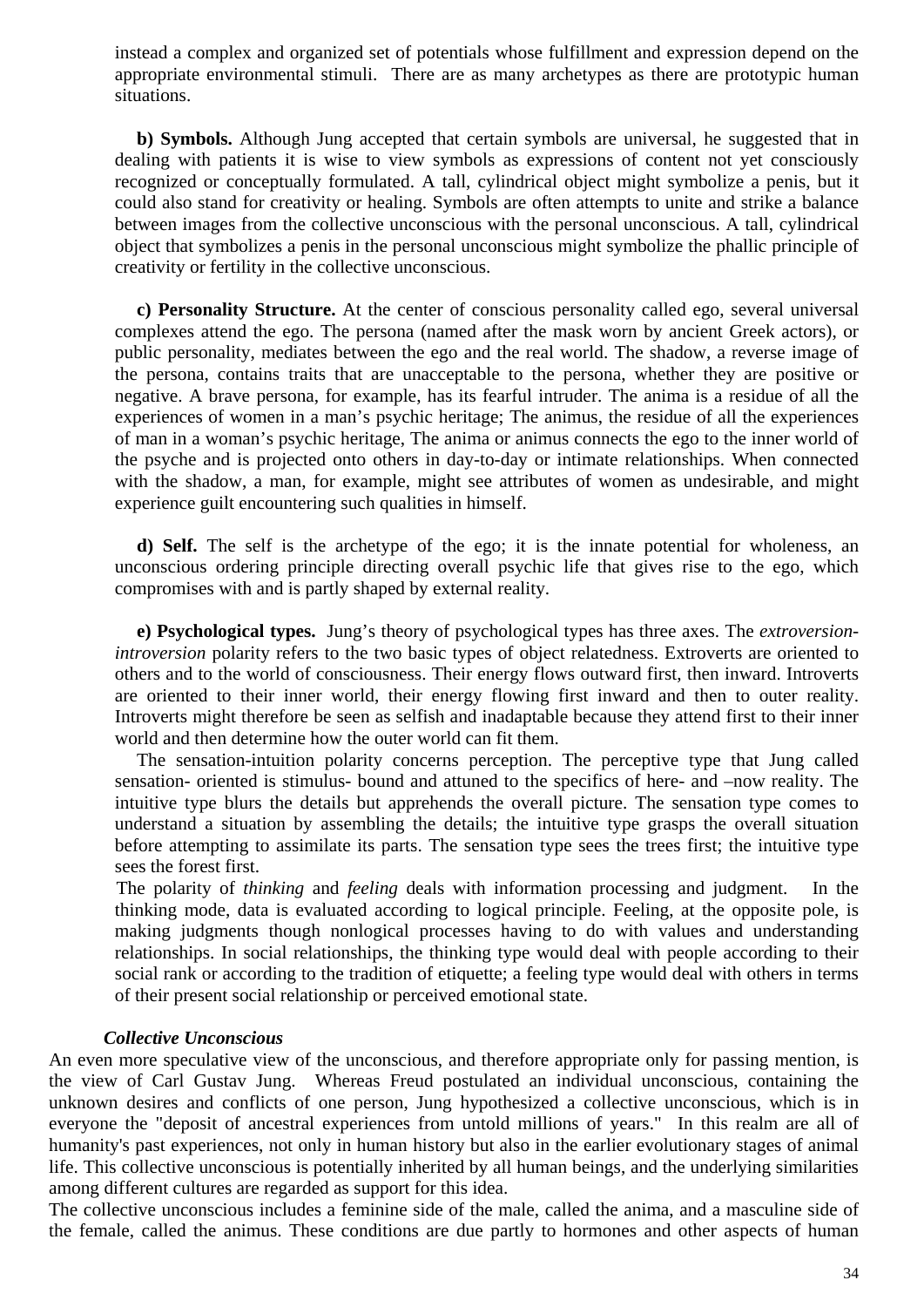physiology, but they are also shaped by the experiences of men and women living together through countless centuries. As men associate with women, they become feminized in outlook and values, and as females share life and work with men, they become masculinized.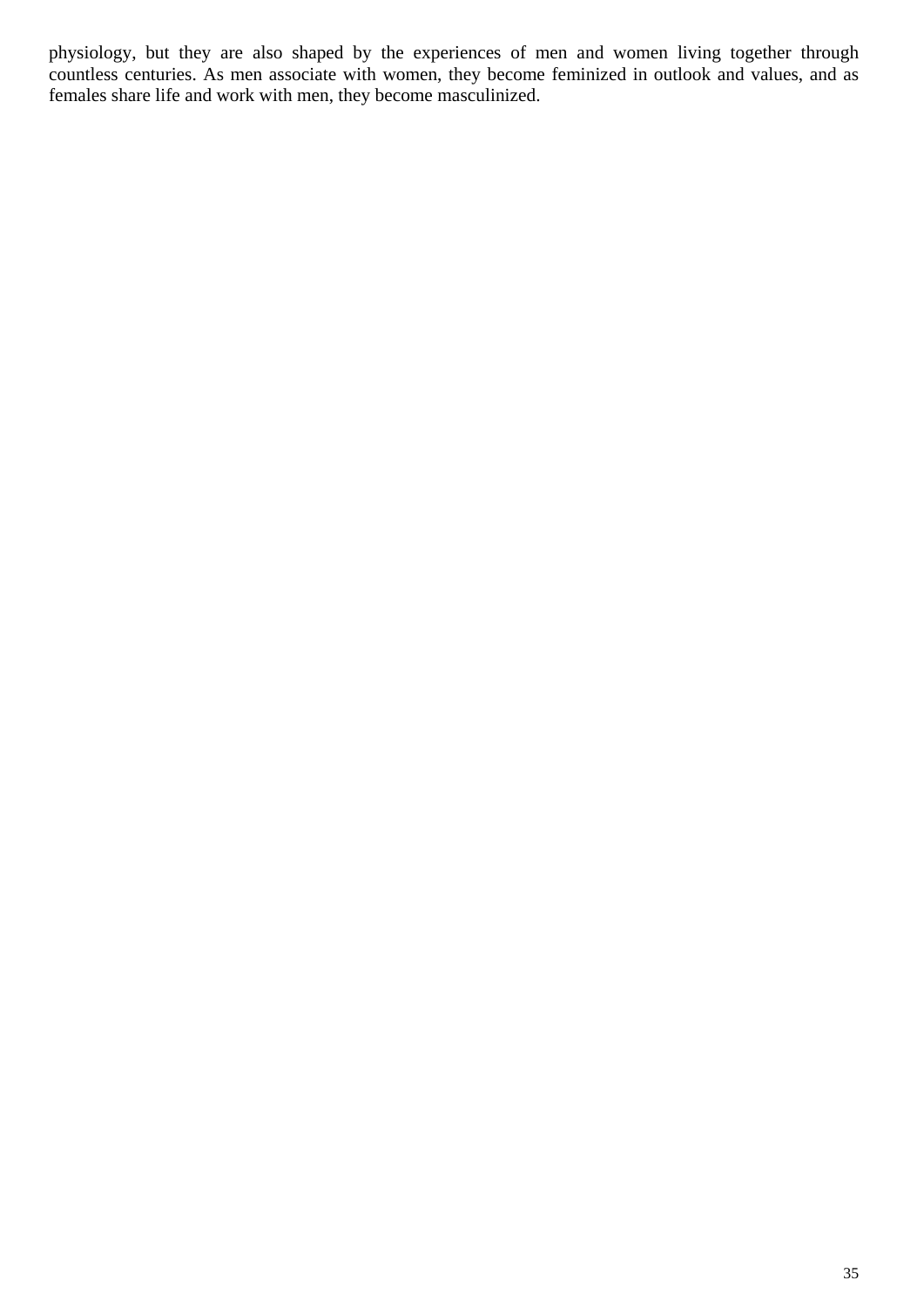# **Developmental Psychology[2](#page-35-0)**

## *Freud's Psychosexual Model of Development*

Sigmund Freud outlined the psychosexual development of the child from a psychoanalytic perspective. According to Freud, the sexual goal of each stage is to derive pleasure and relieve pain. Accordingly, the infant is first soothed by the mother's breast and derives satisfaction orally; hence the first stage is the oral stage. Freud's psychosexual stages are based on the child's development of sexual drives, body maturation, of the development of nervous system.

**A Oral phase** (birth to 1 year). The infant's urges are focused on feeding and sucking at the breast. This is the source of all the infant's satisfaction and frustration.

**B Anal phase** (3-5 years). The child's urges are centered on bowel functioning. His/her ability to have control over his/her bodily functions becomes the main issue in the relationship between the child and the caregiver.

**C Phallic (genital) phase** (3-5 years). The genitals become the child's focus for pleasure and satisfaction. Masturbation is used as a way of releasing tension and leads to anxiety and guilt.

**D Oedipal complex.** The child falls in love with the parent of the opposite sex. The child wants to have exclusive possession of the parent.

**E Castration anxiety.** The boy fears that his father will cut off his penis in retaliation for the boy's coveting his mother. This anxiety leads to repression of the sexual desire for the mother.

**F Penis envy**. A girl's curiosity and desire to have a penis.

**G Resolution of the Oedipal complex**. The child identifies with the same sex parent and begins to form relationships with same sex peers.

**H Latency** (6-11 years). Sexual development during this phase is relatively stagnant.

**I Adolescence** (12-18 years). Genital sexuality develops and proceeds into adulthood.

## *Piaget's Model of Cognitive Development*

Human development consists of three major domains – physical, social, and cognitive. Cognitive development refers to mental development, including not only intelligence but also such processes as perceiving, recognizing, recalling, and interpreting information, as well as all forms of reasoning. Jean Piaget is considered the foremost figure of cognitive psychology. Through conversations and observations with his children, Piaget came to the view that normal children's thinking is based on a different understanding of reality, one that slowly changes according to maturation and experience. The sequence of these changes can be divided into four stages, approximately according to chronological age. These are the sensorimotor, preoperational, concrete operational, and formal operational stages.

b) Preoperational Stage

Gradually the child's representational abilities become more sophisticated and, most important, children learn to use language to communicate ideas to others. With normal environmental stimulation they become social beings, although by adult standards children still have serious deficiencies in thinking. During this stage, called the preoperational period, the child still does not understand the use of symbols and basic operations. The child is preoperational throughout most of the preschool years, from age 18 or 24 months to age six or seven years. The period is called preoperational because of the lack of operational thinking, which appear in the next stage, as concrete operational.

Preoperational thought is characterized as egocentric thought because the child is unaware of other perspectives. For example, in perceptual egocentrism preschoolers do not realize that other people see things from a viewpoint different from theirs. A young girl, playing hide-and-seek, shuts her eyes and says "Ha-ha! Can't see me!" By school age or earlier, most children have overcome this perceptual egocentrism. Preoperational thought also focuses on a single, striking feature of an object or event, a tendency called concentration. The child is impressed with how things appear, rather than how they were made, as illustrated in Piaget's conservation experiment. The aim in the conservation experiment is to discover whether a child recognizes that an amount of something is not increased or decreased when only its appearance is changed. The amount remains the same, but its shape is different. This thinking is called preoperational because the child reasons in terms of the dominant perceptual experience, and not the operation itself.

c) Concrete Operations

The child begins to master the conservation problem around age six. During the stage of concrete operations, which lasts until age 11 or perhaps longer, the child becomes capable of reversing transformations in his or her head. They are able to visualize pouring a liquid back from a tall glass to a wide one to prove they are of equal amounts. At the close of this stage, the child can solve problems that

<span id="page-35-0"></span> <sup>2</sup> Chapter 4 Annah Abrahams and Paula Rauch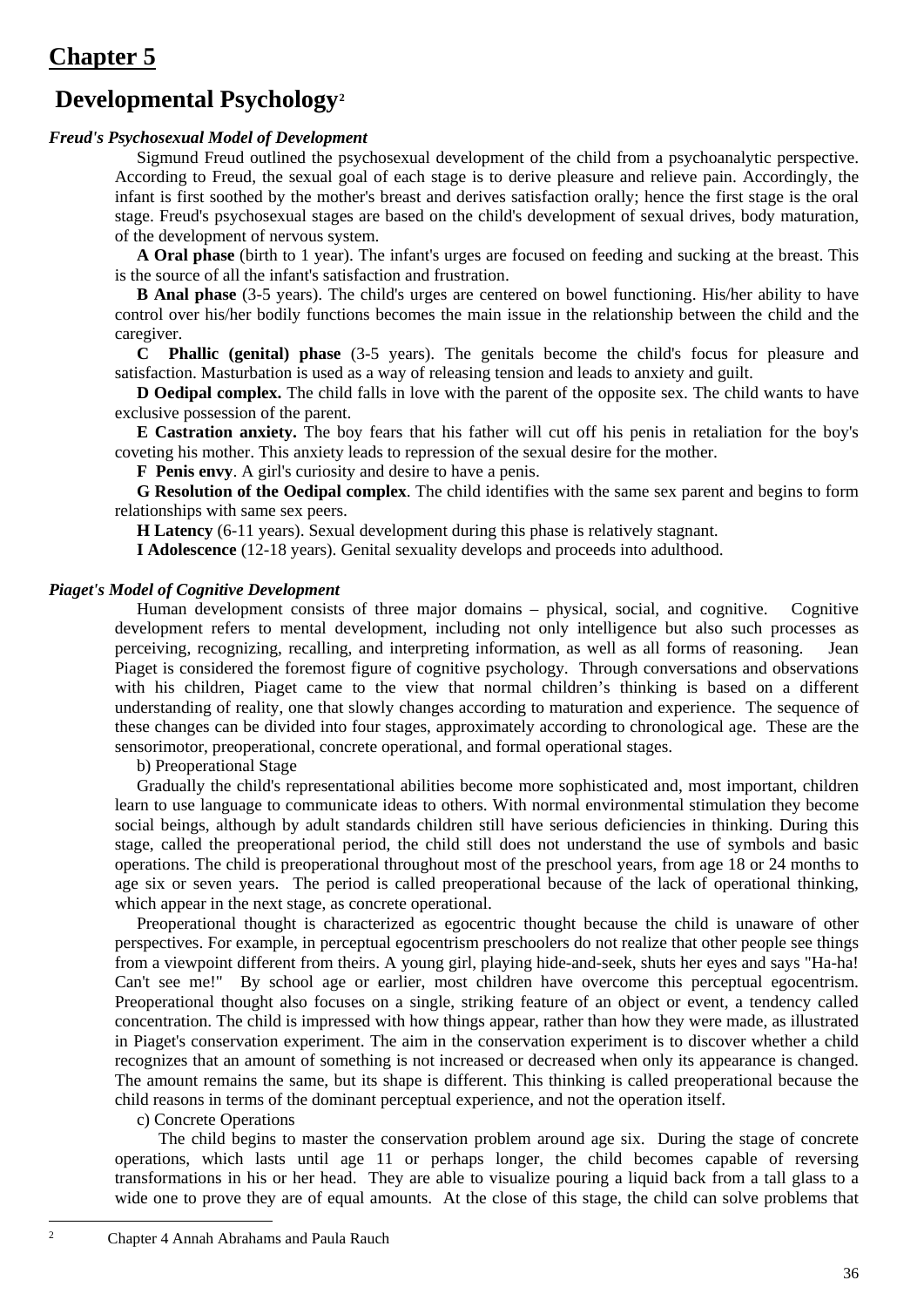require classification, ordering, and sequencing. The child can arrange a series of sticks from tallest to shortest without making errors. Children at this stage have mastered the operations required in solving such problems, providing the materials are concrete, that's why this stage is referred to as concrete operational stage.

### d) Formal Operations

Formal operations are the capacity for reasoning apart from concrete situations. It is abstract reasoning. Usually the child age 11 or older begins to engage in this type of thinking, although at less sophisticated level than that of most adults. Probably the most important feature of formal operations is that reality is seen as just one aspect of what might be. The adolescent generates hypotheses and tests them to find which one seems most valid, reasoning entirely in abstract terms. As formal operations develop, the adolescent moves beyond conventional standards of morality toward the construction of her own moral principles.

Jean Piaget focused on the cognitive development of the child. In this model the child follows a continuous pattern of behavior of adapting and responding to the various stimuli in the environment. Piaget describes this behavior as a schema, a pattern or loop pf behavior; stimulus-response-awareness. The development of the child's cognitive abilities is categorized in four stages:

a) Sensorimotor Stage

From birth to 18 and 24 months of age, according to Piaget, young children are concerned not with thinking about things but rather with experiencing them. Piaget called this intelligence "practical intelligence." Specifically, he called this stage of cognitive development the sensorimotor period because the child merely senses things and acts upon them. Apparently at this age, an object ceases to exist when one is not looking at it, handling it, or otherwise acting upon it, thus there is no representational ability or object permanence. Once an infant begins to show understanding of the object as a permanent, independent entity the end of the sensorimotor period is marked. This step is enormously important because it permits children to represent to themselves objects not immediately present. They need not act on something in order for it to exist in their minds. Children can carry images of rattles, balls, and other things in their heads, which is perhaps the beginning of thinking.

**Sensorimotor stage (**birth through 18-24 months**)**

The senses receive a stimulus and the body reacts to it in a stereotyped way.

Object permanency develops during the second year. The child is able to maintain a mental image of the object. The child will look for a toy where it disappeared.

b. Preoperational thought- prelogical (2-6 years)

Symbolic functions develop

Language development changes the child's ability to interact.

Egocentric thinking (i.e., the perception that everything revolves around them) occurs. Minimal objectivity is involved

Magical thinking, in which reality and fantasy are interwoven to explain the world around them, arises. Unable to use a logical process to explain how and why they know.

Moral thought occurs, which is based in something being good or bad.

Concrete operations (7-11 years)

Here, a rational and logical thought process is used.

A more conceptual framework is applied to the world.

An ability to understand someone else's point of view develops

The concept of conservation. The child is able to understand the combination of two variables (e.g., height and width). An example of a beaker experiment is often used: water is placed in two identical beakers (A and B), then water from beaker B is transferred into a taller, narrower beaker C. The child is asked f the amount of water in beakers A and C is the same even though the level in the beakers is different.

d. Formal operations  $(12 + \text{years})$ 

During this stage, abstract thinking, deductive reasoning, and conceptual thinking develop.

Abstract thinking is the ability to manipulate ideas and theoretical constructs.

Deductive reasoning is the ability to go from the general to the particular.

Conceptual thinking is the ability to define concepts or ideas

# *Erik Ericson*

Human development, according to Erikson, occurs in eight stages. These are called psychosocial stages because many aspects of psychological and social functioning are interrelated and show consistent changes at certain times in the life cycle. At each stage the focus is on a specific crisis in our relationships with other people.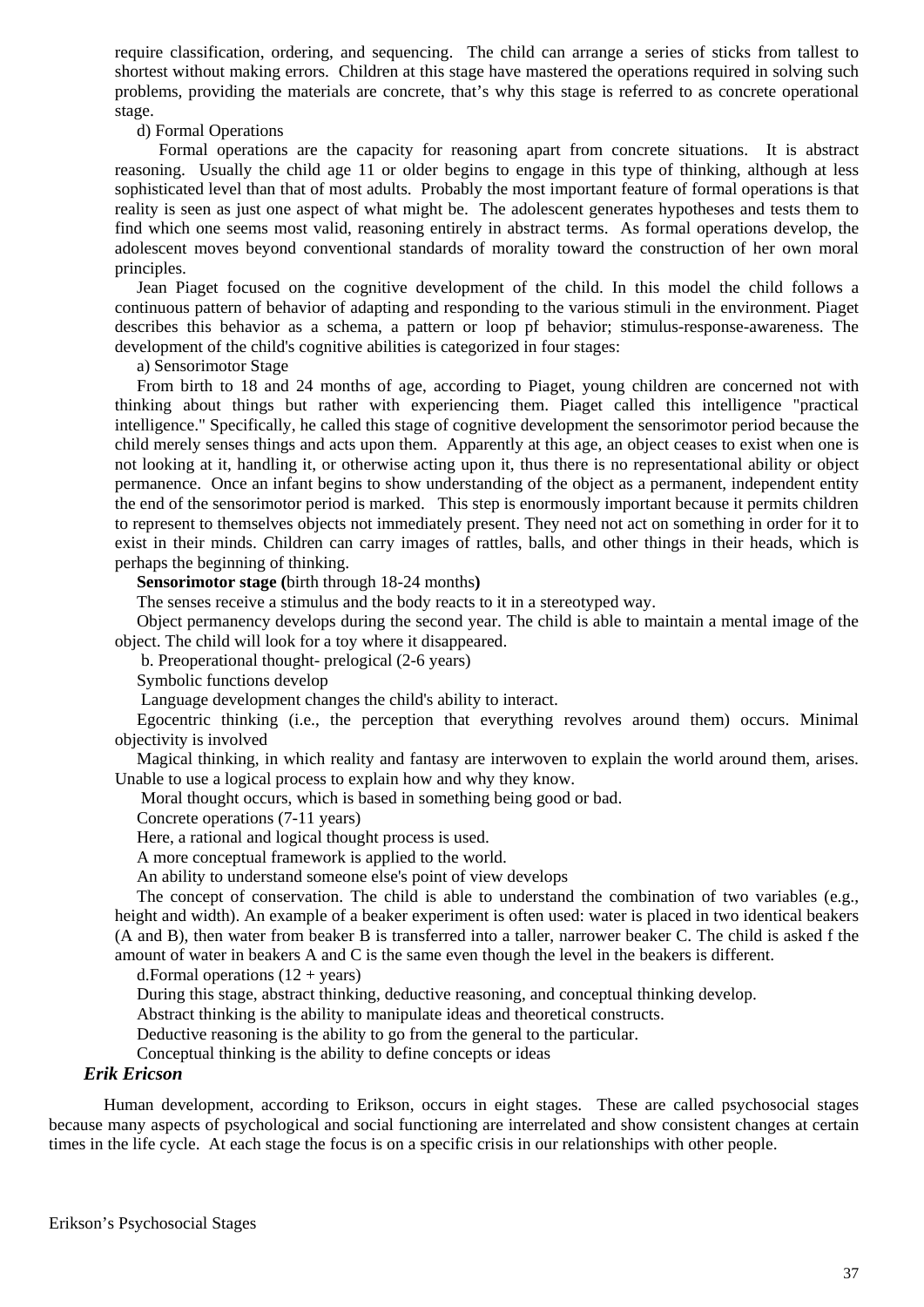| <b>Ages</b>     | <b>Stages</b>             | <b>Conflicts to be Resolved / Met</b>                                                                            |
|-----------------|---------------------------|------------------------------------------------------------------------------------------------------------------|
| Infancy         | Basic Trust vs. Mistrust  | Infants express basic needs and the degree to which the                                                          |
|                 |                           | caretaker is sensitive to these signals is most important in                                                     |
|                 |                           | establishing the child's trust in others.                                                                        |
| Early childhood | Autonomy vs. Doubt        | The child needs guidance, and the caretaker's decisions                                                          |
|                 |                           | about how much freedom to allow are very important.                                                              |
|                 |                           | The appropriate middle position, respecting the child's                                                          |
|                 |                           | needs and environmental factors, requires the caretaker's                                                        |
|                 |                           | careful and constant attention.                                                                                  |
| Play age        | Initiative vs. Guilt      | A time when the child's willingness to try new things is                                                         |
|                 |                           | facilitated or inhibited.                                                                                        |
| Latency         | Industry vs. Inferiority  | The aim is to develop a feeling of competence, rather than                                                       |
|                 |                           | inability, and this outcome is shaped by the interplay of                                                        |
|                 |                           | inherited and environmental factors.                                                                             |
| Adolescence     | Identity<br>Role<br>VS.   | The adolescent develops a sense of self or becomes                                                               |
|                 | Confusion                 | unable to gain a personal focus. Particularly in a highly                                                        |
|                 |                           | specialized society, where the choices are complex and                                                           |
|                 |                           | the opportunities sometimes infrequent, this crisis/conflict                                                     |
|                 |                           | can be difficult.                                                                                                |
| Young           | Intimacy vs. Isolation    | If this conflict is adequately resolved, then the adult feels                                                    |
| Adulthood       |                           | the support of someone else, rather than feeling isolated.                                                       |
|                 |                           | But a commitment to someone else requires abandoning                                                             |
|                 |                           | one's own goals to some degree, something that is not                                                            |
|                 |                           | readily undertaken.                                                                                              |
| Adulthood       | Generativity<br>VS.       | This crisis requires expanding one's interests beyond                                                            |
|                 | Stagnation                | oneself to include the next generation.<br>The positive                                                          |
|                 |                           | solution is manifested in working, teaching, and caring                                                          |
|                 |                           | for the young, in the products and ideas of the culture,                                                         |
|                 |                           | and in a more general "belief in the species."                                                                   |
| Maturity        | Ego Integrity vs. Despair | The crisis in which a person finds meaning in memories<br>on life with dissatisfaction.                          |
|                 |                           | or instead looks back                                                                                            |
|                 |                           | Emotional integration is the acceptance of one's life as<br>own's own responsibility. It is based not so much on |
|                 |                           |                                                                                                                  |
|                 |                           | what has happened as on how one feels about it.                                                                  |

# **Chapter 6**

# **Psychological Defense Mechanisms**

# *Frustration and Conflict as a Reason for Psychological Defense*

When someone is prevented from satisfying a desire or achieving a goal, we say that frustration has occurred, a typical experience for all of us. In frustration some barrier is present, and it restricts the individual's action.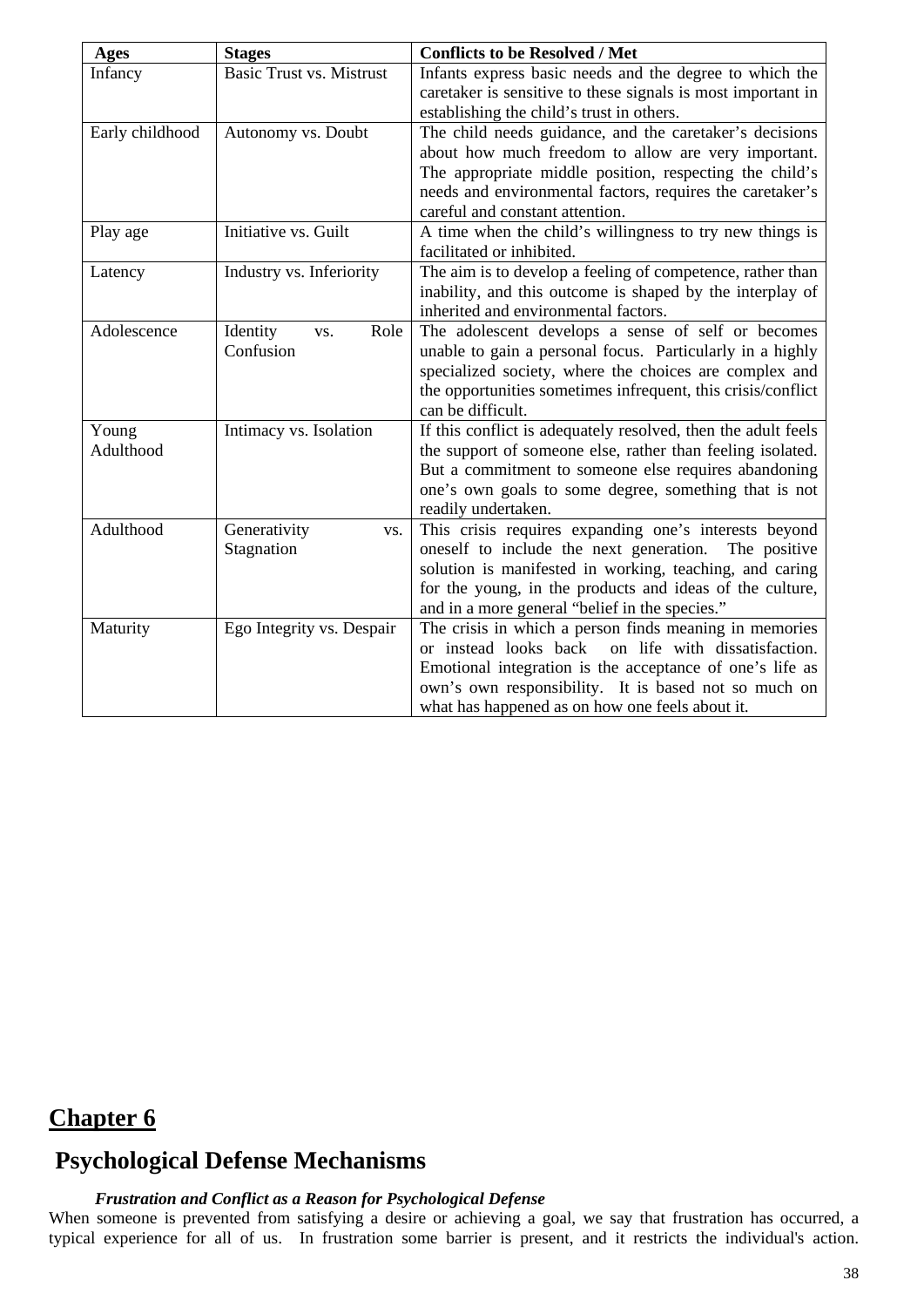Weakness, lack of skill, and low intelligence are internal barriers, for they exist within the individual and can block goals. All external barriers lie outside the individual, and some are nonsocial, such as the weather, terrain, and time of day. Others are social, such as parents who force a child to remain in a certain place or to forego dessert. In all cases the barrier leads to a state of unsatisfied motives. The process of dealing with the barrier and seeking readjustment has been described as a coping sequence. The motivated individual (1) pursues a course of action and (2) encounters a barrier that prevents further progress. In all likelihood, the person (3) engages in exploratory behavior and perhaps (4) discovers that a particular response is sufficient to overcome the obstacle. In this case, the person (5) reaches the goal and is temporarily adjusted again. If the barrier cannot be overcome, the person (6) makes some other, less effective adjustment reaction, such as withdrawing from the situation, pursuing a substitute goal, or retreating into a world of his or her own creation, in which no barriers are encountered.

## *Types of Conflict*

Often, the situation is more complex. There may be two or more goals to be considered. There can be a conflict, which occurs when one motive is opposed by another rather than by a barrier.

In one sense all conflict involves frustration, since one motive serves as a barrier to another.

There are several kinds of conflict, and in one form, called the approach-approach conflict, two equally attractive alternatives are incompatible. If one alternative is selected, the other must be relinquished, as in choosing between two hospitals, two or more colleges, and so forth. When two or more alternatives are equally repellent, there is an avoidance-avoidance conflict. A student must sell her car or leave college; a man must have preventive surgery or run the risk of later illness. The approach-avoidance conflict exists when there is a single possibility having a positive and a negative aspect. A child starts to pat a dog but is afraid and pulls back his hand. A person picks up the telephone and dials a number, but fearing the other person's response, she puts the receiver back on the hook. Here we speak of ambivalence, meaning that the individual has positive and negative feelings about the same event.

### **Overview of Psychological Defense Mechanisms**

| <b>Immature Defense Mechanisms</b>                                       | <b>Mature Defense Mechanisms</b> |
|--------------------------------------------------------------------------|----------------------------------|
| Repression, Denial, Regression, Acting out, Altruism, Humor, Suppression |                                  |
| Splitting, Reaction formation,<br>Projection,                            | Sublimation,<br>Anticipation,    |
| Conversion, Displacement, Intellectualization,                           | Rationalization                  |
| Dissociation,<br>Isolation<br>of<br>Affects.                             |                                  |
| Introjections,<br>Undoing,<br>Compensation,                              |                                  |
| Identification, Identification with aggressor                            |                                  |

## *Mechanisms of Defensive Behavior – Levels of the Mind*

When you are aware of your thoughts, activities, and the world around you, your mind is operating on the **conscious**  level. But beneath this conscious level, other states of awareness exist.

What did you do on your last birthday? With just a little thought, you can probably recall how you celebrated. Memories, which you are not consciously aware of but which can be tapped when necessary, are stored in the **preconscious** level of the mind. Now try to remember how you celebrated each birthday for the last ten years. This is impossible for most people to remember.

Yet if you were hypnotized, you could relate EVERY detail of EVERY birthday you ever had. Events and feelings in life are never really forgotten. They are stored deep within the **unconscious** mind. Like a tape recorder, your mind records every event in the slightest detail. It also records the emotions you felt during each event. These records form impressions, which are fixed in your unconscious mind. At a later time, certain events can unlock the unconscious mind and replay these impressions. Often a certain smell of food or sound by brings back hidden memories.

A more dramatic example of this is when people have a sudden, close brush with death. They often report seeing their entire lives flash before them in seconds like a high speed film. Your unconscious mind also serves as the center for your values and conscience. Whenever you want to do something that conflict with your conscience or values, you may feel anxious or guilty.

# **The Nature of Defense Mechanisms**

| Immature   | <b>Description</b>                                                                                                                                              | Immature   | <b>Description</b>                                                                                            |
|------------|-----------------------------------------------------------------------------------------------------------------------------------------------------------------|------------|---------------------------------------------------------------------------------------------------------------|
| mechanisms |                                                                                                                                                                 | mechanisms |                                                                                                               |
| Repression | <b>Banishes</b><br>anxiety-rousing $\vert$ 9. Splitting<br>and feelings from<br>thoughts<br>consciousness by repressing them<br>into unconscious which may seep |            | tendency to view all<br>A<br>events, people or objects in<br>incompatible<br>two<br>extremities. Bad or good, |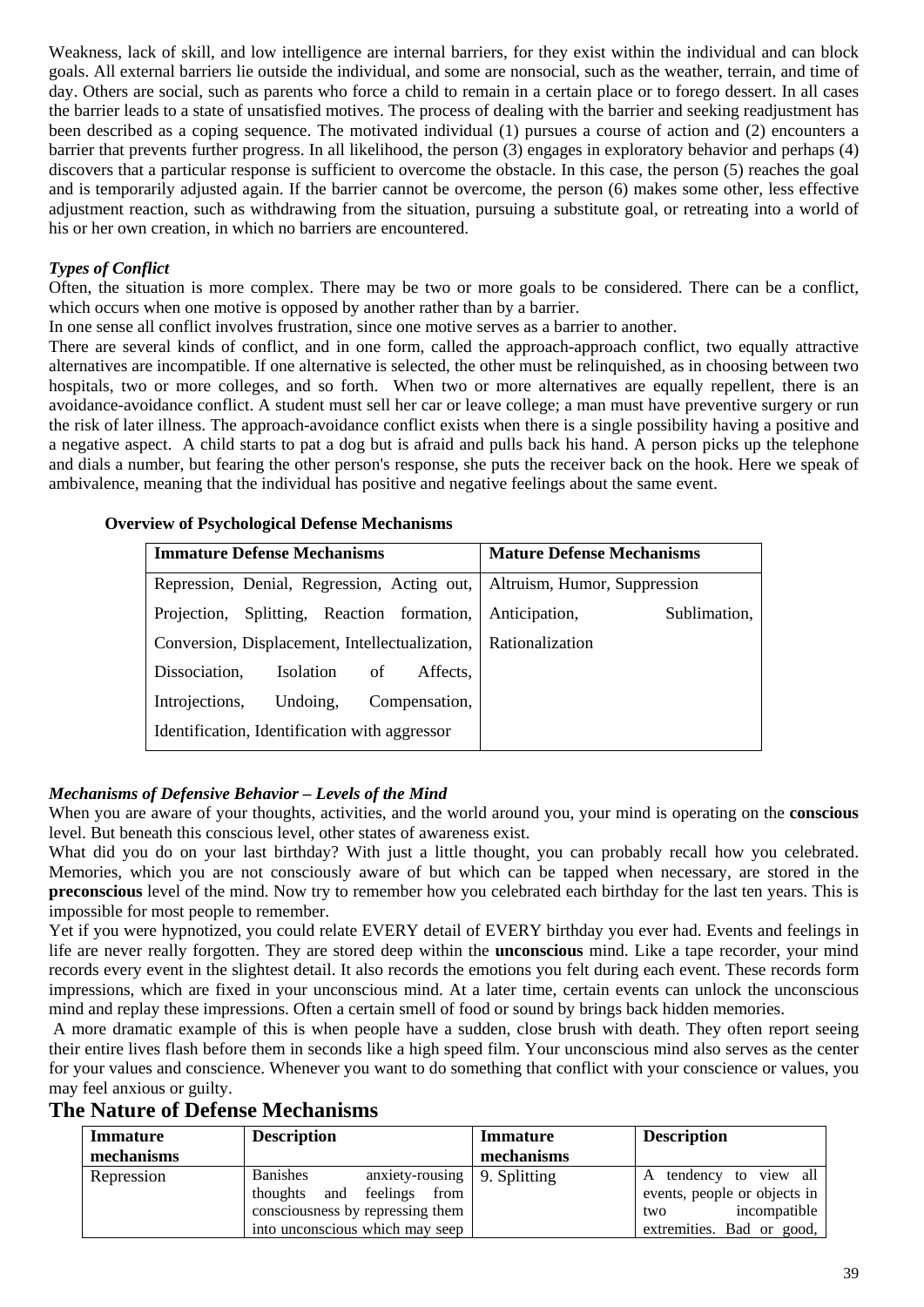|                     | our in dreams and slips of tongue                                                                                                                                                                                                                                                                                                                           |                          | black or white. Helps to<br>from<br>release<br>anxiety<br>accepting<br>denying<br><b>or</b><br>something,<br>by inventing<br>reasonable explanation.                         |
|---------------------|-------------------------------------------------------------------------------------------------------------------------------------------------------------------------------------------------------------------------------------------------------------------------------------------------------------------------------------------------------------|--------------------------|------------------------------------------------------------------------------------------------------------------------------------------------------------------------------|
| Regression          | Retreating to an earlier more<br>infantile stage of development.<br>Thumb sucking when stressed.                                                                                                                                                                                                                                                            | 10.Conversion            | Somatic<br>expression<br>of<br>repressed<br>unacceptable<br>which<br>thoughts<br>cause<br>illnesses<br><i>(conversive)</i><br>blindness, or paralysis)                       |
| Reaction formation  | unconsciously<br>switches<br>Ego<br>unacceptable impulses into their<br>opposites. I hate him-I love him                                                                                                                                                                                                                                                    | 11. Dissociation         | Is a deprivation of a<br>unbearable emotion from<br>conscious,<br>thus isolation<br>from pain it may cause.<br>Health professionals often                                    |
|                     |                                                                                                                                                                                                                                                                                                                                                             | 12. Isolation of affects | dissociate<br>from<br>their<br>thoughts and isolate their<br>feelings that occur when<br>treating patients. Opposite<br>to projection.                                       |
| Projection          | Disguises threatening impulses<br>by attributing them to others. The<br>thief things everyone else is a<br>thief                                                                                                                                                                                                                                            | 13. Introjection         | Uncoscious. Incorporation<br>of one's values, thoughts,<br>and refereeing to them as to<br>own.                                                                              |
| Intellectualization | Offers<br>self-justifying<br>explanations in place of the real,<br>more threatening, unconscious<br>for.<br>one's<br>actions.<br>reasons<br>Habitual drinkers may say they<br>drink just to be sociable.                                                                                                                                                    | 14. Undoing              | Mental defeating of the<br>thoughts or actions, which<br>were actually performed.                                                                                            |
| Displacement        | <b>Shifts</b><br>sexual<br>aggressive<br><b>or</b><br>impulses<br>toward<br>more<br>a<br>acceptable or less<br>threatening<br>object or person,<br>as<br>when<br>redirecting anger toward a safer<br>outlet.                                                                                                                                                | 15. Compensation         | Undertaking<br>of<br>actions<br>will<br>which<br>reduce<br>the<br>tension<br>from<br>undone<br>socially<br>unacceptable<br>(sexual)<br>aggressive<br><sub>or</sub><br>needs) |
| Identification      | Incorporating one's values into<br>their own in order to avoid<br>anxiety from aggressive and<br>thoughts<br>unacceptable<br>and<br>feelings. Boys identify with their<br>fathers to overcome envy, guilt,<br>be<br>loved<br>mother.<br>and<br>by<br>Pretending<br>displaying<br>and<br>behaviors,<br>which<br>opposite<br>disguises real hurting feelings. |                          |                                                                                                                                                                              |
| Acting out          | (hysterical laugh)                                                                                                                                                                                                                                                                                                                                          |                          |                                                                                                                                                                              |

We all encounter stressful events. Often these events produce feelings of guilt, fear, and insecurity. When this happens, we usually try to act as quickly as possible to relieve our discomfort. When we function at the conscious level of the mind, we can recognize the causes for our discomfort and deal with them directly. Often, however, the unconscious mind shortcuts conscious reason and effort. Instead it uses a behavior trick called a **defense mechanism.**

Have you ever been disappointed because you were not invited to a party? Did you convince yourself "I didn't really want to go anyway"? If so, you used a common mental mechanism called **rationalization.** Something you can't have becomes something you don't want.

Different defense mechanisms work in different ways. But all are mental mechanisms that operate without our conscious control. They protect us against uncomfortable feelings of anxiety. They do not ease anxiety by dealing directly with the real problem. For this reason, all defense mechanisms involve self-deception to some degree. They distort the way we see and think about a particular event. However, the situation itself remains unchanged.

Like defending themselves against physical pain, people protect themselves, albeit unconsciously, from emotional pain. The techniques they use to do this, which Freud called defense mechanisms, work by keeping conflict out of the conscious mind. This protection serves to decrease anxiety and thereby helps to maintain a sense of safety, equilibrium, and self-esteem.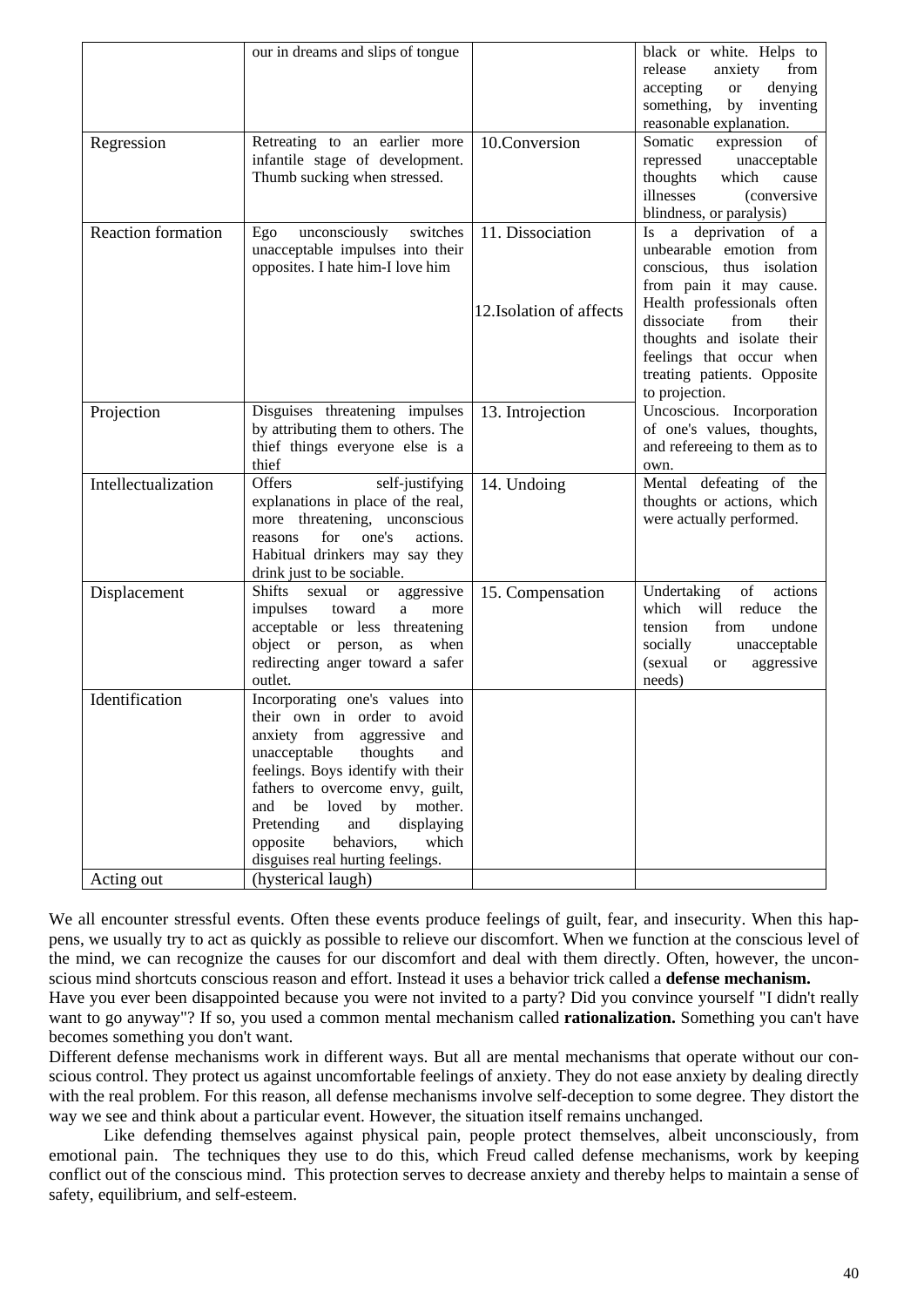# **Immature Defense Mechanisms**

## *Repression (Unintentional Forgetting)*

"Sorry, Doctor, I forgot my appointment." Person had a ways been proud of his excellent memory. However, he has forgotten two of his last four dental appointments despite sincere efforts to remember them. Was he losing his memory? Actually, he was using **repression.** He was afraid of the grinding and drilling. Unintentional forgetting became a means of blocking out the unpleasant experience. With repression, the reality of a situation is rejected, but only briefly. Reality is soon recalled either in conscious thought or in dreams.

Sometimes we making plans to do something and then forget to do it. Perhaps we forgot to do the task because it is associated with unpleasant feelings. This is an example of repression.

Another example of repression is temporary amnesia secondary to trauma.

Repression is the most basic defense mechanism; the other defense mechanisms are used only when repression fails. Repression is closely related to the defense mechanism of denial, and both are commonly used by medical patients. In repression, a patient unconsciously refuses to believe an aspect of external reality. For example, using repression, a cocaine abuser does not feel bad about the addiction because he fails to remember, or admit to himself, that the length of his drug use spans years rather than months. Using denial, he believes (although there is evidence to the contrary) that he can stop using the drug at any time.

## *Denial (Rejecting Reality)*

Denial is non recognition of reality. Denial is used in many different situations. People constantly fail to recognize, when they are angry or they may also use denial, to a lesser degree. People who are dependent on alcohol or other drugs often use denial. The **refusal to** admit they have problems and will not seek help is a form of denial. Another example is non recognition of serious medical conditions and not seeking medical intervention. . In **denial**, a patient unconsciously refuses to admit to being ill or to acknowledge the severity of the illness. Use of this defense mechanism can be helpful initially because it can protect the individual from the physical and emotional consequences of intense fear. However, denial can be destructive in the long term if it hinders the patient from seeking treatment. For example, if a patient in the initial stages of a myocardial infarction attributes his severe chest pain to a minor problem like indigestion, his physiological fear responses (e.g., increased heart rate and blood pressure) will be attenuated. However, if he persists in this denial and fails to seek treatment, the patient can die.There is another type of denial related to non acceptance of the death of the loved one. In this case denial is a defense and a stage of resolution of bereavement.

*Regression- In regression*, the ill patient reverts to a more childlike pattern of behavior that may involve a desire for more attention and time from the physician. This response can make it more difficult for the physician to interact with and treat the patient effectively.

*Acting Out***-** Acting out refers to avoiding personally unacceptable emotions by behaving in an attention-getting, often socially inappropriate manner. It is more commonly seen in teenagers and can result in academic and social dysfunctions. A 14-year-old boy with no history of disruptive behavior who begins to talk back to the teacher and fails classes when his parents divorce may be acting out his depressed and anxious emotions over his parents' break-up. For example, transference, or the patient's strong emotional attachment for the analyst, is a symbolic acting-out of his earlier Oedipal attachment for the parent (J.P.Chaplin, Dictionary of Psychology, 1926). A teenage with a terminally ill sibling begins to do badly at school and argues with her parents at home is a clinical example for acting out. Acting out is carrying into action repressed impulses, which are brought to a conscious level in the course of analysis. Often the manifest behavior is symbolic of an earlier behavior pattern.

## *Projection*

C. was not doing well in school. During her final English test, she felt a strong desire to cheat. Her conscience however, wouldn't let her. Suddenly she began glancing around the room at the other students. After the exam she told another classmate, "Over half the class cheated."

C. used **projection**. Often people cannot accept certain faults or feelings in themselves. Unconsciously they may shift these personal traits to others. Then they see themselves in a more favorable way. In A's case, she couldn't admit to herself that she had a desire to cheat. So she relieved her guilt feelings by projecting this desire onto her classmates. Projection is a common defense mechanism. For example, individuals who do not like people in general may shift this trait to others and believe that "nobody likes me".

Sometimes parents are projecting their unaccepted feelings and shifting them to their children.

Example: mother who brought her 12 year old son to see a psychologist because he has a fear of darkness. After first session it was clear that mother is projecting her fear to son.

Use of the projection defense mechanism (attributing one's own personally unacceptable feelings to others) can be associated with the psychopathology such as paranoia or even with common prejudice. The man with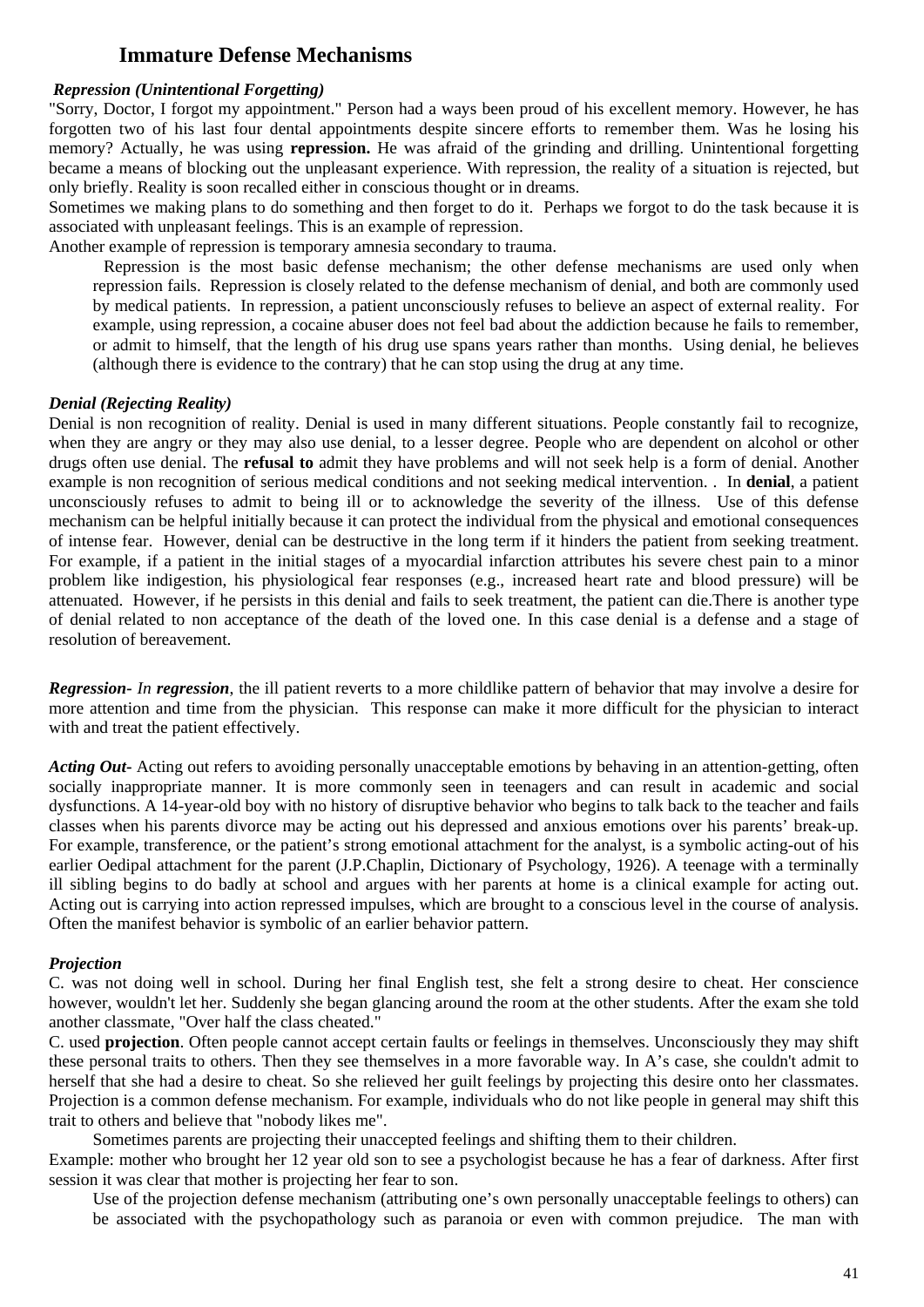unconscious homosexual impulses who begins to believe, erroneously, that his male boss is making sexual advances toward him is using projection to protect himself from recognizing his own personally unacceptable homosexual feelings.

*Splitting*-Categorizing people or situations into categories of either "fabulous" or "dreadful" because of intolerance of uncertainty Seen in patients with borderline personality disorder. patient tells the doctor that while all of the doctors in the group practice are wonderful, all of the nurses and office help are unfriendly and curt

*Reaction Formation*- When a person purposely behaves in a friendly fashion toward someone he doesn't like, we call it hypocrisy. If done unconsciously because disliking that individual is personally unacceptable, it is an example of the defense mechanism of reaction formation. A woman who spends excessively on expensive gifts and clothing for her children because she is unconsciously resentful of the responsibilities of childrearing is using reaction formation. In other words, reaction formation is a denying unacceptable feelings and adopting opposite attitudes. For a clinical example we can take a man who is unconsciously attracted to a coworker frequently picks fights with her. Reaction formation is a development of a personality trait which is the opposite of the original, unconscious, or repressed trait. Thus, an attractive young woman might show unusual solicitude for a crippled father for whom she must care when her real feelings express the unconscious wish that he would die so that she would be free.

*Conversion*-psychic derivatives are converted into bodily symptoms.Feelings are manifest as physical symptoms rather than psychological distress.Examples are getting a headache while taking an exam, feeling queasy before asking someone out on date.Extreme forms of conversion/somatization are diagnosed as somatoform disorders (DSM-IV)

## *Displacement (Transferring Feelings)*

A person may transfer angry feelings from somebody (boyfriend or girlfriend) to his mother.

K.'s mother became the victim of this displacement of aggression. K. angrily slammed down the telephone receiver. A girl friend had called to tell her that she had seen her steady boyfriend with another girl. Minutes later, her mother asked, "Why are you so quiet tonight?" and she shouted, "Why can't you ever leave me alone? You are always picking on me." Then she stormed into her bedroom and slammed the door. What was the real reason for her behavior? She used displacement.

Did you ever meet a stranger you instantly disliked without knowing why? It may be that this stranger unconsciously reminded you of someone else whom you didn't like. In this instance your feelings were transferred from that person to your new acquaintance.

*Intellectualization*- Intellectualization involves using cognition to avoid negative emotions. The pilot of a doomed flight who explains the technical details of engine failure to the passengers is using this defense mechanism. Using the mind's higher functions to avoid experiencing uncomfortable emotions is an example for intellectualization. For a clinical example we can take a physician who has received a diagnosis of pancreatic cancer excessively discusses the statistics of the illness with his colleagues and family. Intellectualization is the analysis of a problem in purely intellectual terms, primarily as a defense mechanism. In intellectualization, feelings and emotions are ignored.

*Dissociation*-Mentally separating part of one's consciousness from real life events or mentally distancing oneself from others. A teenager has no memory of a car accident in which he was driving and his girlfriend was killed.

*Isolation of Affects***-** Failing to experience the feelings associated with a stressful life event, although logically understanding the significance of the event. Without showing any emotion, a woman tells her family the results of tests which indicate that her lung cancer has metastasized.

*Undoing***-** Believing that one can magically reverse past events caused by "incorrect" behavior by now adopting "correct" behavior. A woman who is terminally ill with AIDS caused by drug abuse, stops using drugs and alcohol and starts an exercise and healthful diet program.

## *Compensation*

D. loved to swim, jog, play paddleball, and ski. His goal was to be good at every sport. One day D. went swimming in an unfamiliar lake. He ran to the water's edge and quickly dived in, before testing water depth. Tragically, he dived into shallow water. The accident left him paralyzed in both legs. At first he was angry and miserable. He felt he could never be good at anything again. However, his parents bought him a guitar. He soon discovered an interest in music. With practice, he became a very good guitar player.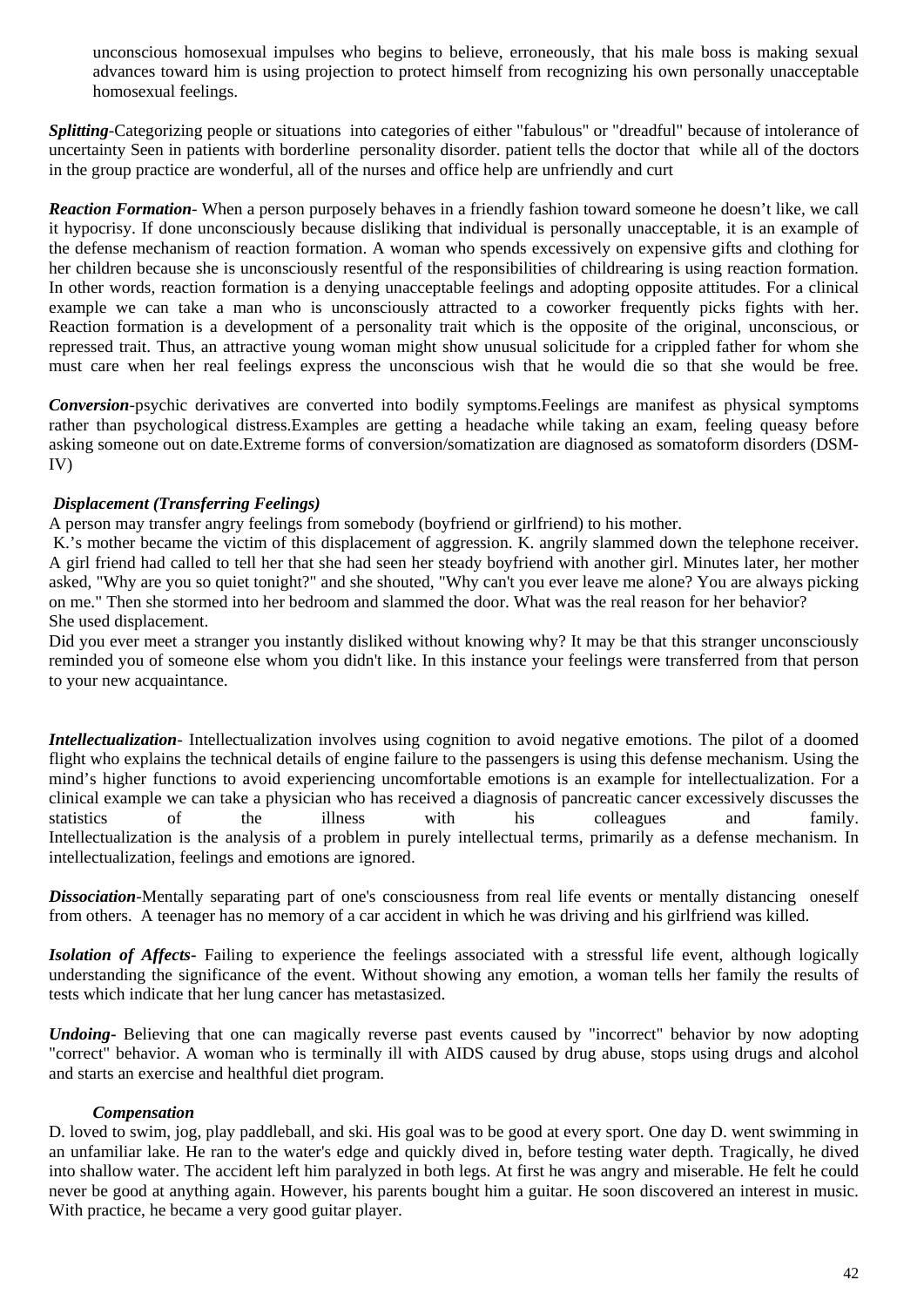D. used **compensation**. When one goal cannot be reached, we turn our energies and drives toward another goal. Compensation can be a valuable device when used this way.

Compensation can also have a negative side. E. felt that **he** was unattractive and would never be popular with girls. So, to attract female attention, he became the class clown. He often disrupted classes by cracking jokes and showing off. E used attention getting to compensate for his insecurity with girls. However, his actions did not make him any more popular. Instead, he was placed on probation in school.

## *Idealization and Identification (Feeling Connected with Others) Introjection*

In the process of identification you seek to connect yourself with others. You may adopt their feelings, attitudes, behavior or other personality traits. Children often use their parents as role models after whom they can pattern themselves. **-**features of external world or persons are taken in and made part of the self. Introjection is the opposite of projection. A resident dresses and acts like the attending physician

However, if identification is carried to extremes, it can prevent you from fully developing your own personality.

L. was tennis crazy. Her idol was the number-one player in the country. L. never missed a chance to see her idol play. She spent hours imitating her heroine. She talked, walked, and dressed like her. L. identified so closely with her idol that in her unconscious mind she *must* the great **player.**

For example, one explanation for the tendency of some abused children to grow into abusers is that person has unconsciously patterned himself after a powerful figure from his past using the defense mechanism of identification (in this case identification with the aggressor). Although that example shows a negative outcome, identification can have a positive outcome if the individual uses a supportive, loving figure from the past as a model for his own behavior.

There is a lot of truth in the saying "Misery loves company." This is another example of how identification is used. When you suffer an emotional shock, you may find it comforting to identify with someone who has had the same experience. This makes you feel that you are not alone. Identification can bring families and relatives closer together in times of grief.

Closely related to identification is the defense mechanism called **idealization.**

When you use idealization, you misjudge the abilities and attributes of others. You see people you love, admire, or respect as people who are without fault. So, you expect too much from them. When they can't measure up to your ideal, what happens? You lose respect for them. Sometimes idealization is directed at oneself. You become blind to your own faults and shortcomings. This can prevent you from recognizing your mistakes and correcting them.

## *Daydreaming (Fantasy)*

What do you like to daydream about? Both daydreams and night dreams are expressions of our unconscious minds. In a daydream your unconscious mind creates a world as you would like it to be, not as it is. *Daydreaming* can ease the frustrations you feel when goals and desires are blocked. But waking from a dream can be more distressing when you realize that you still have not reached your goal and success is not real.

G. wished that he was better at sports. In his daydreams, he saw himself scoring the winning touchdown against the rival school. He was lifted to the shoulders of his teammates and carried off the field as everyone cheered. G., however, did not really apply himself during practice. So, he seldom made it off the bench during a game.

Daydreaming kept G. from working toward his goal. But fantasy can be helpful at times. It can be fun to dream about the future and the possibility of success. Dreams can serve as goals to strive for. Daydreams become harmful only if they are used constantly to escape reality and if they block real accomplishment.

| <b>Mature mechanisms</b> | <b>Description</b>                                                                                                                                                    | <b>Mature mechanisms</b> | <b>Description</b>                                                                                                               |
|--------------------------|-----------------------------------------------------------------------------------------------------------------------------------------------------------------------|--------------------------|----------------------------------------------------------------------------------------------------------------------------------|
| 1.Altruism               | Total unconditioned live<br>toward others, desire to<br>help and be of service to<br>others.                                                                          | 4. Anticipation          | Reducing<br>anxiety<br>by<br>planning actions<br>and<br>predicting<br>possible<br>negative outcomes.                             |
| 2.Humor                  | Expressing<br>the<br>unacceptable<br>or<br>thoughts<br>repressed<br>through<br>socially<br>acceptable jokes that<br>lessen the subjective<br>value of those thoughts. | 5. Sublimation           | Transformation<br>of<br>unacceptable urges into<br>more socially forms of<br>behavior, especially in<br>creative activity, arts. |
| 3. Suppression           | Conscious avoidance of                                                                                                                                                | 6.Rationalization        | logical<br>Inventing<br>$\alpha$                                                                                                 |

# **Mature Defense Mechanisms**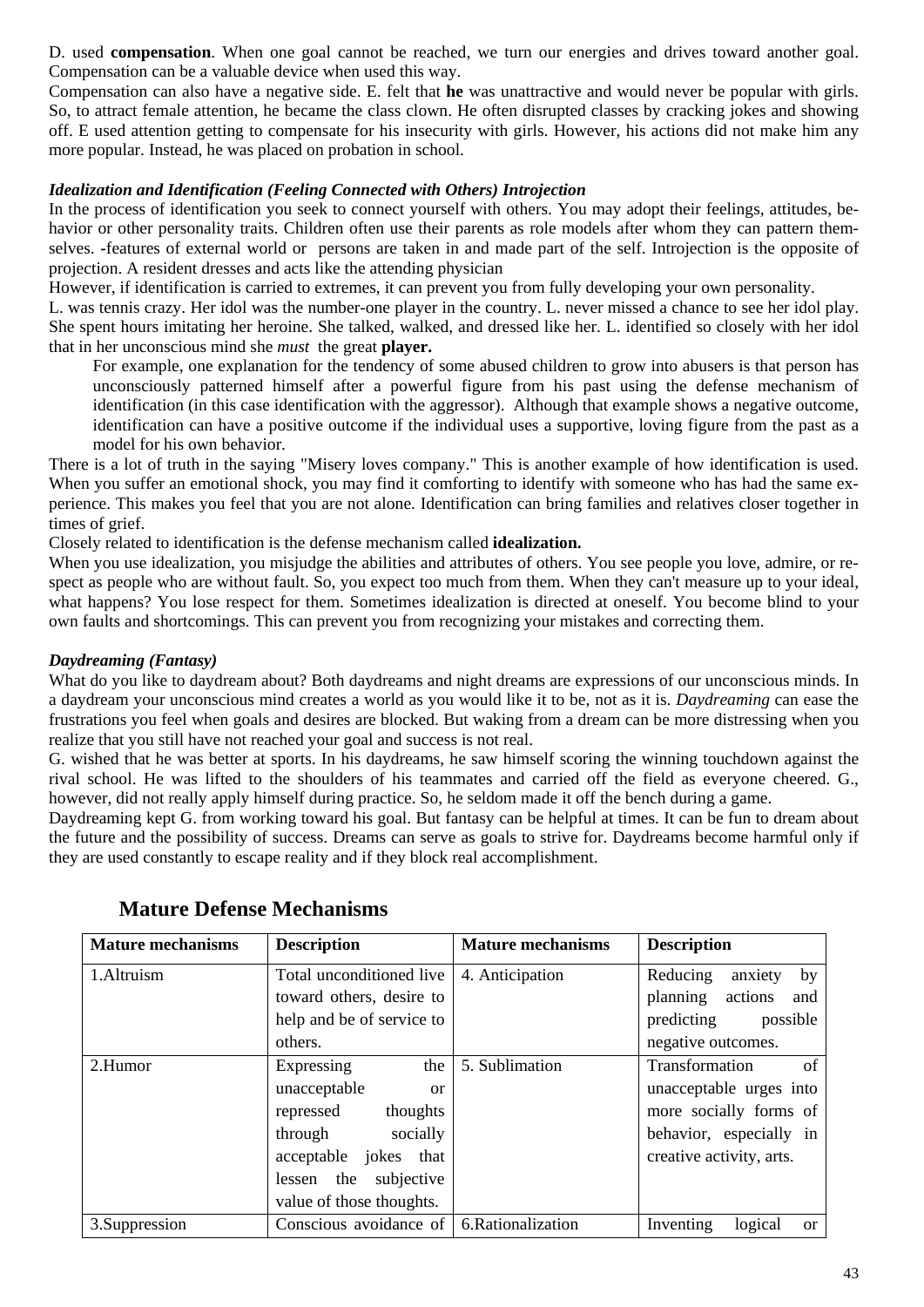| aversive events<br><sub>or</sub> | rational reasons<br>to  |
|----------------------------------|-------------------------|
| minimizing of their              | justify unacceptable or |
| negative influence by            | embarrassing behavior   |
| paying no attention to           | or belittling a goal.   |
| them.                            | Students fails an exam  |
|                                  | and says «it was not a  |
|                                  | really<br>important     |
|                                  | subject»                |

### *Altruism*

Mature defense mechanisms may even have social benefits. When a man with low self-esteem donates time to visit patients in the hospital, he is using the defense mechanism of altruism to feel better about himself. Other mature defense mechanisms in addition to sublimation and altruism are humor and suppression.

### *Humor*

Humor involves expressing personally uncomfortable feelings without causing emotional discomfort. For example, a patient who is uncomfortable about his erectile problems makes jokes about Viagra (sildenafil citrate). Using suppression, a defense mechanism that includes some aspects of consciousness, a person deliberately pushes anxiety-provoking or personally unacceptable emotions out of conscious awareness. For example, a prostate cancer patient who mentally changes the subject when his mind wanders to the possibility of relapse, yet seeks appropriate treatment for his illness, is using suppressions as a defense mechanism.

#### *Suppression*

Suppression is a defense mechanism that includes some aspects of consciousness. When a person deliberately pushes anxiety-provoking or personally unacceptable emotions out of conscious awareness. For example, a prostate cancer patient who mentally changes the subject when his mind wanders to the possibility of relapse, yet seeks appropriate treatment for his illness, is using suppression as a defense mechanism. In other words, suppression is consciously<br>putting aside but not repressing unwanted feelings. putting aside but not repressing unwanted feelings. Suppression is a stoppage of any neurological or physiological activity, voluntary inhibition of activities on the part of individual, a conscious inhibition of impulses or idea which are incompatible with the individual's evaluation of himself according to his ego ideal.

#### *Anticipation*

The individual deals with emotional conflict or internal or external stressors by experiencing emotional reactions in advance of, or anticipating consequences of, possible future events and considering realistic, alternative responses or solutions.

### *Sublimation*

Redirecting natural energy to socially acceptable behavior is called **sublimation**. Engaging in sports is one of the ways of redirecting his aggressive energy. Other people may choose different outlets for their feelings: such as art or public service.

Example: All his life B. remembered feeling hostile toward other people. "You must have been born with a chip on your shoulder," his mother told him. At school he constantly picked fights. No one really liked him.

Finally, a helpful teacher persuaded B. to try out for football. He made the team and became an outstanding tackle. He no longer felt the need to pick fights. He also found other rewards. His family was proud of him and he enjoyed the admiration of his classmates.

### *Rationalization (Making Excuses)*

"Oh well, A. is a brain. We can't all be that smart. Anyway, I would rather be popular," said B.

To justify his low grade, B used rationalization. Rationalization does not mean "rational" behavior. It is an effort to avoid a loss of self-esteem or prevent guilt feelings. When you use this defense mechanism, you make excuses for your behavior. In your own mind your actions make sense and seem right.

Rationalization, intellectualization, and isolation of affect (125)

Educated and uneducated people use defense mechanisms to avoid negative emotions. However, educated people tend to use defense mechanisms that employ the mind's higher functions. These mechanisms include rationalization, intellectualization, and isolation of affect. In rationalization, an individual unconsciously distorts his or her perception of an event so that its negative outcome seems reasonable. A blind person who believes that he now has supernormal hearing is using this defense mechanism. The pilot of a doomed flight who explains the technical details of the engine failure to his passengers is using this defense mechanism. Using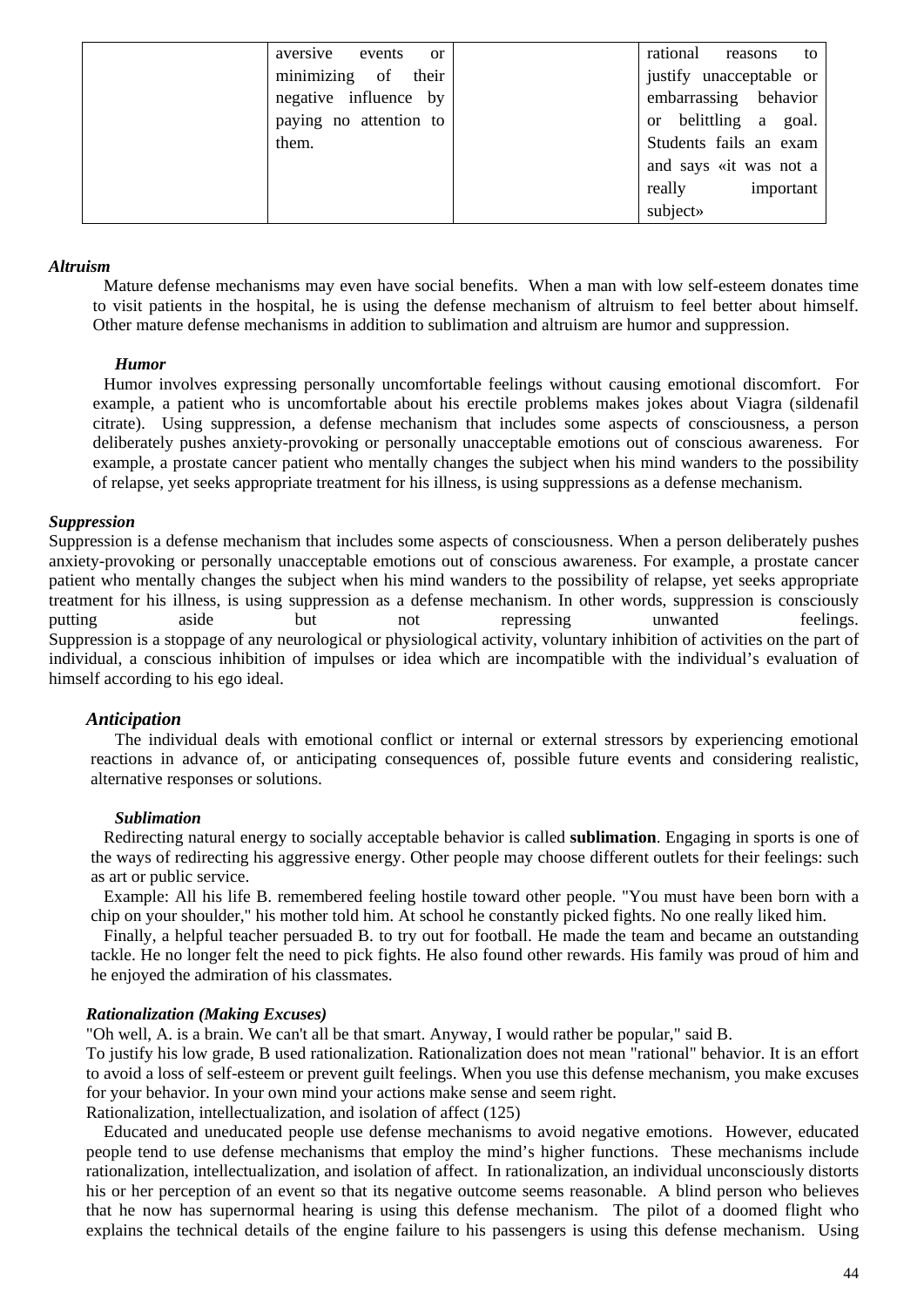isolation of affect, an individual does not consciously experience any emotion when thinking about or describing an emotional event. The person who expresses no emotion when talking about the loss of a loved one has isolated his emotions from the sad event.

As a final remark, it should be stated that there are other types of different mechanisms such as neurotic and narcistic, but in a wider context, they are associated with other co-morbid features or pathologies. Further research is still required in these respective areas to differentiate neurotic and narcistic defense strategies.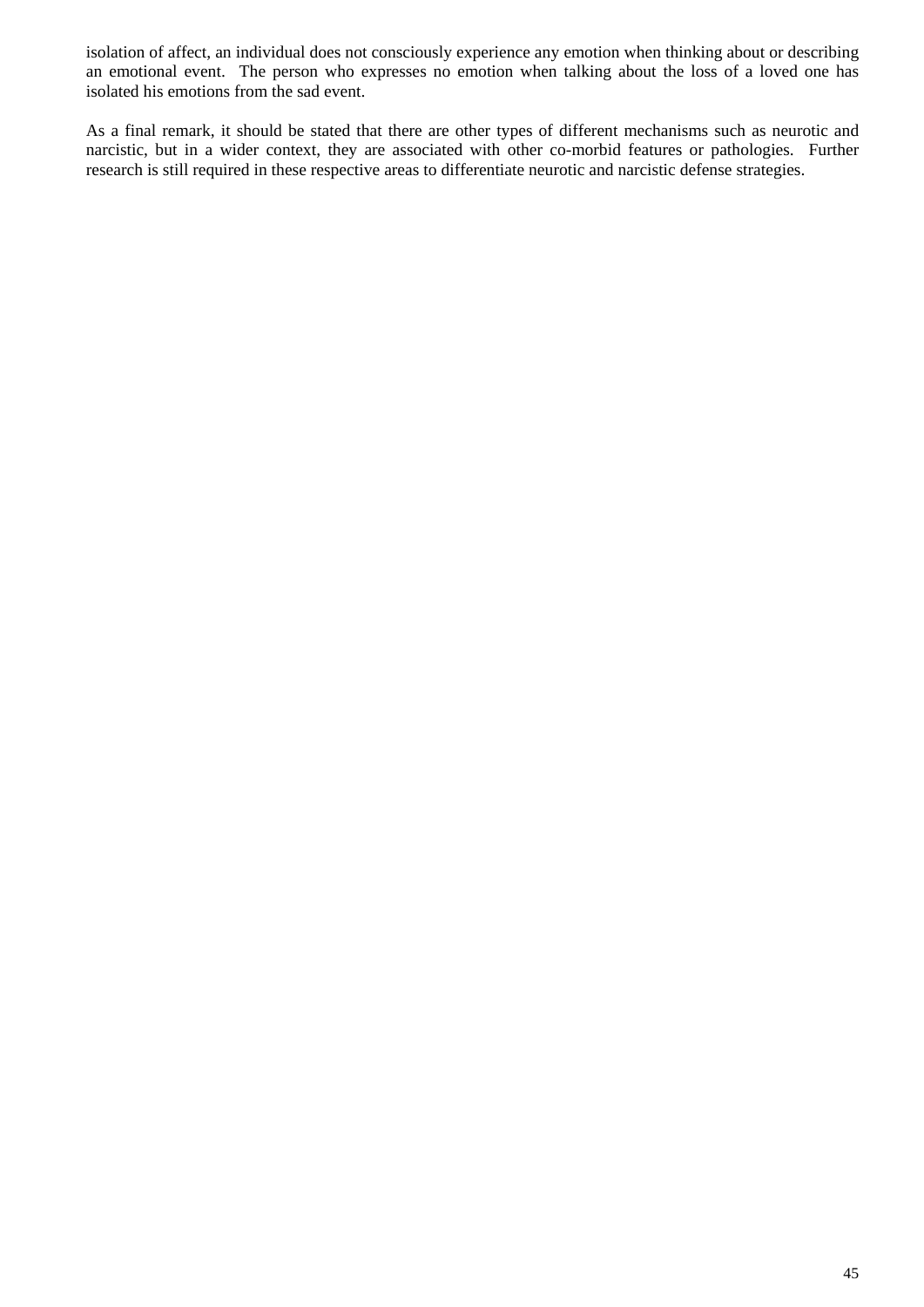# **Chapter 7** - **Psychosomatic Correlations**

### **The Psychosomatic Approach**

Psychosomatic disorders reside in a borderland territory between psychoanalysis and physical medicine. Up to the  $18<sup>th</sup>$  and early  $19<sup>th</sup>$  centuries, psychological factors such as loss of wealth, the death of a loved one, or disappointment in love were quite naturally accepted by physicians as playing an important part in the causation of disease. But later in the 19th century the growing knowledge of pathology and the introduction of new methods in microscopy led the German pathologist Rudolf Virchow and others to assume that all diseases were organic, that is to say unless demonstrable cell changes could be discovered under the microscope, no disease could be said to exist.

This belief had the effect in psychiatry of distracting attention from psychological factors and concentrating mainly upon physical ones. This approach seemed to be fully justified when a number of mental disorders of organic cause were actually found (e.g., the discovery that general paralysis of the insane is a form of syphilis of the nervous system).

By the beginning of this century, the work of Freud, Janet, and Kraepelin brought the concept of psychologically-produced disorders once more to the attention of psychiatrists, although it is only in comparatively recent years that people have come to realize that organic diseases as well as mental ones may be psychological in origin.

### *George Groddeck*

The first analyst to interest himself in the psychological aspects of organic disease was George Groddeck (1866-1934) of Baden-Baden, who in *The Book of the It, The World of Man,* and *The Unknown Self,* propounded a somewhat bizarre and largely intuitive theory based upon his experiences in analyzing cases of heart disease, nephritis, cancer, and other serious organic illnesses. The individual, according to this theory does not live his own life and has little to do with his fate. He is, in fact, lived by the It, which seems to be conceived as a compound of the Freudian Id with the wisdom of the Jungian collective unconscious. It was the It which decided when the individual would be born, and it also decides when he will die, whether or not he will succeed, and when and how he becomes ill. Every disease, from a wart to a cancer, is an expression of the omnipresent and omnipotent It. For example, a woman with a small wart on the inner aspect of her thigh was told by Groddeck that she wished to become a man and had therefore produced (or, rather, her It had produced) a miniature penis.

It is easy to dismiss Groddeck's account of the manifestations of the It as totally absurd, and obviously it would be wrong to suppose that all disease can be so simply explained. But in holding his views, Groddeck was much nearer to the truth than the other extreme, those of the wholly mechanistic physicians of his time. It is not very enlightening to be told that the It produces disease, if we do not know firstly what the It really is, and how It produces its effects.

### *Origin of Psychosomatic Diseases*

In order to understand the genesis of psychosomatic diseases, it is necessary to explain the anatomy and physiology of the nervous system. As has already been noted, there are various levels in the nervous system ranging from the highest and most conscious, to the unconscious and more or less automatic centers where postural adjustments are made, balance maintained, and movements coordinated. But, in addition to the central nervous system, comprising the brain and spinal cord with the sensory and motor nerves which pass to and from the cord, there is a more primitive one known as the autonomic nervous system, which takes the form of two thin nerve-chains with ganglia or knots of nerve-cells at intervals lying on either side of the spine at the back of the abdomen, pelvis, and chest. The solar plexus in the upper abdomen is one of these ganglia, and just as the nerves of the central nervous system going to the skin and voluntary muscles are of two main types-motor (concerned with the movement), and sensory (concerned with sensation)- so the nerves of the autonomic nervous system supply the internal organs and are divided into parasympathic and sympathic groups. The controlling center of the autonomic nervous system lies in the base of the brain in an area known as the hypothalamus. The system supplies the stomach, intestines, heart, blood-vessels, and other organs, including the important endocrine glands, and its importance lies in the fact that there is situated the physiological basis of emotion.

## *Alexander*

Alexander compares the life of the organism with the life of a nation in which there are two extreme conditions: war and peace. War represents the state of affairs when the organism has to deal with an emergency, peace when it is in a state of rest and relaxation. In the organism, the emotional state of preparedness corresponds to war economy and relaxation to peace economy, as certain organ systems, which are needed in the emergency become stimulated while the others are inhibited. It is the sympathetic part of the autonomic nervous system which prepares for emergency or in biological terms for fight or flight, and when the sympathetic nerves are stimulated certain bodily changes occur: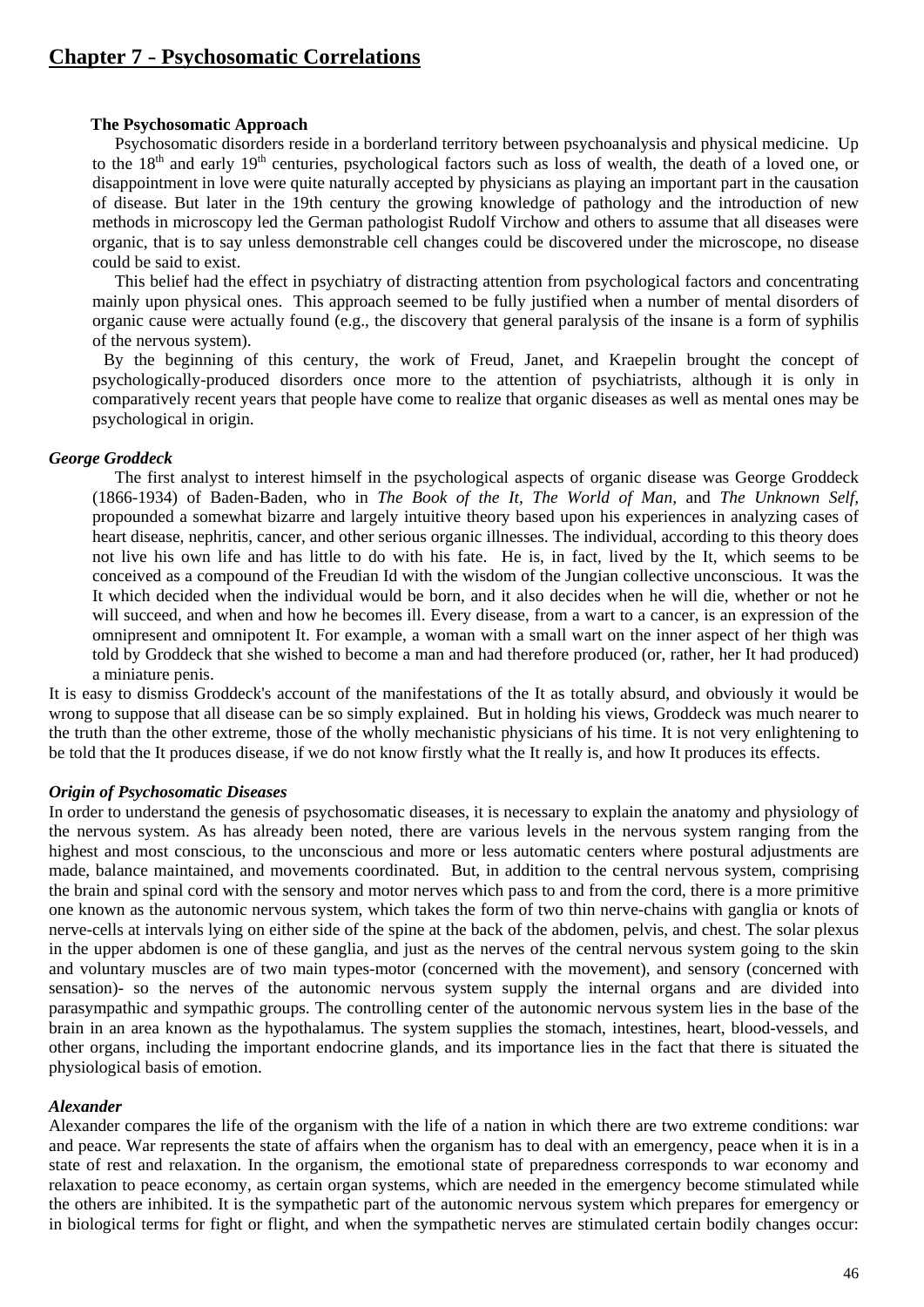the heart beats faster, the pupils dilate, gastric activity is inhibited, sugar is released from the liver, and so on. These activities are accompanied by the secretion of the hormone adrenalin from the suprarenal glands above the kidneys, which intensifies their effect. The dilated pupils, the pallor of the skin (due to constriction of the smaller bloodvessels), and the rapid pulse are the observable external signs of such emergency responses in fear or anger, which serve the function of making activity (fight or flight) more effective. When, on the other hand, the organism is at restfor example, after a large meal or after sexual intercourse or sleep- the reverse changes occur as result of parasympathetic stimulation: the heart beats slowly, the stomach proceeds to digest its contests, the skin is flushed, the pupils contracted, and sugar is stored in the liver. Sympathetic activity therefore is a breaking down (katabolic) process, while parasympathetic activity is a building- up (anabolic) process.

Alexander points out, there are two extreme types of individual: those who in the face of emergency tend to respond by activity (i.e. by sympathetic stimulation), and those who in a similar situation respond by what is described as vegetative retreat (i.e. parasympathetic stimulation). In the former condition the neurotic inhibits his aggressive impulses, and hence is likely to develop such psychosomatic illnesses as high blood pressure, diabetes, rheumatoid arthritis, and exophtalmic goitre. In essential hypertension the increased blood pressure is chronically sustained under the influence of pent-up and never fully relieved emotions, just as would happen temporarily under the influence of freely expressed rage in normal persons. Emotional influences upon the regulatory mechanisms of carbohydrate metabolism probably play a significant role in diabetes mellitus. Chronically increased muscle tension brought about by sustained aggressive impulses appears to be a pathogenic factor in rheumatoid arthritis. The influence of this type of emotion upon endocrine functions can be observed in thirotoxicosis (i.e. toxic goitre). Vascular responses to emotional tensions play an important role in certain forms of headaches. In all these examples, certain phases of the vegetative preparation for concentrated action are chronically sustained because the underlying motivating forces are neurotically inhibited and are not released in appropriate action. In the second state, that of parasympathetic stimulation, the individual withdraws from action in the face of emergency into a dependent condition, and his organs return to a peace time basis when they should be mobilizing. Prolonged parasympathetic overstimulation leads to such disorders as dyspepsia, duodenal ulcer, chronic diarrhea, colitis, and constipation.

### *Marbe*

More than twenty years ago, K.Marbe, a German Psychologist, observed that the person who has already had one accident is more likely to have another than the person who has never had one at all, and Theodor Reik, in *The Unknown Murderer,* has pointed out the frequency with which the criminal betrays himself and even brings about his own self-punishment by a purposive accident.

Dr. J. L. Halliday of Glasgow, combining Freudian theory with his experience in Public Health, published his *Psychological Medicine* in 1948. This is a highly significant piece of research which, whether we agree in detail with his thesis or not, indicates a relatively new direction in the field of psychological medicine. Basically Halliday is concerned with the problem of psychological and psychosomatic disease as a community phenomenon and in order to illustrate this point he produces medical statistics which are believed to demonstrate certain interesting trends I the health of Britain during the years 1900-39. There can, of course, be no question that the nation's health has greatly improved throughout these years, but if the indices of ill-health are divided into two groups, the one relating to physical ill-health and the other to psychological ill-health, it will be found that, whereas the former conditions show a dramatic decrease, the latter have tended to increase in an equally striking manner. Thus the general death rate, the infant morality rate, the proportion of stunted and rickety children, and the incidence of typhoid fever, rheumatic fever, diphtheria, and tuberculosis, have gone sharply down. But on the other hand indices of mental ill-health the infertility rate, the suicide rate, the gastric and peptic ulcer rate, the exophtalmic goiter, diabetes, and cardiovascular diseases rates- disorders which come into the "psychosomatic" category- have all gone up.

## *Wilhelm Reich*

Wilhelm Reich, originally an orthodox Freudian, was interested in the influence of social factors – particularly in the political field- on character formation. His later biological formulations are regarded by most authorities as bizarre in the extreme, but his earlier work on body tensions expressed in the book *Character Analysis* exerted considerable influence on analytic practice at the time. Reich put forward the interesting theory that body tensions were a frequent more of expressing habitual emotional states. Certain postures and expressions (e.g. a drooping mouth, a rigid abdomen, grimaces, typical stance, and so on) were stated to be the outward signs of characteristic ways of reacting. He believed that these and other character resistances should be attacked prior to the actual analytic procedure and broken down by attacked prior to the actual analytic procedure and broken down by repeatedly calling attention to them and to the emotional tensions producing them in all possible situations. This was described as "education for analysis". Reich denied the existence of a Death instinct and believed that sadism and masochism, seen by Freud as combinations of Eros and Thanatos, were the result of "disastrous social conditions".

Reich made the two important points (1) that character disorders are a specific form of neurosis even although they may be unaccompanied by "symptoms" in the formal sense and are often more troublesome to the individual's associates than to himself, (2) that all neuroses have their root in character, that is in the adjustments which the ego has made to the instincts as well as to the external world. His method of pointing out to a patient his characteristic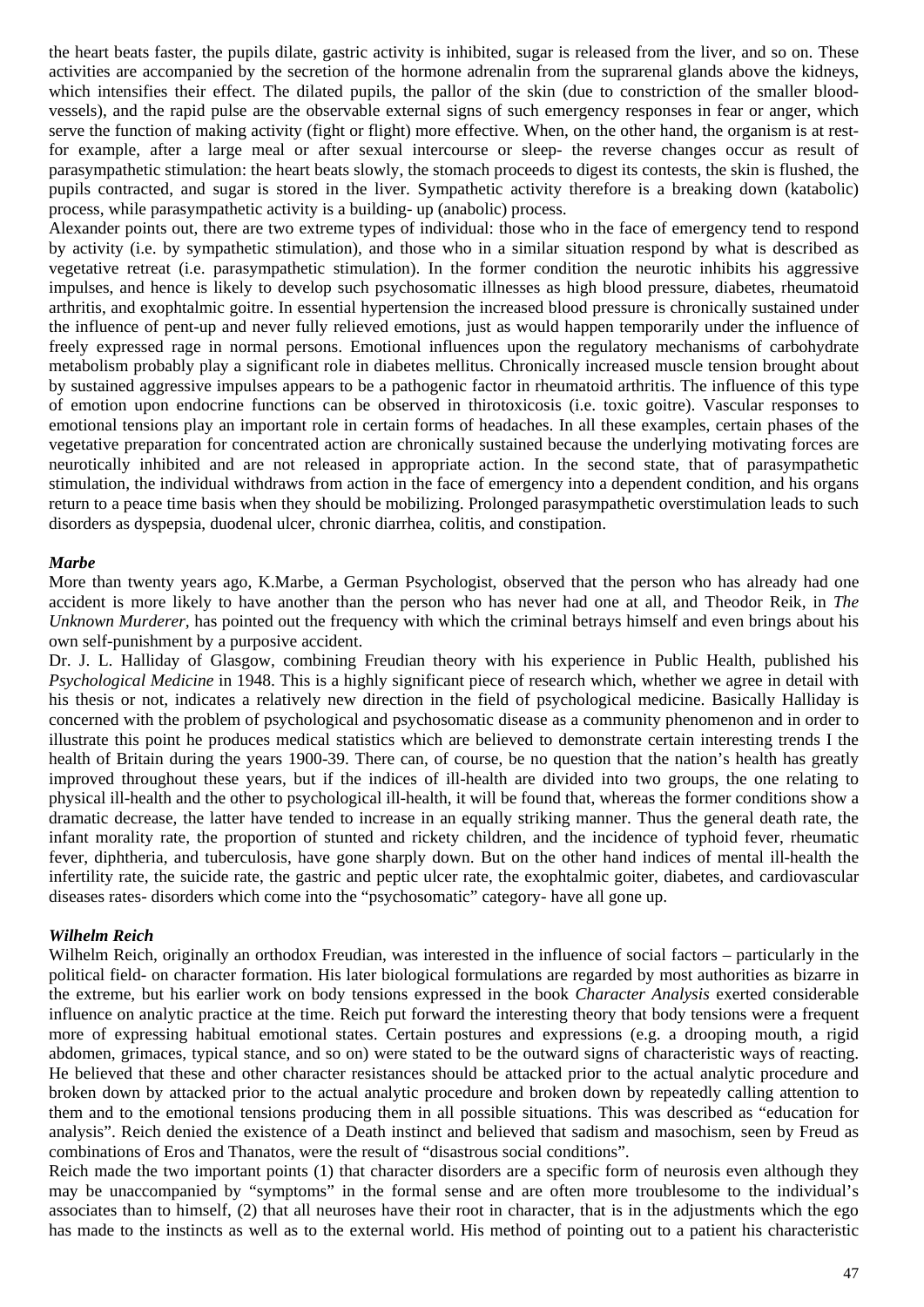attitudes towards others has proved effective with difficult character problems and was made use of and further developed by Horney and Sulivan.

There are two main categories of psychosomatic disorders: those in which unconscious instinctual attitudes influence organic functions in a psychological way without the changes having any specific psychic meaning, and the conversions of hysteria which express a phantasy in "body language" without any structural change being present.

Now the psychoanalyst does not regard the disease and the mental state as separately coexisting, for to him they are both aspects of the same thing, the biologically-conceived individual, but to the ultra-conservative physician whose conception of "psychological factors" is a state of affairs found in the odd case which obviously retards progress by causing worry in a significant degree it is difficult to understand how an immaterial mind floating about somewhere in the region of the cranium can really affect the human machine with serious chronic diseases which in many cases have been shown to be due to previously unrecognized physical maladjustments. Lack of exercise and overconsumption of cholesterol-containing foods, he will point out, are correlated with a high incidence of coronary thrombosis, so it seems muck more satisfactory to assume that the frequency with which it appears in top business executives is due to their sybaritic way of life and physical laziness rather than to their prolonged mental stress. But even a fairly broad-minded physician might draw the line on being told that an asthma attack is "an anxiety equivalent, a cry for help, directed towards the mother, whom the patient tries to introject by respiration in order to be permanently protected" as Fenichel defines it. Statistics in such cases are on the whole not very satisfying and in the above example, for instance, we should like to know how the asthmatics came to see a psychoanalyst in the first place if it were not that they were more concerned about their mental condition than their asthmatic one or that they were referred by physicians who considered their condition not typical of the general run of sufferers. Flanders Dunbar showed by comparing the past history of accident cases in a casually ward with the accident history of patients in a ward of chronic or serious heart cases which acted as a control series and demonstrated the much greater incidence of accidents in the former group, that people with long and serious illnesses of any type are hardly likely to be in a position to have many accidents. Even on the thesis that accidents are produced by inwardly-directed aggression; the account given will not do; for chronic disease in itself is sufficient punishment for even the most guilt-ridden, and indeed the placidity and comparative cheerfulness of such patients has been attributed to the fact that guilt has been assuaged by suffering. Accidents are not only physically less likely but psychologically unnecessary. Similarly it is possible to agree with Dr Halliday's psychosocial thesis as being a very feasible attempt to explain social trends everyone has noticed without at the same time failing to see that his figures need to be taken with a grain of salt. To begin with, they are presumably based on statistics gathered from that most fallible of sources, the doctor's certificate. This is not a reflection on the ability of the G.P. to diagnose, but rather on his attitude towards certificates and what he regards as his duty to his patients.

The fact is that the concept of psychosomatic disease or organ neurosis did not ariise initially because psychoanalysts began to take an interest in organic disease but because, as Freud realized it was inherent in his monistic and biological outlook. Equally, the concept was not accepted from this source by physicians in general because it was not inherent in their dualistic and basically mechanistic one. But a further reason for their non-acceptance was the psychoanalyst's adherence to a jargon which was all but incomprehensible even to those with some smattering of knowledge of Freudian theory.

Psychosomatic medicine is a subspecialty of medical psychology and psychotherapy. It addresses psychological factors on somatic diseases. The term "psychosomatic disorder" refers to physical conditions caused or aggravated by psychological factors. Although most physical disorders are influenced by stress, conflict, or generalized anxiety, some disorders are more affected than others. In DSM-IV, psychosomatic disorders are subsumed under the classification of psychological factors affecting medical condition.

# **Theories of Etiology**

## *Specificity Theory*

This theory postulates specific stresses or personality types for psychosomatic disease and is typified by the work of the following investigators;

**Flanders Dunbar-** described personality traits that are specific for a psychosomatic disorder, type A personality hard- driving, aggressive, irritable, and susceptible to heart disease.

**Franz Alexander-** described unconscious conflicts that produce anxiety, are mediated through the autonomic nervous system, and result in a specific disorder, e.g., repressed dependency needs result in peptic ulcer.

**Nonspecific theory.** This theory states that any prolonged stress can cause physiological changes that result in a physical disorder. Each person has a shock organ that is genetically vulnerable to stress; some patients are cardiac reactors, others are skin reactors. Persons who are chronically anxious or depresses are more vulnerable to physical or psychosomatic disease.

**Pathophysiology.** Hans Selye described the general adaption syndrome (GAS), which is the sum of all nonspecific systemic reactions of the body that follow prolonged stress. The hypothalamic- pituitary-adrenal axis is affected with excess secretion of cortisol, producing structural damage to various organ systems.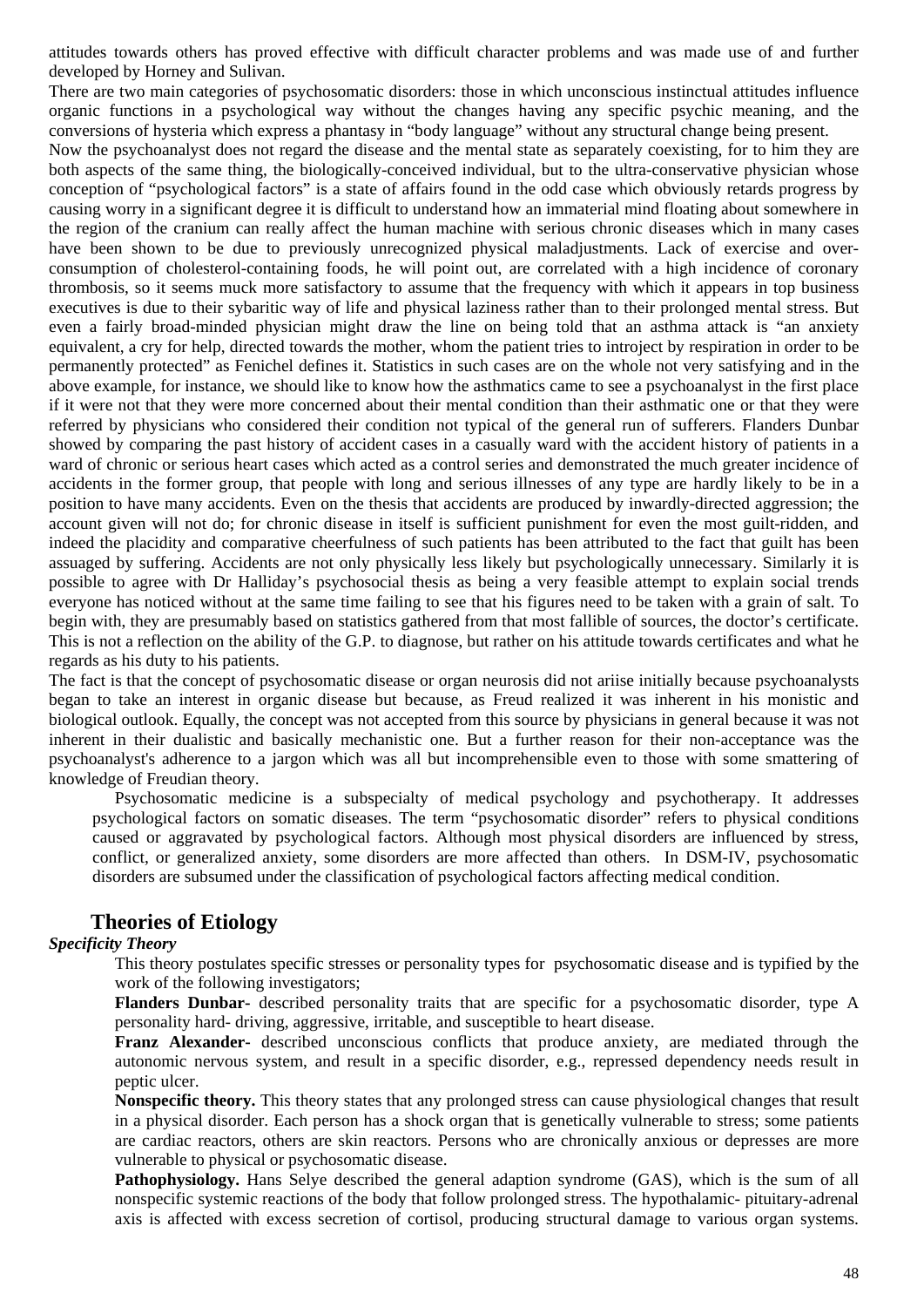George Engel postulated that in the stresses state, all neuroregulatory mechanisms undergo functional changes that depress the body's homeostatic mechanisms, leaving the body vulnerable to infection and other disorders.

**Neurophysiologic pathways** thought to mediate stress reactions include the cerebral cortex, limbic system, hypothalamus, adrenal medulla, and sympathetic and parasympathetic nervous systems. Nouromessengers include such hormones as cortisol, thyroxin, and epinephrine.

**Diagnosis.** To meet the diagnostic criteria for psychological factors affecting a medical condition, the following two criteria must be met: (1) a medical condition is present, and (2) psychological factors adversely affect it, e.g., the initiation or exacerbation of the specific physical condition or disorder. The physical condition must show demonstrable organic pathology, e.g., rheumatoid headache.

## *Psychosomatic medicine*

Physicians must be aware of the close association between the mind and body in all aspects of medical practice. Not only are stressed people more likely to become medically ill, but medical illnesses or their treatments can themselves lead to or exacerbate psychological symptoms. Thus, the psychological symptoms displayed by a patient can sometimes be the first indication of a serious medical illness.

## *Psychological factors that affect medical conditions*

The Diagnostic and Statistical Manual of Mental Disorders, Fourth Edition-Text Revision (DSM-IV-TR) has identified several psychological factors likely to affect the course or treatment of an individual's medical condition. These factors include psychiatric illnesses, such as depression, and poor health behaviors, such as smoking. They also include stress-related physiological responses and maladaptive personality traits and coping styles.

## *Medical conditions associated with psychological symptoms*

Certain patient populations are more likely to be psychologically stressed than others. These populations include hospitalized patients, especially surgical patients, and those who are being treated in the intensive care unit (ICU) or coronary care unit (CCU). Patients with AIDS, patients on renal dialysis, and patients who have chronic pain are also at high risk for psychological stress and symptoms.

### *Psychosomatic Reactions*

Under prolonged stress the physiological processes usually continue and, with no return to normalcy, they may contribute to aches and pains, tissue damage, or organ malfunctions. These disorders are called **psychosomatic reactions**, for they involve the body, or *soma*, but they have arisen partly through psychological stress. Somatic disorders sometimes influenced by emotional factors include asthma, sinus problems, high blood pressure, adverse skin conditions, ulcers, and even the common cold.

Psychosomatic reactions are sometimes called psychophysiological reactions in resistance to the broad misperception that a psychosomatic problem is totally "in one's head." Psychological factors are presumed to play a significant causal role, but the problem nevertheless has a physiological outcome. The original label of psychosomatic was never intended to mean that there is no bodily problem.

The first clear evidence that ulcers in human beings can be influenced by emotional stress came from observations of a man whose stomach was partially exposed because of an accidental injury. It was then possible to observe the gastric activities directly and to collect samples of the stomach's contents. When the subject was under stress, he developed small hemorrhages in the stomach lining, and when he was subjected to further stress in the form of reproof, his stomach became red and turgid and the production of acid increased sharply. This sequence of events, beginning with anxiety and overactivity in the stomach and ending with hemorrhaging and perforation, seemed to illustrate the origin of peptic ulcers in human beings (Wold & Wolff, 1943).

The reasons why an individual develops one disorder rather than another are far from completely understood, but it is clear that people show different physiological patterns during stress. Some individuals experience sharp cardiovascular changes; others undergo severe muscle tensions. If the stress continues, heart problems are a likely outcome in the first instance; back problems and headaches, produced by sustained contraction of the neck and scalp muscles, seem likely in the second (Lacey, 1967; Bakal, 1975).

## *Unconscious Motivation*

The early stages can have a lasting influence, Freud emphasized, because unresolved problems do not disappear. They only seem to disappear, being dismissed to the realm of the unconscious through repression. As we saw in earlier discussions, this outcome, called unconscious motivation, takes place in three steps. These include (1) an early conflict; (2) the process of repression, which is basically a mechanism of forgetting; and (3) the reappearance of the conflict later in some symbolic form, as it partly escapes the influence of repression. On this basis early conflicts can become important determinants of adult personality. This concept of unconscious motivation is the cornerstone of psychoanalysis and has been highly influential throughout psychology.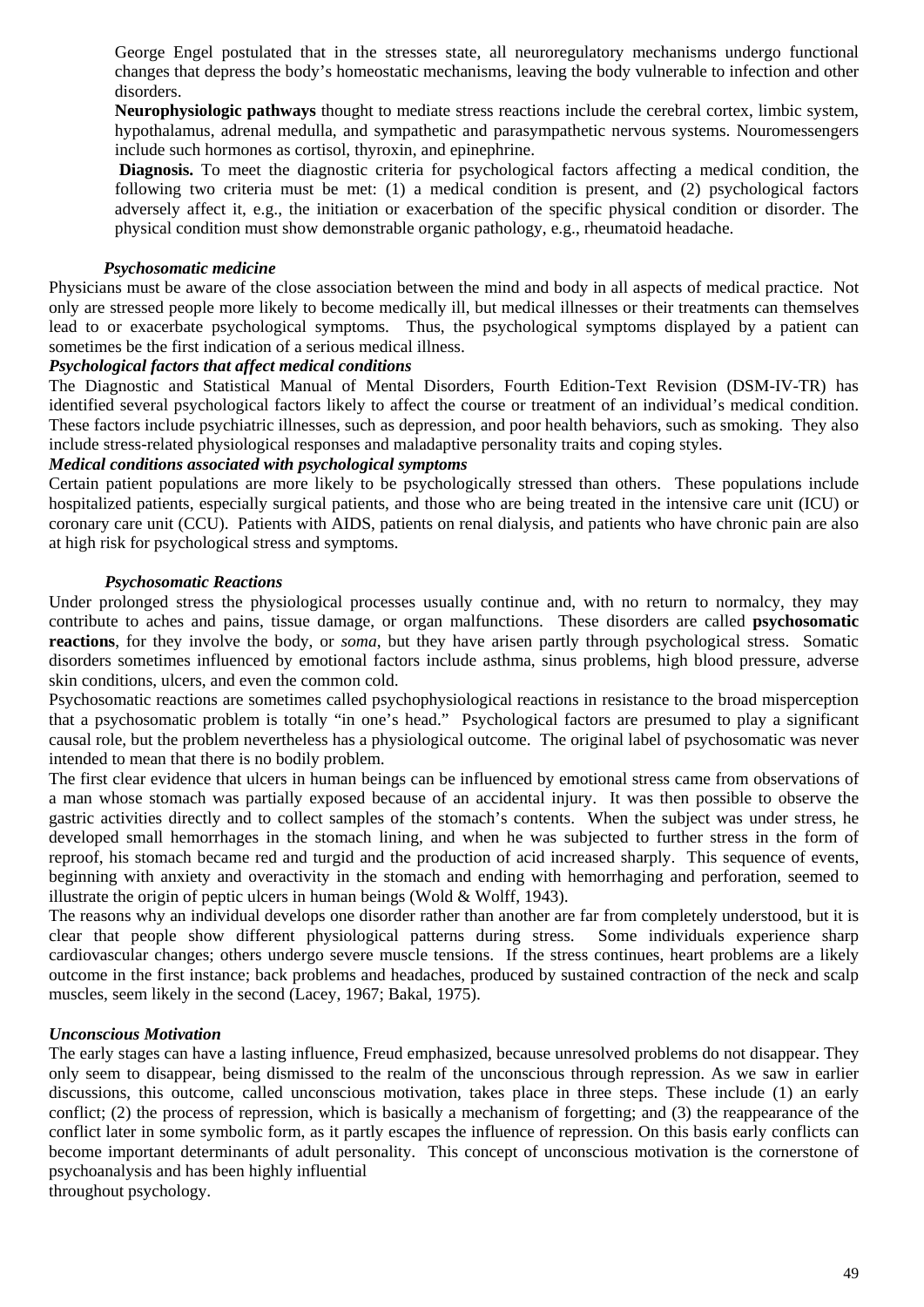## *Symbolic Behavior*

According to Freud, many behaviors reflect problems in one's earlier years, pushed into the unconscious and later reappearing in symbolic form. As described by Freud, mental life is like an iceberg. The most significant aspects lie below the surface, in the unconscious, which is generally inaccessible to the individual. But elements of unconscious life may appear in various disguises, including Freudian slips, dreams, defense mechanisms, disturbed behavior, and even our choice of occupation, hobbies, spouse, and other basic concerns in life. The oral character, for example, may be prone to excessive eating and drinking, sarcasm and arguing, or depression and pessimism when not receiving personal attention. Such behaviors may stem from unconscious efforts to work out unresolved oral problems. In the psychoanalytic view, this person may have a fixation, which means that psychological growth is temporarily or permanently arrested at this point.

The anal character is presumably linked to problems in the second psychosexual stage. This personality may be overly concerned about collecting and saving things, accumulating money until "rolling in it," or the person may go on binges, "letting it all go at once." More symbolically, the anal adult may be scrupulously clean, prompt, and precise or incurably sloppy and disobedient, chiefly in response to the earlier parental efforts at control of these behaviors.

The reader should not dwell on these stereotyped descriptions of personality, which many psychologists regard with skepticism. The important point is that, according to psychoanalysis, adult life brings a reenactment of earlier problems. In calling attention to the role of childhood experiences in adult behavior, Freud made a most significant contribution to the study of human personality development.

In summary, the child's emerging ego sometimes cannot manage the simultaneous demands of the pleasure-seeking id, forbidding superego, and a difficult environment. Depending upon the age of the child, the resulting conflict may involve oral, anal, or phallic concerns. When the ego manages this conflict through repression, the problem is temporarily resolved, but its symptoms may, reappear in later life. The adult may engage in certain activities or seek certain goals for reasons that he or she does not fully understand, a process called unconscious motivation.

# **Treatment**

**Supportative psychotherapy.** Is great value, especially when therapists form therapeutic alliance with patient. The therapist allows patient to ventilate most fears of illness, especially death fantasies. Many patients have strong dependency needs, which are partially gratified in treatment.

**Dynamic insight-oriented psychotherapy.** Explore unconscious conflicts regarding sex and aggression. Anxiety associated with life stresses is examined and mature defenses are established.

**Group therapy.** Of use with patients who have similar physical conditions, e.g., patients with ulcerative colitis and irritable bowel syndrome and hemodialysis patients.

**Behavior therapy.** Behavior therapy, relaxation techniques, and biofeedback are useful when there is a strong autonomic nervous system component, e.g., asthma, allergies, hypertension.

Psychosomatic diseases are disorders of somatic sphere conditioned by reaction to stress. Psychosomatic diseases, which are called holy seven because the role of psychological factors in their origin is established. They are:

Essential hypertension (high blood pressure) Stomach ulcer Bronchial asthma Diabetes (Type II) Neurodermatitis (eczema, psoriasis) Rheumatic arthritis Ulcerous colitis

| Disorder         | Observations/Comments/Theory                                                                                                                                                                                                                                                                           |
|------------------|--------------------------------------------------------------------------------------------------------------------------------------------------------------------------------------------------------------------------------------------------------------------------------------------------------|
| Asthma           | Attacks precipitated by stress, respiratory infection, allergy. Examine family dynamics, especially                                                                                                                                                                                                    |
|                  | when a child is the patient. Look for overprotectiveness and try to encourage appropriate                                                                                                                                                                                                              |
|                  | independent activities. Propranolol and $\beta$ -blockers contraindicated in asthma patients for anxiety.                                                                                                                                                                                              |
|                  | Psychological theories; strong dependency and separation anxiety; asthma wheeze is suppressed                                                                                                                                                                                                          |
|                  | cry for love and protection.                                                                                                                                                                                                                                                                           |
| <b>Headaches</b> | Tension headache results from contraction of strap muscles in the neck constricting blood flow,<br>associated with anxiety, situational stress. Relaxation therapy, antianxiety medication useful.<br>Migraine headaches are unilateral and can be triggered by stress, exercise, high tyramine foods. |
|                  | Manage with ergotamine (Cafergot). Propranol prophylaxis can produce associated depression.                                                                                                                                                                                                            |
|                  | Sumatriptan (Imitrex) can be used to treat nonhemiplegic and nonbasilar migraine attacks.                                                                                                                                                                                                              |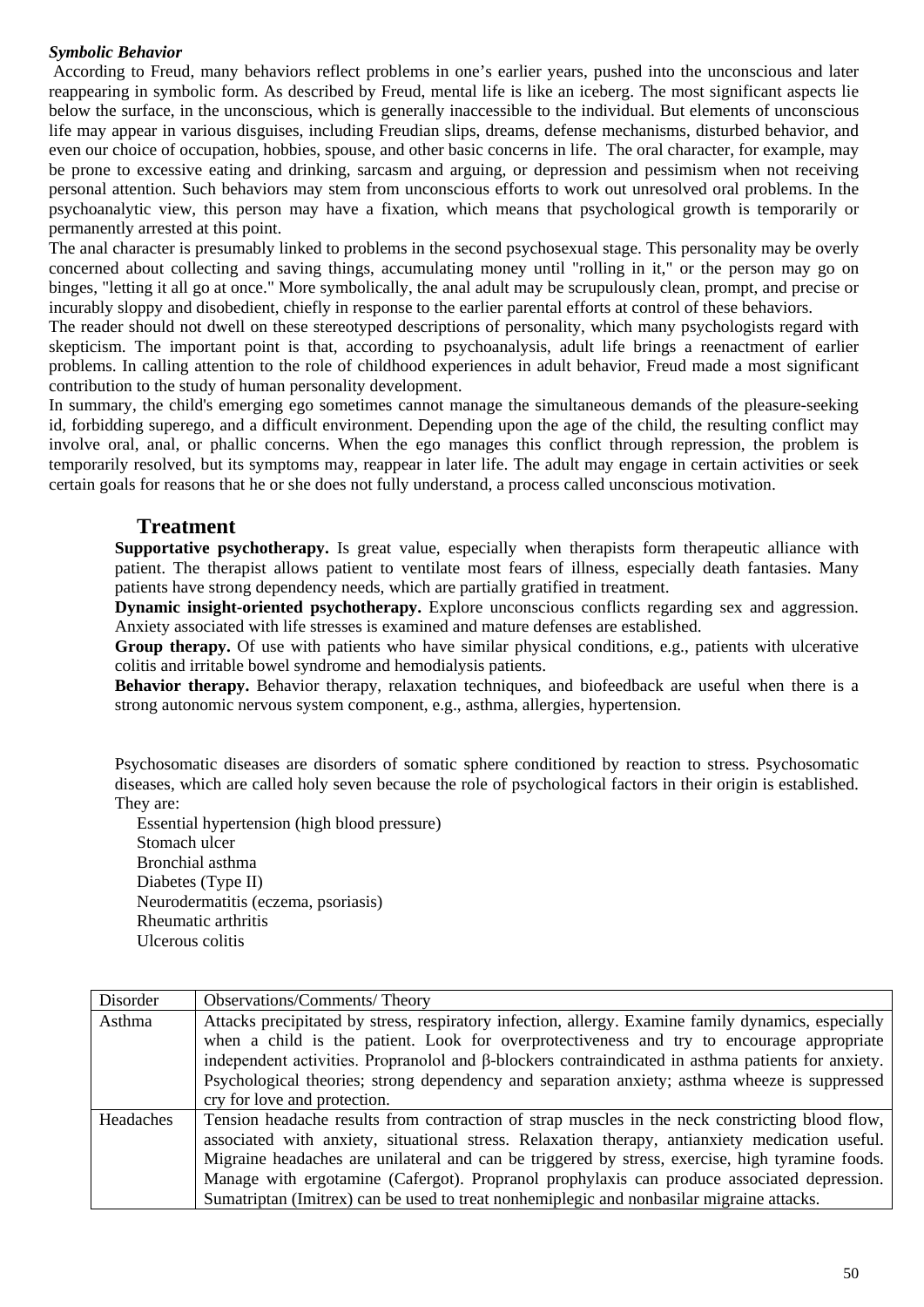| Hypertension                               | Acute stress produces cate cholamine (epinephrine), raising systolic blood pressure. Chronic stress<br>associated with essential hypertension. Look at lifestyle. Prescribe exercise, relaxation therapy, and<br>biofeedback. Benzodiazepines of use in acute stress if blood pressure rises at shock organ.<br>Psychological theories: inhabited rage, guilt over hostile impulses, need to gain approval from<br>authority. |
|--------------------------------------------|-------------------------------------------------------------------------------------------------------------------------------------------------------------------------------------------------------------------------------------------------------------------------------------------------------------------------------------------------------------------------------------------------------------------------------|
| Metabolic<br>and<br>Endocrine<br>Disorders | Thyrotoxicosis following sudden severe stress. Glycosuria in chronic fear and anxiety. Depression<br>alters hormone metabolism, especially adrenocorticotropic hormone (ACTH)                                                                                                                                                                                                                                                 |

The main parameters of person's prone to essential hypertension are the tension between aggressive impulses and inner desire to dominate others and inability to express them. During stress such person represses his irritation and subdues his desire to address the offender resulting in a blood pressure elevation. People prone to stomach ulcer have interpersonal conflicts. Such people, due to special factors in their upbringing and in early childhood need to be defended and supported. During bronchial asthma there is ambivalence between desire to tenderness and fear of tenderness.

Psychological disorders during somatic illness develop as a reaction to the illness. Reaction to illness depends on:

- The treatment and the illness
- The nature of the therapeutic environment.
- The dynamics of the development of the illness
- Patient's ideation of the illness.
- Patient's personality
- Attitude of relatives and friends towards his illness

## **Examples of some psychosomatic co-relations**

Conditions mimicking psychosomatic disorders

| <b>Diagnosis</b>                                                                   | <b>Definition and example</b>                                                                                                                                                                                                                                                                |
|------------------------------------------------------------------------------------|----------------------------------------------------------------------------------------------------------------------------------------------------------------------------------------------------------------------------------------------------------------------------------------------|
| Conversion disorder                                                                | There is an alteration of physical function that<br>suggests a physical disorder but is an expression of<br>psychological conflict, e.g., psychogenic aphonia.<br>The symptoms are falsely neurologic- anatomic in<br>description, are symbolic in nature, and allow much<br>secondary gain. |
| Body dysmorphic disorder                                                           | Preoccupation with an imagined physical defect in<br>appearance in a normal appearing person, e.g.,<br>preoccupation with facial hair.                                                                                                                                                       |
| Hypochondriasis                                                                    | Imaged overconcern about imagined physical<br>disease when objective examination reveals none to<br>exist, e.g., angina pectoris with normal heart<br>functioning.                                                                                                                           |
| Somatization disorder                                                              | Recurrent somatic and physical complaints with no<br>demonstrable physical disorder despite repeated<br>physical examinations and no organic basis.<br>Anxiety noticeable.                                                                                                                   |
| Pain disorder                                                                      | Preoccupation with pain with physical disease to<br>account for intensity. It does not flow a<br>neuroanatomical description. There may be a close<br>correlation between of pain.                                                                                                           |
| associated<br>classic<br>Physical<br>complaints<br>with<br>psychological disorders | Somatic accompaniment of depression,<br>e.g.,<br>weakness, asthenia.                                                                                                                                                                                                                         |
| Physical complaints with substance abuse disorder                                  | Bronchitis and cough associated with nicotine and<br>tobacco dependence.                                                                                                                                                                                                                     |

**Pain** is a complex symptom consisting of a sensation underlying potential disease and an associated emotional state. Acute pain is a reflex biological response to injury. By definition, chronic pain consists of pain that lasts at least 6 months.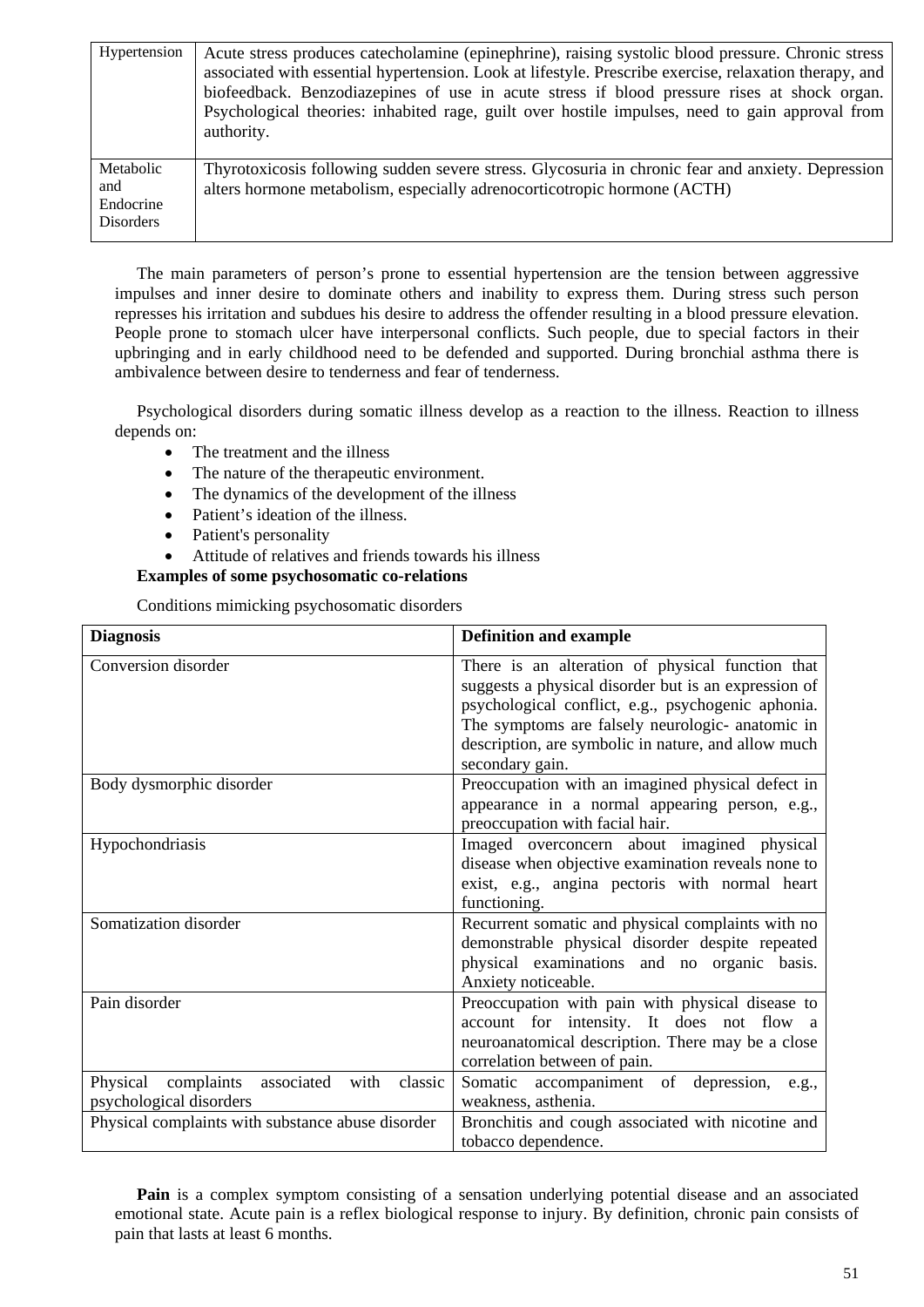**Analgesia** is the loss or absence of pain. Most effective are the narcotics (drugs derived from opium or an opiumlike substance that relieves pain, alters mood and behavior, and produces the potential for dependence and tolerance). Opioids is a genetic term that includes drugs that bind to opioid receptors and produce a narcotic effect. They are most useful in the short-term management of severe, acute, serious pain. A goal should be to lower the pain level so that the patient can eat and sleep with minimal upset.

| <b>Reason for consultation</b>                   | <b>Comments</b>                                                                                                                                                                                                                                                                                                                                                                                                                                   |
|--------------------------------------------------|---------------------------------------------------------------------------------------------------------------------------------------------------------------------------------------------------------------------------------------------------------------------------------------------------------------------------------------------------------------------------------------------------------------------------------------------------|
| Suicide attempt or threat                        | High-risk factors are males over 45, no social support,<br>alcoholism, previous attempt, incapaciting medical illness<br>with pain, and suicidal ideation. If risk is present, transfer<br>to psychiatric unit or start 24-hour nursing care.                                                                                                                                                                                                     |
| Depression                                       | Suicidal risks must be assessed in every depressed<br>patient; presence of cognitive defects in depression may<br>with<br>diagnostic<br>dilemma<br>dementia<br>cause<br>(pseudodementia); check for history of substance abuse or<br>depressant drugs, e.g., reserpine, propranol;<br>use<br>antidepressants cautiously in cardiac patients because of<br>side effects, orthostatic hypotension.                                                  |
| Agitation                                        | Often related to medical condition, withdrawal from<br>e.g., opioids,<br>alcohol, sedative-hypnotics;<br>drugs,<br>haloperidol most useful drug for excessive agitation; use<br>physical restraints with great caution; examine for<br>command hallucinations or paranoid ideation to which<br>patient is responding in agitated manner; rule out toxic<br>to<br>medication, e.g., cortisol<br>reaction<br>paranoia,<br>anticholinergic delirium. |
| Hallucinations                                   | Most common cause in hospital is delirium tremens; onset<br>3-4 days after hospitalization. In intensive care units,<br>check for sensory isolation; rule out brief psychotic<br>disorder,<br>schizophrenia, associated with medical<br>condition, drug intoxication or withdrawal. Treat with<br>antipsychotic medication.                                                                                                                       |
| Sleep disorder                                   | Common cause is pain; early morning awakening<br>associated with depression; difficulty falling asleep<br>associated with anxiety. Use anxiety or antidepressant<br>agent depending on cause. Those drugs have no analgetic<br>effect, so prescribe adequate pain killers. Rule out early<br>drug withdrawal reaction.                                                                                                                            |
| No organic basis for symptoms                    | Rule out conversion disorder, somatization disorder,<br>factitious disorder, malingering; glove and stocking<br>anesthesia with autonomic nervous system symptoms<br>seen in conversion; multiple body complains seen in<br>somatization; wish to be hospitalized seen in factitious<br>disorder; obvious secondary gain in malingering, e.g.,<br>compensation case.                                                                              |
| Disorientation                                   | Delirium versus dementia; review metabolic status,<br>neurologic findings, drug history. Prescribe small dose of<br>antipsychotics for major agitation, benzodiazepines may<br>worsen condition and cause sundowner syndrome (ataxia,<br>confusion); modify environment so patient does not<br>experience sensory deprivation.                                                                                                                    |
| Noncompliance or refusal to consent to procedure | Explore relationship of patient and treating doctor;<br>negative transference is most common cause of<br>noncompliance; fears of medication or procedure require<br>education and reassurance. Refusal to give consent is<br>judgment; if impaired, patient can be declared<br>incompetent, but only by court; associated medical or<br>neurological condition is main cause of impaired<br>judgment in hospitalized patients.                    |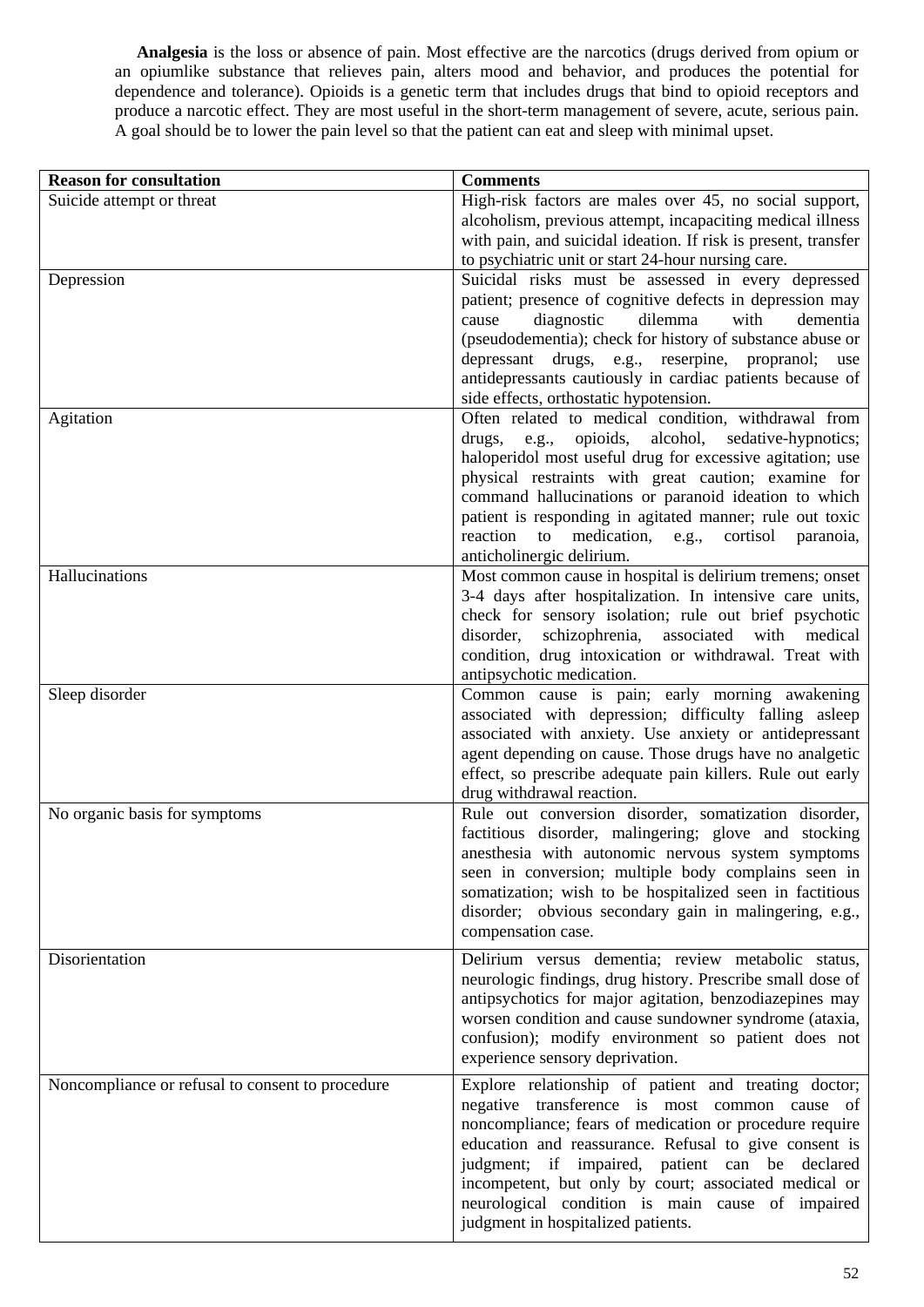**Placebos.** Substances with no known pharmacological activity that act through suggestion rather that biological action. It has recently been demonstrated; however, that naloxone (Narcan), an opioid antagonist, can block the analgesic effects of a placebo, thus suggesting that a release of endogenous opioids may explain some placebo effects.

Chronic treatment with placebos should never be undertaken when patients have clearly stated an objection to such treatment. Furthermore, deceptive treatment with placebos seriously undermines patients' confidence in their physicians. Finally, placebos should not be used when an effective therapy is available.

Somatization disorder

Somatic complaints not limited to one organ system and not caused by known medical disorder. (Previously known as Briquet's syndrome.)

*Psychodynamics* Repression of wish or impulse expressed through body complaints. Superego conflicts, partially expressed by symptom. Anxiety converted into specific symptom.

*Psychological* long –term insight or supportive psychotherapy is required to provide understanding of dynamics, support through distressing life events, or both; also to follow patient to prevent substance abuse, doctor-shopping, unnecessary procedures, or diagnostic tests.

### Conversion disorder

*Definition.* Characterized by one or more neurological symptoms associated with psychological conflict or need, not physical, neurological or substance-related disorder.

#### Psychological

Expression of unconscious psychological conflict, which is repressed.

Premorbid personality disorder- avoidant, histrionic.

Impulse, e.g., sex or aggression, is unacceptable to ego and is distinguished through symptom. Identification with family member with same symptoms from real disease.

#### Psychodynamics

*La belle indifference* is a lack of concern about illness present in some patients.

Primary gain refers to reduction of anxiety by repression of unacceptable impulse. Symbolization of impulse onto symptom, e.g., paralyzed arm prevents expression of aggressive impulse.

Other defense mechanisms- reaction formation, denial, displacement.

### *Treatment*

Pharmacological

Psychological

Insight- oriented therapy is useful in understanding dynamic principles and conflicts behind symptoms. Patient learns to accept sexual or aggressive impulses and not to use conversion disorder as a defense.

Behavior therapy is used to include relaxation and to reduce or eliminate the need for symptom reduction.

Hypnosis and reduction are useful in uncomplicated situations.

Do not accuse patient of trying to get attention or of not wanting to get better.

Narcoanalysis sometimes removes symptoms.

Patients may be symbolically expressing an intrapsychic conflict through the body. Persons may unconsciously regard emotional pain as weak and displace it to the body. Pain can be a method to obtain love or can be used as a punishment. Defense mechanisms involved in the disorder include displacement, substitution, and repression.

### **Emotional patterns of somatic patients**

There are 5 types of patient's attitude towards the illness which depends on the patient's personality

*Asthenodepressive-* emotional instability, impatience and irritability, weakening of motivation to work, depression and feeling of physical weakness. They are sensitivity towards the illness Patient becomes subdued, feeble, broken, and indifferent towards everything in the world.

*Psychostenic-* highly anxious, fearfulness, pessimistic view of treatment, assurance of lethal end, tendency to seek opinions of many doctors. Such patients are full of alarm and fears. They are convinced about their demise and expect dire consequences.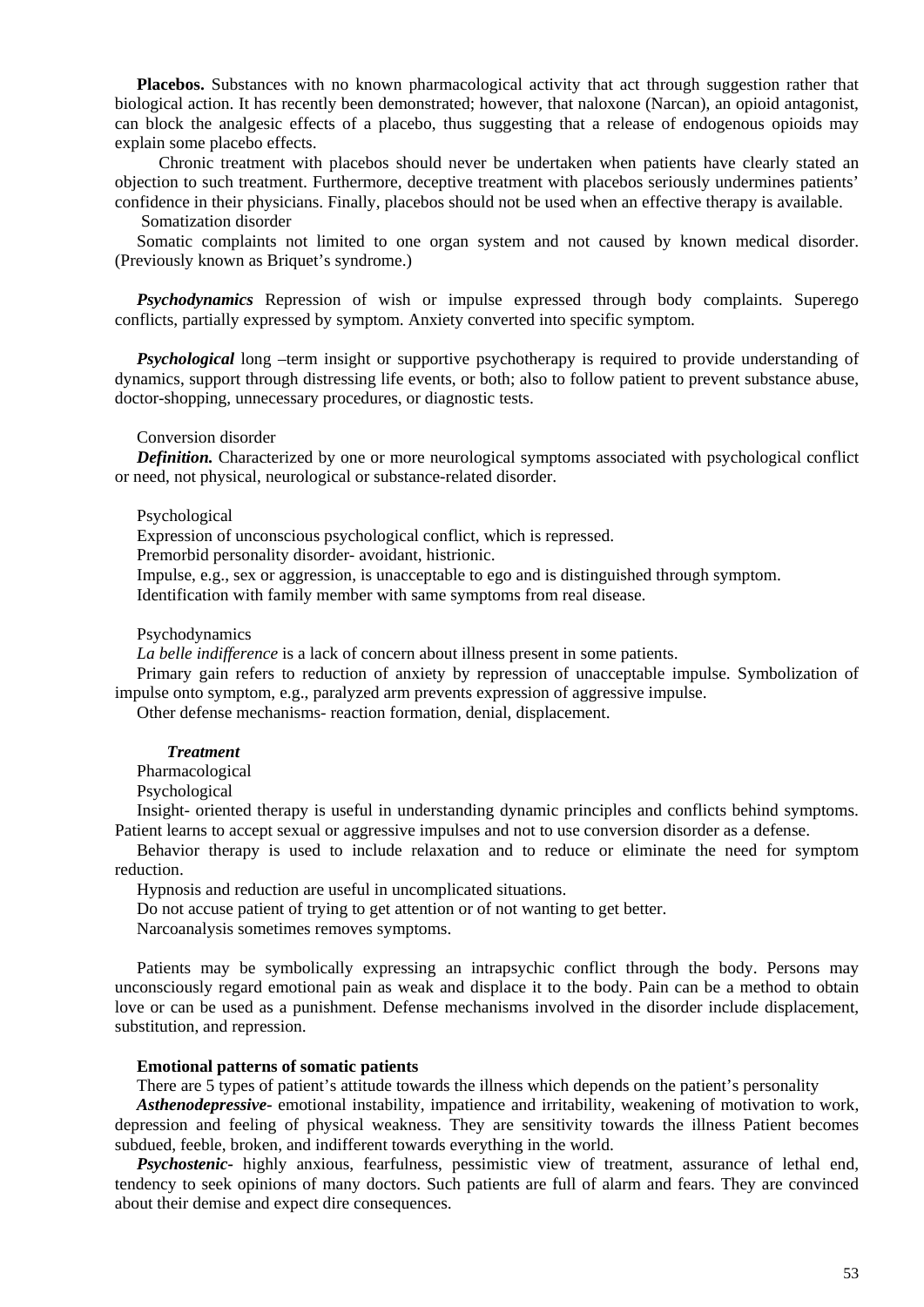*Hypochondriac-* are more assured in being ill, they believe that themselves have many illnesses and visit physicians to explore a new disease, to assure themselves and to role out an illness. Later again they believe having a serious illness that doctors could not reveal. Focused on subjective painful sensations, tend to tell others about those sensations, exaggerate symptoms.

*Hysteric* pattern- aggravate ill symptoms, extremely emotional, irritable, in are entirely involved with their illness. Demand extensive attention and exclusive attitude towards self. Gain others attention through extensive demonstration of symptoms and expressive speech and gestures. **Hysteric** patients exaggerate the illness and demand attention from others, blame others, try to get benefits and enjoy it because of getting more attention.

*Euphoric- anozognosic*- patients are careless about own health, deny the existence of any illness, and ignore doctor's prescriptions and any recommendations. Euphoric anosognosic type of patient behaves as if he is not ill, he takes no notice of the illness and refuses treatment.

# **Chapter 8 – Onset and Response to Illness**

### **Psychological and Behavioral Predisposition to Physical Illness**

There are many psychological, behavioral, and social variables that play a role in the development of physical illness. In fact, lifestyle and personal habits, such as tobacco use, alcohol and drug abuse, overeating, poor nutrition, lack of exercise, and so forth account together for about 70% of all illness and death in the United States (Houpt et al, 1980). Obesity for example, is related to heart disease, diabetes, and hypertension. Nicotine addiction from tobacco smoking is directly associated with lung cancer, emphysema, and coronary artery disease. Alcohol is related to cirrhosis of the liver, gastric ulcers, dementia, and half of the yearly fatal traffic accidents in the U.S. The financial costs of these behaviorally related illnesses are staggering: the direct costs alone were approximately \$250 billion in 1983 (70% of a healthcare expenditure of \$355 billion) (Kamerow et al, 1986). This figure does not even include an estimate of the indirect costs (e.g., lost productivity).

Personality factors have also been thought to be predisposing factors to certain physical illnesses. Probably the best known is the so-called Type A behavior pattern and its relationship to coronary artery disease. Coronary artery disease is now the leading cause of death in this county, and any knowledge about predisposing or other risk factors should help us design appropriate intervention. Type A individuals feel under relentless pressure of time and are usually under a competitive and hostile strain with other people. Such persons are usually quite serious and ambitious in their work. They often find it hard to relax and to enjoy interpersonal pleasures. In general, Type A individuals walk and eat rapidly, jury others along in conversation, speak with a very strong emphasis, clench their hands and teeth, try to do things at once, and experience great time pressure (Friedman, 1969).

Generally speaking, the term *stress* has been used to describe emotional distress, the situational conditions that appear to provoke such distress, or both. For the purposes of clarity in this chapter, "stress" will denote the subjective state of distress, and the conditions that provoke this arousal will be termed "stressors." In order for conditions to cause subjective stress, they generally must tax the adaptive capacity of the person.

Holmes and Rahe (1967) postulated that major events in a person's life requiring change of any kind, whether positive or negative, would require adaptive efforts and readjustment of the organism. They argued that these effects cam cumulative and the more readjustment required by the persona, the more likely the person would be to develop physical illness. Holmes and Rahe (1967) developed the Social Readjustment Rating Scale to measure the impact of cumulative life events. The higher the number, the more readjustment is usually required after the event. While there have been methodologic criticisms of this instrument, hundreds of subsequent investigators using better instruments have also demonstrated an association between life event "scores" and future development of physical illnesses (i.e., the higher the current life events scores, the more likely persons have been to develop physical illnesses in the future [Cohen, 1981]). The psychobiological mechanisms through which life events or stressors can lead to illness are just beginning to be clarified and will be reviewed in a subsequent section.

A study conducted in Britain found strong evidence for a link between stress and the common cold (Cohen et al, 1991). Healthy men and women volunteers were given nasal drops containing a low infectious dose of 1 of 5 respiratory viruses resembling those commonly transmitted person-to-person in producing illnesses. Two days before and 7 days after exposure, the subjects were quarantined to apartments and examined daily by physicians for evidence of respiratory infections such as signs and symptoms (e.g., sneezing, watery eyes, nasal stuffiness, sinus pain, sore throat, cough and sputum), number of facial tissues used, and a serum sample. Prior to the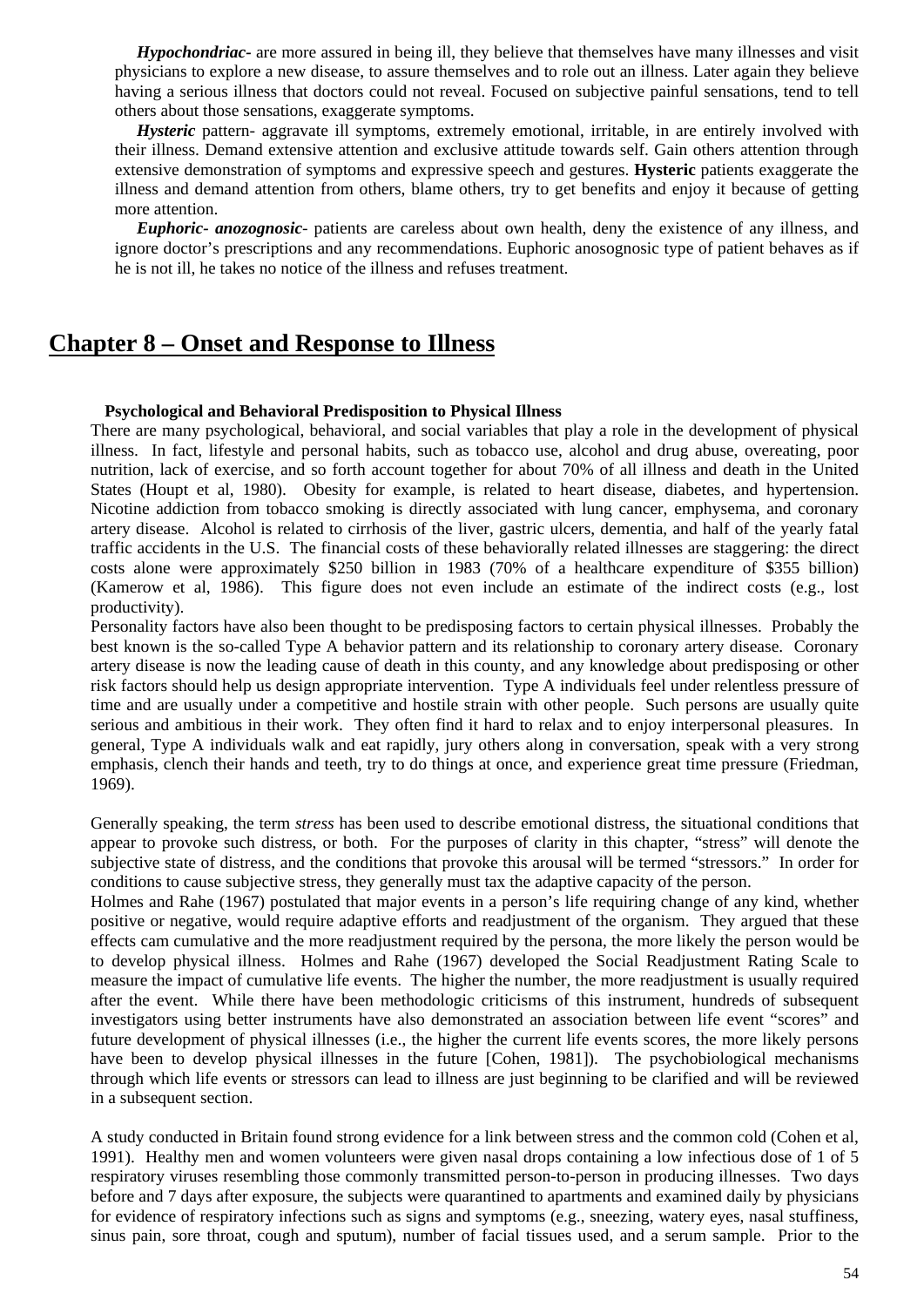exposure, subject completed a series of measures of stress or stressful events in their lives over the past months. The investigators found that higher levels of stress were associated with a greater likelihood of viral infections and severity of cold symptoms. The findings suggest that stress compromises the immune system so that people are more vulnerable to viral infections.

There are several lines of investigation linking stress and mortality. One of the most replicable findings about stressful life events has demonstrated the risk of grief. Widows and widowers suffer a significantly increased risk of dying in the year after the death of their spouses (Middleton and Raphael, 1987). A study published in the *New England Journal of Medicine* demonstrated that psychological stress among patients with cardiac disease is associated with silent myocardial ischemia and ventricular dysfunction. This strongly suggests that stress is related to undesirable cardiac events and possible cardiac death (Rozanski et al, 1988). Sudden cardiac death is often precipitated by emotional distress (Dimsdale, 1988).

Lack of social support also seems to be related to the occurrence of illness. One elegant epidemiologic study demonstrated in a prospective fashion that personas with low social support suffered from a significantly increased mortality 5 years later.

## *Psychobiological Mechanism*

How does stress lead to illness? How does low support lead to poor physical outcome? How does psychosocial intervention improve physical outcome?

Most of the mechanisms through which psychosocial variables exert their specific effects on illness processes cannot yet be elaborated in molecular detail. However, many psychoneurologic, and psychoimmunologic pathways are beginning to be discovered and described.

The hypothalamus recognizes threatening circumstances and responds with secretion of releasing factors, such as corticotrophin releasing factor (CRF), which activate the anterior pituitary gland to release hormones, like adrenocorticotropic hormone (ACTH), which, in turn, act on the adrenal gland to stimulate the production of cortisol. Cortisol has widespread bodily effects, including effects on glucose utilization, metabolism, blood flow to large muscles, and so forth. Cortisol, in addition, suppresses many immune functions.

## *Impact of the Family on Chronic Illness*

There have been increasing numbers of studies on the influences of the family on chronic illness, including research on asthma, renal failure, heart disease, and cancer. Research into the relationship between the family and the course of diabetes has shown a significant correlation between family functioning and disease outcome. Several studies have demonstrated that overall family dysfunction is strongly correlated with poor diabetic control (Grey et al, 1980; Koski and Kumento, 1977; Orr et al, 1983).

## *Somatization Disorder, Hypochondriasis, and the Family*

Another spectrum of disorders that is very likely to have become embedded in the family context and part of the family's operation is the entire range of disorders known as the somatoform disorders, which include hypochondriasis and somatization disorder. These problems are often the nemesis of the primary care physician: While frustrating the best effort of the physician, they may also drive medical costs upward and contribute to the patient's and family's feelings of being misunderstood. These disorders involve situations in which individuals present with many *physical* symptoms that cannot be explained on medical grounds. Such individuals often do not have the capacity to differentiate between emotional and physical experience. (The concept of "somatothymic language" has been developed to describe the use of physical complaints to express emotional or psychological distress (Stoudemire, 1991).) A study by Cimmings and Vanden Bos (1981) found that as many as 60% of all primary care patients present with somatic complaints that are actually an expression of psychosocial distress. These patients require reassurance and time from medical providers that they are often hesitant to give. Another study (DeGruy et al,m 1987) reported that patients with a diagnosis of somatization disorder had a 50% higher rate of office visits, 50% higher charges, charts that were nearly twice as thick as the average chart, and significantly more diagnoses than a control sample. These are the patients who may have expensive, potentially dangerous and unnecessary procedures and treatments. They often have a history of numerous hospitalizations, generate great cost to the healthcare system, and cause significant distress to the physician who is repeatedly faced with their complaints. Stoudemire (1991) suggests that physicians often have difficulty recognizing or understanding the somatothymic language of the patient, possible leading to misdiagnosis and frustration with the poor outcomes that usually result.

## *The Family and the Stages of Chronic Illness*

John Rolland (1987), a family psychiatrist, has described how the specific *developmental phase* of an illness should be addressed to understand what situation the patient and his or her family is actually facing. He proposes a model for examining the different phases and types of illnesses, rather than separating illnesses across biological criteria, to gain a better understanding of the likely problems that the individual and family are going to face in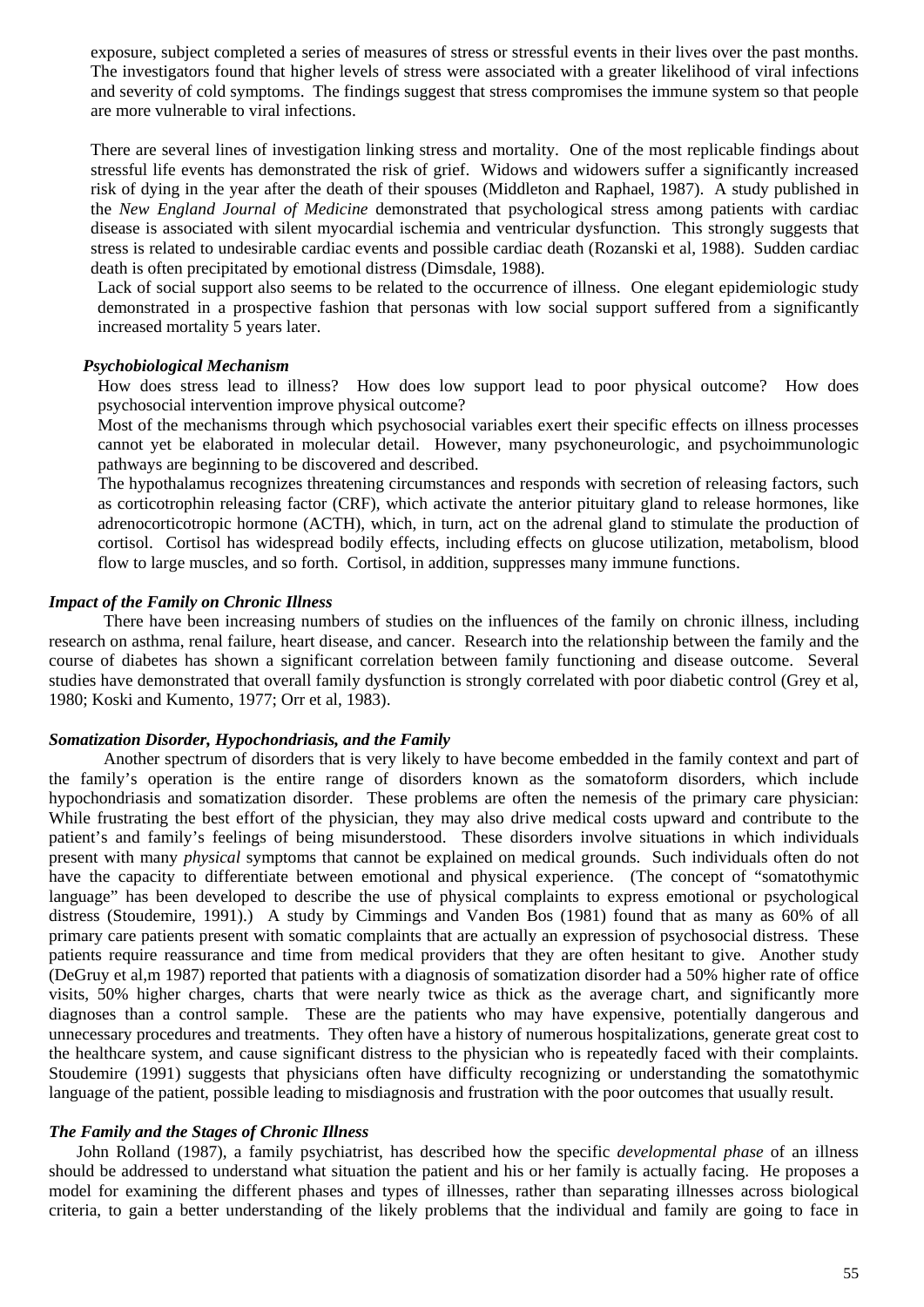managing the illness. Rolland distinguishes between the *crisis phase,* the *chronic phase*, and the *terminal phase* of illness and states that families have different tasks for each of these phases.

- 1) *Crisis Phase.* During the crisis phase, the family knows that something is wrong and tends to pull together to cope with the symptoms in the medical system. To deal effectively with this phase, families must reorganize temporarily to meet the immediate needs. They must begin to address the task of accepting the illness, creating a meaning for the illness, and dealing with uncertainty. This is a time when families need to pull together during the acute stage of an illness; they manage this phase relatively better or worse depending upon their ability to do so.
- 2) *Chronic Phase.* During the chronic phase, which may be fairly static or have acute exacerbations and remissions, depending upon the type of illness, the patient and the family need to accept the permanent change, grieve for the pre-illness identity and must negotiate new roles for chronic care. In Rolland's words, "Families try to live a normal life in abnormal conditions."
- 3) *Terminal Phase*. For chronic illnesses that result in death, the terminal phase, of course, occurs when death is clearly inevitable.

Beyond looking at the three developmental phases of illness, Rolland has also characterized illnesses based upon their onset, course, outcome, and degree of incapacitation. For example, the onset of an illness may either be *acute*, like a stroke, or *gradual*, as in Alzheimer's disease. A family that can muster its resources very quickly may manage an acute onset well. In a family that is unable to do this, however, the management of an illness with a more gradual onset may be more successful.

The course of the chronic illness may be *progressive, constant,* or *relapsing and episodic.* Alzheimer's disease can be considered progressive, although it is to some extent relapsing. The aftermath of a head injury is relatively constant. Asthma is an example of a relapsing illness. Obviously, the necessity for a family to arrive at a new set of roles to manage the chronic course of constant illness symptoms is very different from the kind of requirements placed on a family with a relapsing, episodic illness. In some ways, this is perhaps the most difficult type of illness for a family to manage because the illness "comes and goes" and the roles need to shift accordingly. For example, a Crohn's disease patient might manage personal affairs and do well when the illness is in remission but then may become quite incapacitated at another point in time, thus creating the necessity for other people to step in and take over the role. This patient and family may find it very difficult to continuously relinquish and take on the same role, and flexibility will be essential. Rolland refers to *outcome* to mean whether it is expected that the disease will shorten the lifespan or result in *incapacitation*, according to Roland, reflects the degree of disability. An illness is either incapacitating, such as Parkinson's, or relatively nonincapacitating, such as hypertension (refer to Table 9-1).

### *The Doctor-Patient Relationship and the Biopsychosocial Model*

Every patient must be seen as a singular human being if medical care is to be appropriate and effective. This requires application of the biopsychosocial model, a theoretic construct that assesses a person within the distinctive context of supports and stressors affecting his or her daily functioning.

### *Illness Dynamics*

The relationship among one's biological status (e.g., genetic construction and physical pathology), emotional makeup, and the supports and stresses of a social matrix constitutes that person's *illness dynamics* (Green, 1985).

### *The Grief Process and Illness*

Illness is universally experiences as a loss, namely the loss of health, because it decreases one's degree of autonomy. Illness imposes restrictions on people that may be transient and mild (e.g., immobilization of a sprained joint) or chronic and severe (e.g., hemiparesis following a cerebrovascular accident). Although feelings of loss are most intense when a serious health problem permanently and profoundly alters one's physical status, they also occur with minor ailments.

Whether illness has a predominantly symbolic or concrete effect, it precipitates a predictable psychological reaction – namely, a grief reaction during which patients mourn the loss of their previous healthier functioning. The process is identical to bereavement, causing an outpouring of varied and shifting emotions as patients acknowledge their current state of health and contrast it with a premorbid level. Grieving entails recognition of the good and bad associated with a particular loss, that a person must progress through before resolving those emotions and coming to terms with a temporary or permanent health impairment.

## *The Denial Response*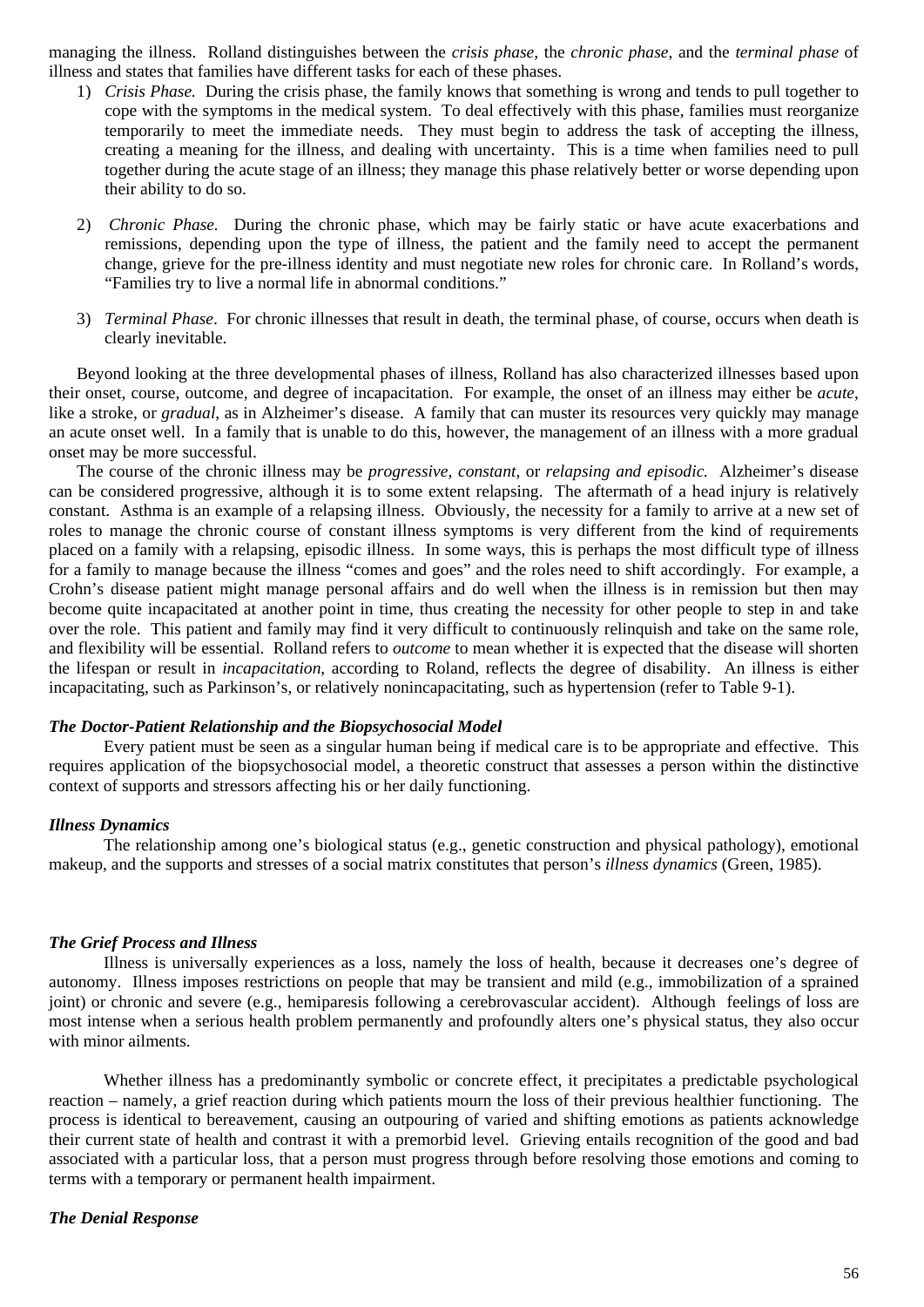*Denial* is a common defense mechanism that enables one to reject cognitive and emotional aspects of anxietyprovoking unpleasant external reality. Despite this function, denial usually serves an adaptive role (Vailliant, 1977), such a facilitating continued functioning by moderating the impact of an overwhelming stressor that might otherwise threaten one's psychological health (e.g., the massive anxiety that precedes battle or other potentially life-threatening situations). Denial becomes maladaptive only when it is exclusively defensive, causing significant distortions in the assessment and acceptance of life's realities. For example, persons who never recognize their contribution to their recurrent failed relationships will probably perpetuate the pattern and increasingly become isolated as life progresses. Persitent denial is often reflected in noncompliance with a therapeutic regimen, which may commence immediately after a medical crisis (e.g., refusal to maintain bedrest while recuperating from a myocardial infaction) and continue throughout a chronic illness (e.g., continued smoking in a patient with chronic obstructive pulmonary disease). Denial is seen in terminal patients who refuse to acknowledge impending death. In sum, denial, if extreme, may interfere with accurate diagnosis, impede definitive treatment, and, consequently, perpetuate the disease state.

### *The Anxiety Response*

Anxiety is an adaptive feeling that signals danger, prompting one toward purposeful action. The fight-flight behavior of animals confronted by a predator illustrates how this affect spurs self-protective behavior. In relation to illness, anxiety promotes preventive behaviors (e.g., scheduled immunizations, healthy diet) and timely medical attention following the onset of symptoms. And its persistence during an episode if ill health, secondary to patients' concern about a multitude of diverse issues (e.g., the discomfort of diagnostic and therapeutic procedures, long-term limitations to daily functioning), further motivates compliance with treatment. However, anxiety can become excessive, prompting an irrational preoccupation with health issues that evolves into a pathological illness response.

Anxiety is maladaptive when the concern it causes the person exceeds its protective function. In this circumstance, patients may become hypersensitive to all aspects of an illness (e.g., ruminating about casual remarks passed by caretakers, obsessing to the point of indecisions about therapeutic options). Such absorption with one's physical status greatly detracts from all other aspects of life, progressively displacing former pleasures with a debilitating angst. Paradoxically, this also interferes with medical care. Heightened anxiety compromises objectivity and, consequently, one's ability to provide an accurate history, tolerate diagnostic procedure (e.g., colonoscopy, and MRI scan), or even cooperate in a routine physical examination.

### *The Anger Response*

All medical and surgical patients become frustrated, resentful, or overtly hostile about their plight, and vent those feelings in several directions. The anger is directed globally and specifically. Patients may curse their fates, God, the unfairness of life, or, alternatively, castigate themselves for being ill whether or not such self-criticism is warranted (e.g., cirrhosis secondary to alcohol abuse) or unreasonable (e.g., the result of an uncontrollable infectious disease). They may lash out at family members and friends for varied reasons – condemning ancestors for passing on a defective gene, blaming friends or family for causing exacerbations of an illness (e.g., the impact of marital discourse on labile hypertension), or basically resenting the reality of heightened dependency on people in their social network who enjoy good health. Medical personnel are often primary and direct targets for patients' hostility because of the restrictions they impose (e.g., constraints on diet and physical activity), the discomfort they may cause (e.g., performing painful diagnostic procedures, prescribing medications with unpleasant side effects), the limitations of the profession (e.g., inability to cure many diseases), and their role as bearers of grim news about patients' welfare and mortality.

Patients who fail to work through these angry feelings may develop an illness response that is often characterized by severe interpersonal conflicts. They engage in overt and covert struggles with the people in their lives, which fosters a progressive isolation from necessary support and undermines their medical care. Patients may angrily refuse to submit to important diagnostic tests, comply with rehabilitative programs, or take prescribed medications; these behaviors frustrate family members, control caretakers, and also reflect a self-directed anger because all these actions are ultimately detrimental to the patients. Struggles may also occur in subtle, unstated ways, by passive-aggressive behaviors (e.g., failing to adhere to a prescribed diet or medication regiment), which afford the pleasure of secret control over persons. In this manner, the anger response progressively transforms the patient's supportive alliances into adversarial relationships, with widespread negative effects on treatment and day-to-day life.

### *The Depression Response*

This illness response is characterized by the common cognitive, affective, and behavioral signs and symptoms that constitute a clinical depression. These include changes in mood, most commonly a sustained sadness with tearfulness and anhedonia (loss of pleasure and interest in life), although irritability and agitation may also be present. The patient also manifests physiological sequlae of depression, which span the spectrum from the usual neurovegetative complaints (e.g., insomnia, anorexia, fatigue, decreased sexual drive) to somatic disturbances of any organ system (Lindemann, 1944). The most prominent behavioral manifestation of this illness response is a change in established daily patterns, which most often takes the form of generalized withdrawal from one's environment. Patients can manifest more specific behaviors, such as neglecting professional responsibilities or avoiding family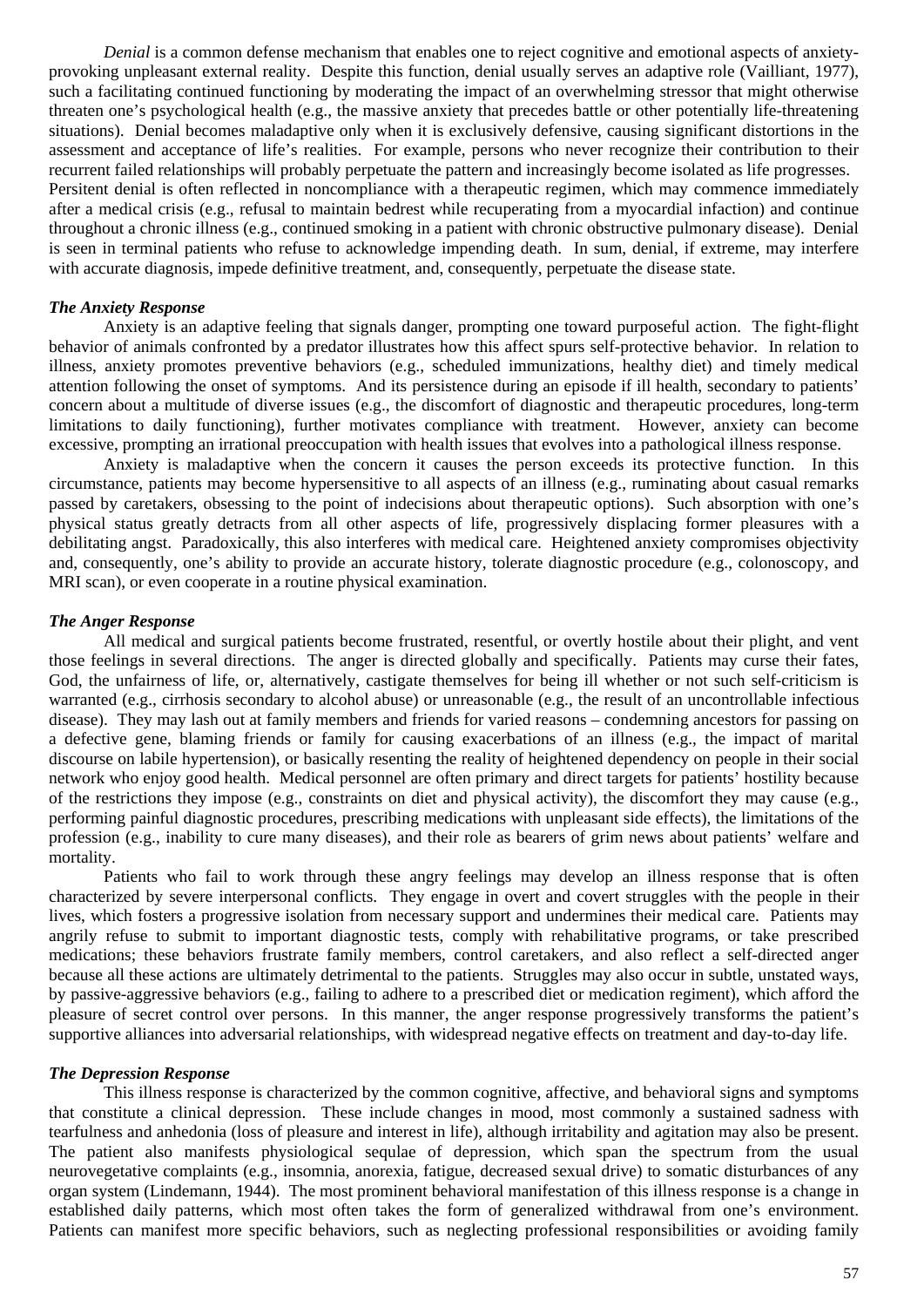interactions, reaction influenced by the particular illness and/or its treatment (e.g., one may be inclined to retreat from social commitments, and to rely more on family support following a disfiguring surgical procedure). Behavioral changes also include radical departures from usual routines of life, such as quitting a satisfying job, precipitously moving, or ending a long-term marriage. Finally, diminished self-esteem is a prominent feature of this illness response. Already stressed by the effects of a physical functioning, the psychological reaction to that reality can provoke a negativistic spiral of self-criticism and self-reproach that ultimately leaves the patient felling helpless and worthless. Each of these four areas of objective and subjective signs and symptoms can vary in intensity, with the result that depression response may range from a relatively mild adjustment disorder to a major depression.

### *The Dependency Response*

Treatment noncompliance is a common manifestation of excessive dependency, as patient haphazardly adhere to prescribed therapies (e.g., a medication regimen, physical rehabilitation following a traumatic injury). Although the motivation for such behavior may be purposeful or unconscious, it yields the same end point: prolong dependence on healthcare personnel who must then compensate for the patient's self-neglect by providing an ever greater degree of care. At a minimum, this slows one's return to optimal functioning;, at worst, it aggravates the illness by intensifying its pathophysiological effects.

Individuals' interpersonal relationships also suffer when illness spawns excessive dependency. Established family patterns must adapt to the patient's prolonged regression, sometimes causing considerable disruption to relatives who now tend to matters usually managed by the patient. Growing resentments may, in turn, detract from the supportive efforts. A parallel situation occurs when healthcare providers develop a negative reaction to so-called hateful patients (Groves, 1978), fostering conscious or unconscious neglect of their care. The dependency response signals the evolution of an individual into a professional patient who is more concerned with being cared for than with achieving an optimal level of coping. When physicians fail to recognize this illness response, which may be hidden by a patient's stated desire to get well quickly, there is a greater risk that the collaborative doctor-patient relationship will steadily degenerate into an adversarial association harmful to both parties.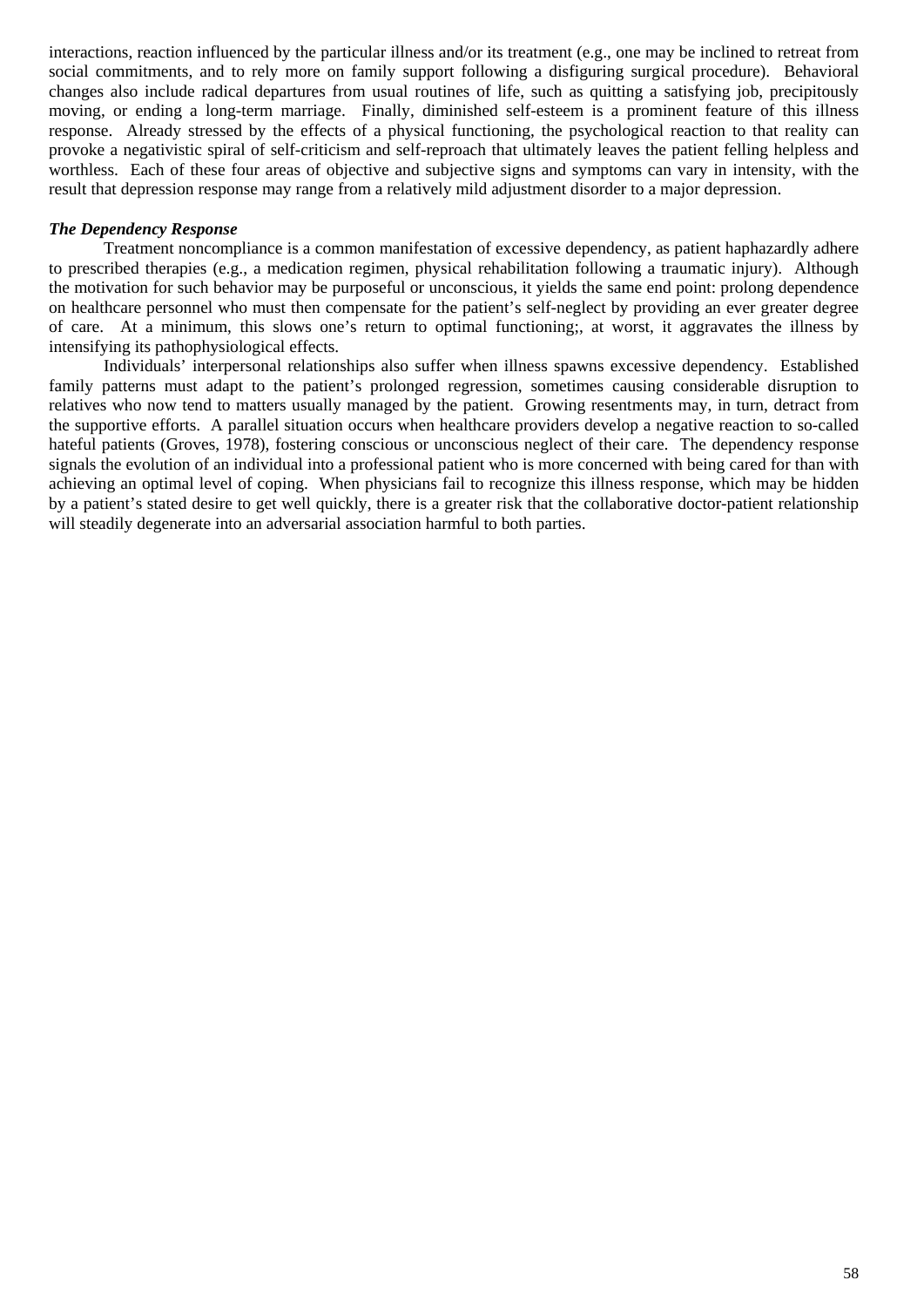# **Chapter 9 – Ethical Issues**

## *Doctor-Patient Communication*

Establishing effective communication between doctor and patient is the first step in establishing the essential alliance that will allow the doctor to help the patient. This step is influenced by many factors. For example, a patient's previous experiences with medical care can influence how he or she responds to the doctor. A doctor's unconscious countertransference reactions based on past relationships can influence how he or she responds to the patient. Other factors that influence the doctor-patient relationship include the patient's physical and mental condition, personality style and coming mechanisms, use of defense mechanisms, and cultural belief systems.

### *Getting information from patients*

The clinical interview is the most important tool a physician has for obtaining information from patients. An effective interview starts with establishing trust in and rapport with the patient. Doing this involves maximizing the physical placement of the doctor and patient to facilitate effective and safe interaction and then gathering the physical, psychological, and social information needed to identify the patient's problem.

The **clinical interview** is used to obtain the patient's medical and psychological history and to gather other relevant information. The two major categories of questions used in the clinical interview are open-ended and direct. **Openended questions** are nonstructured, do not close off potential areas of pertinent information, and allow for a variety of responses. These questions are used in the interview to facilitate conversation and obtain information. **Direct questions** are those that can be answered with "yes", "no", or a few simple words. They are used to clarify the information obtained from open-ended questions. For example, an open-ended question such as "Describe the pain" is used to get an overview of the patient's distress. "Does the pain wake you at night?" is a direct question about a specific area of interest.

Direct questions are also used to elicit information quickly in an emergency or when a patient has a cognitive disorder. This type of question may also be preferred when a patient is sexually provocative toward the doctor or overly talkative. Whatever the situation, doctors should avoid using **leading questions** that suggest an answer, such as, "You really feel better, don't you?"

Specific strategies and techniques, such as **support**, empathy, validation, facilitation, reflection, silence, **confrontation,** and **recapitulation**, that are used in interviewing patients are described.

### *Interviewing children*

Like adults, children and adolescents respond best during a clinical interview when they feel comfortable with the doctor. In contrast to adults, the type of questions most effective in interviews with adults may not be appropriate for children. For example, young children may have difficulty responding to open-ended questions. A 6-year-old child may not know how to respond to a question such as "Tell me about yourself," but she may be able to answer a specific question such as, "What grade are you in?" Other children may not respond well even to direct questions. Methods of obtaining information from these children (if they are old enough to understand and comply) include asking the child to draw a picture (e.g., "Can you draw a picture of yourself?") and asking questions in the third person (e.g., "Why do you think the little boy in the picture looks sad?") Getting the child to use his imagination can be fun for the child and can provide information for the doctor (e.g., "Let's pretend that you have two wishes. What would they be?") Gaining parental permission to speak to teachers and babysitters can also be helpful in getting information about a child.

Typically, adolescents worry about appearance, hetero- and homosexuality, sexually transmitted diseases, and substance abuse, concerns they may find difficult to discuss with their parents. Often, all that is required of the doctor is that she be nonjudgmental and able to reassure the adolescent that his or her thoughts are normal and common in people in this age group. With the exception of certain breaches of confidentially, it is also appropriate for the doctor to reassure the patient that such information will not be shared with his or her parents. Parents usually understand this need for privacy.

## *Impaired physicians*

It is always unethical and in some circumstances illegal for physicians or physicians –in-training to practice medicine when their judgment or abilities are impaired. Causes of impairment include drug or alcohol abuse, physical or mental illness, and impairment in functioning associated with old age. If a physician is impaired, he must immediately and voluntarily remove himself from contact with patients.

## *Professional boundaries*

No matter what behavior a patient shows toward the doctor, it is the doctor's responsibility to maintain a professional separation or boundary between herself and the patient. For this reason, a physician should not treat himself, family members, or close friends. However, such treatment is not ethically or legally proscribed.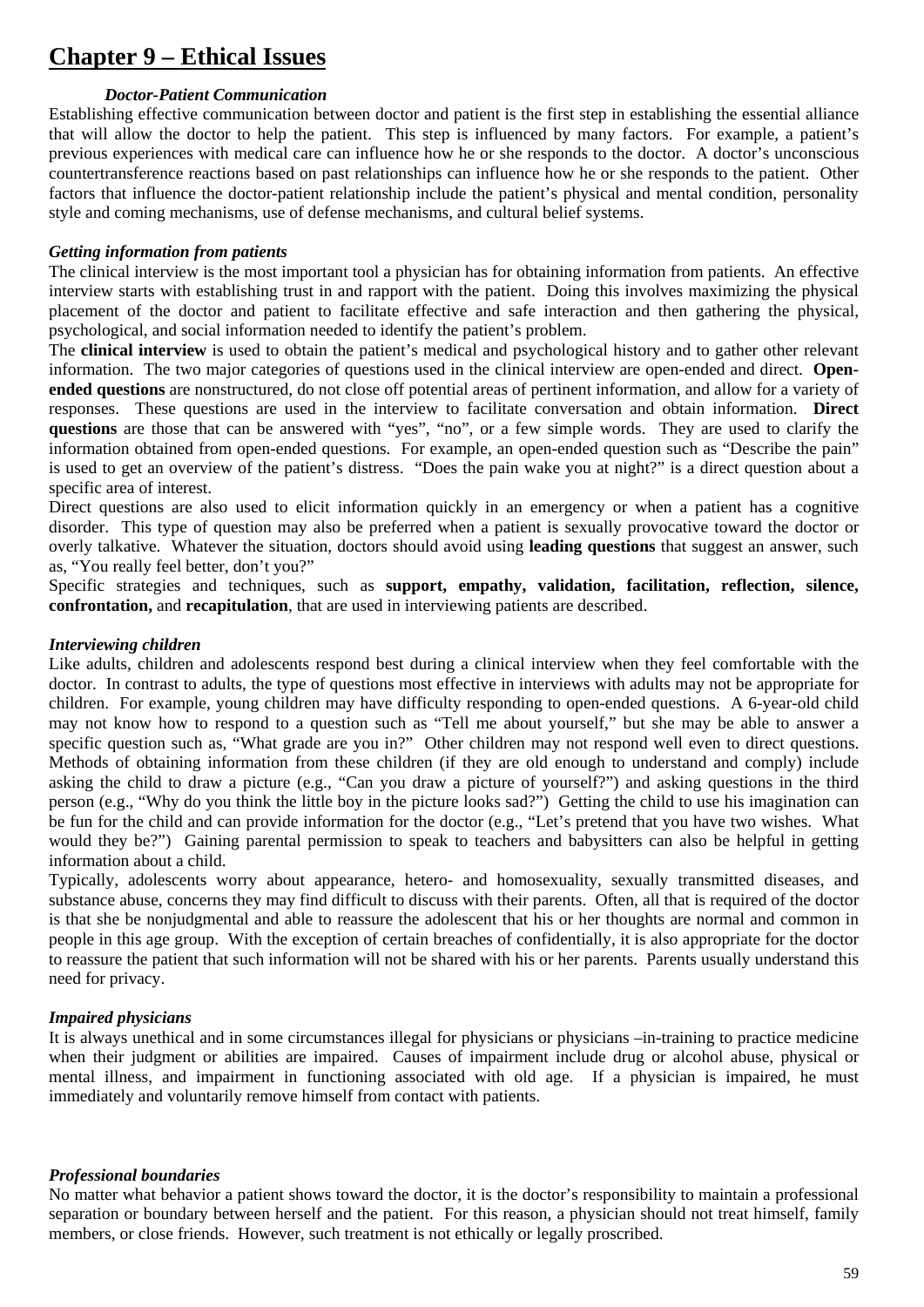Doctors should also avoid socializing outside of the medical setting with any patient who might misinterpret such contact. In a similar way, accepting valuable gifts from patients is not appropriate, although it may be appropriate to accept a small token of appreciation from a patient, such as eggs produced by home-raised chickens.

# *Components of informed consent*

Before patients can give consent to be treated by a doctor, they must be informed

- Of and understand the health implications of their diagnosis
- Of the health risks and benefits of the treatment or procedure
- Of the alternatives to the treatment of procedure
- Of the likely outcome if they do not consent to the treatment or procedure
- That they can withdraw consent at any time before or during the treatment or procedure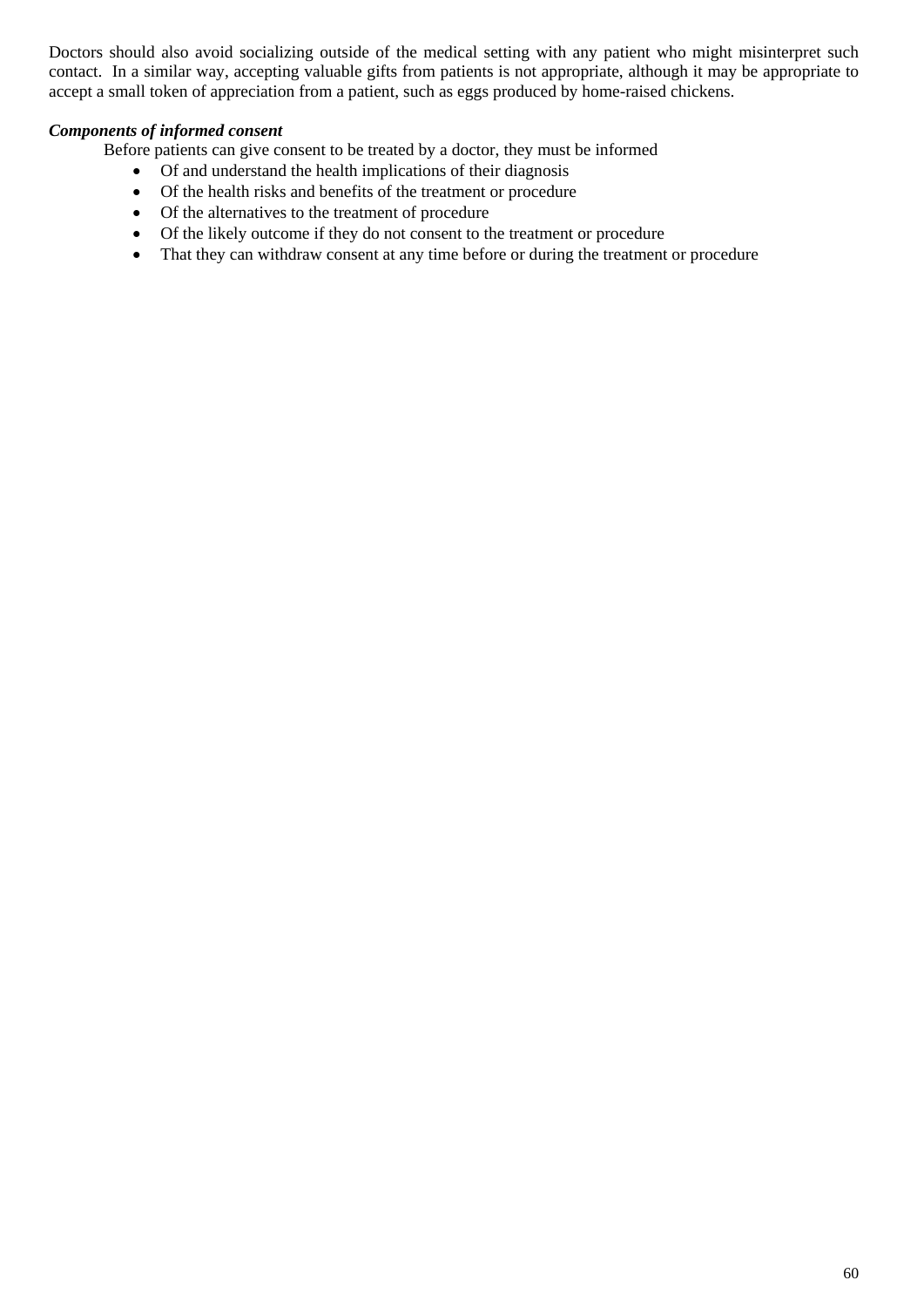# **Chapter 10 – Psychotherapy**

### **An Introduction to Psychotherapy**

In psychology, a number of different theories or paradigms are used as models to explain human behavior. Each etiological theory has corresponding therapeutic techniques that are based on the different underlying explanatory models of behavior. Biological therapies, for instance, postulate a biological substrate for behavior, and the corresponding interventions involve biological treatments, such as psychopharmacology and electroconvulsive therapy (ECT).Other therapies view behavior from perspectives other than the biological; these corresponding treatments are generally called psychotherapies.

Different theories of behavior are not mutually exclusive, but rather, when taken together, provide a complex and integrated picture of a person's thoughts and actions from different perspectives. Certain clinical problems and patients may respond more to one therapy than to another; therefore, psychiatrists must be adept at using a number of different therapeutic techniques and interventions in order to treat patients skillfully.

### *Psychotherapy*

The ability of one person to comfort, to teach, or to influence others is a universal part of human experience, or in short has incontrovertible validity. Psychotherapy is merely an attempt to capture this power within a healing context, to systematize it so that it becomes transmissible (and researchable) and to regulate it in a helping professional relationship for the protection of the consumer and therapist alike. In this section on treatment, there are a number of chapters addressing the various kinds of psychotherapy used with children and adolescents. In general, these chapters focus on the theory, practice, and clinical indications of particular methods. Beneficence of outcome, and an established place in the therapeutic armamentarium and in teaching programs in child and adolescent psychiatry, is largely assumed.

Psychotherapy has some distinctive features that differentiate it from many other medical treatments. First, its practice is not limited by statue to licensed physicians, and there are those who will argue that the rules of medicine thus do not apply. However, it can be said equally that physicians who practice psychotherapy are still so obliged, and that should be one of the discernible differences between psychiatrists and nonmedical professionals. Second, while medicine did originally depend on charisma and caste to establish validity of treatment, this has gradually faded considerably in favor of hard data from welldesigned clinical trails. For a variety of reasons, some of which reflect the sheer complexity of the subject, though others are less worthy, traditional child psychotherapy was and is still largely dependent on charismatic leaders and innovators rather than on data.

Psychotherapy further unspecified encompasses all kinds of such treatment that are united by the common goal of healing within a professional relationship using psychological means alone, independent of the technique or underpinning theory, whether psychodynamic , client-centered, behavioral , individual, play, group, family, brief and long term, and so on. While the use of this genetic term may appear simplistic or even demeaning, there is both utility and good reason for doing so. First research has demonstrated that much of the therapeutic power stems from a set of variables common to all kinds of psychotherapy however different they may seem. Second, many kinds of child psychotherapy are insufficiently explicated to examine their putative differences from each other. Third, there are insufficient data to examine all kinds if child psychotherapy individually, and aggregating studies is necessary to get sufficient statistical power. Finally, those who think that their kind of psychotherapy is superior, despite insufficient data to support their contention, may be motivated to do the studies necessary to prove the point. Unless otherwise stated, psychotherapy is described as applied to children. Child is taken to include infants, children, and adolescents.

### *Psychoanalysis and Psychoanalytic Psychotherapy*

There are two forms of treatment based on Sigmund Freud's theories of a dynamic unconscious and psychological conflicts. The major goal of these forms of therapy is to help the patient develop insight into unconscious conflicts, which are based on unresolved childhood wishes and are manifested as symptoms, and to develop more consciously adult patterns of interacting and behaving.

**Psychoanalysis** is the most intensive and rigorous of this type of therapy. The patient is seen 3-5 times a week, generally for a minimum of several hundred hours over a number of years. The patient lies on a couch with the analyst seated behind, out of the patient's visual range. The patient attempts to say freely and without censure whatever comes to the mind, to free associate, in order to follow as deeply as possible the train of thoughts to their earliest roots. This includes associating to dream material and to transference feelings that are evoked in the process. The analyst uses interpretation and clarification to help the patient work through and resolve conflicts that have been affecting the patient's life, often unconsciously. Psychoanalysis requires that the patient be stable, highly motivated, verbal, and psychologically minded.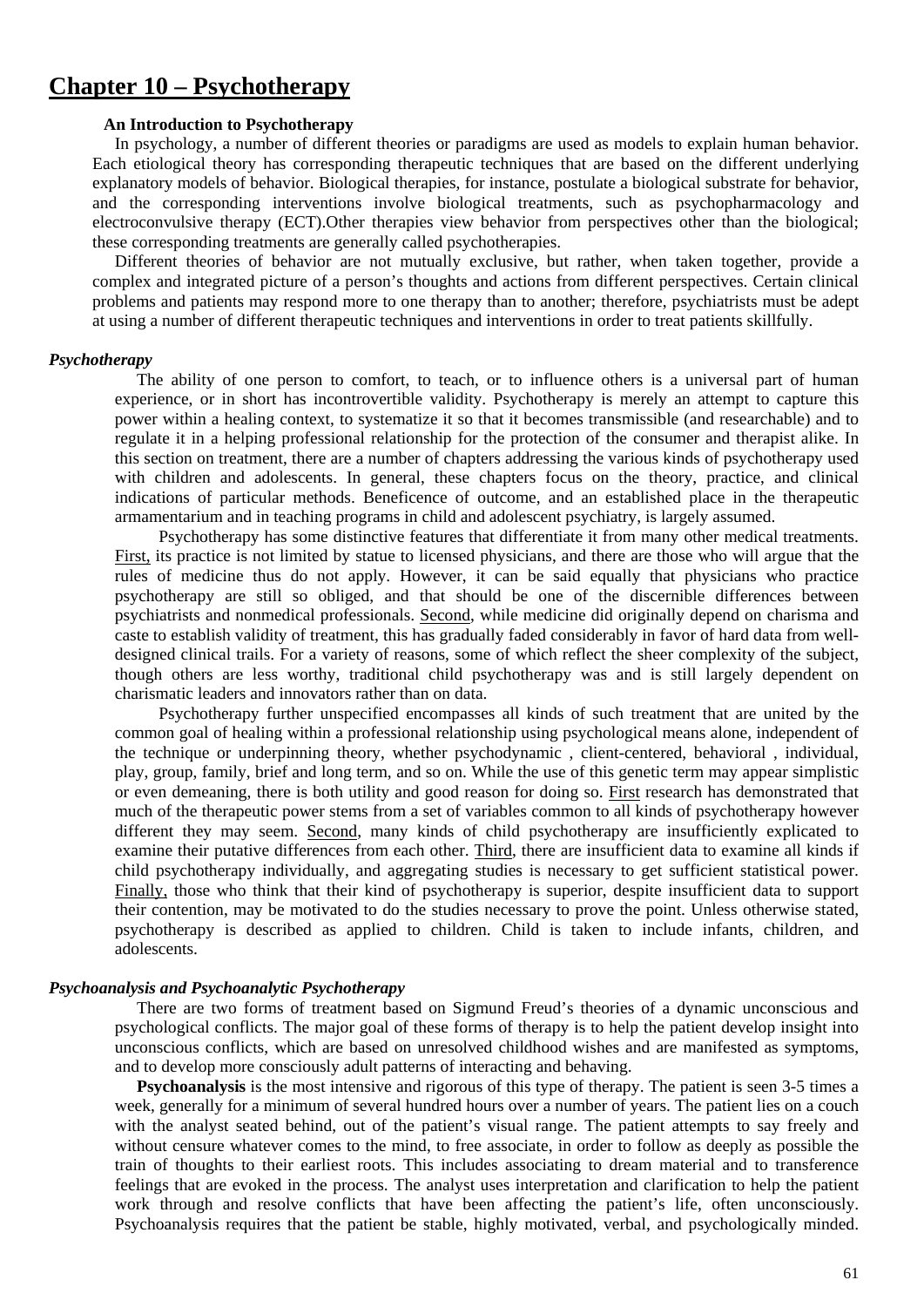The patient also must be able to tolerate the stress generated by analysis without becoming overly regressed, distraught, or impulsive.

**Psychoanalytically oriented psychotherapy** is based on the same principles and techniques as classic psychoanalysis but is less intense. There are two types: insight oriented or expressive psychotherapy and supportive or relationship psychotherapy. Patients are seen 1-2 times a week, and sit up facing the therapist. In supportive psychotherapy, the essential element is support, rather than the development of insight. This therapy can be long term, lasting many years, especially in the case of chronic patients.

**Brief dynamic psychotherapy.** A short term treatment, generally consisting of 10-40 sessions for a period of less than a year. The goal, based on Freudian theories, is to develop insight into underlying conflicts, which leads to psychological and behavior changes. This therapy is more confrontational than the other insight-oriented ones in that the therapist is very active in repeatedly directing the patient's associations and thoughts to conflictual areas. The number of hours is explicitly agreed on by the therapist and patient prior to the onset of therapy and a specific, circumscribed area of conflict is chosen to be the focus of treatment. More extensive change is not attempted.

II. Behavior therapy

The basic assumption of this therapy is that maladaptive behavior can change without insight into its underlying causes. Behavior therapy is based on the principles of learning theory. It includes operant and classic conditioning. Operant conditioning is based on the premise that behavior is shaped by its consequences that is, if behavior is positively reinforced it will increase, if it is punished it will decrease, and if it elicits no response it will be extinguished. Classical conditioning is based on the premise that behavior is shaped by its being coupled with or uncoupled from anxiety – provoking stimuli.

**Token economy.** A form of positive reinforcement used with inpatients. A patient is rewarded with various tokens (e.g., food, passes) for performing desired behaviors, e.g., dressing in street clothes, attending group therapy. This form of therapy is usually applied in psychiatric hospitals and chronic patients.

**Aversion therapy.** A form of conditioning in which an aversive stimulus, e.g., a shock or unpleasant smell, is paired with an undesired behavior. A less controversial form of aversion therapy involves the patient imagining something unpleasant coupled with the undesired behavior.

**Systematic desensitization.** These techniques work through a combination of positive reinforcement for confronting anxiety-provoking stimuli and the extinguishing of maladaptive behavior by the realization of an absence of negative consequences. Hierarchy construction often is associated with relaxation techniques, because it is felt that anxiety and relaxation are incompatible, thus leading to an uncoupling of the imagined images from anxiety (reciprocal inhibition)

**Flooding.** A technique in which the patient is exposed immediately to the most anxiety-provoking stimulus, e.g., the top of a tall building if he or she is afraid of heights, instead of being exposed gradually or systematically to a hierarchy of feared situations. Behavior therapy is believed to be most effective for clearly delineated, circumscribed maladaptive behaviors, e.g., phobias, compulsions, overeating, cigarette smoking, stuttering, and sexual dysfunctions.

**IV. Cognitive therapy.** Cognitive therapy is based on the theory that behavior is secondary to the way in which persons think about themselves and their roles in the world. Maladaptive behavior is secondary to ingrained, stereotyped thoughts, which can lead to cognitive distortions or errors in thinking. The theory is aimed at correcting their cognitive distortions and the self- defeating behaviors that result from them. The therapy is short-term, generally 15-20 sessions over 12 weeks, during which patients are made aware of their own distorted cognitions and the assumptions on which the questions are based. Homework is assigned: patients are asked to record what they are thinking in certain stressful situations and to ascertain the underlying, often relatively unconscious , assumptions that fuel the negative cognitions. Cognitive therapy has been most successfully applied to the treatment of mild to moderate, nonpsychotic depressions.

### *Cognitive-Behavior Therapy*

During the past two decades, psychologists from a wide range of specialty areas have become increasingly interested in cognitive processes and their relation to behavior. Social psychologists, for example, have become fascinated with "schemata," particular types of higher- order knowledge structures.

Central to cognitive- behavior therapy is its hybrid origins. Some have described it as a resolution between what had been two divergent therapeutic perspectives, namely the behavioral and cognitive/intrapersonal or the behavioral and cognitive/semantic therapies.

Cognitive- behavior therapy adopts as its theoretical base an interactionist perspective regarding the determinants of human behavior and psychological well-being. At the center of this perspective is the belief that the interaction between the individual and the environment continuously determines behavior, cognitions, and affect. Private thoughts and intrapersonal factors act upon the environment. Additionally, environmental factors influence these same intrapersonal factors. Further still, intrapersonal factors affect the individual's perception of environmental forces. Therefore what emerges is a three-factor model-environment/person/behavior-of person-situation interaction. Bandura has labeled this reciprocal determinism.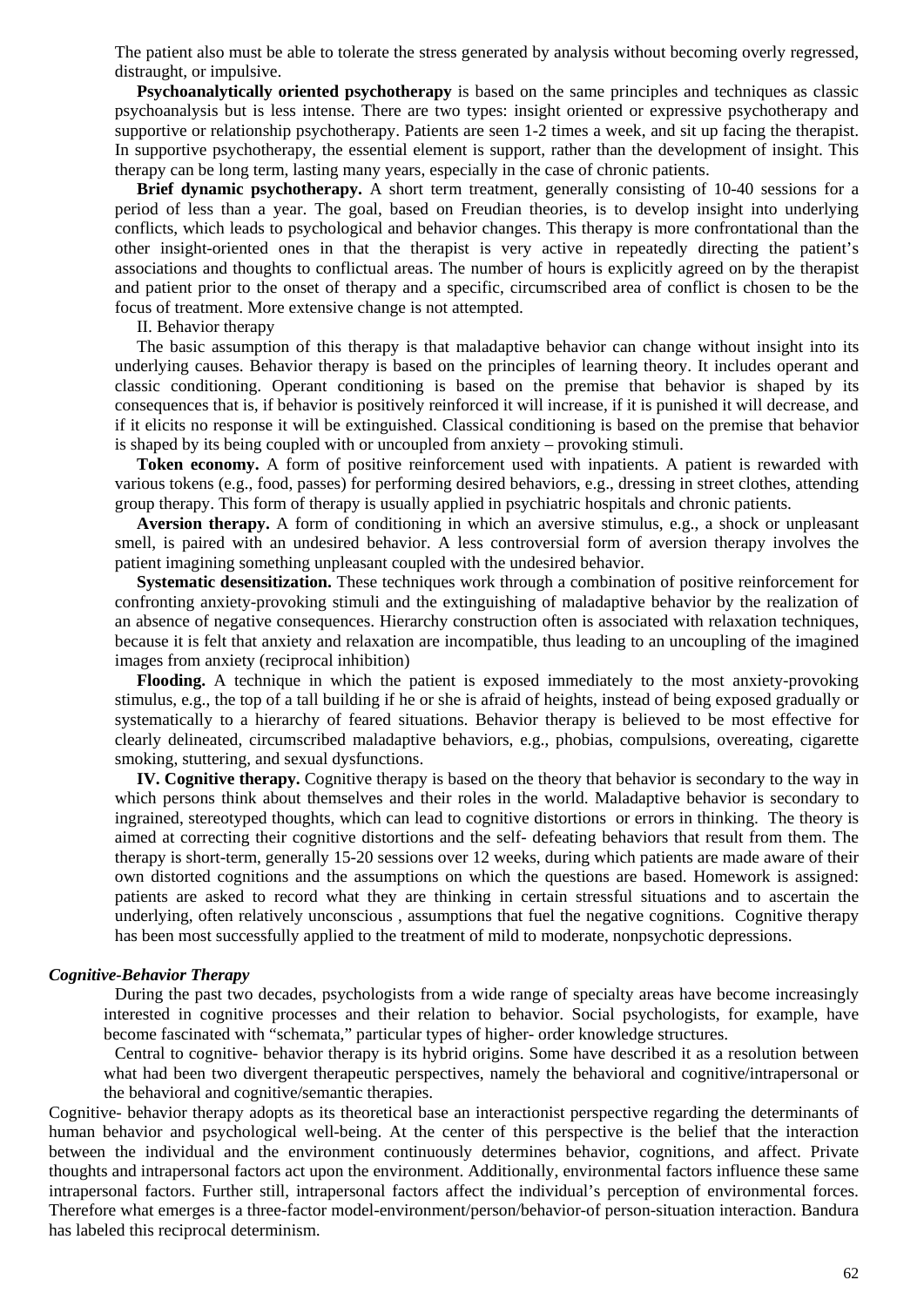Ellis's A-B-C model of behavior and personality disturbance (where A=Activating Events, B= the individual's Belief system, and C= Consequence) stimulated theorists to explore a variety of therapeutic alternatives to unidirectional therapies. Cognitions are thought to influence behaviors, which in turn influence the environment, which in turn influence cognitions, and so on.

Cognitive- behavior therapy stands firmly on an information-processing foundation. More specifically, a belief in reciprocal determinism enhances the cognitive-behavior therapist's close affiliation with research psychology has also promoted its continued development over the years.

Cognitive-behavior therapy attempts to alter clients' interpretations of themselves and their environments, as well as the manner by which they create these interpretations. Thus, cognitive -behavior therapy attempts to alter the meaning a client attaches to events. Clients are taught new ways of interpreting both themselves and those around them through dialogue, observation, and behavioral experiences. Often the new ways of thinking about themselves involve becoming more accepting of desires, limitations, and strengths. Additionally, clients' new self- concepts are more flexible, enabling them to evaluate aspects of the self in a noncritical manner.

Cognitive-behavior therapy emphasizes the learning process and encourages clients to acquire new skills during the course of therapy. Coping skills in particular are emphasized; client problems can often be understood as stemming from inadequate coping skills.

One of cognitive- behavior therapy's primary goals is providing cost- effective treatment for a wide variety of clinical problems. In the face of increasing health care costs, the provision of affordable treatment has taken on new importance. In this regard, treatment sessions are sometimes limited. Therapists and clients may contract to meet for a certain number of sessions (frequently 15 to 25), with an agreement to renew this contract should both parties feel it necessary. Cognitive-behavior therapy is also concerned with the generalizability of its positive its positive treatment effects. Clients are encouraged to practice skills acquired during a therapy session at home or anywhere else they might be practical use.

Briefly restated, the overarching goals of cognitive-behavior therapy include:

Providing cost-effective treatment for a wide range of client problems.

Altering clients' interpretations of themselves and their environment by changing their behavior, their environment, or their cognitions directly.

Increasing clients' available store of coping skills.

Increasing the likehood that therapeutic gain will be maintained once therapy is terminated.

Although these goals are determined by the theoretical orientation of the cognitive-behavior therapist, it is collaboration between both client and therapist that produces the goals of a given course of therapy. Clients present for therapy, often with particular agendas. Therapists listen carefully, drawing upon their experience, and design ways in which clients' needs can be satisfied most effectively and efficiently.

In the past 15 years, cognitive- behavior therapies have been used with various client populations including those with interpersonal anxiety, test anxiety, writer's block, uncontrollable anger, depression, sexual dysfunction, schizophrenic symptoms, impulsive behavior, etc.

Clients bring their own strengths and weaknesses to the therapeutic setting. Some are particularly good at recalling feelings; others focus more on thoughts, and still others relate only their overt behaviors when describing experiences that led them to seek psychotherapy. Given the integrative framework of cognitive behavior therapy, a therapist working from this perspective should be able to communicate effectively with each of these client types. The cognitive- behavior therapist's attention to thoughts, feelings, and behaviors, as well as his/her willingness to intervene at any point in the person /environment/ behavior triangle allows the therapist to establish a rapport with most clients. Clients who articulate their problems in behavioral terms might be asked to self- monitor their problematic behaviors, whereas those who speak of intrusive or upsetting thoughts might be asked to record their private internal dialogues and eventually challenge them with alternative self- statements. Availability of such varied interventions is one of the attractive features of working within the cognitive- behavioral framework.

Clients vary greatly in the way they conceptualize their own problems. The cognitive-behavioral therapist is able to work with both types of clients.

Clients seldom enter therapy without having experienced some degree of worry, anxiety, depression, frustration, and preoccupation with their problems. Early stages of cognitive- behavior therapy often focus on helping clients articulate their goals for therapy. Clients willing to examine specific areas of their lives that they wish to work on in the course of therapy will benefit from this goal-oriented framework of cognitive- behavior therapy.

Central to cognitive behavior therapy is its ability to structure the therapeutic process. Therapy may be structured through the setting of goals, the use of regular "homework" assignments, or a particular spacing of therapy sessions. As such, it might be particularly useful for those clients who seek help in structuring both their lives and inner experience.

Unlike other therapies that have a clearly defined assessment component frequently conducted by someone other than the therapist him/herself, cognitive-behavior therapy assesses the client's functioning throughout the duration of therapy. The assessment phase is inextricably tied to other phases of therapy. Central to cognitive-behavior therapy is the assessment of clients' cognitions and behavior patterns. The behavior therapist often views cognitions that precede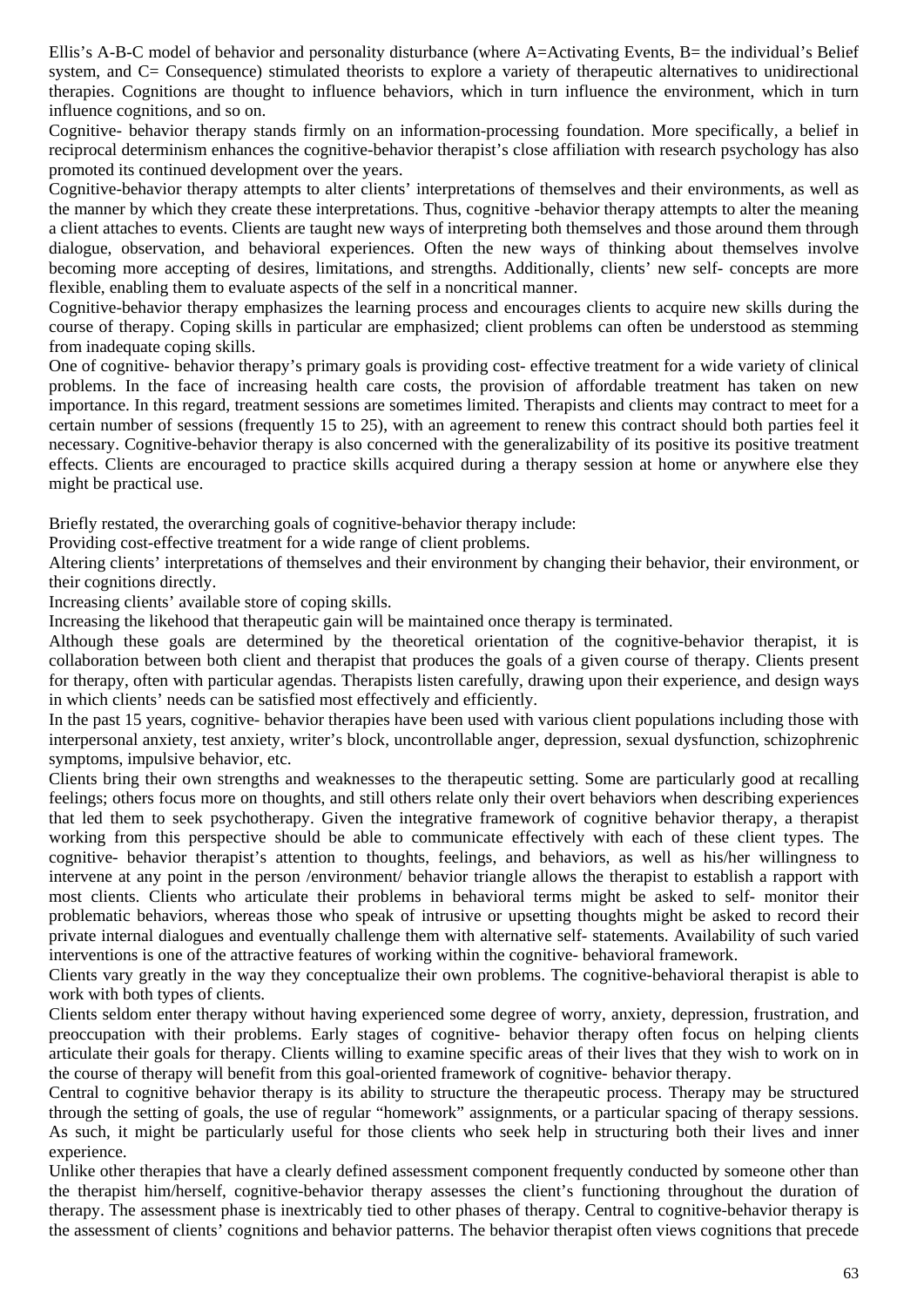maladaptive behaviors as "behaviors" themselves, assuming continuity between cognition and behavior; the cognitive-behavior therapist does not assume such continuity. Similarly, cognitive therapists focus on clients' irrational beliefs, or thinking processes. The cognitive-behavior therapist prefers to assess both, the nature of clients' behaviors and accompanying cognitive processes. Particular attention is give to the ways in which these two aspects of the client interact.

### **Specific Methods of Assessment and Intervention**

Meichenbaum describes a range of assessment and intervention techniques used by cognitive- behavior therapists. We will therefore only highlight the most important methods currently in use:

*1. The clinical interview.* Cognitive-behavior therapy takes the position that the process of assessing a given behavior necessarily alters it due to subsequent self-consciousness experienced by the client. Specific instructions designed to enhance the representativeness of information derived from the client are often incorporated into the clinical interview. For instance, a client who presents for test anxiety might be encouraged to imagine herself preparing to take a test. Though such experiences, problem-related cognitions, affects, and behaviors may be elicited. Once a series of experiences relevant to the presenting compliant is described by the client, the therapist might ask him or her to imagine any other recent situations where these same thoughts, feelings, or behaviors were experienced. In this way the extent of the client's symptoms can be understood.

*2. Imagery-based techniques.* Meichenbaum encourages therapists to have a client image, or "run a movie through his head," of a recent time when she or he experienced the presenting problem. This technique makes salient certain aspects of the situation that otherwise would have gone unnoticed. This technique is often quite useful when working with clients who might report an affect-laden situation but are unable to recall important details, thus leaving the therapist confused as to the situation's significance for the patient.

Cognitive-behavior therapists have long been concerned with clients' internal dialogues. But these self-statements may take a form other than words. Imagery methods are useful in assessing clients' cognitions that take a pictorial form. Clients often carry with them certain core images that represent communications to themselves. These self-images organize clients' experiences and attitudes about themselves.

Imagery techniques can also be used to assess clients' positive potential. One may encourage clients to imagine themselves carrying out adaptive behaviors or reciting positive self- statements in difficult situations.

*3. Behavioral assessment and situational analysis.* Clients who have difficulty working in an imagistic framework may be better able to access cognitions and affects by performing the problematic behavior in those situations in which these behaviors might occur. Performance of the problematic behavior may be either in a realistic setting or through an «enactment» of the behavior during a therapy session.

Other forms of behavioral assessment include having the client engage in the problematic behavior outside the therapy session. However, the behavior is assessed in a new manner in either an *a priori* or post-hoc fashion. The client may be instructed before performing the behavior to pay close attention to any internal thoughts or dialogue while engaging in the behavior; or the client might be interviewed by the therapist after performing the behavior with an emphasis placed on these same aspects on the client's experience. In both instances, the behavior is conceptualized and evaluated in a new manner. Most importantly, therapists encourage their clients to evaluate their problematic behaviors in such a way as to increase clients' sensitivity to previously hidden, yet important, aspects of the person /environment/behavior triad.

*4. Decision-making and problem-solving strategies.* One of the goals of cognitive-behavior therapy is to help clients acquire skills that will improve their ability to navigate problems that arise during the course of everyday life. Relatively recent interest in problem-solving and decision-making theory and research has led to the development of specific psychotherapy interventions aimed at increasing clients' ability to make appropriate decisions. These procedures teach clients specific problem-solving strategies including how to accurately recognize and define the problem, construct realistic and manageable decision trees, evaluate the costs and benefits of decisions, generate and consider alternatives to problem situations, develop concrete methods of executing a desired decision, and evaluate the outcome of executing the desired decision.

Cognitive-behavior therapy strives to make clients aware of new alternatives. Clients who present for psychotherapy feeling overwhelmed by a lack of alternatives and unable to think clearly about their problems may particularly benefit by the problem-solving and decision-making techniques mentioned. These techniques encourage clients to think about their problems in a more "dynamic" manner. The goal of problem-solving and decision-making techniques is not to teach clients how to solve a particular problem in a particular situation; rather it is hoped that clients will acquire a set of generalizable skills that may be used to cope with a variety of perceived problem situations.

*5. Self-efficacy training.* Judgments of one's self-efficacy in any given situation are thought to influence one's decisions to engage in and actually perform certain activities. People avoid those activities that they believe exceed their coping abilities and participate in those they are confident of performing capably. Additionally, evaluations of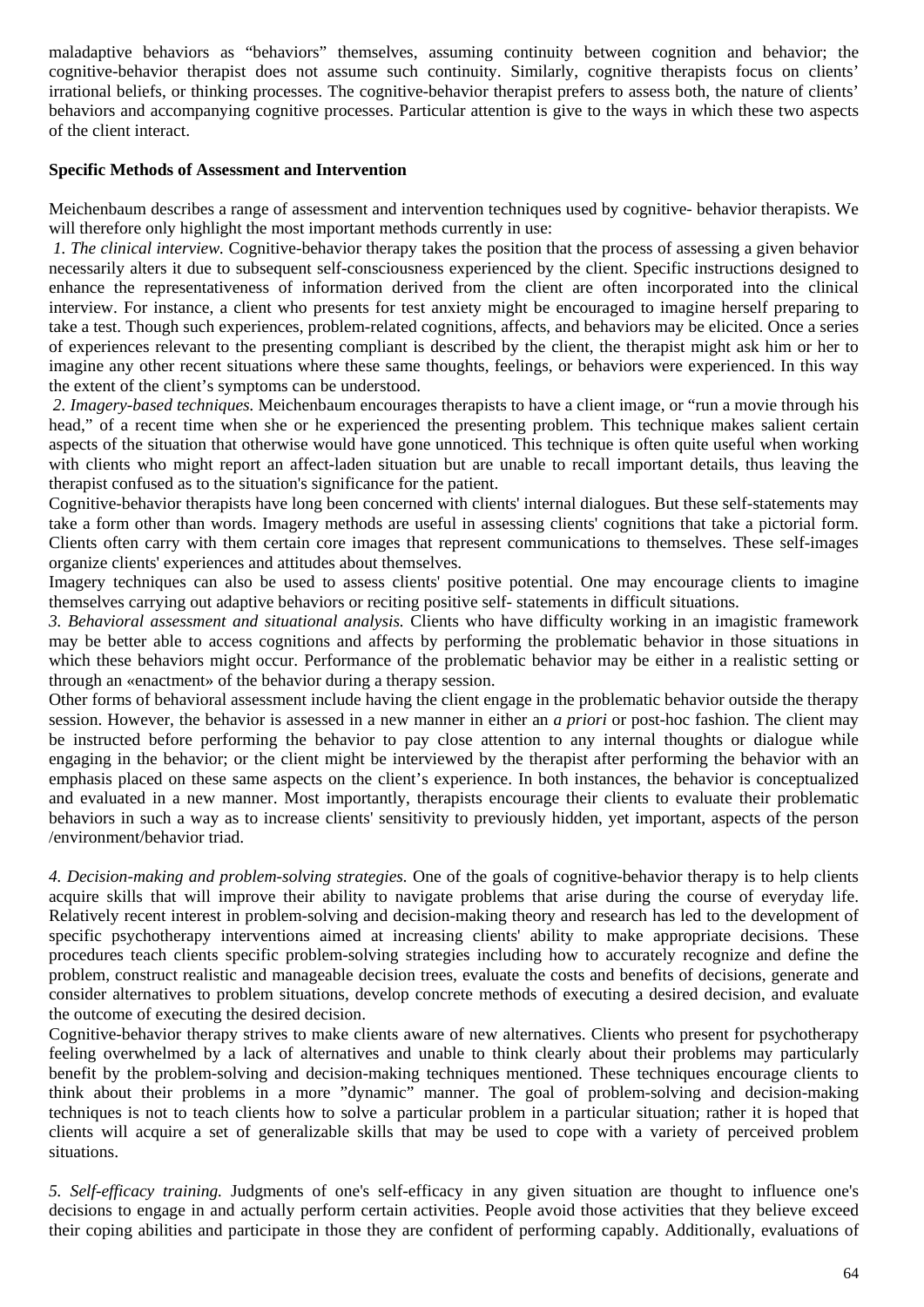one's self-efficacy influence the amount of effort one expends. Building on Bandura's belief that psychotherapists can create contexts in which to strengthen self-efficacy expectations, Goldfried and Robbins outline a series of interventions designed to enhance clients' perceived self-efficacy. The first strategy involves helping the client distinguish between the past and present once progress is made. The past may serve as an anchor against which to measure clients' progress. Highlighting behavioral change in this fashion encourages clients to review their progress (in response to the therapist's questions) and increase their feelings of self-efficacy.

A second strategy outlined by Goldfried and Robbins is to provide clients with an objective vantage point from which they may more accurately evaluate themselves. Clients, particularly those suffering from depression, often attribute personal success to an external cause and attribute failures to themselves. Therapists can serve as an objective reference point, reminding clients of their personal success experiences, and the aspects of themselves that contributed to these experiences. Therapists may also help clients retrieve past successes and incorporate them into their selfconcept. Lastly, therapists can evaluate clients' abilities to evaluate adequately the sequence of events that precede, accompany, and follow opportunities for enhancing self-efficacy. The therapist serves to realign the sequence of expectancies, anticipatory feelings, actual behaviors, objective consequences, and subsequent self-evaluations. Clients often hold inconsistencies between two or more segments in this sequence of events.

These techniques focus the therapy on issues pertaining to client perceptions of self-efficacy. Though careful consideration of clients past and present experiences (e.g., clients' cognitions, affects, and behaviors), the therapist works with the client to achieve a more accurate and less distorted perception of themselves and their experiences.

*6. Self- monitoring procedures.* A common assessment technique is to use structured self-monitoring sheets designed to assess problematic cognitions, affects, behaviors, or environmental circumstances. Self-monitoring tasks are tailored to meet the needs of specific clients populations. Therapists differ in the type of monitoring sheets they use. Some prefer that clients construct their own sheets, and others prepare sheets for their clients. Some self-monitoring sheets leave spaces for clients to fill in the blanks, check off boxes, or circle the appropriate responses. Therapist selection/creation of self-monitoring sheets often reflects what they feel will be most beneficial for a particular client. Depressed clients may already be well aware of their feeling states and therefore would benefit from recording their negative self-statements. Other clients, who need to establish greater awareness of their affective responses to situations may benefit by being asked to monitor their feeling states.

Clients vary widely in their capacity to carry out assigned monitoring tasks. After explaining the self-monitoring task to clients, it is important to explore any reasons they might have for thinking they will not be able to carry out the task. Such informal "trouble-shooting" increases the likelihood that clients will actually monitor themselves. Clients' resistances confronted in this fashion are often deflated, becoming less powerful. As clients are taught to recognize their own resistances to change, they become more able to counter these resistances in the absence of their therapist.

*7. Coping skills and stress inoculation training.* Many therapists working from a cognitive-behavioral perspective have adopted the view that therapy should not focus solely on the resolution of specific problems, but rather, more broadly, it should focus on teaching the client a series of effective and generalizable coping skills. This conceptualization of therapy assumes that members of contemporary society are continually faced with stressful life problems with which they must cope. The transactional perspective of the stress and coping process, like cognitivebehavior therapy, takes a reciprocal-deterministic framework, postulating that individuals both influence and respond to their environments.

The coping skills and stress inoculation approaches to therapy strive to facilitate clients' abilities to respond adaptively to their problems. Particular emphasis is placed on clients' assessing the accuracy of these self-appraisals and the acquisition and rehearsal of effective coping skills. Coping skills frequently addressed in cognitive0behavior therapy include following:

*8. Taking others' perspectives.* This skill stems from the understanding that "when things are objectively bad, they seem subjectively worse". There are times when clients' ways of viewing their circumstances serve to increase their subjective suffering and distress. Although some clients are able to alter their painful circumstances others cannot. Clients suffering from irreversible circumstances are often best treated by exposing them to similar others who are currently coping effectively with a shared experience.

*9. Social support networks.* Clients often present for psychotherapy after their own resources have been exhausted. A client's social support network may be used effectively to sustain them through difficult times. Therapists can encourage clients to engage their friends and relatives in protherapeutic ways. Explaining to clients that their friends are sources of valuable information and aid can often serve to increase interaction with them. Communication and social skills training are often used in conjunction with encouraging clients to seek out members of their social support networks. Central to this type of training is learning to send "clear" messages to others and accurately receive them.

*10. Relaxation training,* A frequently employed strategy for coping with anxiety is relaxation training.. This technique views relaxation as a specific coping skill. Relaxation training is currently used widely as a method of promoting general relaxation skills.

*Family therapy*. Family therapy is based on the theory that a family is a system that attempts to maintain homeostasis, regardless of how maladaptive the system may be. This theory has been called a family systems orientation, and the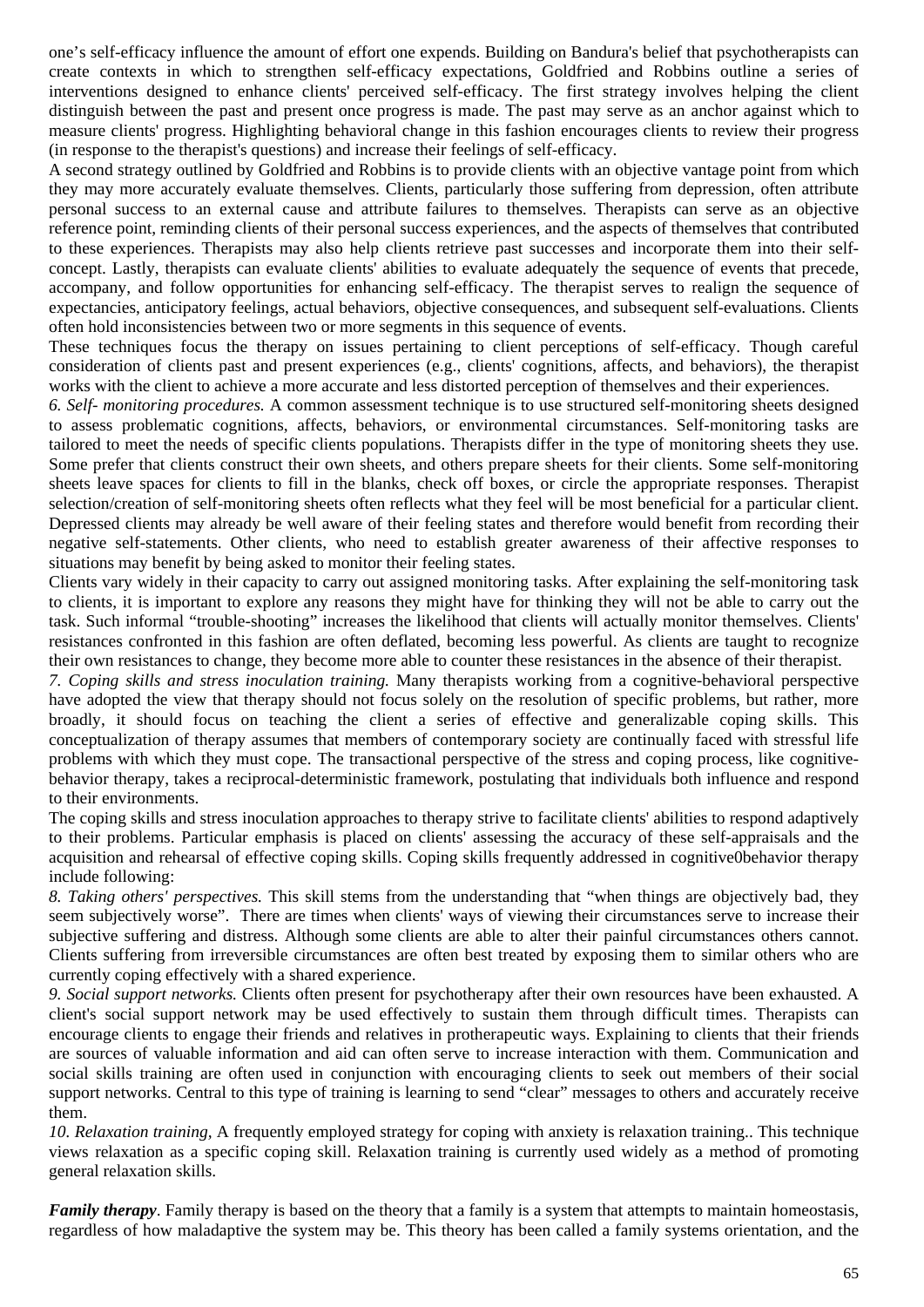techniques include focusing on the family rather than on the identified patient. One of the major goals of the family therapist is to determine what homeostatic role, however pathological; the identified patient is serving in the particular family system. Other goals of family therapy include changing maladaptive rules that govern a family, increasing awareness of cross-generational dynamics, balancing individuation and cohesiveness, increasing one-on-one direct communication, and decreasing blaming and scapegoating.

(examples) Spouse counseling Parent and child counseling Psycho education of family Parent counseling on children's problems Pre-marital counceling Divorce counceling Psychoeducation of family for a mentally impaired member Post-traumatic stress counseling

mediation

In family systems theory, psychopathology in one family member, the identified patient, reflects dysfunction of the entire family system. Because all members of the family cause behavioral changes in other members, the entire family (not necessarily just one person) is really the patient in the family therapy.

In family therapy, as many involved family members as possible meet with a therapist. In the initial sessions, the therapist identifies dyads, triangles, and boundaries within the family system. Dyads are subsystems between two family members. For example, the executive dyad should include only the two parents. Children should not be included in the executive dyad. Boundaries are barriers between subsystems; for example, a generational boundary should exist between the executive dyad and the children. Abnormal boundaries are defines as too rigid (e.g., the parents never consider how the children feel about family decisions) or too permeable (e.g., the parents talk to the children about their marital relationship). Triangles are dysfunctional alliances between two family members against a third member (e.g., a mother and son forming an alliance against the father).

Specific techniques used in family therapy include normalizing boundaries between subsystems and reducing the likelihood of triangles. Redefining blame (e.g., encouraging family members to reconsider their own responsibility for problems) is another important technique that is used. Another mechanism, mutual accommodation, is a process in which family members are encouraged to work toward meeting each other's needs. Family therapy is particularly effective as a treatment for children with behavioral problems, families in conflict, and people with eating disorders or substance abuse.

## *Marital/couples therapy*

Marital/couples therapy is related to family therapy in that the relationship – the couple in this case – is really the patient. Heterosexual and homosexual couples work together with a therapist on problems like communication, psychosexual issues, or differences in value systems. Types of marital/couples therapy include conjoint therapy, in which the therapist sees both members of the couple individually, and four-way therapy, in which two therapists see both members of the couple together. The latter type of marital/couples therapy is used commonly to deal with sexual problems.

## *Interpersonal therapy* (IPT)

IPT is short- term psychotherapy, lasting 12-16 weeks, developed specifically for the treatment of nonbipolar, nonpsychotic depression. Intrapsychic conflicts are not addressed. Emphasis is on current interpersonal relationships and on strategies to improve the patient's interpersonal life. Antidepressant medication is often used as an adjunct to IPT. The therapist is very active in helping to formulate the patient's predominant interpersonal problem areas, which define the treatment, focus.

### *Group therapy*

Group therapies are based on as many theories as are individual therapies. Groups range from those that emphasize support and an increase in social skills, to those that empathasize specific symptomatic relief, to those that work through unresolved intrapsychic conflicts. Focus may be on a person within the context of a group, on interactions that occur among persons in the group, or on the group as a whole.

Groups tend to meet 1-2 times a week, usually for 1,5 hours. They may be homogeneous or heterogeneous, depending on diagnosis. Certain types of patients do not do well in certain types of groups.

**Alcoholics anonymous (AA).** An example of a large, highly structured, peer-run group that is organized around persons with a similar, central problem. AA emphasizes a sharing of experience, role models, ventilation of feelings, and strong sense of community and mutual support. Similar groups include Narcotics Anonymous (NA) and Sex Addicts Anonymous (SAA).

**Milieu therapy.** The multidisciplinary therapeutic approach used on inpatient psychiatric wards. The term "milieu therapy" reflects the idea that all activities on a ward are oriented toward increasing a patient's ability to cope in the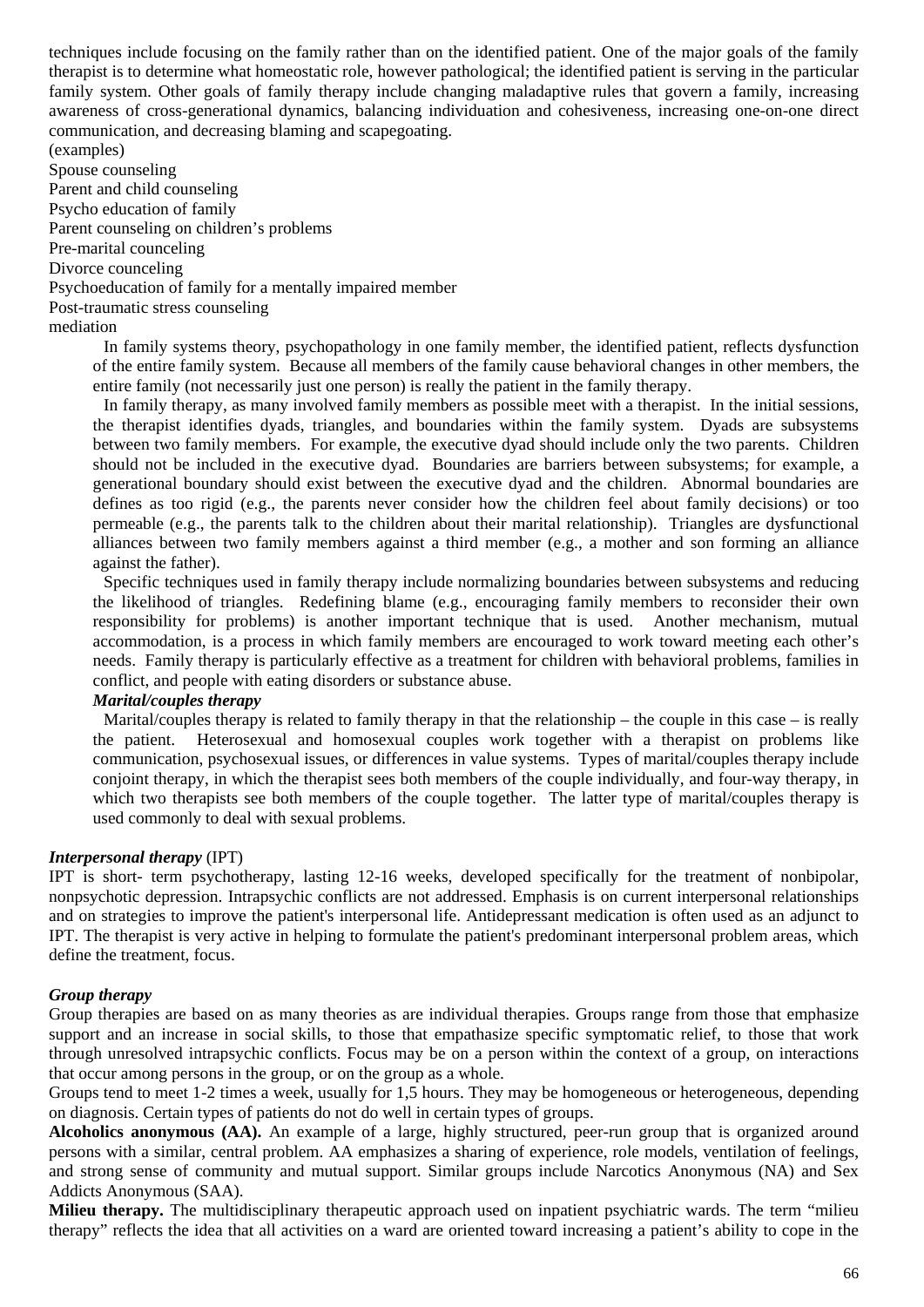world and to relate appropriately to others. Milieu therapy generally involves groups and may include art therapy, occupational therapy, activities of daily living groups, community meetings, group passes, and social events.

**Multiple family groups (MFGs).** Composed of families of schizophrenic patients. The groups discuss issues and problems related to having a schizophrenic person in the family and share suggestions and means of coping. MFGs are an important factor in decreasing relapse rates among schizophrenic patients whose families participate in the groups.

VIII. Couples and marital therapy

As many as 50 % of patients are estimated to enter psychotherapy primarily because of marital problems; another 25% experience marital problems along with their other presenting problems. Marital or couples to achieve selfknowledge while working on their problems. Couples and marital therapy encompasses a wide range of treatment techniques with the goal of increasing marital satisfaction.

## *Psychodrama*

Developed by Jacob L. Moreno. Employs guided dramatic action to examine problems or issues raised by an individual (psychodrama) or a group (sociodrama). Psychodrama facilitates insight, personal growth, and integration on cognitive, affective, and behavioral level, clarifies issues, increases physical and emotional well being, enhances learning and develops new skills.

The basic elements (operational components) of psychodrama are:

The **protagonist**: Person(s) selected to represent theme of group in the drama.

The **auxiliary** egos: Group members who assume the roles of significant others in the drama

The **audience**: Group members who witness the drama and represent the world at large.

The **stage**: The physical space in which the drama is conducted

The **director**: The trained psychodramatist who guides participants through each phase of the session.

In a classically structured psychodrama session, there are three distinct phases (structural components) of group interaction:

The **warm-up**: The group theme is identified and a protagonist is selected.

The **action**: The problem is dramatized and the protagonist explores new methods of resolving it.

The **sharing**: Group members are invited to express their connection with the protagonist's work.

Psychodrama affords participants a safe, supportive environment in which to practice new and more effective roles and behaviors.

## **Autogenic training and relaxation**

Autogenic training-a century-old European method for achieving relaxation based upon passive concentration and body awareness of specific sensations. Effectiveness shown in relieving many stress-related disorders including anxiety, tension, insomnia, and examination.

History-Developed by German psychiatrist and neurologist, Johannes Schultz, in the early 20th century, following the works of Prof. Oscar Vogt.

Practice-Schultz described six autogenic formulas or states as follows:

*Focus on heaviness in the arms and legs*

*Focus on warmth in the arms and legs*

*Focus in warmth and heaviness in the heart area*

*Focus on breathing Focus on warmth in the abdomen*

*Focus on coolness in the forehead*

Conditions with Reported Improvement by Autogenic Training

| Hypertension          | diabetes                 |
|-----------------------|--------------------------|
| Thyroid disease       | insomnia                 |
| Grief                 | tension                  |
| Eating disorders      | generalized anxiety      |
| <b>PMS</b>            | migraine                 |
| Asthma                | bladder problems         |
| Circulation disorders | ulcerative colitis       |
| Peptic ulcers         | irritable bowel syndrome |

*Aversive Conditioning*